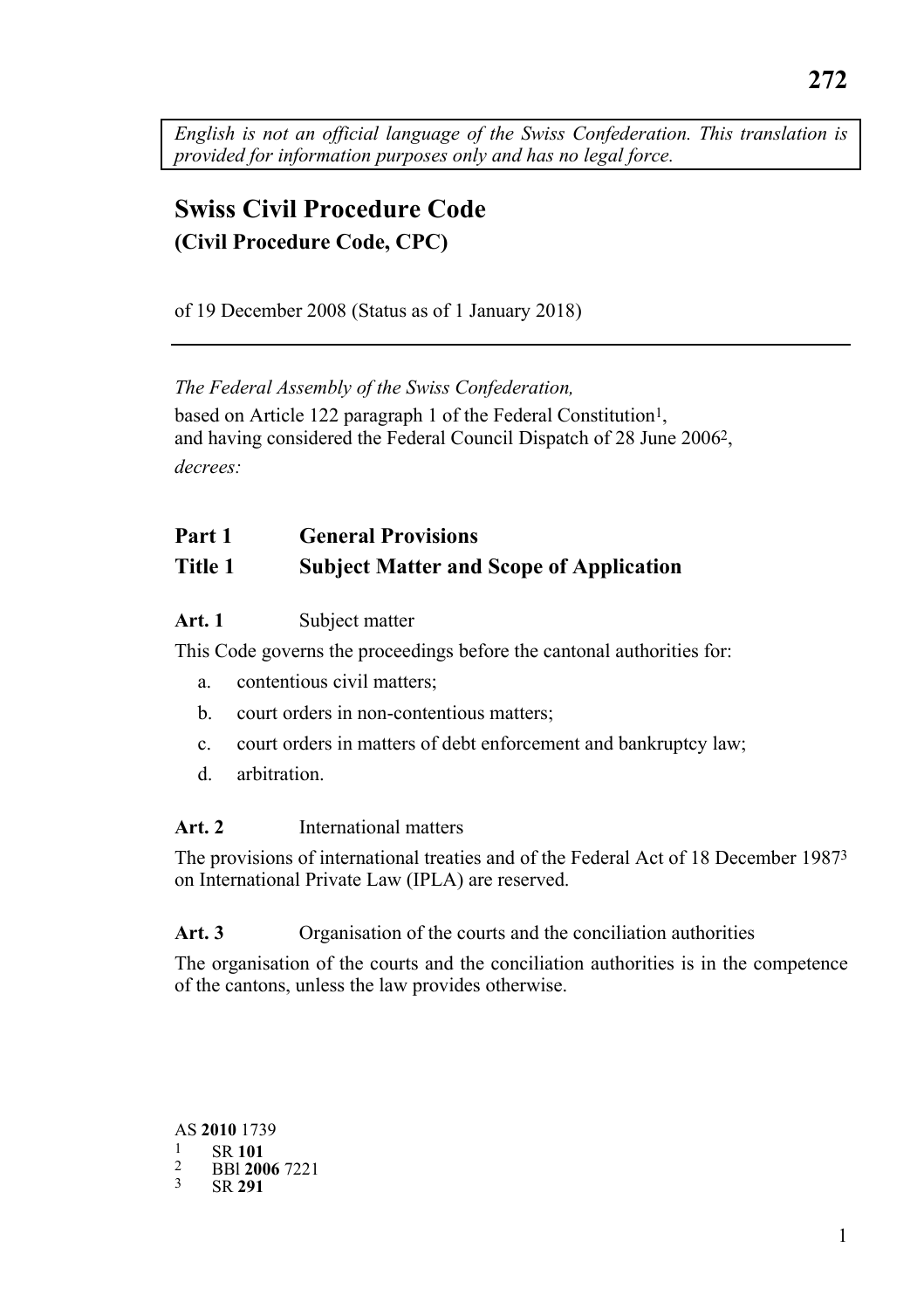# **Title 2 Jurisdiction of the Courts and Recusal Chapter 1 Material Jurisdiction and Functional Jurisdiction**

## **Art. 4** Principles

1 Cantonal law governs the material jurisdiction and functional jurisdiction of the courts, unless the law provides otherwise.

2 If the material jurisdiction depends on the value in dispute, such value is calculated according to this Code.

## **Art. 5** Court of sole cantonal instance

1 The cantonal law designates the court that has jurisdiction as sole cantonal instance for:

- a. disputes in connection with intellectual property rights, including disputes concerning the nullity, ownership, licensing, transfer and violation of such rights;
- b. cartel law disputes;
- c. disputes on the use of a business name;
- d. disputes under the Unfair Competition Act of 19 December 19864 if the amount in dispute exceeds 30,000 francs or if the Confederation exercises its right to file an action;
- e. disputes under the Nuclear Energy Public Liability Act of 18 March 19835;
- f. claims against the Confederation;
- g. the designation of a special comptroller by virtue of Article 697*b* of the Code of Obligations (CO)<sup>6</sup>;
- h.<sup>7</sup> disputes under the Collective Investment Schemes Act of 23 June 2006<sup>8</sup>, the Stock Exchange Act of 24 March 19959 and the Financial Market Infrastructure Act of 19 June 201510.
- i.11 disputes under the Coat of Arms Protection Act of 21 June 201312, the Federal Act of 25 March 195413 on the Protection of the Emblem and Name of the Red Cross and the Federal Act of 15 December 196114 on the Protection
- 
- 
- 
- 9 SR **732.44**<br>
5 SR **732.44**<br>
6 SR **220**<br>
7 Amended by Annex No 3 of the Financial Market Infrastructure Act of 19 June 2015, in<br>
force since 1 Jan. 2016 (AS **2015** 5339; BB1 **2014** 7483).
- 
- 
- 
- Force Since 1 Jan. 2016 (AS 2016). 12016 1916<br>
1 SR **954.1**<br>
10 SR **958.1**<br>
11 Inserted by Annex 3 No II 3 of the Coat of Arms Protection Act of 21 June 2013, in force since 1 Jan. 2017 (AS **2015** 3679; BBl **2009** 8533). 12 SR **232.21** 13 SR **232.22** 14 SR **232.23**
- 
- 
-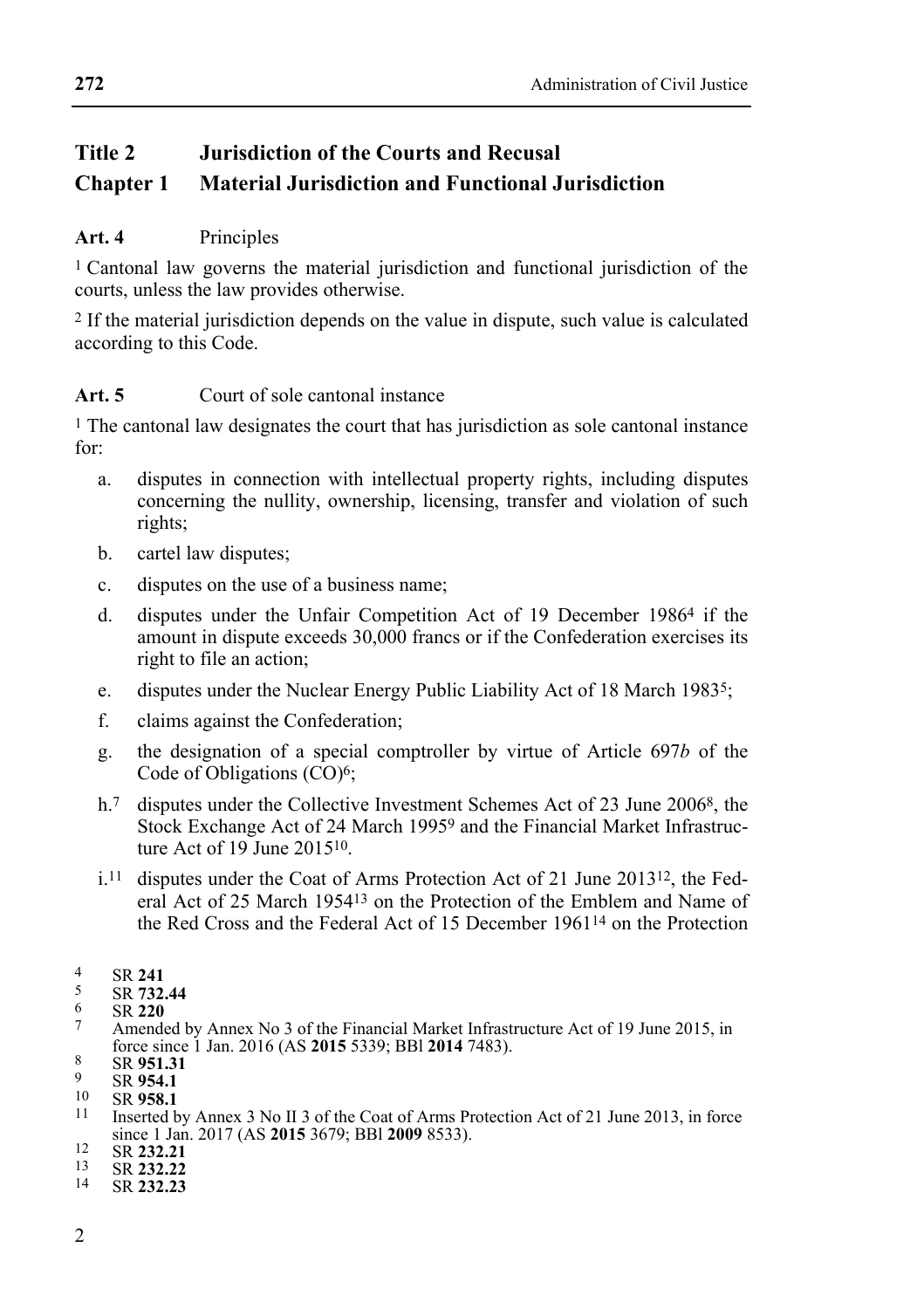of the Names and Emblems of the United Nations Organization and other Intergovernmental Organisations.

2 This court is also competent to order interim measures before an action is pending.

#### **Art. 6** Commercial Court

1 The cantons may designate a special court that has jurisdiction as sole cantonal instance for commercial disputes (Commercial Court).

2 A dispute is considered commercial, if:

- a. it concerns the commercial activity of at least one party;
- b. the decision is subject to an objection in civil matters to the Federal Supreme Court; and
- c. the parties are registered in the Swiss Commercial Registry or in an equivalent foreign registry.

3 If only the defendant is registered in the Swiss Commercial Register or in an equivalent foreign register, but all the other conditions are met, the plaintiff may choose between the Commercial Court and the ordinary court.

4 The cantons may also assign to the Commercial Court:

- a. the disputes mentioned in Article 5 paragraph 1;
- b. the disputes relating to the law of commercial companies and cooperatives.

5 The Commercial Court is also competent to order interim measures before an action is pending.

#### Art. 7 Disputes concerning insurance supplementary to social health insurance

The cantons may designate a court that has jurisdiction as sole cantonal instance for disputes relating to insurance supplementary to social health insurance under the Federal Act of 18 March 199415 on Health Insurance.

#### Art. 8 Direct action before the higher court

<sup>1</sup> If in a financial dispute the value in dispute is at least CHF 100,000, the plaintiff may, with the consent of the defendant, file its action directly before the higher court.

2 This court decides as the sole cantonal instance.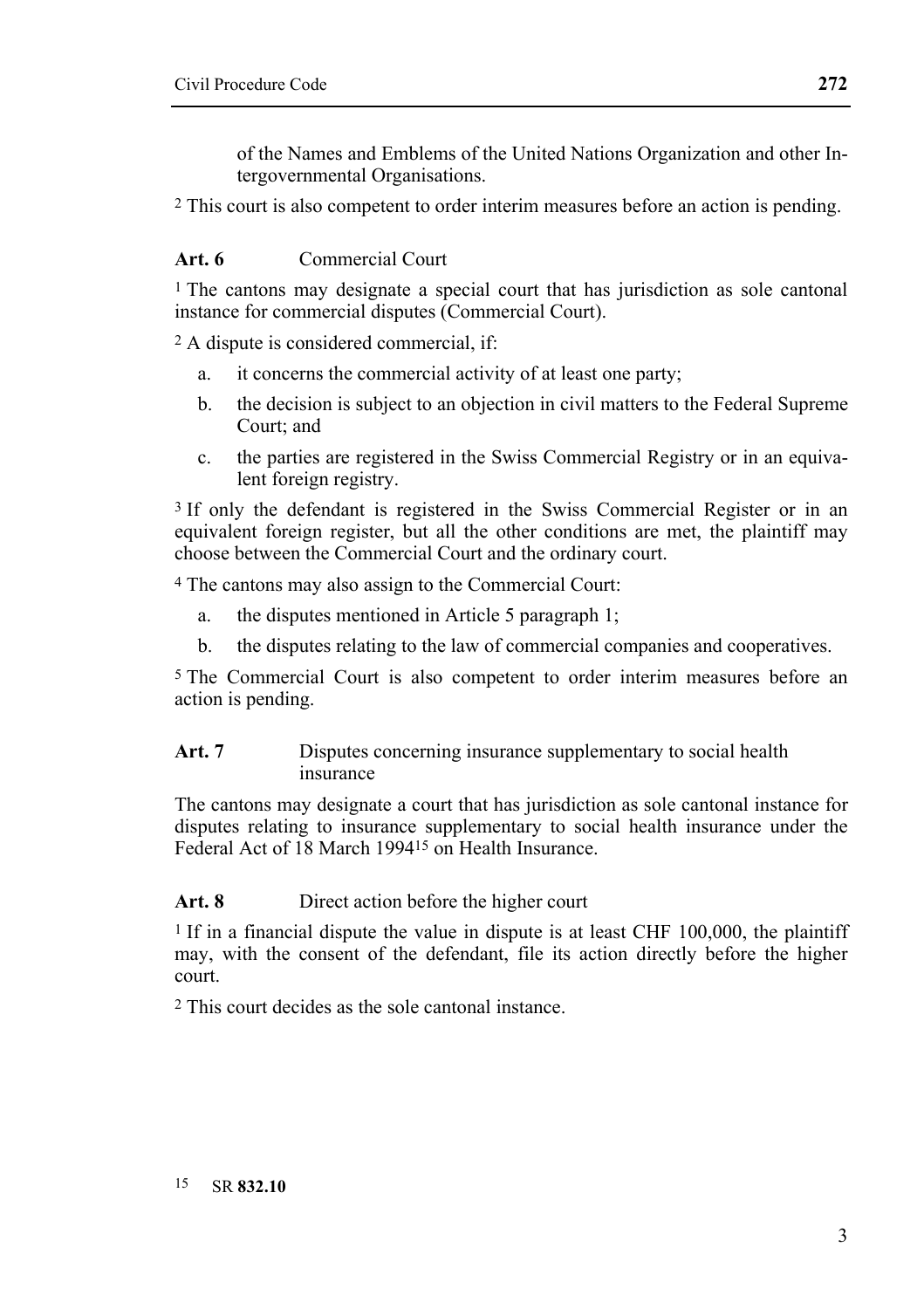# **Chapter 2 Territorial Jurisdiction Section 1 General Provisions**

# Art. 9 Mandatory jurisdiction

<sup>1</sup> A place of jurisdiction is mandatory only if the law expressly so provides.

2 Parties may not derogate from a mandatory place of jurisdiction.

## Art. 10 Domicile and registered office

1 Unless this Code provides otherwise, the following court has jurisdiction:

- a. for actions against a natural person: the court at the person's domicile;
- b. for actions against legal entities, public corporations and institutions as well as general partnerships and limited partnerships: the court at the location of their registered office;
- c. for actions against the Confederation: the Supreme Court of the Canton of Bern or the supreme court of the canton where the plaintiff's domicile, registered office or habitual residence is located;
- d. for actions against a canton: a court in the canton's capital.

2 Domicile is determined in accordance with the Civil Code (CC)16. Article 24 CC does not apply.

## **Art. 11** Residence

1 If the defendant has no domicile, the court at his or her habitual residence has jurisdiction.

2 A habitual residence is the place where a person lives for a certain period of time, even if that period is limited from the outset.

3 If the defendant has no habitual residence, the court at his or her last known place of residence has jurisdiction.

## **Art. 12** Establishment

For actions arising out of the commercial or professional activity of an establishment or branch, the court at the defendant's domicile or registered office or at the location of the establishment has jurisdiction.

## **Art. 13** Interim measures

Unless the law provides otherwise, the following court has mandatory jurisdiction to order interim measures:

a. the court that has jurisdiction to decide the main action; or

#### 16 SR **210**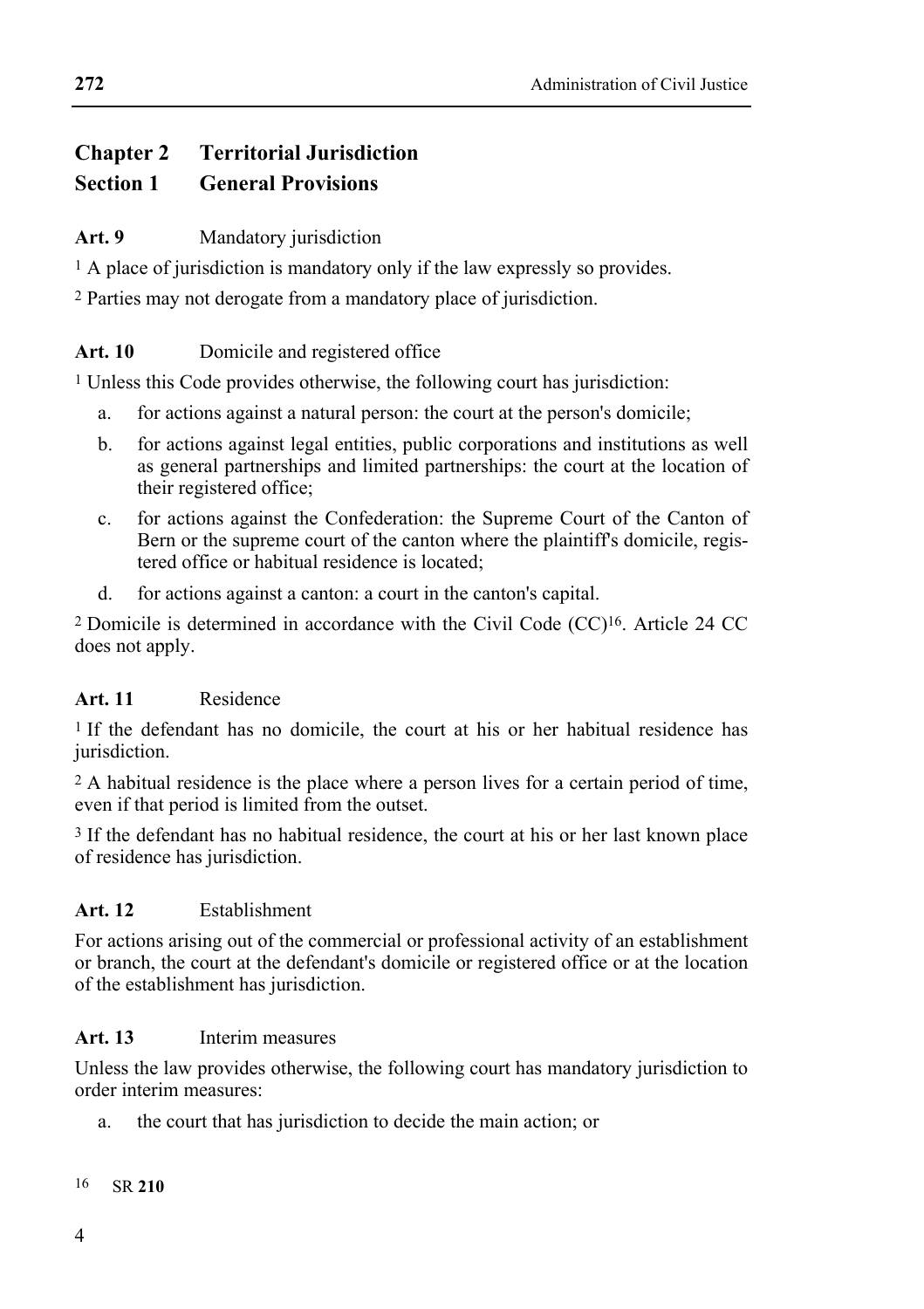b. the court at the place where the measure is to be enforced.

#### **Art. 14** Counterclaim

<sup>1</sup> A counterclaim may be filed in the court that has jurisdiction over the main action, provided the counterclaim has a factual connection with the main action.

2 This place of jurisdiction subsists even if the main action is dismissed for whatever reason.

#### Art. 15 Joinder of parties and joinder of actions

<sup>1</sup> If an action is directed against two or more defendants, the court that has jurisdiction with regard to one defendant has jurisdiction with regard to all defendants unless jurisdiction is based solely on an agreement on jurisdiction.

2 If two or more actions that are factual connected are raised against one and the same defendant, each court that has jurisdiction over any one of the actions has jurisdiction over all of them.

## **Art. 16** Third party action

The court that has jurisdiction to decide the main action also decides on the third party action.

#### Art. 17 Agreement on jurisdiction

1 Unless the law provides otherwise, the parties may agree on which court has jurisdiction over an existing or future dispute arising from a particular legal relationship. Unless the agreement provides otherwise, the action may only be brought before agreed court.

2 The agreement must be in writing or in any other form allowing it to be evidenced by text.

#### Art. 18 Acceptance by appearance

Unless the law provides otherwise, the seised court has jurisdiction if the defendant enters an appearance on the merits without objecting to the court's jurisdiction.

## **Art. 19** Non-contentious matters

Unless the law provides otherwise, the court or authority at the domicile or registered office of the applicant has mandatory jurisdiction over non-contentious matters.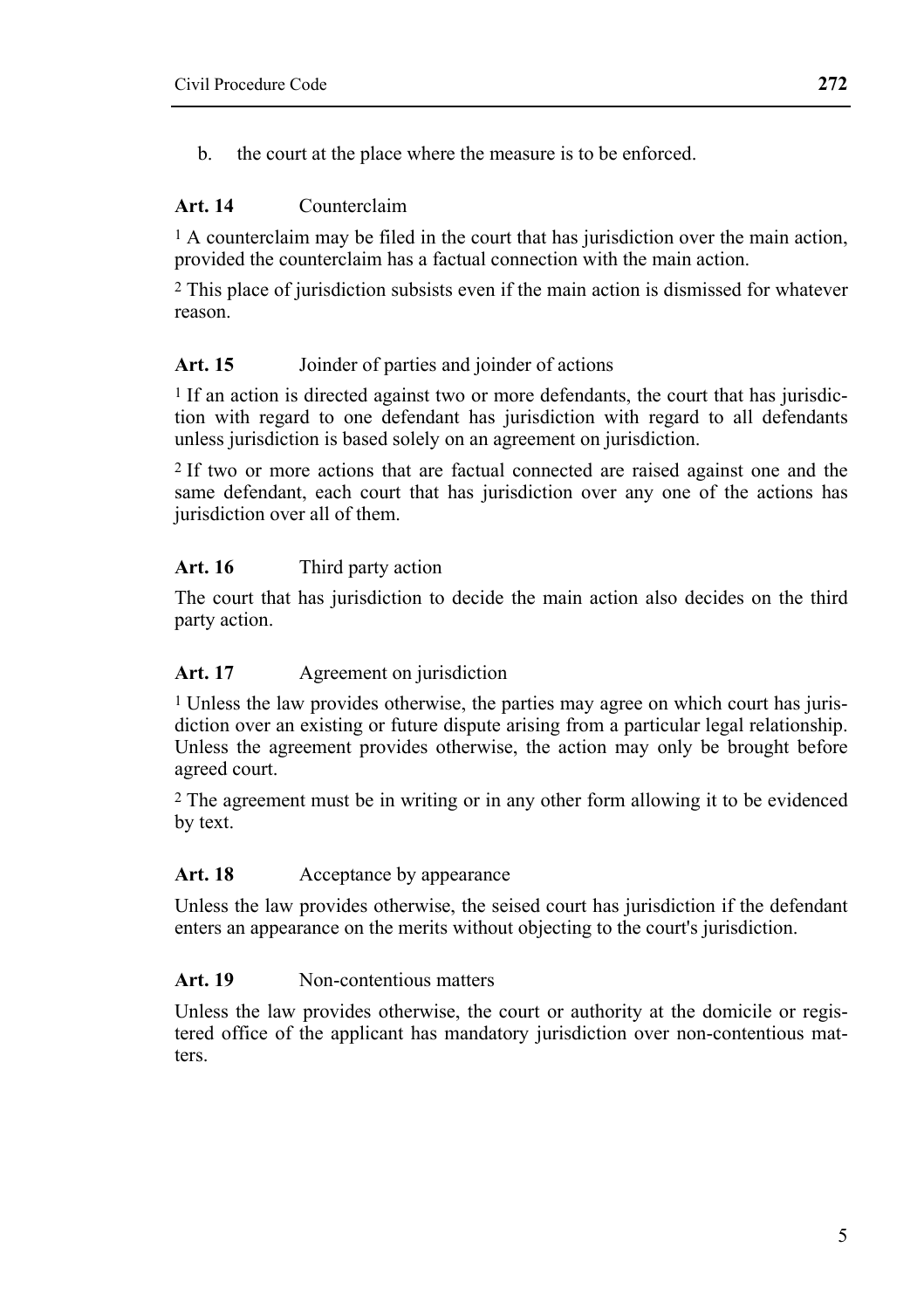#### **Section 2 Law of Persons**

#### Art. 20 Protection of personal privacy and data protection

The court at the domicile or registered office of either of the parties has jurisdiction to decide on:

- a. actions based on an invasion of the personal privacy;
- b. requests for a right of reply;
- c. actions for name protection and actions challenging a name change;
- d. actions and requests based on Article 15 of the Federal Act of 19 June 199217 on Data Protection.

#### **Art. 21** Declaration of death and declaration of presumed death

The court at the last known domicile of the missing person has mandatory jurisdiction over applications relating to a declaration of death or declaration of presumed death  $(Art. 34 to 38 CC<sup>18</sup>)$ .

#### **Art. 22** Modification of the civil register

For actions concerning the modification of the civil register, the court of the district in which the entry to be modified was made or should have been made has mandatory jurisdiction.

#### **Section 3 Family Law**

#### Art. 23 Applications and actions based on marital law

1 The court at the domicile of either of the parties has mandatory jurisdiction over applications and actions based on marital law as well as applications for interim measures.

2 The court at the domicile of the debtor has mandatory jurisdiction over applications for separation of property by the supervisory authority in debt enforcement and bankruptcy matters.

#### Art. 24 Applications and actions in registered partnership matters

The court at the domicile of one of the parties has mandatory jurisdiction over applications and actions in matters of registered partnerships as well as requests for interim measures.

17 SR **235.1** 18 SR **210**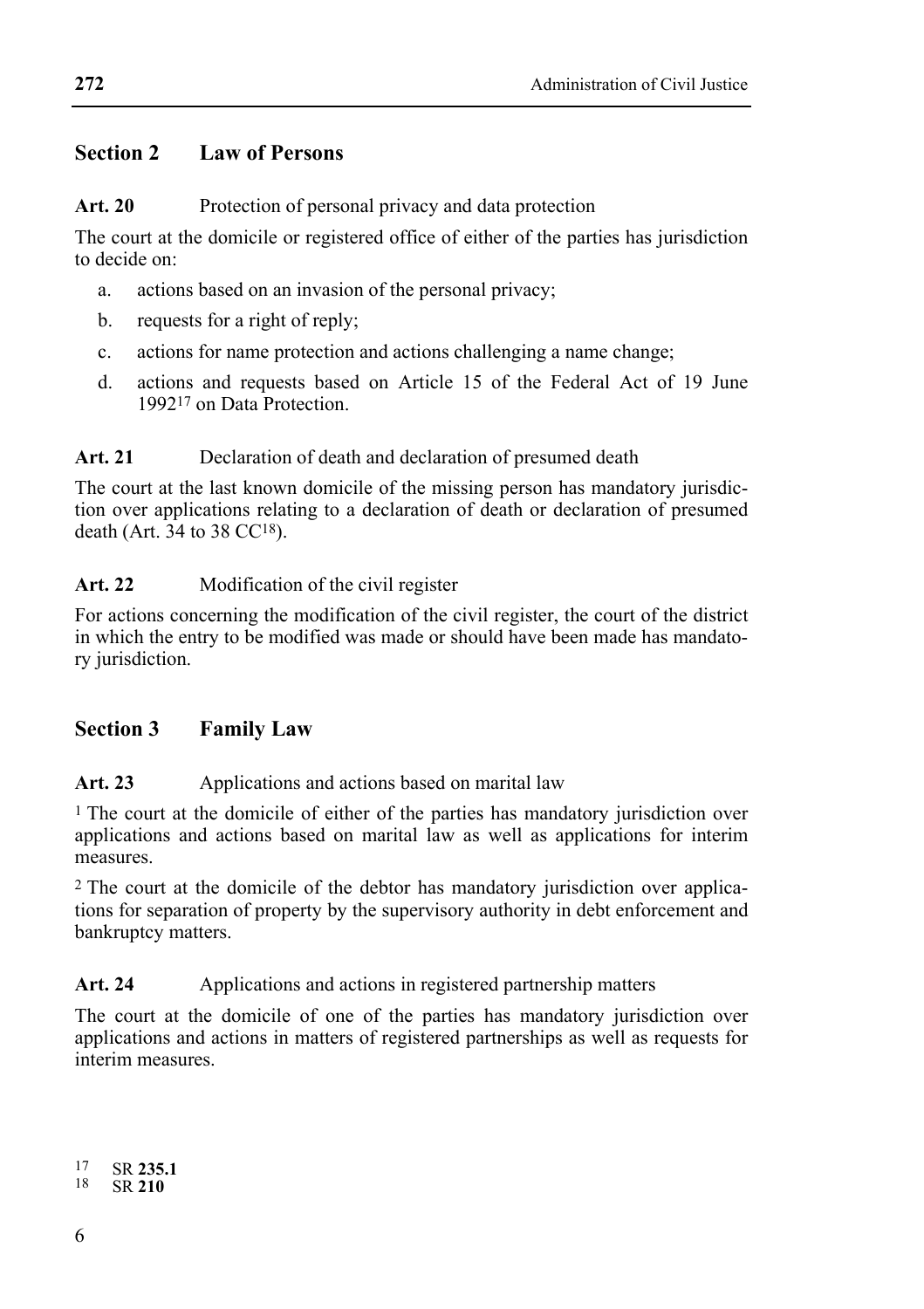The court at the domicile of one of the parties has mandatory jurisdiction over actions to declare or contest a parent-child relationship.

## Art. 26 Actions for maintenance and assistance

The court at the domicile of either of the parties has mandatory jurisdiction over separate actions claiming maintenance brought by children against their parents or for actions against relatives with an obligation to provide assistance.

# **Art. 27** Claims of the unmarried mother

The court at the domicile of either of the parties has mandatory jurisdiction over the claims of the unmarried mother.

# **Section 4 Law of Succession**

#### **Art. 28**

1 The court at the last domicile of the deceased has jurisdiction over actions under the law of succession as well as actions for the division of the marital property on the death of a spouse or a registered partner.

2 The authorities at the last domicile of the deceased have mandatory jurisdiction over measures in connection with succession. If death did not occur at the domicile, the authorities at the place of death shall notify the authorities at the place of domicile and take the necessary measures to ensure the conservation of the assets situated at the place of death.

3 Independent actions for the allocation on death of an agricultural enterprise or agricultural land may also be brought before the court at the place where the property is located.

# **Section 5 Property Law**

## **Art. 29** Immovable property

<sup>1</sup> The court at the place where a property is or should be recorded in the land register has jurisdiction to decide on:

- a. actions in rem;
- b. actions against the community of condominium owners;
- c. actions for the registration of statutory charges on immovable property.

2 Other actions relating to immovable property rights may also be brought before the court at the domicile or registered office of the defendant.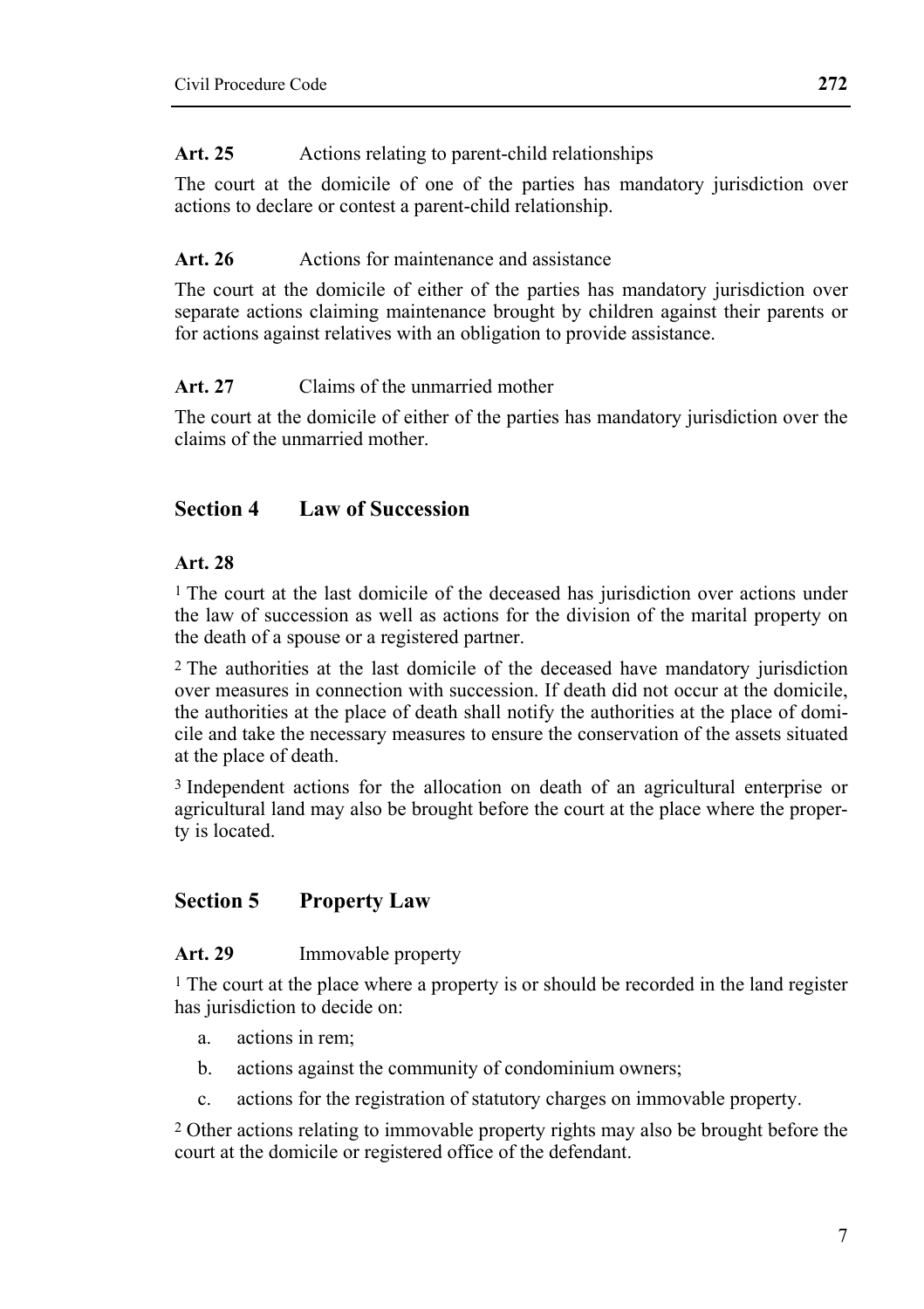3 If an action concerns multiple properties or if a property is recorded in the land register of several districts, the court where the largest property or the largest part of the property is situated has jurisdiction.

4 In non-contentious matters relating to immovable property rights, the court at the place where the property is or should be recorded in the land register has mandatory jurisdiction.

#### **Art. 30** Chattels

<sup>1</sup> For actions relating to rights in rem or possession of chattels or claims secured by charges on chattels, the court at the domicile or registered office of the defendant or at the place where the item is located has jurisdiction.

2 In non-contentious matters, the court at the domicile or registered office of the applicant or with the court at the place where the item is located has mandatory jurisdiction.

# **Section 6 Actions in Contract**

#### **Art. 31** Principle

The court at the domicile or registered office of the defendant or at the place where the characteristic performance must be rendered has jurisdiction over actions related to contracts.

#### **Art. 32** Consumer contracts

1 The following court has jurisdiction in disputes concerning consumer contracts:

- a. for actions brought by the consumer: the court at the domicile or registered office of one of the parties;
- b. for actions brought by the supplier: the court at the domicile of the defendant.

2 Consumer contracts are contracts on supplies for ordinary consumption intended for the personal use of the consumer or his family and offered by the other party in the course of its professional or commercial activity.

#### Art. 33 Tenancy and lease of immovable property

The court at the place where the immovable property is situated has jurisdiction to decide actions based on a contract for the tenancy or lease of immovable property.

#### **Art. 34** Employment Law

1 The court at the domicile or registered office of the defendant or where the employee normally carries out his or her work has jurisdiction to decide actions relating to employment law.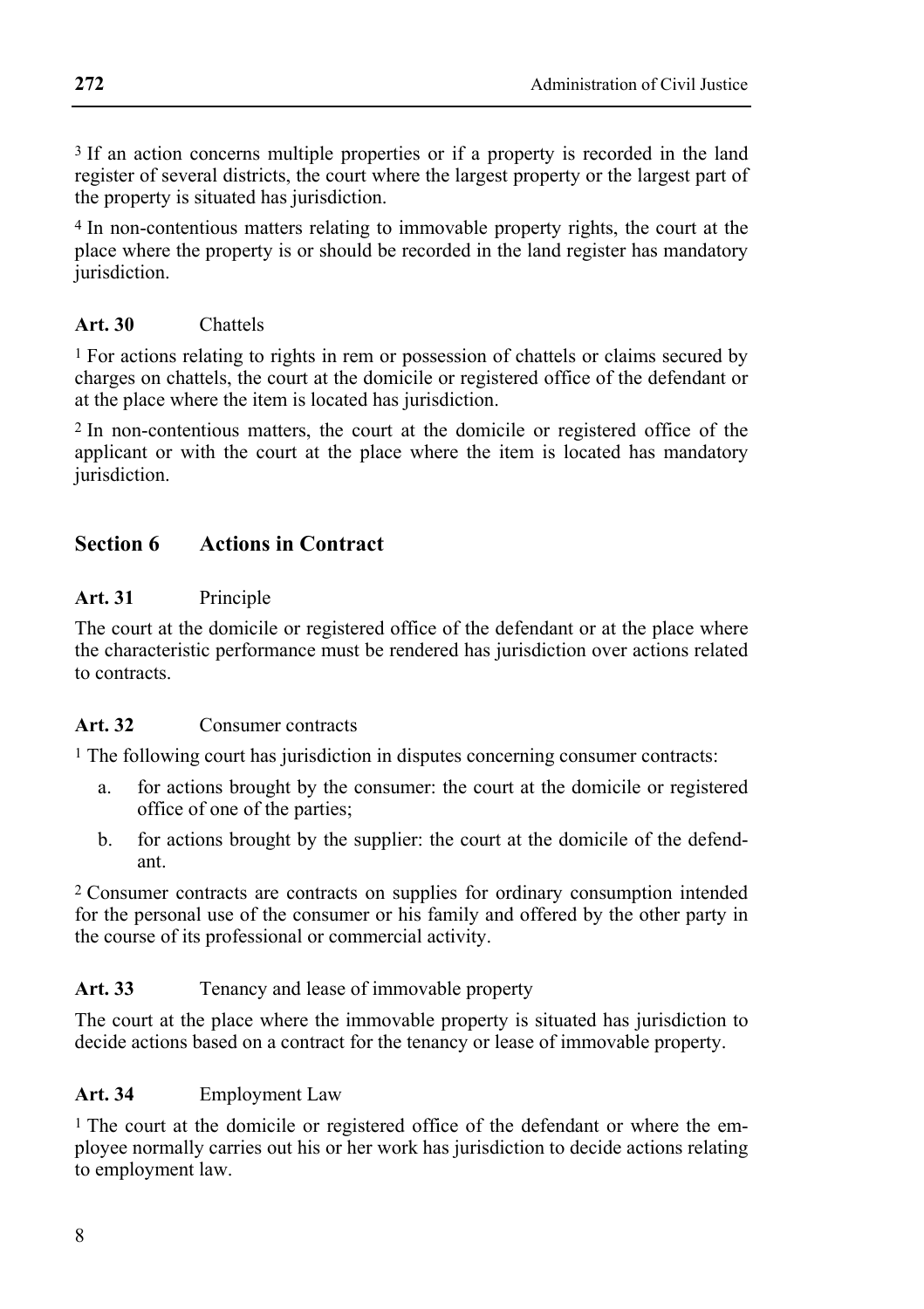2 If a job applicant or an employee brings an action based on the Recruitment Act of 6 October 198919, the court at the place of the business establishment of the recruitment or hiring agent with whom the contract was concluded also has jurisdiction.

#### **Art. 35** Waiver of statutory jurisdiction

<sup>1</sup> The following persons may not waive the jurisdiction provided for in Articles 32 to 34, whether in by advance agreement or by entering appearance:

- a. the consumer;
- b. the tenant or lessee of a residential or business property;
- c. the farmer in case of agricultural farm leases;
- d. the person seeking employment or the employee.

2 The conclusion of an agreement on jurisdiction after the emergence of the dispute is reserved.

#### **Section 7 Actions in Tort**

#### **Art. 36** Principle

The court at the domicile or registered office of the aggrieved person or the defendant, or where the act occurred or had its effect has jurisdiction over actions in tort.

#### Art. 37 Damages for unjustified interim measures

The court at the domicile or registered office of the defendant or at the place where the measures have been ordered has jurisdiction to decide actions for damages resulting from unjustified interim measures.

#### Art. 38 Motor vehicle and bicycle accidents

<sup>1</sup> The court at the domicile or registered office of the defendant or at the place of the accident has jurisdiction to decide actions resulting from motor vehicle and bicycle accidents.

2 Actions against the Swiss National Bureau of Insurance (Art. 74 of the Road Traffic Act of 19 December 195820; RTA) or against the Swiss National Guarantee Fund (Art. 76 RTA) may also be brought before the court at the place of any branch of such institutions.

#### **Art. 39** Incidental civil claim

The competence of the criminal court to decide incidental civil actions is reserved.

19 SR **823.11** 20 SR **741.01**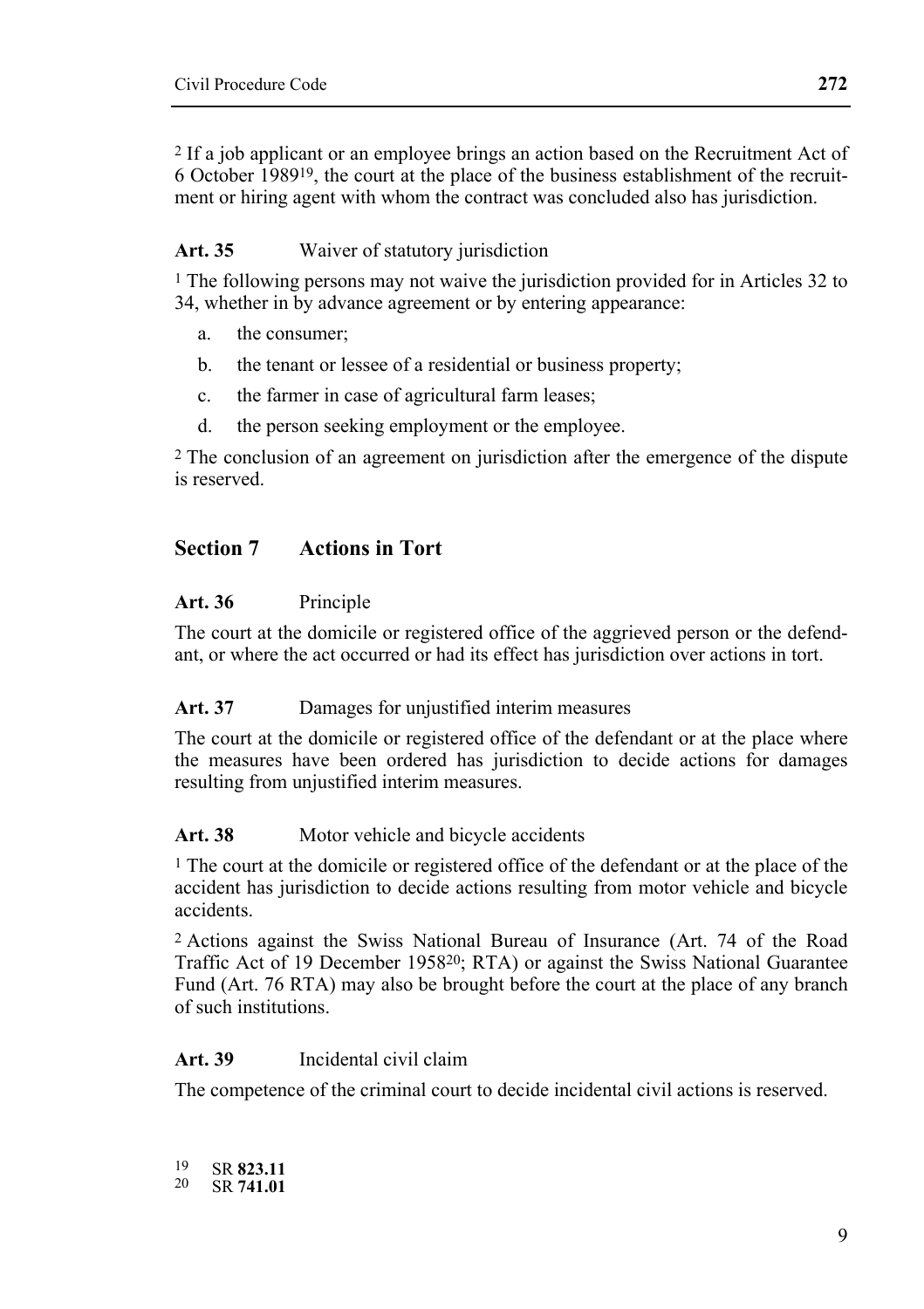## **Section 8 Commercial Law**

#### **Art. 40** Company law

The court at the domicile or registered office of the defendant or the court at the registered office of the company has jurisdiction to decide actions concerning liability in company law.

## **Art. 41**21

**Art. 42** Mergers, demergers, transformations, transfers of assets and liabilities

The court at the registered office of one of the involved entities has jurisdiction to decide actions relating to the Mergers Act of 3 October 200322.

**Art. 43** Cancellation of securities and insurance policies, injunction against payment

1 The court at the registered office of the company has mandatory jurisdiction to declare the cancellation of shares.

2 The court at the place where the immovable property is recorded in the land register has mandatory jurisdiction to declare the cancellation of mortgage instruments.

<sup>3</sup> The court at the domicile or registered office of the debtor has mandatory jurisdiction to declare the cancellation of other securities and insurance policies.

4 The court at the place of payment has mandatory jurisdiction to issue injunctions against payment under a bill of exchange or cheque and to declare their cancellation.

## Art. 44 Bonds

The place of jurisdiction for the authorisation to convene a creditors' meeting is governed by Article 1165 CO23.

## **Art. 45** Collective investment schemes

The court at the registered office of the concerned licence holder has mandatory jurisdiction to decide on actions brought by the investors or the representative of the community of investors.

<sup>21</sup> Repealed by No II 1 of the Federal Act of 28 Sept. 2012, with effect from 1 May 2013 (AS **2013** 1103; BBl **2011** 6875). 22 SR **221.301** 23 SR **220**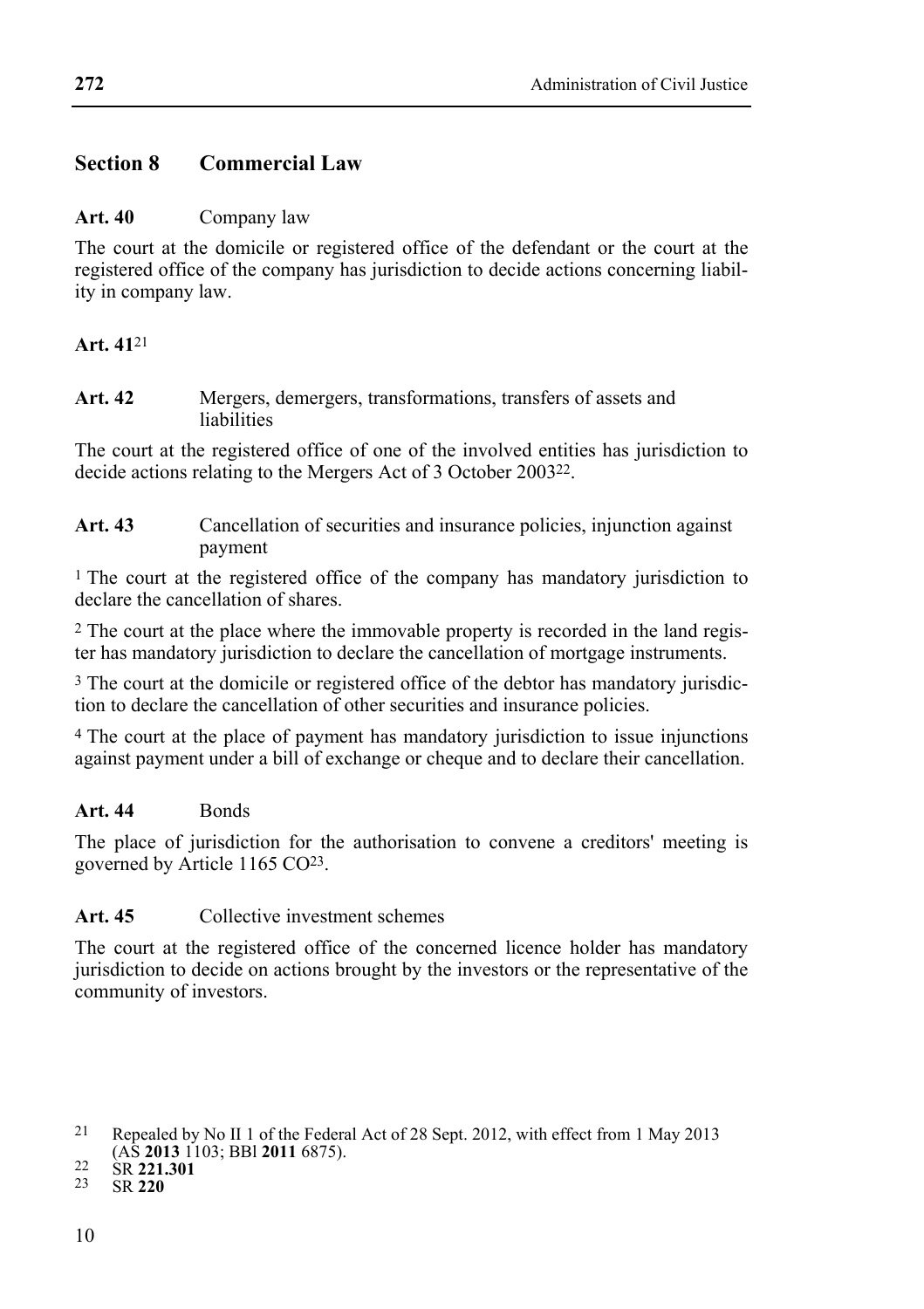#### **Section 9 Debt Enforcement and Bankruptcy Law**

#### **Art. 46**

The place of jurisdiction for actions under the Federal Act of 11 April 188924 on Debt Enforcement and Bankruptcy (DEBA) is determined by this chapter unless the DEBA provides for a place of jurisdiction.

#### **Chapter 3 Recusal**

#### **Art. 47** Grounds for recusal

1 Judges and judicial officers shall recuse themselves if:

- a. they have a personal interest in the case;
- b. they have acted in the same case in another capacity, in particular as member of an authority, legal agent, expert witness, witness or mediator;
- c. they are or were married to, or live or lived in a registered partnership or cohabit with a party or his or her representative or a person who has acted in the same case as a member of the lower court;
- d. they are related to a party by birth or marriage in direct line or in collateral line up to the third degree;
- e. they are related by birth or marriage in direct line or in collateral line up to the second degree to the representative of a party or a person who has acted in the same case as a member of the lower court;
- f. they may not be impartial for other reasons, notably due to friendship or enmity with a party or his or her representative.

2 Involvement in the following, in particular, is in itself no reason for recusal:

- a. the decision on legal aid;
- b. the conciliation proceedings;
- c. the setting aside of an objection under Articles 80 to 84 DEBA25;
- d. the ordering of interim measures;
- e. proceedings for protection of the marital union.

#### Art. 48 Duty to provide information

The judge or judicial officer concerned shall make a timely disclosure of any possible reason for recusal and shall recuse him- or herself voluntarily if he or she considers that such reason exists.

24 SR **281.1** 25 SR **281.1**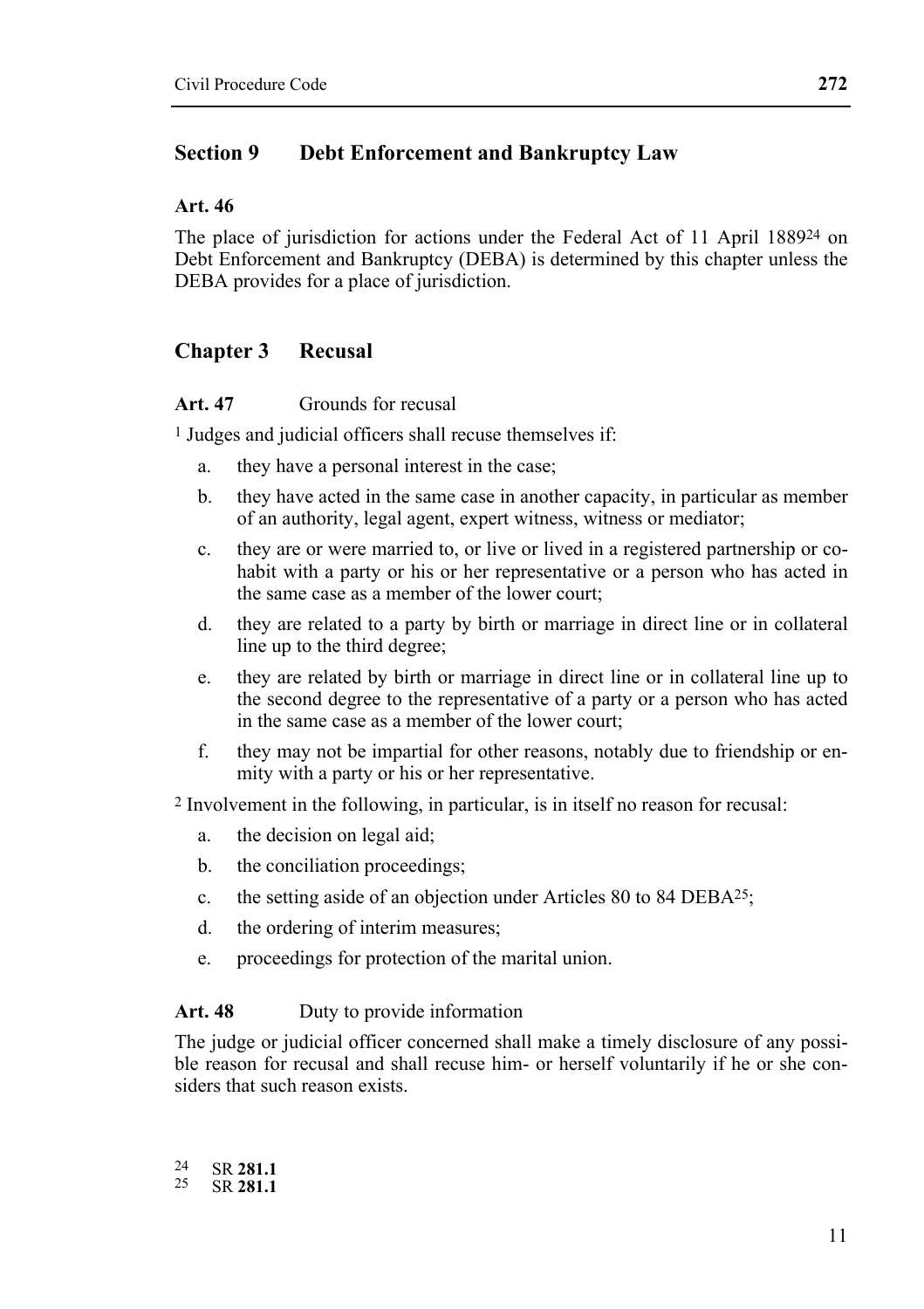## Art. 49 Application for recusal

1 A party that wishes to challenge a judge or judicial officer must file the corresponding application as soon as it has become aware of the reason for recusal. It must show credibly the facts that justify the challenge.

2 The judge or judicial officer concerned shall respond to the application.

#### **Art. 50** Decision

<sup>1</sup> If the reason given for recusal is disputed, the court shall decide.

2 The decision may be challenged by objection.

## Art. 51 Consequences of violating the regulations on recusal

1 Procedural acts in which a person obliged to recuse him- or herself has participated must be annulled and repeated if a party so requests within 10 days of becoming aware of the reason for recusal.

2 If the taking of evidence cannot be repeated, the relevant evidence may be taken into consideration by the deciding court.

3 If a reason for recusal is detected only after the close of the proceedings, the provisions on review apply.

# **Title 3 Procedural Principles and Procedural Requirements Chapter 1 Procedural Principles**

#### Art. 52 Acting in good faith

All those who participate in proceedings must act in good faith.

## Art. 53 Right to be heard

1 The parties have the right to be heard.

2 They have in particular the right to consult the case files and to obtain copies thereof provided this does not conflict with overriding public or private interests.

#### **Art. 54** Publicity

1 Hearings and any oral passing of judgment shall be conducted in public. The decisions are made accessible to the public.

2 Cantonal law determines whether the deliberations are public.

3 Proceedings may be held completely or partially in camera when required by public interest or by the legitimate interests of a person involved.

4 Family law proceedings are not conducted in public.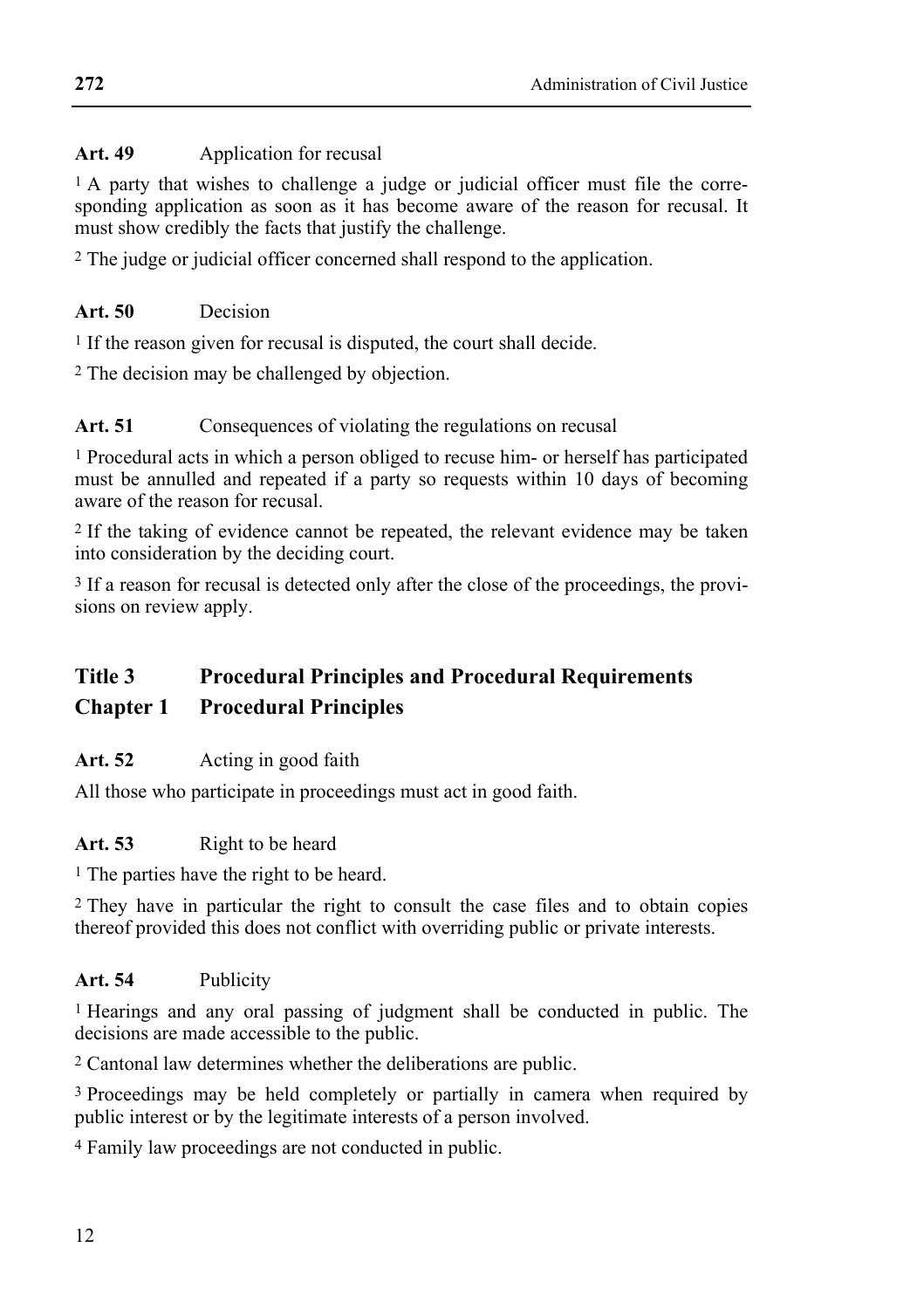**Art. 55** Principles of production of evidence and of ex-officio investigation

1 The parties must present the court with the facts in support of their case and submit the related evidence.

2 Statutory provisions relating to the ex-officio establishment of facts and taking of evidence are reserved.

#### **Art. 56** Court's duty to enquire

If a party's submissions are unclear, contradictory, ambiguous or manifestly incomplete, and the court shall give the party the opportunity to clarify or complete the submission by asking appropriate questions.

#### Art. 57 Ex-officio application of the law

The court applies the law ex-officio.

Art. 58 Principles of non ultra petita and ex-officio assessment

1 The court may not award a party anything more than or different from what the party has requested, nor less than what the opposing party has acknowledged.

2 The statutory provisions under which the court is not bound by the parties' requests are reserved.

# **Chapter 2 Procedural Requirements**

#### **Art. 59** Principle

1 The court shall consider an action or application provided the procedural requirements are satisfied.

2 Procedural requirements are in particular the following:

- a. the plaintiff or applicant has a legitimate interest;
- b. the court has subject matter and territorial jurisdiction;
- c. the parties have the capacity to be a party and the capacity to take legal action;
- d. the case is not the subject of pending proceedings elsewhere;
- e. the case is not already the subject of a legally-binding decision;
- f. the advance and security for costs have been paid.

Art. 60 Verification of compliance with the procedural requirements

The court shall examine ex-officio whether the procedural requirements are satisfied.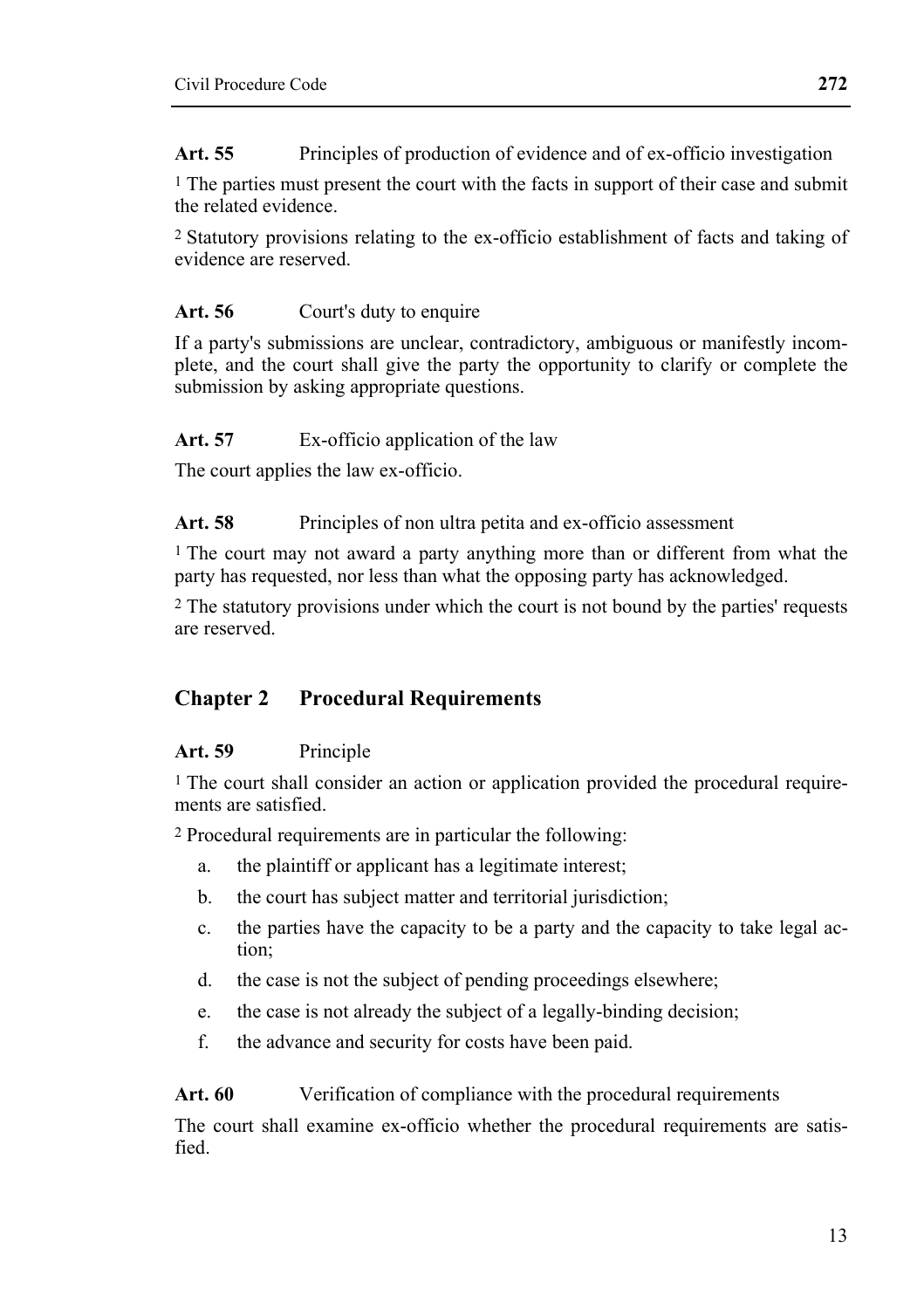#### **Art. 61** Arbitration agreement

If the parties have concluded an arbitration agreement relating to an arbitrable dispute, the seised court shall declines jurisdiction unless:

- a. the defendant has made an appearance without reservation;
- b. the court holds that the arbitration agreement is manifestly invalid or unenforceable; or
- c. the arbitral tribunal cannot be constituted for reasons that are manifestly attributable to the defendant in the arbitration proceedings.

# **Title 4 Pendency and Effects of Withdrawal of the Action**

#### **Art. 62** Start of pendency

1 A case becomes pending when an application for conciliation, an action, an application, or a joint request for divorce is filed.

2 Confirmation of receipt of such submissions shall be issued to the parties.

Art. 63 Pendency where the court has no jurisdiction or the procedure is incorrect

<sup>1</sup> If a submission that has been withdrawn or rejected due to lack of jurisdiction is filed again with the competent conciliation authority or court within one month of withdrawal or the declaration of non-admissibility, the date of the first filing is deemed to be the date of pendency.

2 The same applies if the claim was not filed under the proper procedure.

3 The special statutory deadlines for filing actions under the DEBA26 are reserved.

## **Art. 64** Effects of pendency

<sup>1</sup> The pendency of an action has in particular the following effects:

- a the subject matter of the dispute may not be made pending elsewhere between the same parties;
- b. the territorial jurisdiction of the court is maintained.

2 When compliance with statutory deadline under private law depends on the date of the statement of claim, of raising an action or of another act initiating legal proceedings, the relevant moment is that of pendency in accordance with this Code.

## **Art. 65** Effects of withdrawal

Any person who withdraws an action before the competent court may not bring proceedings again against the same party on the same subject matter if the court has

26 SR **281.1**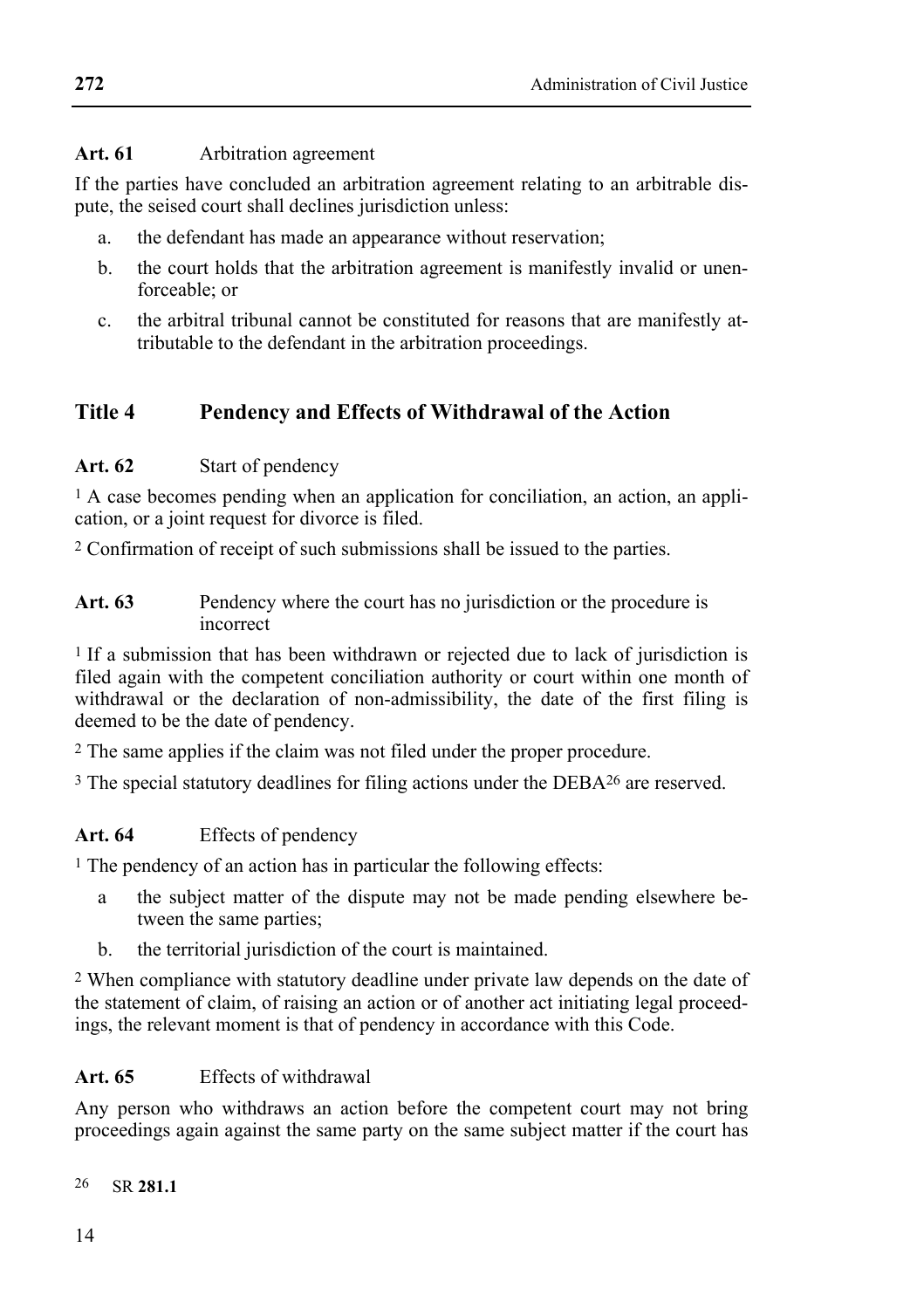already served the statement of claim on the defendant and the defendant does not consent to its withdrawal.

# **Title 5 Parties and Participation of Third Parties Chapter 1 Capacity to be a Party and Capacity to take Legal Action**

#### **Art. 66** Capacity to be a party

The capacity to be a party is subject to legal capacity or the qualification as a party by virtue of federal law.

#### Art. 67 Capacity to take legal action

1 Any person who has the capacity to act has the capacity to take legal action.

2 A person without capacity to act may act through his legal representative.

3 Provided a person without the capacity to act has the capacity to consent, he or she may:

- a. independently exercise those rights conferred by virtue of his or her personality;
- b. temporarily take the acts necessary in cases of imminent danger.

# **Chapter 2 Representation of the Parties**

#### Art. 68 Representation by agreement

1 Any person who has capacity to take legal action may choose to be represented in proceedings.

2 The following persons are allowed to act as professional representatives:

- a. in all proceedings: lawyers admitted to represent parties before Swiss courts under the Lawyers Act of 23 June 2000<sup>27</sup>;
- b. before the conciliation authorities, in financial disputes under the simplified procedure and in cases under the summary procedure: licensed administrators and legal agents if provided for by cantonal law;
- c. in cases under the summary procedure in accordance with Article 251 of this Code: professional representatives under Article 27 DEBA28;
- d. before the special courts for tenancy matters and for employment matters: professionally qualified representatives if provided for by cantonal law.

<sup>3</sup> The representative must prove his or her authority by power of attorney.

27 SR **935.61** 28 SR **281.1**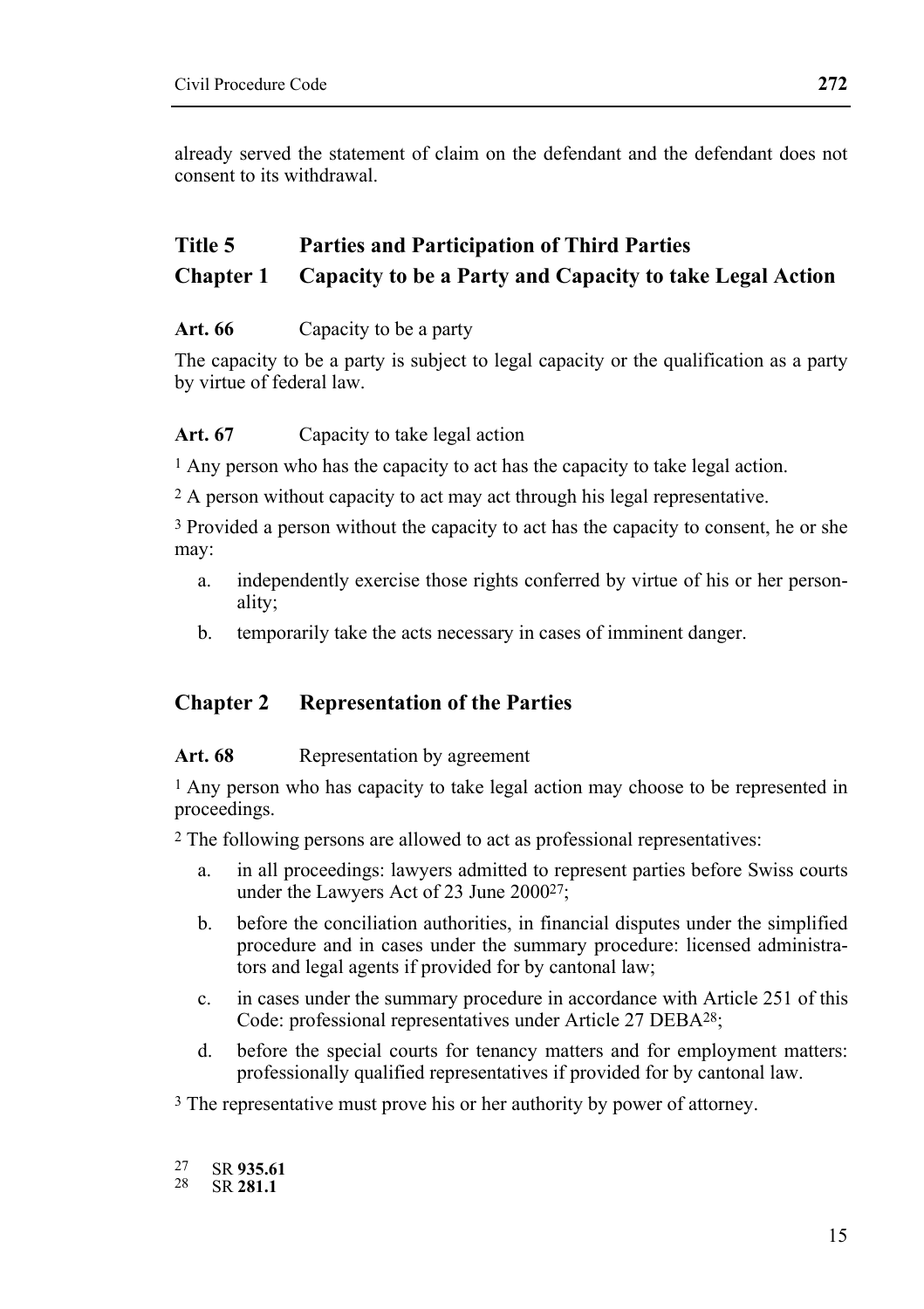4 The court may order the personal appearance of a represented party.

#### **Art. 69** Inability to appear

1 If a party is manifestly unable to appear, the court may invite that party to appoint a representative. If the party does not comply within the set deadline, a representative shall be appointed by the court.

2 The court shall notify the Adult and Child Protection Authority if protective measures are deemed necessary.29

## **Chapter 3 Joinder of Parties**

#### **Art. 70** Mandatory joinder

<sup>1</sup> If two or more persons are in a legal relationship that calls for one single decision with effect for all of them, they must jointly appear as plaintiffs or be sued as joint defendants.

2 Procedural measures duly taken by one of the joint parties are likewise effective for the others, with the exception of challenging a decision.

#### **Art. 71** Voluntary joinder

1 Two or more persons whose rights and duties result from similar circumstances or legal grounds may jointly appear as plaintiffs or be sued as joint defendants.

2 Voluntary joinder is excluded if the individual cases are subject to different types of procedure.

<sup>3</sup> Each of the joint parties may proceed independently from the others.

#### **Art. 72** Joint representation

The joint parties may appoint a joint representative, failing which service is made to each party individually.

# **Chapter 4 Third Party Intervention**

#### **Section 1 Principal Intervention**

#### **Art. 73**

<sup>1</sup> Any person who claims to have a better right in the object of a dispute, to the total or partial exclusion of both parties, may bring a claim directly against both parties in the court in which the dispute is pending in first instance.

<sup>29</sup> Amended by Annex 2 No 3, in force since 1 Jan. 2013 (AS **2010** 1739, **2011** 725; BBl **2006** 7221, **2006** 7001).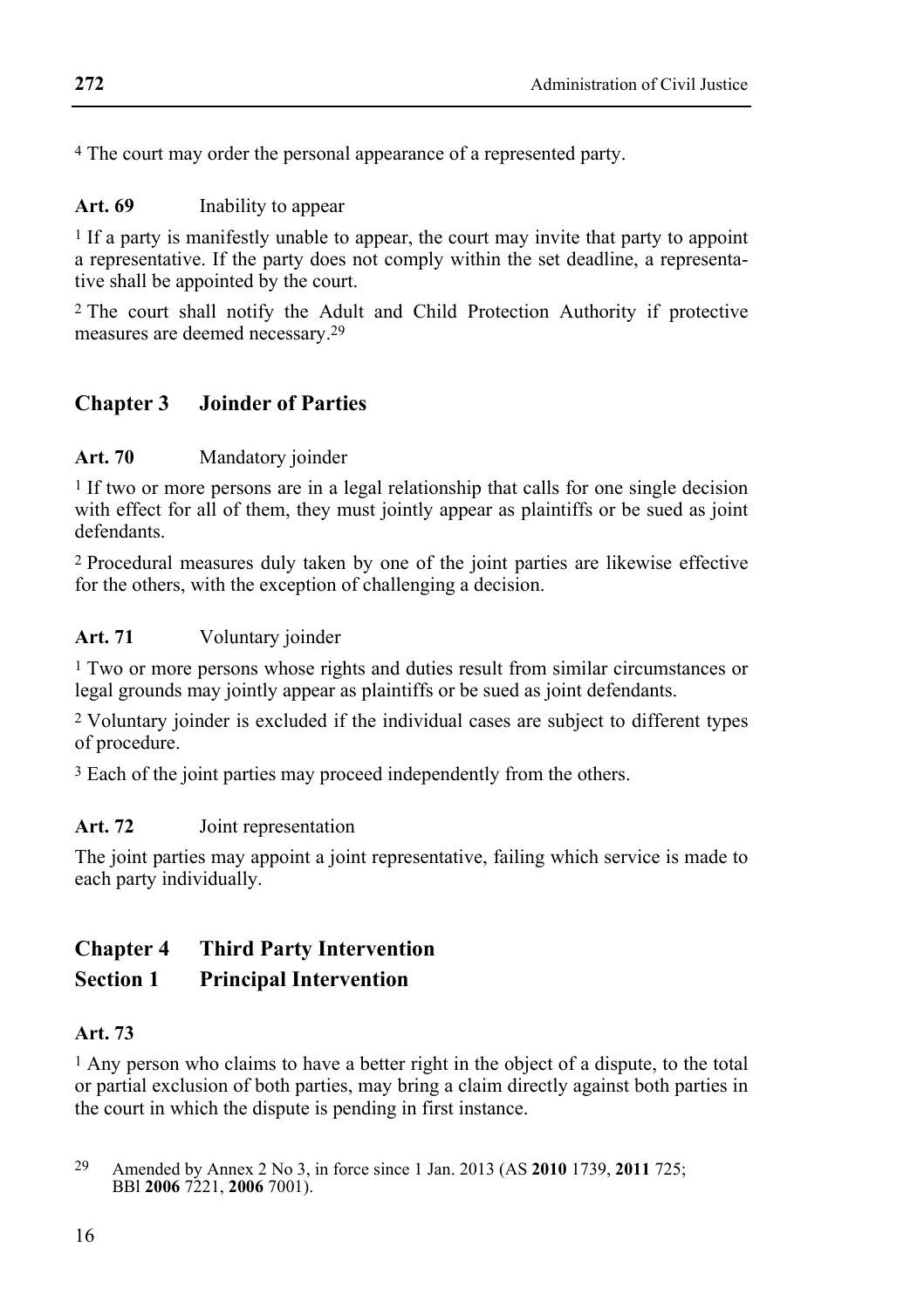2 The court may either suspend the proceedings until the case of the principal intervenor is finally concluded, or join the two cases.

## **Section 2 Accessory Intervention**

#### **Art. 74** Principle

Any person who shows a credible legal interest in having a pending dispute decided in favour of one of the parties may intervene at any time as an accessory party and for this purpose submit to the court an intervention application.

#### **Art. 75** Application

<sup>1</sup> The application for intervention shall indicate the reasons for intervention and the party in whose favour the intervention is made.

2 The court decides on the application after hearing the parties. The decision may be challenged by way of objection.

#### Art. 76 Rights of the Intervenor

<sup>1</sup> The intervenor may carry out any procedural acts in support of the principal party, provided they are permitted at the relevant stage of the proceedings; he or she may in particular make use of any offensive or defensive measures and also seek appellate remedies.

2 The procedural acts of the intervenor shall not be taken into consideration in the proceedings if they are contradictory to those of the principal party.

#### **Art. 77** Effect of intervention

A result that is unfavourable to the principal party is effective against the intervenor, unless:

- a. the state of the proceedings at the moment of intervention or the acts or omissions of the principal party have prevented the intervenor from making use of offensive or defensive measures; or
- b. the principal party has failed, wilfully or through gross negligence, to make use of offensive or defensive measures of which the intervenor was not aware.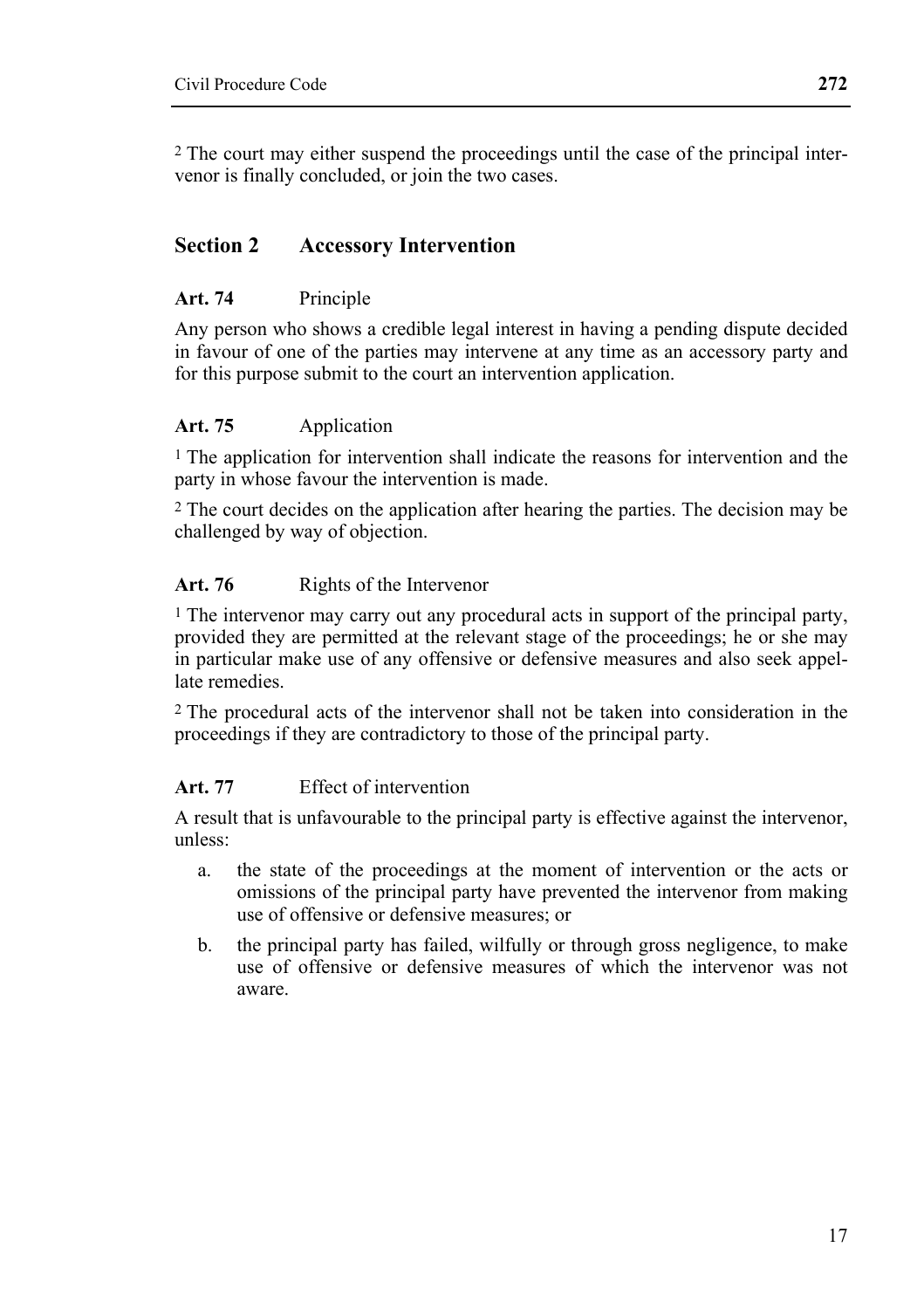# **Chapter 5 Third Party Notice and Third Party Action Section 1 Third Party Notice**

## **Art. 78** Principles

<sup>1</sup> A party may notify a third party of the dispute if, in the event of being unsuccessful, he or she might take recourse against or be subject to recourse by a third party.

2 The notified third party may also give notice of the dispute.

# **Art. 79** Standing of the third party

1 The notified third party may:

- a. intervene in favour of the notifying principal party, without further conditions; or
- b. proceed in place of the notifying principal party, with the consent of the latter.

2 If the notified third party refuses to intervene or does not answer the notification, the proceedings shall continue without considering the third party.

#### **Art. 80** Effects of notice

Article 77 applies by analogy.

# **Section 2 Third Party Action**

## **Art. 81** Principles

1 The notifying party may assert the rights that he or she believes he or she will have against the notified third party in the event that he or she is unsuccessful in the court that is dealing with the main action.

2 The notified third party may not bring a further third party action.

<sup>3</sup> The third party action is not admissible under the simplified or summary procedures.

## **Art. 82** Procedure

<sup>1</sup> The request for the third party action to be admitted must be made with the answers or the reply in the main proceedings. The notifying party shall set out the prayers to be raised against the third party together with a brief statement of the grounds.

2 The court shall give the opposing party and the third party the opportunity to respond.

3 If the third party action is admitted, the court shall determine the time and extent of the related exchange of written submissions, subject to Article 125.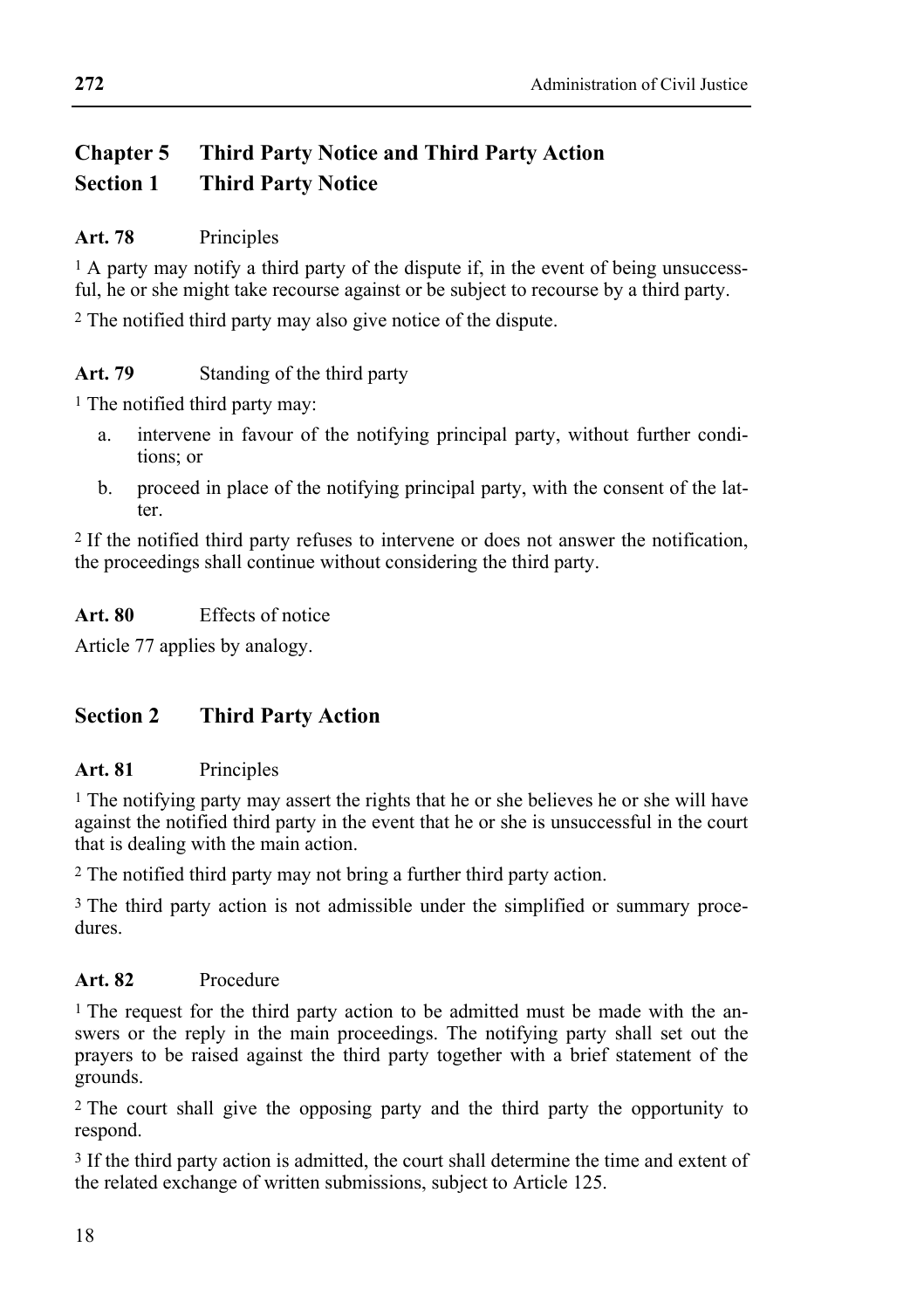4 The decision to admit the third party action may be challenged by way of objection.

# **Chapter 6 Substitution of a Party**

#### **Art. 83**

<sup>1</sup> If the object in dispute is alienated in the course of the proceedings, the acquirer may take up the proceedings in place of the alienating party.

2 The substitute party is liable for the entire costs of the proceedings. The retiring party is jointly and severally liable for the costs incurred until the substitution.

<sup>3</sup> In justified cases, the substituting party must, if so requested by the opposing party, provide security to guarantee the enforcement of the decision.

4 In the absence of alienation of the object in dispute, the substitution of a party is permitted only with the consent of the opposing party; special legal provisions on the legal succession are reserved.

#### **Title 6 Actions**

#### **Art. 84** Action for performance

1 By filing an action for performance, the plaintiff demands that the defendant be ordered to do, refrain from doing or tolerate something.

2 In an action for the payment of money, the amount must be specified.

#### Art. 85 Action for an unquantified debt

1 If it is impossible or unreasonable to quantify the amount of the debt at the start of the proceedings, the plaintiff may bring an action for an unquantified debt. However, the plaintiff must indicate a minimal amount as a provisional value in dispute.

2 Once evidence is taken or the required information furnished by the defendant, the plaintiff must quantify the debt claim as soon as he or she is able to do so. The seised court maintains competence even if the value in dispute exceeds its material jurisdiction.

#### **Art. 86** Partial action

If a claim is divisible, an action for part of the claim may be brought.

#### Art. 87 Action to modify a legal relationship

By filing an action to modify a legal relationship, the plaintiff demands the creation, modification or dissolution of a specific right or legal relationship.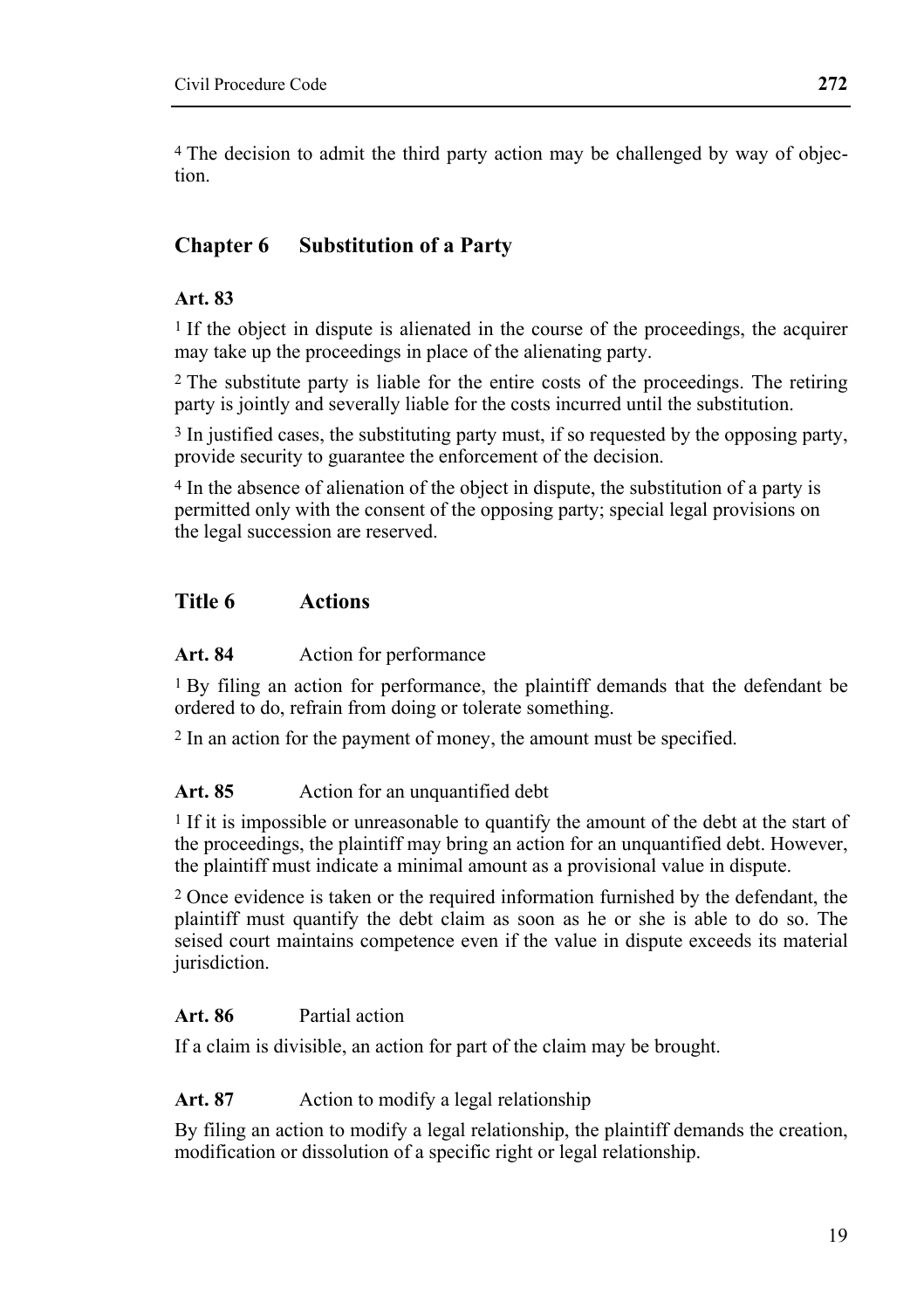## Art. 88 Action for a declaratory judgment

By filing an action for a declaratory judgment, the plaintiff demands that the court establish that a right or legal relationship exists or does not exist.

# Art. 89 Group action

1 Associations and other organisations of national or regional importance that are authorised by their articles of association to protect the interests of a certain group of individuals may bring an action in their own name for a violation of the personality of the members of such group.

2 They may request the court:

- a. to prohibit an imminent violation;
- b. to put an end to an ongoing violation;
- c. to establish the unlawful character of a violation if the latter continues to have a disturbing effect.

3 Special legal provisions on group actions are reserved.

# **Art. 90** Combination of actions

The plaintiff may combine two or more claims against the same party in one action, if:

- a. they are within the material jurisdiction of the same court; and
- b. they are subject to the same type of procedure.

# **Title 7 Value in Dispute**

## **Art. 91** Principle

<sup>1</sup> The value in dispute is determined by the prayers for relief. Interest, costs of the ongoing proceedings or a possible publication of the decision and the value of possible subsidiary claims are not taken into account.

2 If the prayers for relief do not specify a sum of money, the court shall determine the value in dispute if the parties are unable to reach an agreement or if the information they provide is manifestly incorrect.

# Art. 92 Recurring usage or services

1 Recurring usage or services have the value of the capital they represent.

2 If the duration of the recurring usage or services is unknown or indefinite, the annual usage or services multiplied by twenty is deemed to be the value of the capital; in case of a life annuity, the amount of the capital corresponds to the actual cash value.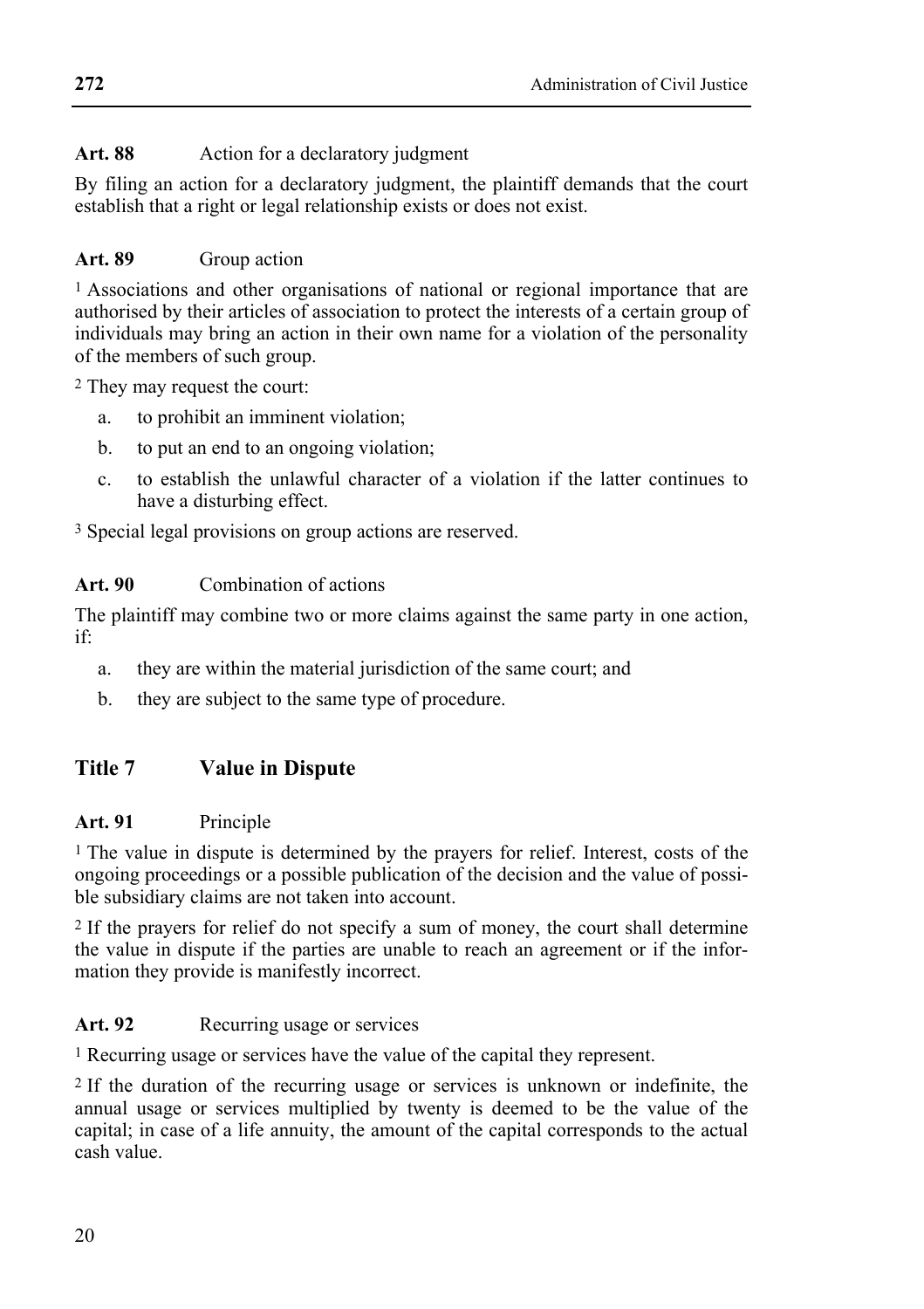#### **Art. 93** Joinder of parties and joinder of actions

1 In the event of the voluntary joinder of parties or joinder of actions, the values of the claims are added together insofar as they are not mutually exclusive.

2 In case of permissive joinder of parties, the type of procedure for each claim is maintained despite the addition of their values.

#### **Art. 94** Counterclaim

<sup>1</sup> In the case of an action and counterclaim, the value in dispute is determined by the action with the higher value.

2 For the purpose of determining the costs, the values of the action and the counterclaim are added together insofar as they are not mutually exclusive.

# **Title 8 Costs and Legal Aid Chapter 1 Procedural Costs**

#### **Art. 95** Definitions

1 The procedural costs include:

- a. the court costs;
- b. the party costs.

2 The court costs include:

- a. the fee for the conciliation proceedings;
- b. the fee for the decision (judgment fee);
- c. the costs of taking evidence;
- d. the costs of translation;
- e. the costs of representation for a child (Art. 299 and 300).

3 The party costs include:

- a. the reimbursement of necessary outlays;
- b. the costs for professional representation;
- c. in justified cases: reasonable compensation for personal efforts if a party is not professionally represented.

#### **Art. 96** Tariffs

The cantons set the tariffs for the procedural costs.

#### Art. 97 Advice on procedural costs

The court shall advise a party without legal representation on the costs to be expected and on legal aid.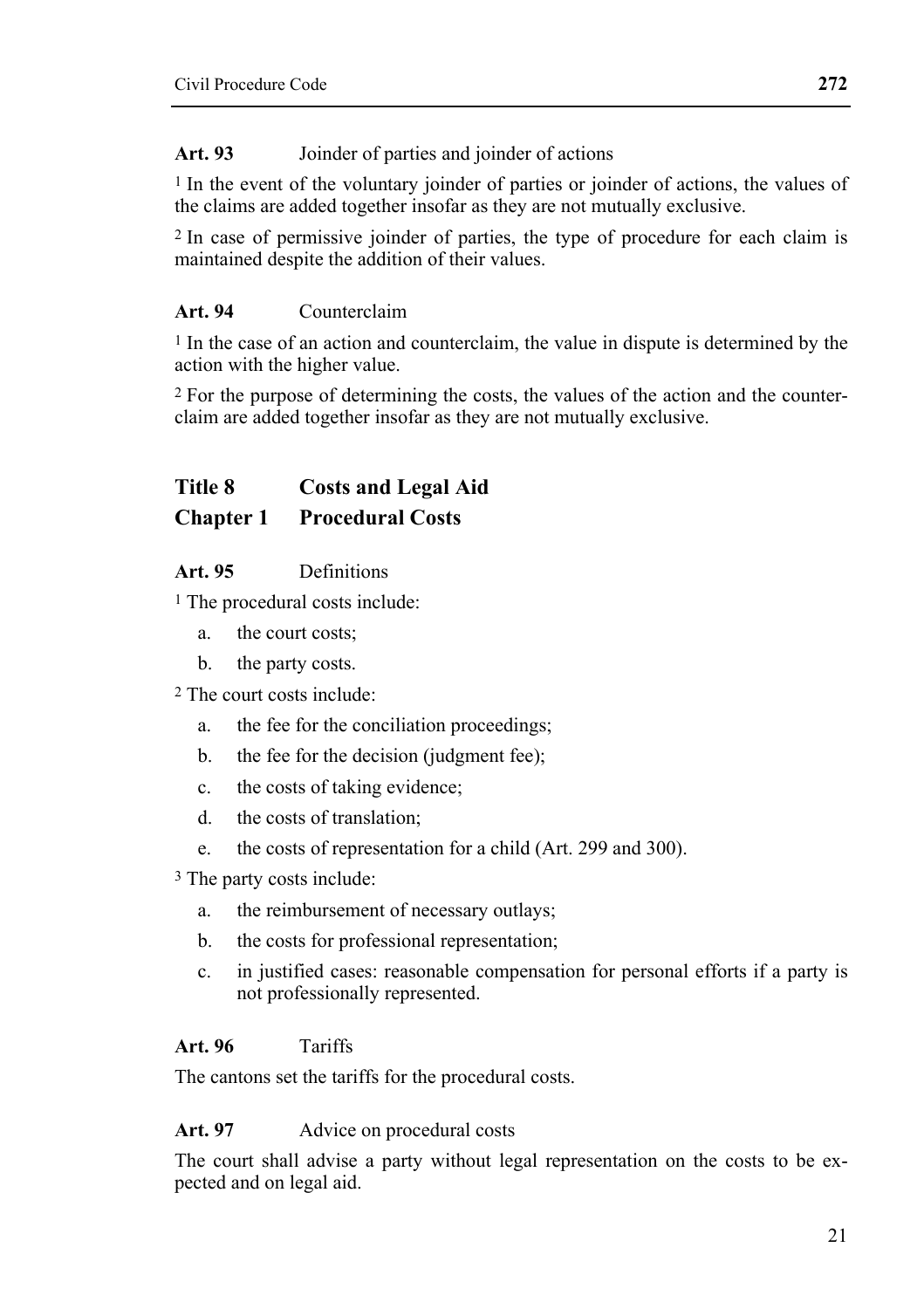# Art. 98 Advance payment of costs

The court may demand that the plaintiff make an advance payment up to the amount of the expected court costs.

## Art. 99 Security for party costs

<sup>1</sup> At the request of the defendant, the plaintiff must provide security for party costs:

- a. if he or she has no residence or registered office in Switzerland;
- b. if he or she appears to be insolvent, notably if he or she has been declared bankrupt or is involved in ongoing composition proceedings or if certificates of unpaid debts have been issued;
- c. if he or she owes costs from prior proceedings; or
- d. if for other reasons there seems to be a considerable risk that the compensation will not be paid.

2 In the case of mandatory joinder, security must be provided only if each party fulfils one of the above mentioned conditions.

3 No security need be provided:

- a. in simplified proceedings, with the exception of financial disputes under Article 243 paragraph 1;
- b. in divorce proceedings;
- c. in summary proceedings, with the exception of the proceedings in clear cases (Art. 257).

## **Art. 100** Nature and amount of security

1 Security may be provided in cash or in the form of a guarantee from a bank with a branch in Switzerland or from an insurance company authorised to operate in Switzerland.

2 The court may subsequently order the increase, reduction or return of the security.

Art. 101 Provision of advance and security

1 The court sets a deadline for the provision of the advance and the security.

2 It may order interim measures before the security is provided.

3 If the advance or security is not provided even within a period of grace, the action or application shall be declared inadmissible.

# Art. 102 Advance for taking of evidence

1 Each party shall advance the costs for taking the evidence that he or she requires.

2 If the parties offer the same evidence, each party shall advance half of the costs.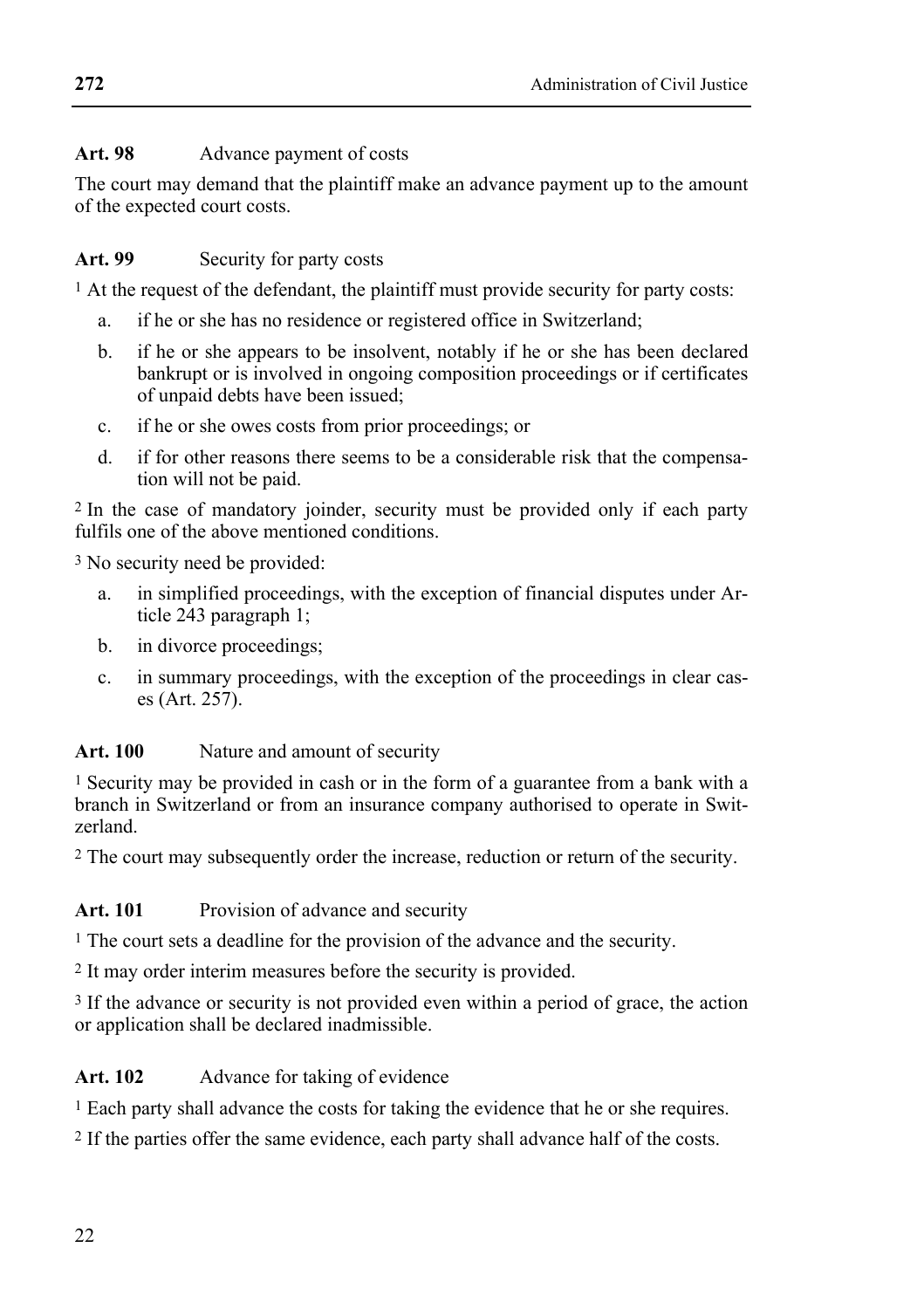3 If one party fails to pay an advance, the other party may do so, failing which the evidence shall not be taken. Matters in which the court must establish the facts *ex officio* are reserved.

## **Art. 103** Appellate remedy

Decisions relating to advances of costs and security may be challenged by way of objection.

# **Chapter 2 Allocation and Settlement of Procedural Costs**

#### **Art. 104** Decision on costs

1 As a general rule, the court decides on the procedural costs in the final decision.

2 Where an interim decision is made (Art. 237), the procedural costs incurred up to that point may be allocated.

<sup>3</sup> The decision on the procedural costs for interim measures may be deferred until the final decision on the merits.

4 If a case is referred back to a lower court, the higher court may leave it to the lower court to allocate the costs of the appellate proceedings.

#### **Art. 105** Determination and allocation of costs

1 The court costs are determined and allocated *ex officio*.

2 The court awards party costs according to the tariffs (Art. 96). The parties may submit a statement of costs.

## Art. 106 General principles of allocation

1 The costs are charged to the unsuccessful party. If an action is not admitted by the court or if it is withdrawn, the plaintiff is deemed to be the unsuccessful party; in case of acceptance of the claim it is the defendant.

2 If no party entirely is successful, the costs are allocated in accordance with the outcome of the case.

3 If three or more persons are participating in the proceedings as principal parties or accessory parties, the court shall determine each party's share of the costs. It may hold the parties jointly and severally liable.

#### **Art. 107** Discretionary allocation

<sup>1</sup> The court may diverge from the general principles of allocation and allocate the costs at its own discretion: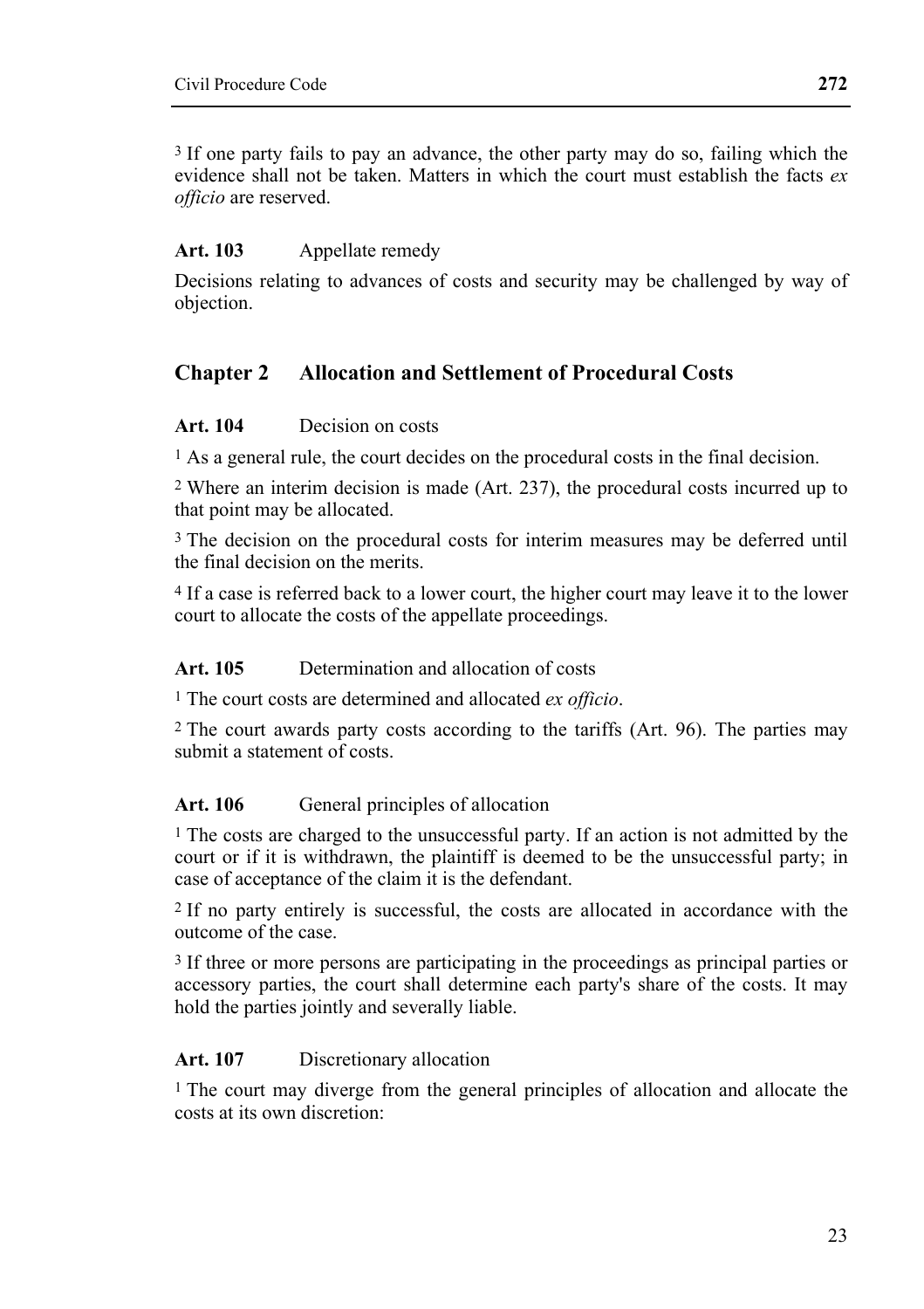- a. if an action has been upheld in principle but not the full amount claimed, and if the amount of the award was determined at the court's discretion or if the claim was difficult to quantify;
- b. if a party was caused to litigate in good faith;
- c. in family law proceedings;
- d. in proceedings relating to a registered partnership;
- e. if the proceedings are dismissed as groundless and the law does not provide otherwise;
- f. if there are other extraordinary circumstances that would result in an allocation according to the outcome of the case being inequitable.

2 Court costs that are not attributable to any party or third party may be charged to the canton if equitable.

## **Art. 108** Unnecessary costs

Unnecessary costs are charged to the party that caused them.

## **Art. 109** Allocation in the event of a settlement

1 If a case is settled in court, the costs are charged to the parties according to the terms of the settlement.

2 The costs are allocated according to Articles 106–108:

- a if the settlement does not provide for the allocation of costs; or
- b. if, in terms of the settlement, the costs are charged solely to a party that has been granted legal aid.

## **Art. 110** Appellate remedy

The decision on costs may be separately challenged by way of objection only.

## **Art. 111** Recovery of costs

<sup>1</sup> The court costs are set off against the advances paid by the parties. The balance is collected from the person liable to pay.

2 The party liable to pay shall reimburse the other party his or her advances and shall pay the other party the party costs awarded.

<sup>3</sup> The provisions on legal aid are reserved.

## **Art. 112** Deferment, waiver, prescription and interest

1 The court may defer or, in the event of permanent lack of means, waive the court costs.

2 The debt prescribes ten years after the close of proceedings.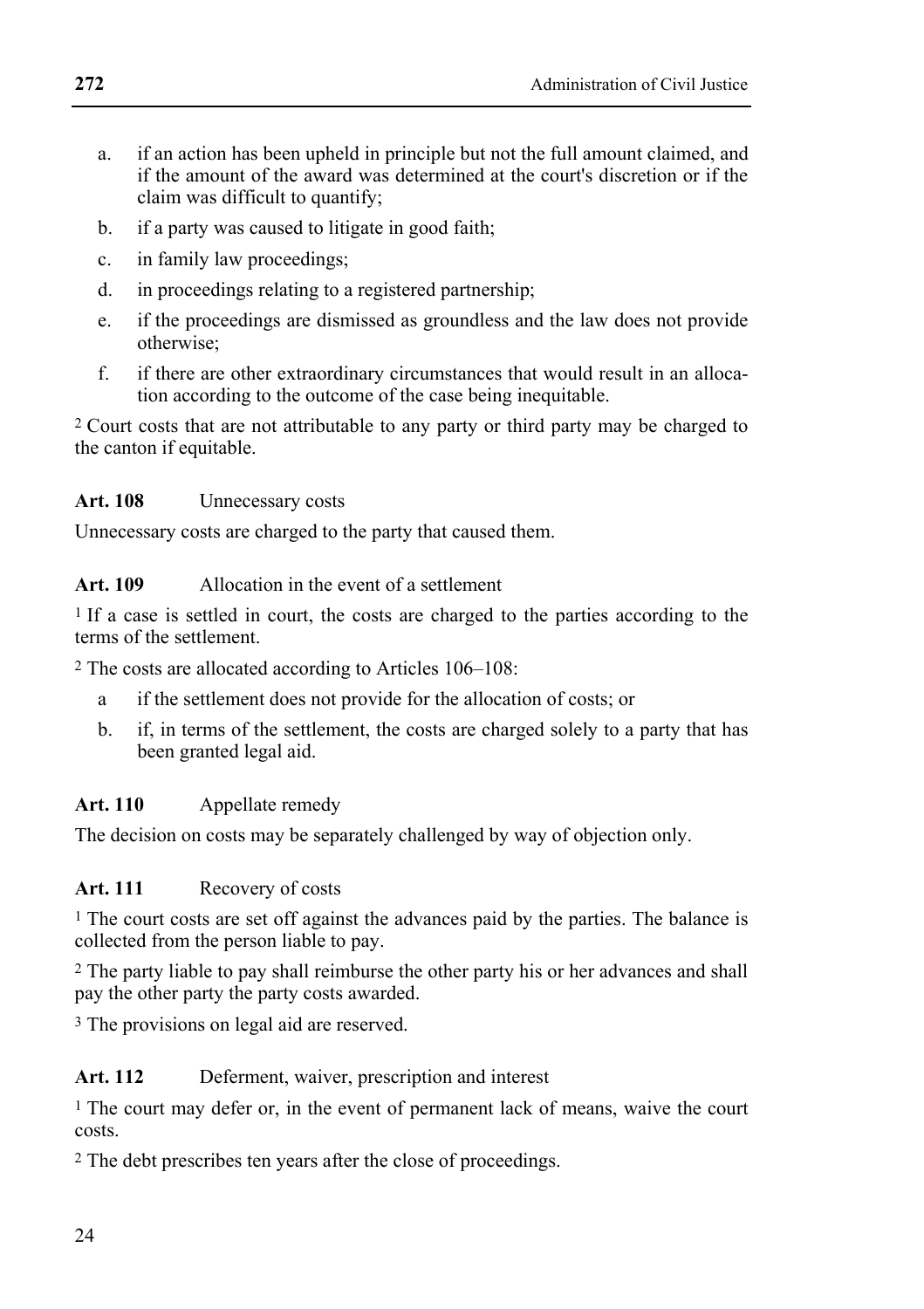3 The default interest is 5 percent.

#### **Chapter 3 Special Provisions on Costs**

#### Art. 113 Conciliation proceedings

1 No party costs are awarded in conciliation proceedings. Payment by the canton of legal agents under the legal aid system is reserved.

2 No court costs are charged in disputes:

- a. relating to the Gender Equality Act of 24 March 199530;
- b. relating to the Disability Discrimination Act of 13 December 2002<sup>31</sup>;
- c. relating to the rental and lease of residential and business property or the lease of agricultural property;
- d. relating to an employment contract or the Recruitment Act of 6 October 198932 up to an amount in dispute of 30,000 francs;
- e. relating to the Participation Act of 17 December 199333;
- f. relating to insurance supplementary to the social health insurance under the Federal Act of 18 March 199434 on Health Insurance.

#### **Art. 114** Litigation proceedings

In litigation proceedings, no court costs are charged in disputes:

- a. relating to the Gender Equality Act of 24 March 199535;
- b. relating to the Disability Discrimination Act of 13 December 2002<sup>36</sup>;
- c. relating to an employment contract or the Recruitment Act of 6 October 198937 up to an amount in dispute of 30,000 francs;
- d. relating to the Participation Act of 17 December 199338;
- e. relating to insurance supplementary to the social health insurance under the Federal Act of 18 March 199439 on Health Insurance.

| 30 | SR 151.1  |
|----|-----------|
| 31 | SR 151.3  |
| 32 | SR 823.11 |
| 33 | SR 822.14 |
| 34 | SR 832.10 |
| 35 | SR 151.1  |
| 36 | SR 151.3  |
| 37 | SR 823.11 |
| 38 | SR 822.14 |
| 39 | SR 832.10 |
|    |           |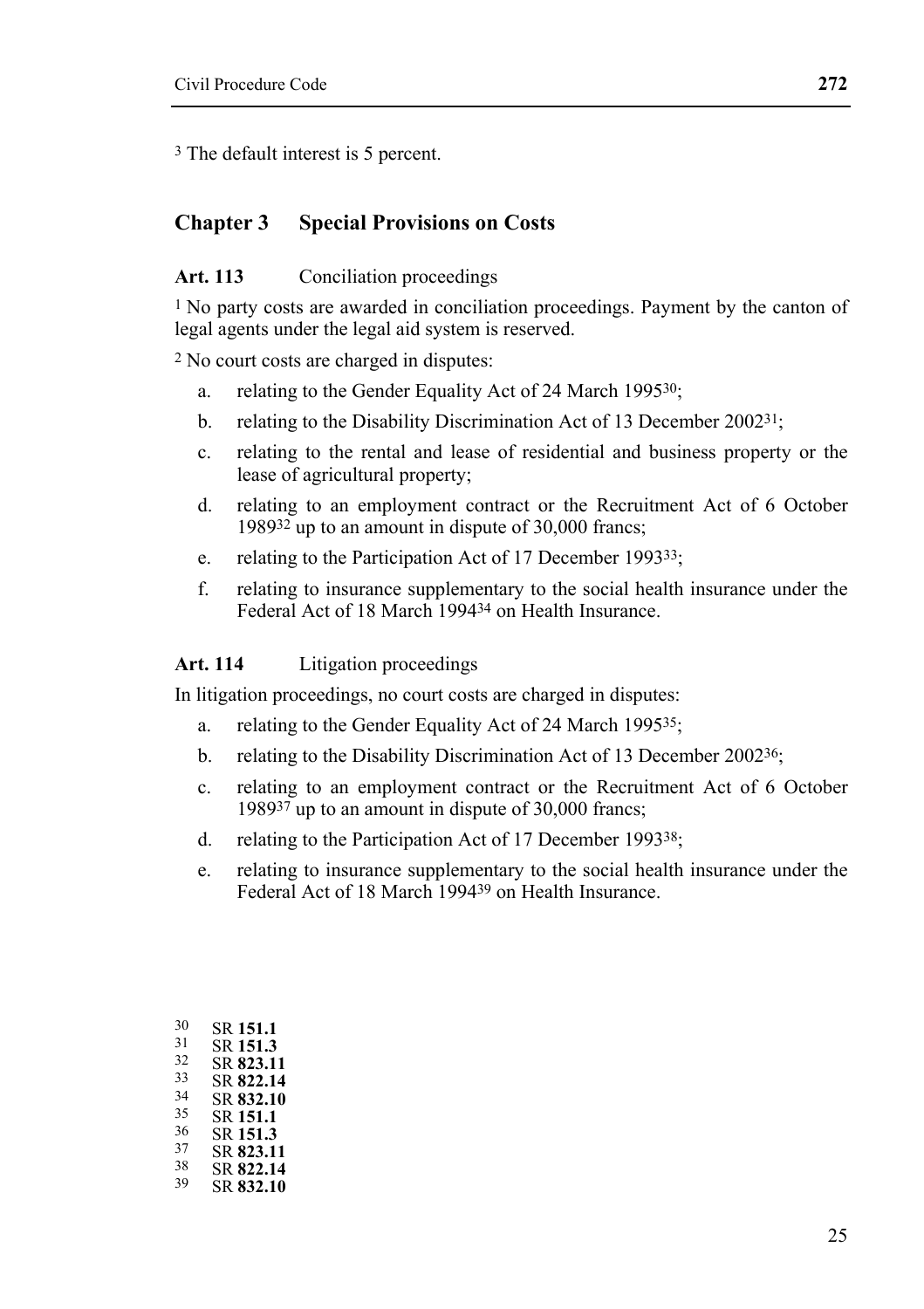#### Art. 115 Obligation to bear costs

Court costs may also be charged in cost-free proceedings to a party who proceeds in a vexatious manner or in bad faith.

#### **Art. 116** Exemption under cantonal law

1 The cantons may provide for further exemptions from procedural costs.

2 Exemptions from costs that the canton provides for itself, its communes or other corporations under public cantonal law also apply to the Confederation.

# **Chapter 4 Legal Aid**

## **Art. 117** Entitlement

A person is entitled to legal aid if:

- a. he or she does not have sufficient financial resources; and
- b. his or her case does not seem devoid of any chances of success.

## **Art. 118** Extent

1 Legal aid comprises:

- a. an exemption from the obligation to pay advances and provide security;
- b. an exemption from court costs;
- c. the appointment by the court of a legal agent under the legal aid system if this is necessary to protect the rights of the party concerned, and in particular if the opposing party is represented by a legal agent; the legal agent under the legal aid system may be appointed prior to the court hearing in order to prepare the proceedings.

2 Legal aid may be granted for all or part of the case.

3 The grant of legal aid does not relieve the party concerned from paying party costs to the opposing party.

## Art. 119 Application and procedure

1 The application for legal aid may be made before or after an action becomes pending.

2 The applicant must disclose his or her financial circumstances including income and assets and state his or her position on the merits of the case and the evidence he or she intends to produce. He or she may name a preferred legal agent in the application.

<sup>3</sup> The court shall decide on the application in summary proceedings. The opposing party may be heard, and must be heard if legal aid is to cover security for party costs.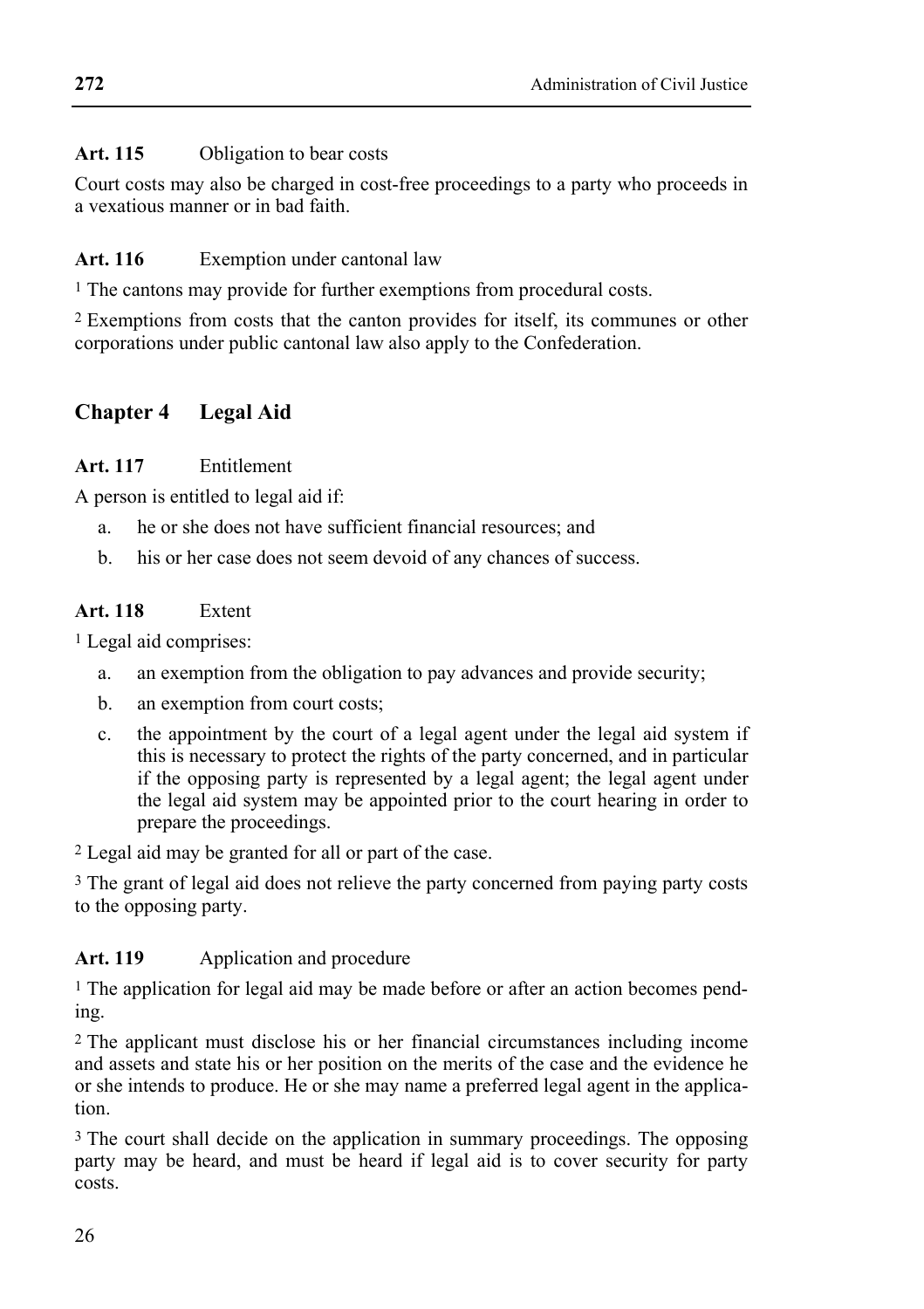4 In exceptional circumstances, legal aid may be granted with retrospective effect.

5 A new application for legal aid must be made in appellate proceedings.

 $6$  No court costs are charged for proceedings relating to the granting of legal aid. except in cases of bad faith or vexatious conduct.

#### **Art. 120** Revocation of legal aid

The court shall revoke legal aid if the conditions are no longer fulfilled or if it comes to light that they never were fulfilled.

#### **Art. 121** Appellate remedy

The decision by which legal aid is refused or revoked in full or in part may be challenged by way of objection.

#### **Art. 122** Recovery of costs

1 If a party with legal aid is unsuccessful, the costs shall be settled as follows:

- a. the legal agent under the legal aid system shall be adequately remunerated by the canton;
- b. the court costs shall be charged to the canton;
- c. the opposing party shall have its advances refunded;
- d. the party with legal aid must pay party costs to the opposing party.

2 If the party with legal aid is successful, the legal agent under the legal aid system shall be adequately remunerated by the canton where compensation from the opposing party is irrecoverable or likely to be irrecoverable. By paying the remuneration, the canton becomes entitled to enforce the claim for costs.

#### **Art. 123** Reimbursement

1 A party must reimburse the legal aid received as soon as he or she is in a position to do so.

2 The canton's claim prescribes 10 years after the close of proceedings.

# **Title 9 Director of Proceedings, Procedural Acts and Deadlines Chapter 1 Director of proceedings**

#### **Art. 124** Principles

1 The court is the director of proceedings. It issues the required procedural rulings to enable the proceedings to be prepared and conducted efficiently.

2 The role of director of proceedings may be delegated to one of the members of the court.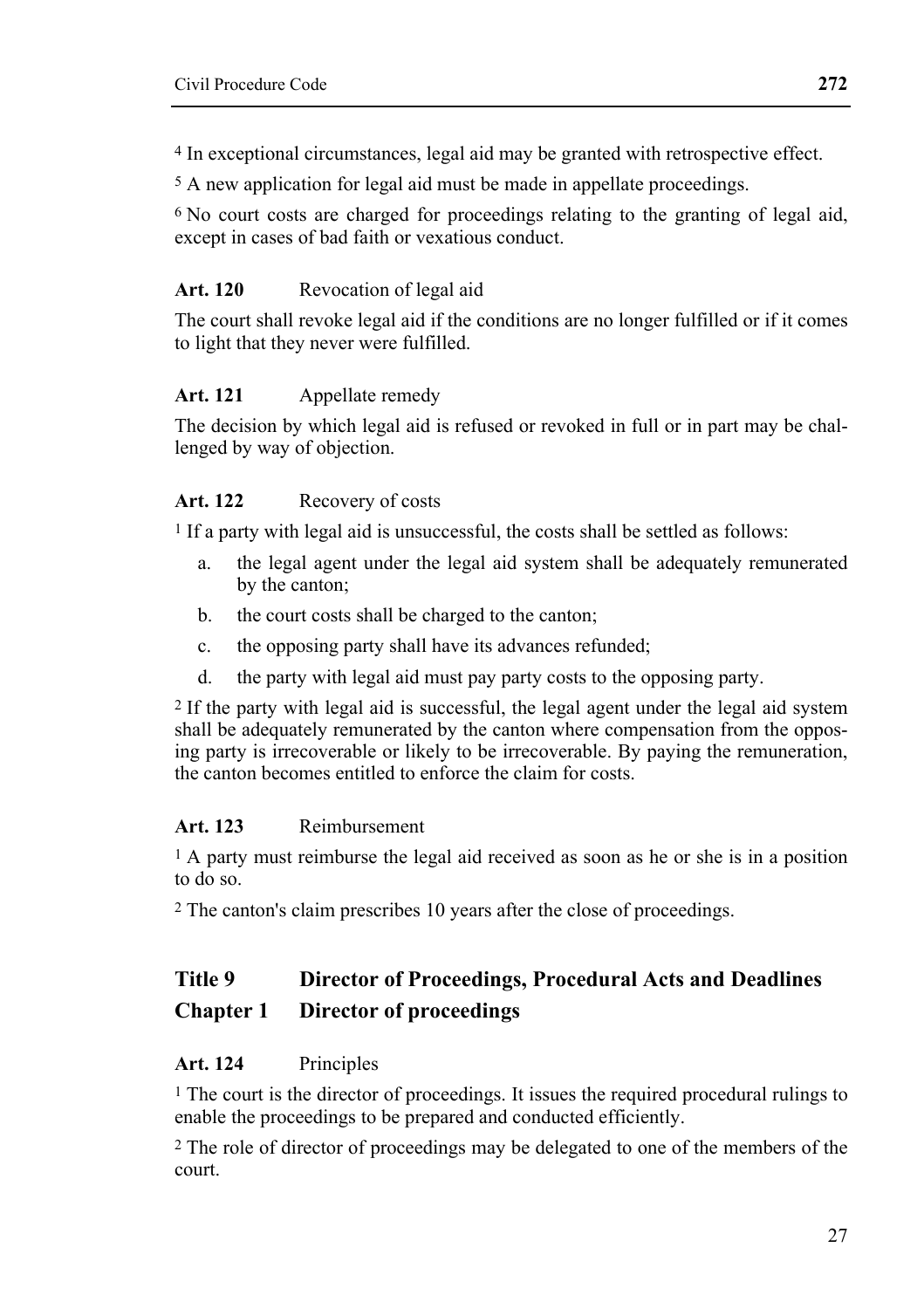3 The court may at any time attempt to achieve an agreement between the parties.

#### **Art. 125** Simplification of proceedings

In order to simplify the proceedings, the court may, in particular:

- a. limit the proceedings to individual issues or prayers for relief;
- b. order the separation of jointly filed actions;
- c. order the joinder of separately filed actions;
- d. separate the counterclaim from the main proceedings.

#### Art. 126 Suspension of proceedings

<sup>1</sup> The court may suspend proceedings if appropriate. The proceedings may be suspended in particular if the decision depends on the outcome of other proceedings.

2 Suspension may be challenged by way of objection.

#### Art. 127 Transfer of connected cases

<sup>1</sup> If factually connected cases are pending before different courts, the subsequently seised court may transfer the case to the court seised first if that court agrees to take over.

2 The transfer may be challenged by way of objection.

## Art. 128 Procedural discipline and vexatious conduct

<sup>1</sup> Any person who violates decency in court or disrupts the course of the proceedings shall be liable to a reprimand or a disciplinary fine not exceeding 1,000 francs. In addition, the court may exclude the person concerned from the hearing.

2 The court may request the assistance of the police to enforce its orders.

3 In the event of bad faith or vexatious conduct, the parties and their representatives shall be liable to a disciplinary fine not exceeding  $2,000$  francs, and in the event of a repetition not exceeding 5,000 francs.

4 The disciplinary fine may be challenged by way of objection.

# **Chapter 2 Forms of Procedural Acts**

## **Section 1 Language of the Proceedings**

## **Art. 129**

The proceedings shall be held in the official language of the canton in which the case is heard. Cantons that recognise two or more official languages shall regulate their use in the proceedings.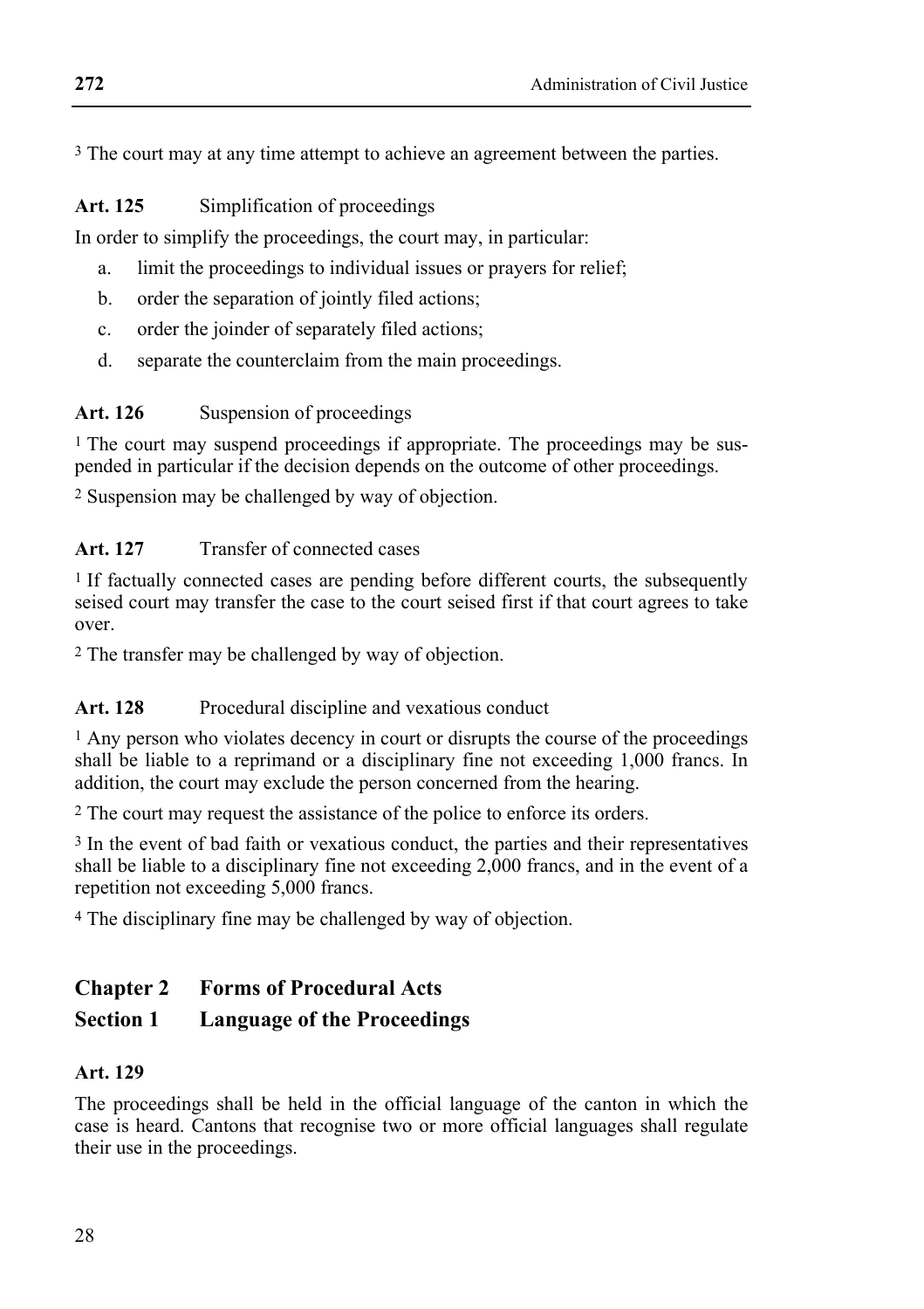## **Section 2 Party Submissions**

#### **Art. 130**40 Form

<sup>1</sup> Submissions must be filed with the court in the form of paper documents or electronically. They must be signed.

2 In the case of electronic submission, the submission and its enclosures must bear a qualified electronic signature in accordance with the Federal Act of 18 March 201641 on Electronic Signatures. The Federal Council shall regulate

- a. the format for submissions and their attachments;
- b. the method of transmission;
- c. the requirements for requesting the submission of documents in paper form in the event of technical problems.

#### **Art. 131** Number of copies

Submissions and their attachments in paper form must be filed once for the court and once for each opposing party, failing which the court may set a period of grace or make the copies at the defaulting party's expense.

Art. 132 Defective, querulous and abusive submissions

<sup>1</sup> The court shall set a deadline for rectifying formal defects such as a missing signature or missing power of attorney. In the event of default, the submission is not taken into consideration.

2 The same applies to submissions that are illegible, improper, incomprehensible or incoherent.

<sup>3</sup> Querulous or abusive submissions are returned to the sender without further formalities.

## **Section 3 Summons**

#### **Art. 133** Content

The summons contains:

- a. the name and address of the summoned party;
- b. the matter in dispute and the parties;
- c. the capacity in which the party is summoned;
- d. the place, date and time of the appearance;

<sup>40</sup> Amended by Annex No II 5 of the Federal Act of 18 March 2016 on Electronic Signatures, in force since 1 Jan. 2017 (AS **2016** 4651; BBl **2014** 1001). 41 SR **943.03**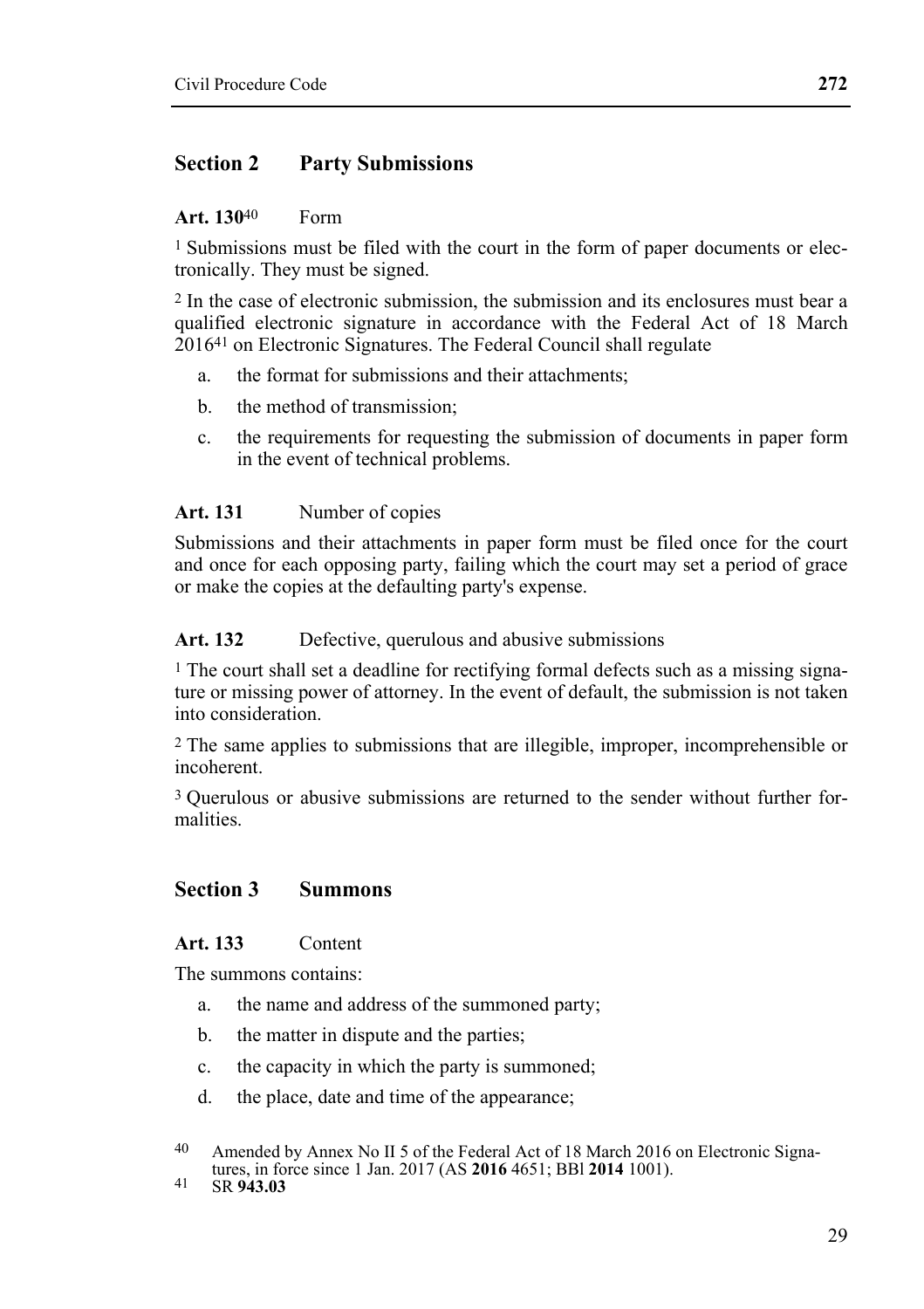- e. the procedural act to which the party is summoned;
- f. the consequences of default;
- g. the date of the summons and the seal of the court.

#### **Art. 134** Timing

Unless the law provides otherwise, the summons must be sent out at least 10 days prior to the date of appearance.

## Art. 135 Postponement of appearance

If there is good reason, the court may postpone the date of an appearance. It may do so:

- a. *ex officio*; or
- b. if a request to do so is made before the date.

## **Section 4 Service of Process**

#### **Art. 136** Documents to be served

The court shall serve the persons concerned in particular with:

- a. the summons;
- b. rulings and decisions;
- c. the submissions of the opposing party.

## Art. 137 Service to a representative

If a party is represented, service is made to the representative.

#### **Art. 138** Form

1 The summons, rulings and decisions are served by registered mail or by other means against confirmation of receipt.

2 Service is accomplished when the document has been received by the addressee or one of his or her employees or a person of at least 16 years of age living in the same household, unless the court instructs that a document must be served personally on the addressee.

3 Service is also deemed to have been effected:

- a. in the case of a registered letter that has not been collected: on the seventh day after the failed attempt to serve it provided the person had to expect such service;
- b. in the case of personal service if the addressee refuses to accept service and if such refusal is recorded by the bearer: on the day of refusal.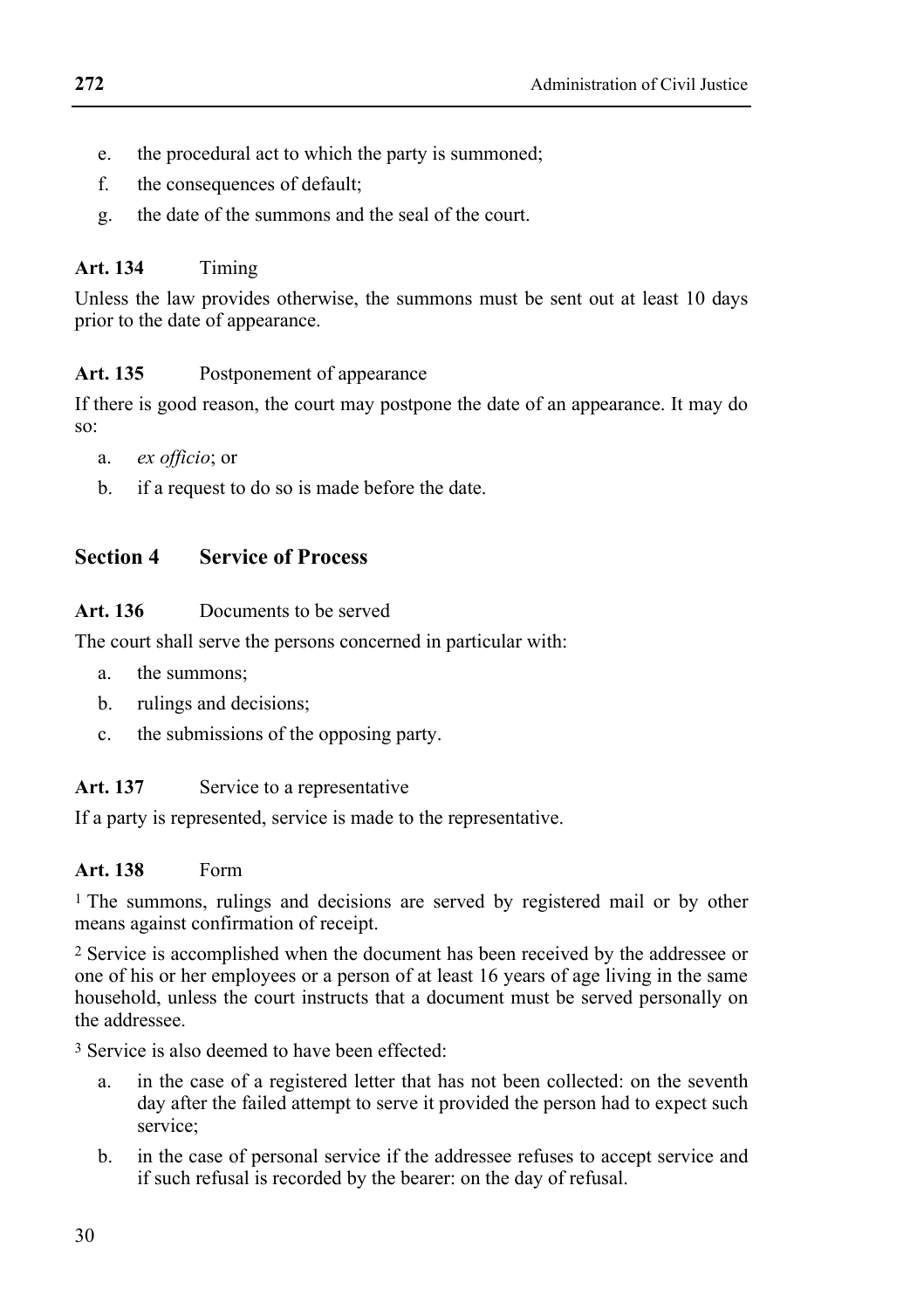4 Other documents may be served by regular mail.

#### **Art. 139**42 Electronic service

1 With the consent of the person concerned, summonses, rulings and decisions may be served electronically. They must bear an electronic signature in accordance with the Federal Act of 18 March 201643 on Electronic Signatures.

2 The Federal Council regulates:

- a. the signature to be used;
- b. the format for summonses, rulings and decisions and their attachments;
- c. the method of transmission;
- d. the point in time at which the summons, ruling or decision is deemed to have been served.

#### **Art. 140** Domicile for service

The court may instruct parties with domicile or registered office abroad to provide a domicile for service in Switzerland.

#### **Art. 141** Public notice

1 Service shall be effected by notice in the official gazette of the canton or in the Swiss Official Gazette of Commerce where:

- a. the whereabouts of the addressee are unknown and cannot be ascertained despite making reasonable enquiries;
- b. service is impossible or would lead to exceptional inconvenience;
- c. if a party with domicile or registered office abroad has not provided a domicile for service in Switzerland despite being instructed to do so by the court.

2 Service is deemed accomplished on the day of publication.

#### **Chapter 3 Limitation Periods, Default and Restitution Section 1 Limitation Periods**

#### **Art. 142** Computation

1 Limitation periods triggered by a communication or the occurrence of an event starting on the following day.

<sup>42</sup> Amended by Annex No II 5 of the Federal Act of 18 March 2016 on Electronic Signatures, in force since 1 Jan. 2017 (AS **2016** 4651; BBl **2014** 1001). 43 SR **943.03**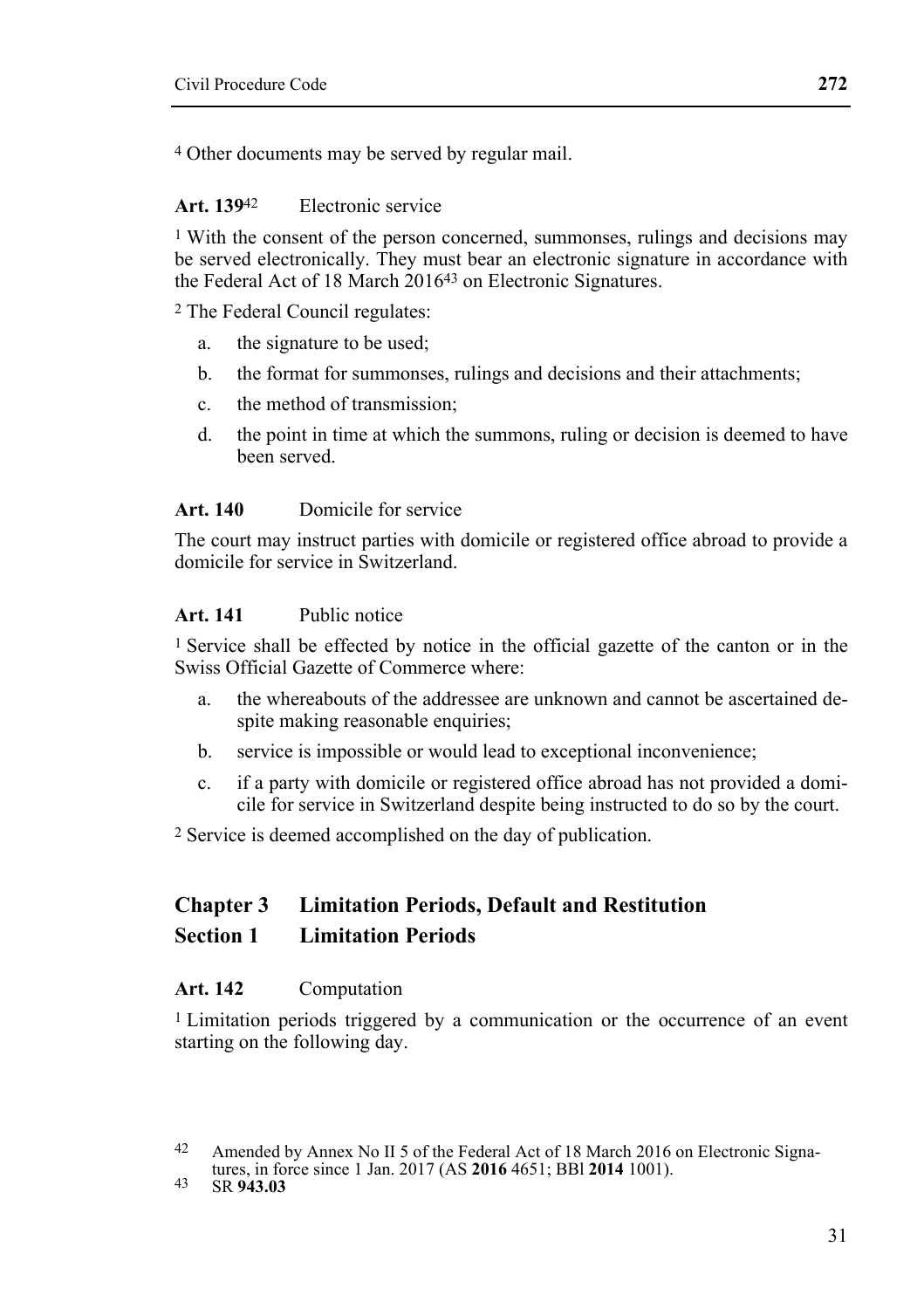2 If a limitation period is measured in months, it expires on the same date of the last month as the date of the month in which the period started to run. In the absence of such a date, the period expires on the last day of the month.

3 If the last day of a limitation period is a Saturday, a Sunday or a public holiday recognised by federal or cantonal law at the location of the court, the period expires on the following working day.

## **Art. 143** Compliance

1 Submissions must be filed no later than the last day of the limitation period, either by filing with the court or by handing over to Swiss Post or a diplomatic mission or consular office of Switzerland for forwarding on to the court.

2 In case of electronic submission, the relevant time for compliance with a deadline is that at which the receipt is issued that confirms that all the steps have been completed that the party must carry out for transmission.44

3 Payment to the court is made within the deadline if the funds are handed over to Swiss Post in favour of the court or debited from a postal or bank account in Switzerland no later than on the last day of the limitation period.

# **Art. 144** Extension

1 Statutory limitation periods may not be extended.

2 Limitation periods set by the court may be extended for good reason if the request to do so is made before the period expires.

# Art. 145 Suspension of limitation periods

1 Statutory limitation periods or periods set by the court shall be suspended:

- a. from the seventh day before Easter up to and including the seventh day after Easter;
- b. from 15 July up to and including 15 August;
- c. from 18 December up to and including 2 January.

2 The suspension does not apply:

- a. in conciliation proceedings;
- b. in summary proceedings.
- 3 Parties must be made aware of the exceptions provided in paragraph 2 above.

<sup>4</sup> The provisions of the DEBA<sup>45</sup> on debt enforcement holidays and suspension are reserved.

<sup>44</sup> Amended by Annex No II 5 of the Federal Act of 18 March 2016 on Electronic Signa-

tures, in force since 1 Jan. 2017 (AS **2016** 4651; BBl **2014** 1001). 45 SR **281.1**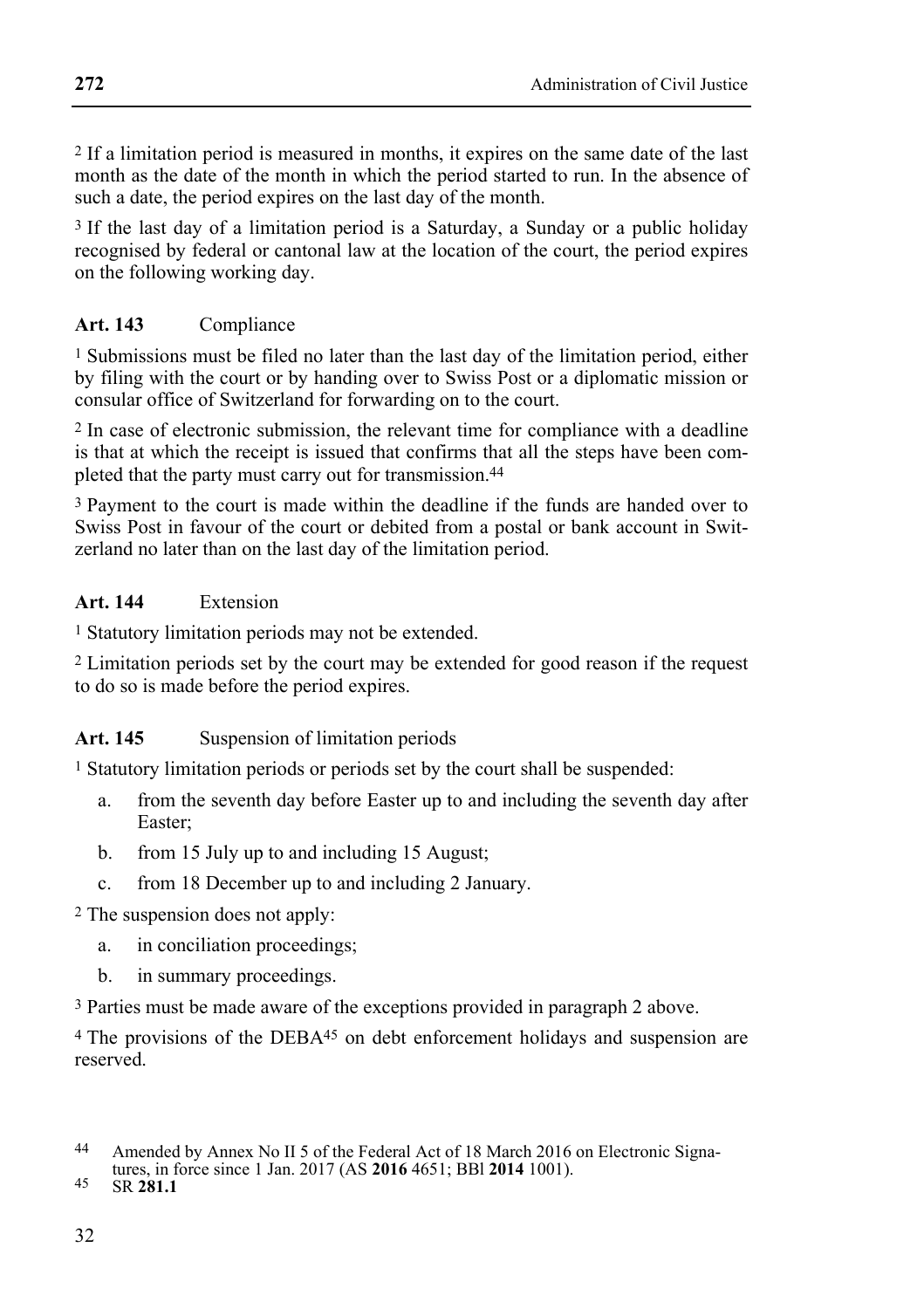#### **Art. 146** Effects of suspension

1 If service is effected during suspension, the limitation period starts to run on the first day following the end of the suspension.

2 No hearings are held in court during the suspension period, unless the parties agree otherwise.

# **Section 2 Default and Restitution**

#### **Art. 147** Default and consequences of default

1 A party is in default if he or she fails to accomplish a procedural act within the set limitation period or does not appear when summoned to appear.

2 The proceedings shall continue without the act defaulted on unless the law provides otherwise.

<sup>3</sup> The court shall draw the parties' attention to the consequences of default.

#### **Art. 148** Restitution

1 The court may on application grant a period of grace or summon the parties again for a new appearance provided the defaulting party shows credibly that he or she was not responsible for the default or was responsible only to a minor extent.

<sup>2</sup> The application must be submitted within 10 days of the day when the cause of default has ceased to apply.

3 If notice of a decision has been given to the parties, restitution may be requested only within six months after the decision has come into force.

#### **Art. 149** Restitution procedure

The court shall invite the opposing party to comment on the application and shall issue a final decision.

# **Title 10 Evidence**

## **Chapter 1 General Provisions**

#### **Art. 150** Subject of evidence

1 Evidence is required to prove facts that are legally relevant and disputed.

2 Evidence may also be required to prove common practice, local usages and, in financial disputes, foreign law.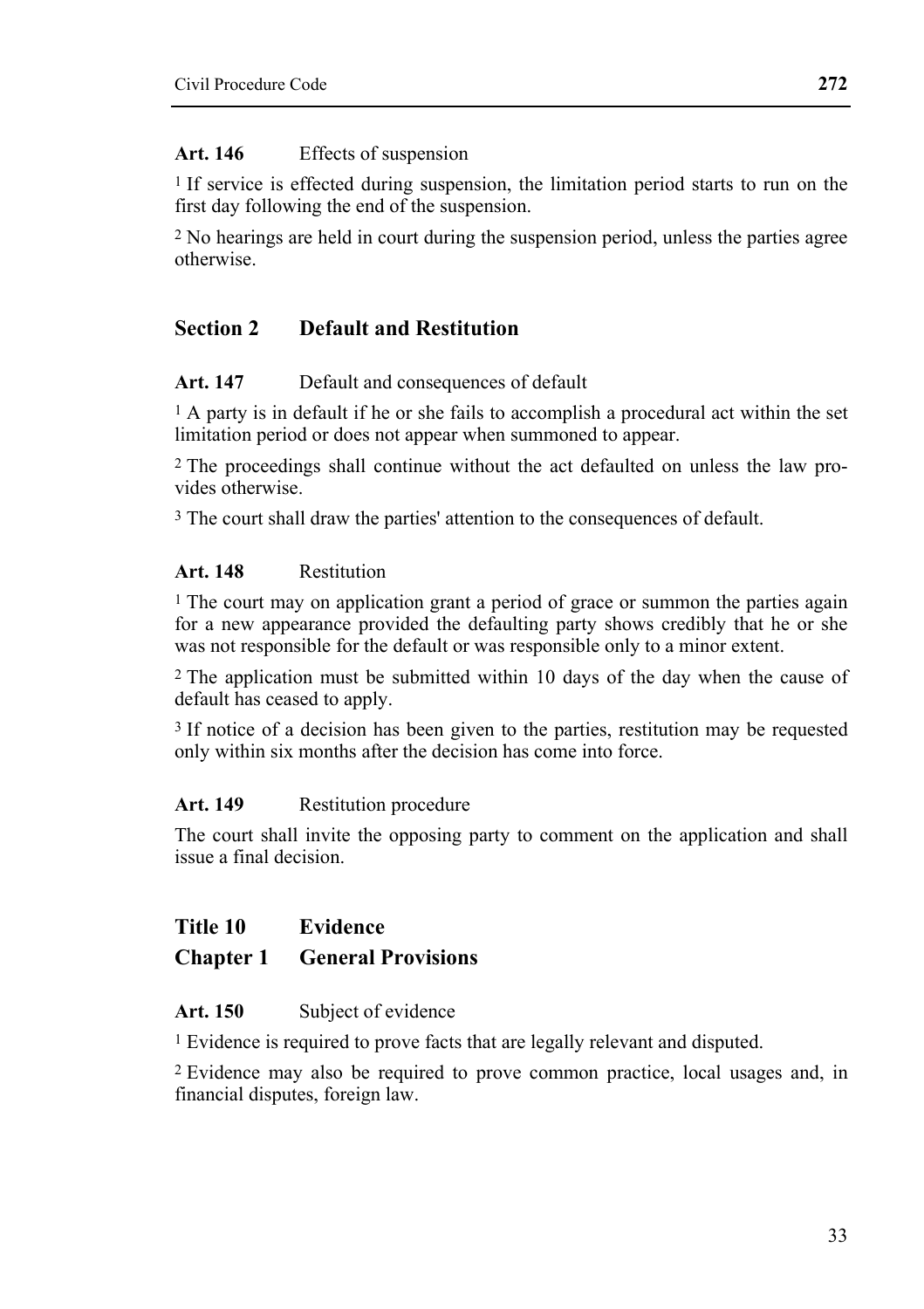# **Art. 151** Known facts

Evidence is not required in support of publicly known facts, facts known to the court and commonly accepted rules of experience.

# **Art. 152** Right to evidence

1 Each party is entitled to have the court accept the evidence that he or she offers in the required form and time.

2 Illegally obtained evidence shall be considered only if there is an overriding interest in finding the truth.

# **Art. 153** Taking of evidence *ex officio*

1 The court takes evidence *ex officio* whenever it must ascertain the facts *ex officio*.

2 It may take evidence *ex officio* if serious doubts exist as to the truth of an undisputed fact.

# Art. 154 Ruling on evidence

Before evidence is taken, the court issues the necessary rulings. They indicate, in particular, the admissible evidence and, for each fact, which party has the burden of proof or counter-proof. Rulings on evidence may be changed or amended any time.

# **Art. 155** Taking of evidence

<sup>1</sup> The taking of evidence may be delegated to one or more members of the court.

2 A party may, for good cause, request that the evidence be taken by the court that decides the case.

3 The parties have the right to participate in the taking of evidence.

# Art. 156 Safeguarding legitimate interests

The court shall take appropriate measures to ensure that taking evidence does not infringe the legitimate interests of any parties or third party, such as business secrets.

# Art. 157 Free assessment of evidence

The court forms its opinion based on its free assessment of the evidence taken.

Art. 158 Precautionary taking of evidence

1 The court shall take evidence at any time if:

- a. the law grants the right to do so;
- b. the applicant shows credibly that the evidence is at risk or that it has a legitimate interest.

2 The provisions regarding interim measures apply.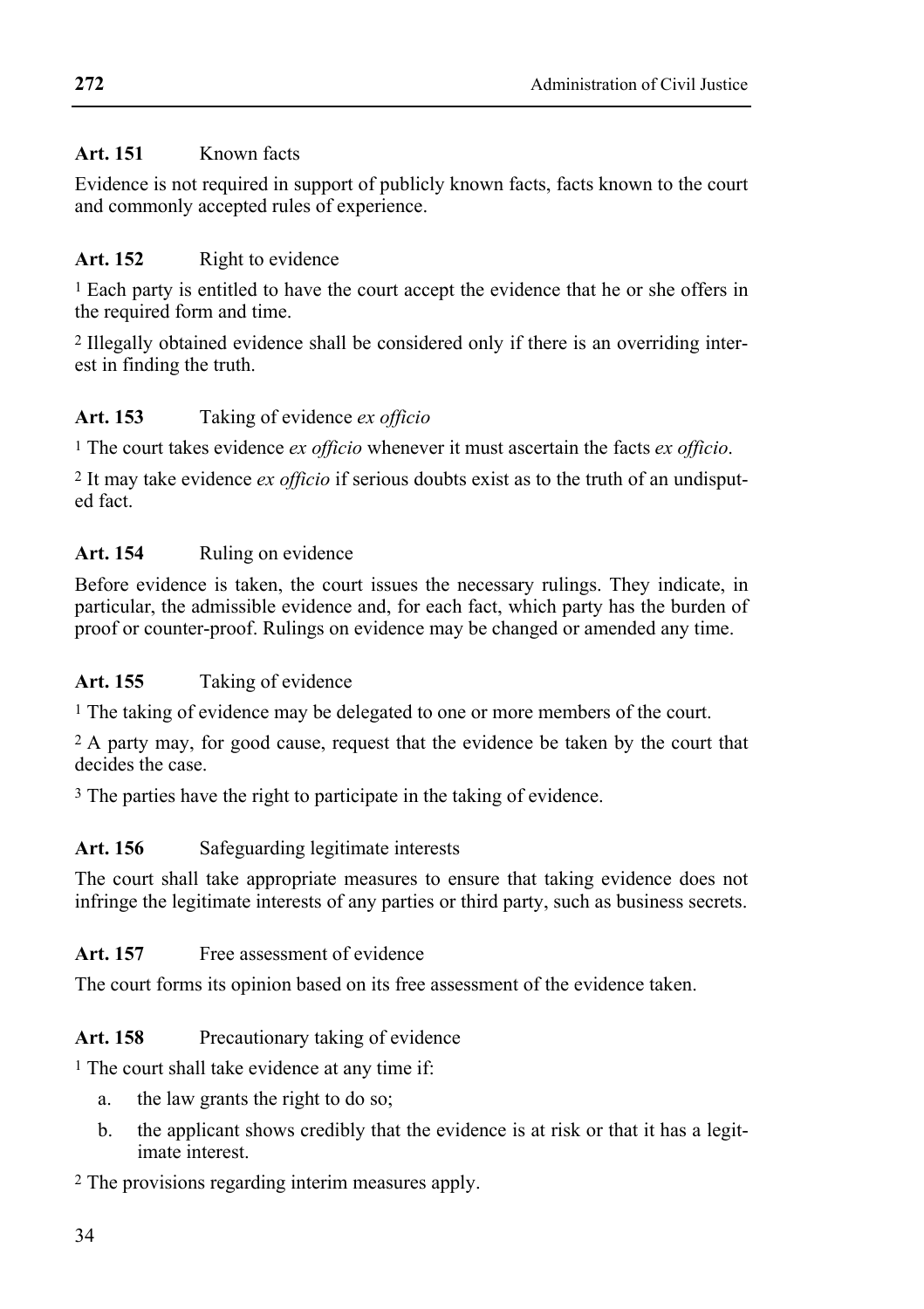#### **Art. 159** Management bodies of a legal entity

If a legal entity is party to proceedings, its management bodies are deemed to be parties when taking evidence.

# **Chapter 2 Duty to Cooperate and Right to Refuse Section 1 General Provisions**

#### **Art. 160** Duty to cooperate

1 Parties and third parties have a duty to cooperate in the taking of evidence. In particular, they have the duty:

- a. to make a truthful deposition as a party or a witness;
- b.46 to produce the physical records, with the exception of documents forming correspondence between a party or a third party and a lawyer who is entitled to act as a professional representative, or with a patent attorney as defined in Article 2 of the Patent Attorney Act of 20 March 200947
- c. to allow an examination of their person or property by an expert.

2 The court has free discretion to decide on the duty of minors to cooperate.48 It shall take account of the child's welfare.

3 Third parties that are under a duty to cooperate are entitled to reasonable compensation.

## **Art. 161** Advice

1 The court shall advise the parties and third parties of their duty to cooperate, the right to refuse to cooperate and the consequences of default.

2 The court may not consider the evidence taken if parties or third parties have not been advised of their right to refuse to cooperate unless the person concerned consents or his or her refusal would not have been justified.

## **Art. 162** Justified refusal to cooperate

The court may not infer from a party's or third party's legitimate refusal to cooperate that the alleged fact is proven.

<sup>46</sup> Amended by No I 4 of the Federal Act of 28 Sept. 2012 on the Amendment of Procedural Provisions on Lawyers' Professional Secrecy, in force since 1 May 2013 (AS **2013** 847;

BBl **2011** 8181). 47 SR **935.62** 48 Amended by Annex 2 No 3, in force since 1 Jan. 2013 (AS **2010** 1739, **2011** 725; BBl **2006** 7221, **2006** 7001).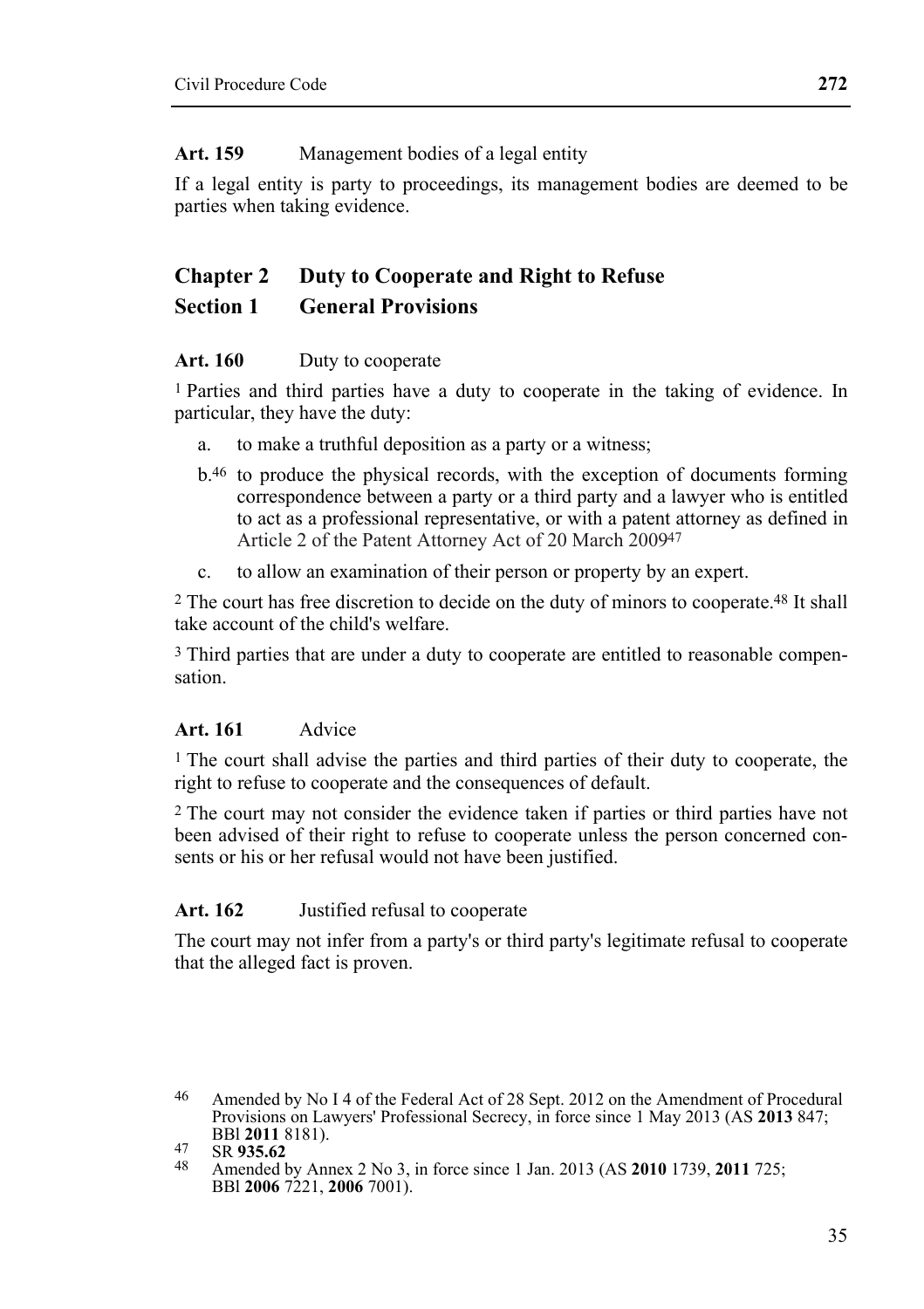## **Section 2 The Parties' Right to Refuse**

#### Art. 163 Right to refuse

1 A party may refuse to cooperate if:

- a. the taking of evidence would expose a close associate as defined in Article 165 to criminal prosecution or civil liability;
- b. the disclosure of a secret would be an offence under Article 321 of the Swiss Criminal Code  $(SCC)^{49}$ ; the foregoing does not apply to auditors; Article 166 paragraph 1 letter b third subset applies by analogy.

2 Other confidants entrusted with legally protected secrets may refuse to cooperate if they credibly demonstrate that the interest in keeping the secret outweighs the interest in finding the truth.

#### **Art. 164** Unjustified refusal

If a party refuses to cooperate without valid reasons, the court shall take this into account when appraising the evidence.

## **Section 3 Third Parties' Right to Refuse**

#### Art. 165 Absolute right to refuse

<sup>1</sup> The following persons have the right to refuse to cooperate:

- a. any person who is or was married to or cohabits with a party;
- b. any person who has a child with a party;
- c. any person who is related to a party by birth or marriage in direct line or collaterally up to the third degree;
- d. the foster parents, foster children and foster siblings of a party;
- e.50 the person appointed guardian or deputy for a party.

2 A registered partnership is deemed equivalent to marriage.

3 Step-siblings are deemed equivalent to siblings.

#### **Art. 166** Limited right to refuse

1 Any third party may refuse to cooperate:

a. in establishing facts that would expose him or her or a close associate as defined in Article 165 to criminal prosecution or civil liability;

<sup>49</sup> 

<sup>49</sup> SR **311.0** 50 Amended by Annex 2 No 3, in force since 1 Jan. 2013 (AS **2010** 1739, **2011** 725; BBl **2006** 7221, **2006** 7001).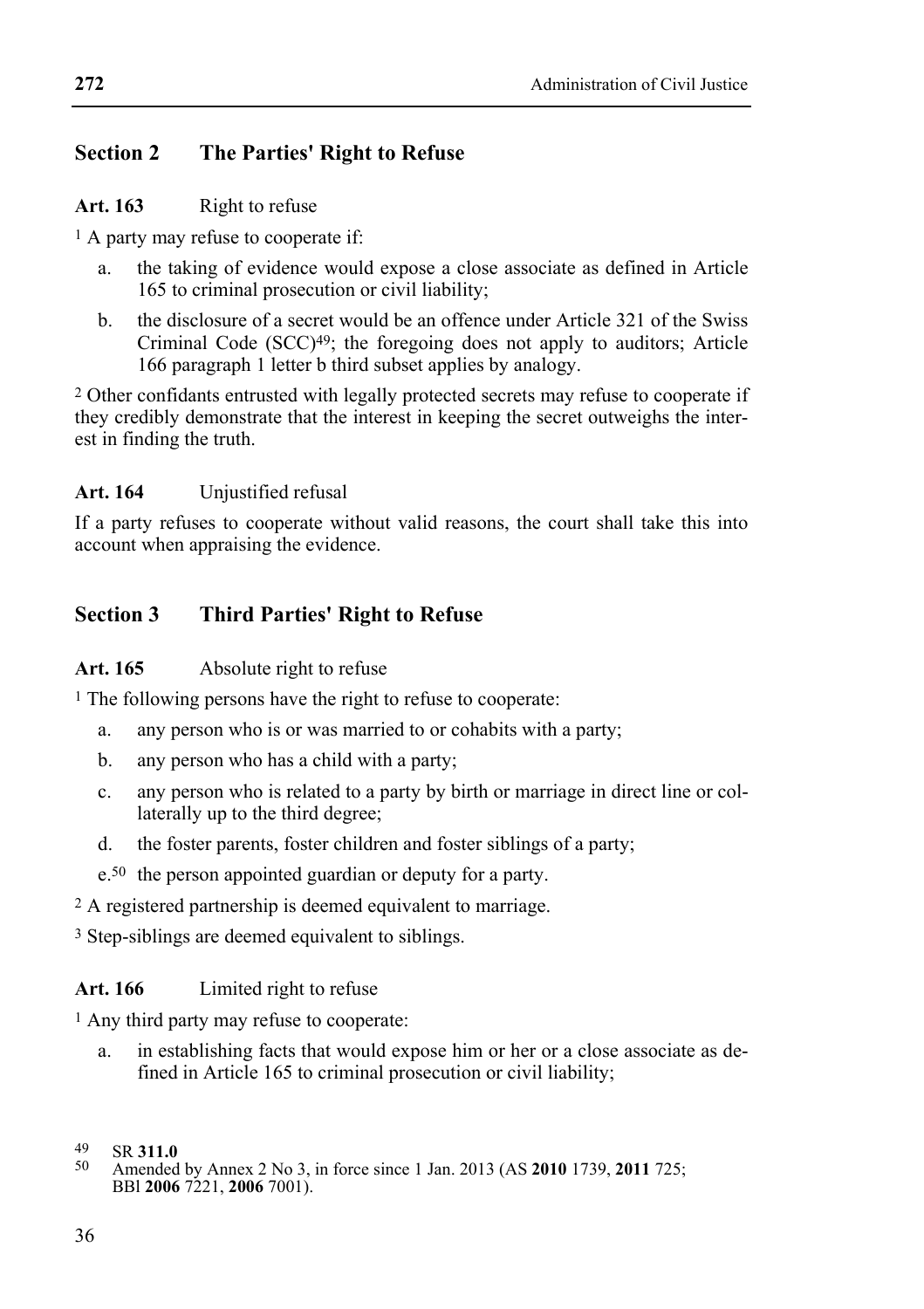- b. to the extent that the revelation of a secret would be punishable by virtue of Article 321 SCC<sup>51</sup>; auditors excepted; however, with the exception of lawyers and clerics, third parties must cooperate if they are subject to a disclosure duty or if they have been released from duty of secrecy, unless they show credibly that the interest in keeping the secret takes precedence over the interest in finding the truth;
- c. in establishing facts that have been confided in him or her in his or her official capacity as public official as defined in Article 110 paragraph 352 SCC or as a member of a public authority, or facts that have come to his or her attention in exercising his or her office; he or she must cooperate if he or she is subject to a disclosure duty or if he or she has been authorised to testify by his or her superior authority;
- d.53 when asked to testify as an ombudsperson, marriage or family counsellor or mediator on facts that have come to his or her attention in the course of his or her activities;
- e. when asked in his or her capacity as professional or auxiliary person engaged in the publication of information in the editorial part of a periodical to reveal the identity of the author or the content or source of his or her information.

2 The confidants of other legally protected secrets may refuse to cooperate if they show credibly that the interest in keeping the secret outweighs the interest in establishing the truth

3 The special provisions of social security law concerning the disclosure of data are reserved.

### **Art. 167** Unjustified refusal

1 If a third party refuses to cooperate without justification, the court may:

- a. impose a disciplinary fine up to 1,000 francs;
- b. threaten sanctions under Article 292 SCC<sup>54</sup>;
- c. order the use of compulsory measures;
- d. charge the third party the costs caused by the refusal.

2 The default of a third party has the same consequences as refusing to cooperate without a valid reason.

3 The third party may challenge the court's order by way of objection.

- 51 SR 311.0<br>
52 Corrected by the Federal Assembly Drafting Committee (Art. 58 para. 1 ParlA;<br>
SR 171.10)
- SR **171.10**). 53 Amended by Annex No 2 of the Federal Act of 20 March 2015 (Child Maintenance), in force since 1 Jan. 2017 (AS **2015** 4299; BBl **2014** 529). 54 SR **311.0**
	-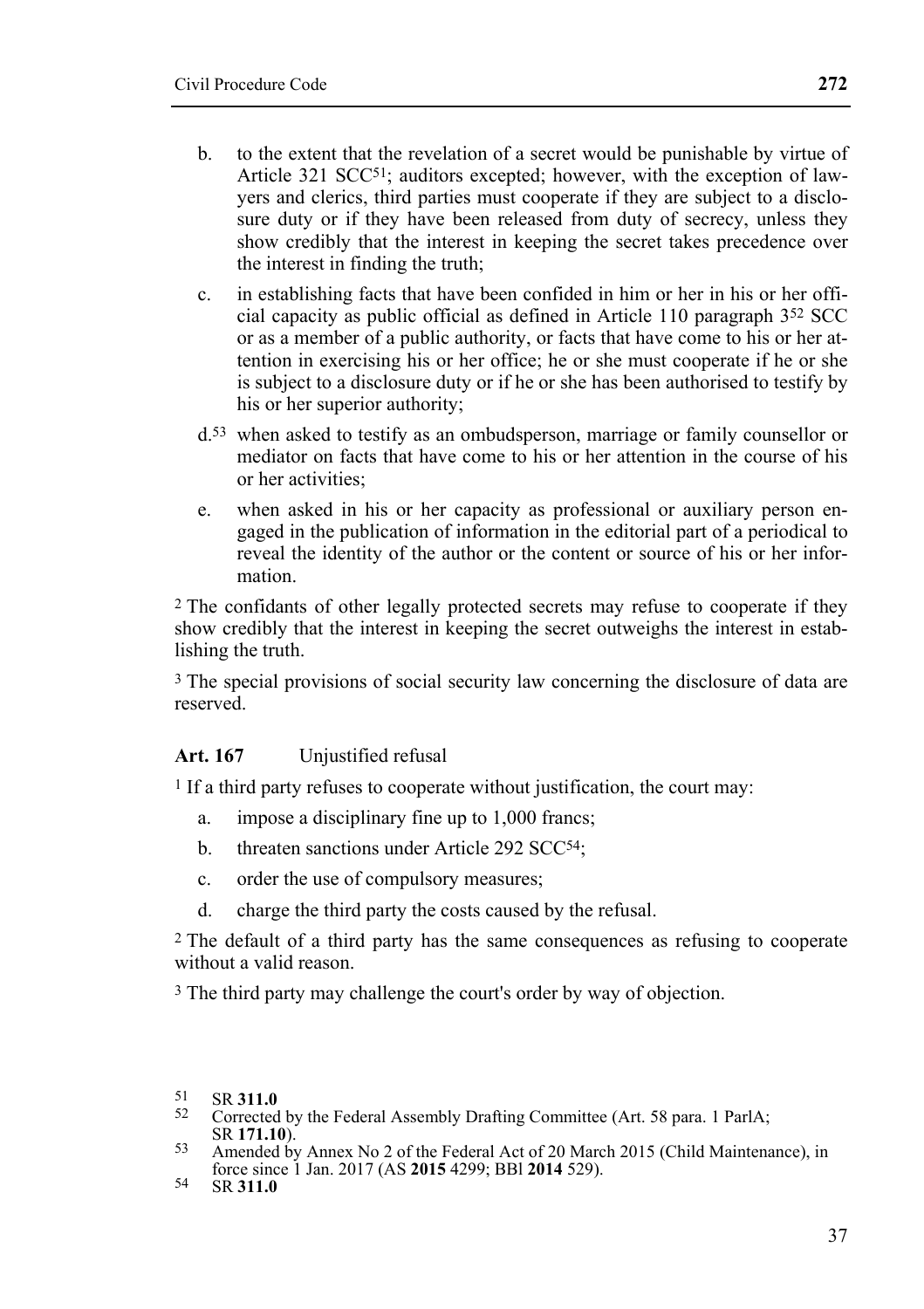# **Chapter 3 Evidence Section 1 Admissible Evidence**

### **Art. 168**

<sup>1</sup> The following evidence is admissible:

- a. testimony;
- b. physical records;
- c. inspection;
- d. expert opinion;
- e. written statements;
- f. questioning and statements of the parties.

2 The provisions relating to matters of children in family law proceedings are reserved.

## **Section 2 Testimony**

### **Art. 169** Subject matter

Any person who is not a party may testify on matters that he or she has directly witnessed.

### **Art. 170** Summons

1 Witnesses are summoned by the court.

2 The court may allow the parties to bring along witnesses without a summons.

<sup>3</sup> A witness may be questioned at his or her place of residence. The parties must be notified thereof in advance.

### **Art. 171** Form of statement

<sup>1</sup> A witness shall be cautioned as to the requirement to tell the truth before being questioned; if at least 14 years of age, the witness shall also advised of the criminal consequences of perjury (Art. 307 SCC55).

2 The court shall question each witness individually with no other witnesses present; the foregoing is subject to the provisions on confrontation.

3 The witness must testify without notes; the court may authorise the use of written documents.

4 The court shall exclude witnesses from the remainder of the hearing as long as they have not been released from being a witness.

55 55 SR **311.0**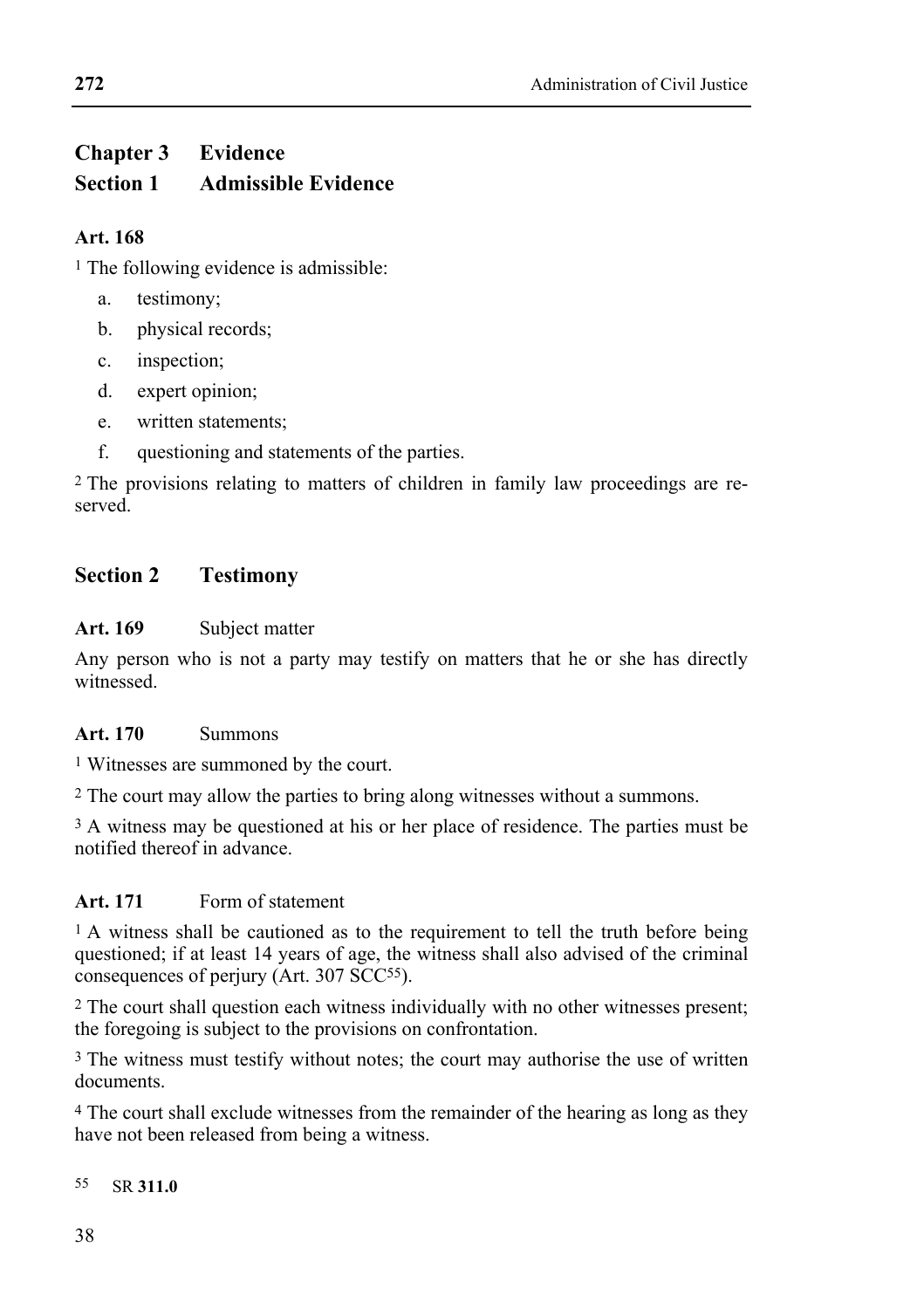#### **Art. 172** Content of statement

The court shall ask witnesses:

- a. to state their particulars;
- b. to describe their personal relationship with the parties and other circumstances that may be relevant to the credibility of their testimony;
- c. to state the facts of the case as they have observed them.

#### **Art. 173** Additional questions

The parties may request that additional questions be put to the witness, or, with the consent of the court, they may themselves ask such questions.

#### **Art. 174** Confrontation

Witnesses may be confronted with each other or with the parties.

#### Art. 175 Testimony of an expert witness

If a witness has special expertise, the court may also ask him or her questions about his or her assessment of the facts of the case.

#### Art. 176 Transcript

1 The essential details of the statement shall be placed on record, which is then read out or given to the witness to read and thereafter signed by the witness. Additional questions requested by the parties that have been rejected are also recorded if a party so requests.<sup>56</sup>

2 In addition, the statement may be recorded on tape, by video or by other appropriate technical aids.

<sup>3</sup> If statements are recorded during a hearing using technical aids in accordance with 2, the court or the examining member of the court may dispense with reading the transcript back to the person examined and or giving that person the transcript to read and sign. The recordings are placed in the case files together with the transcript.<sup>57</sup>

<sup>&</sup>lt;sup>56</sup> Amended by No I 1 of the Federal Act of 28 Sept. 2012 (Transcription Regulations), in force since 1 May 2013 (AS **2013** 851; BBI **2012** 5707 5719).

<sup>&</sup>lt;sup>57</sup> Inserted by No I 1 of the Federal Act of 28 Sept. 2012 (Transcription Regulations), in force since 1 May 2013 (AS **2013** 851; BBl **2012** 5707 5719).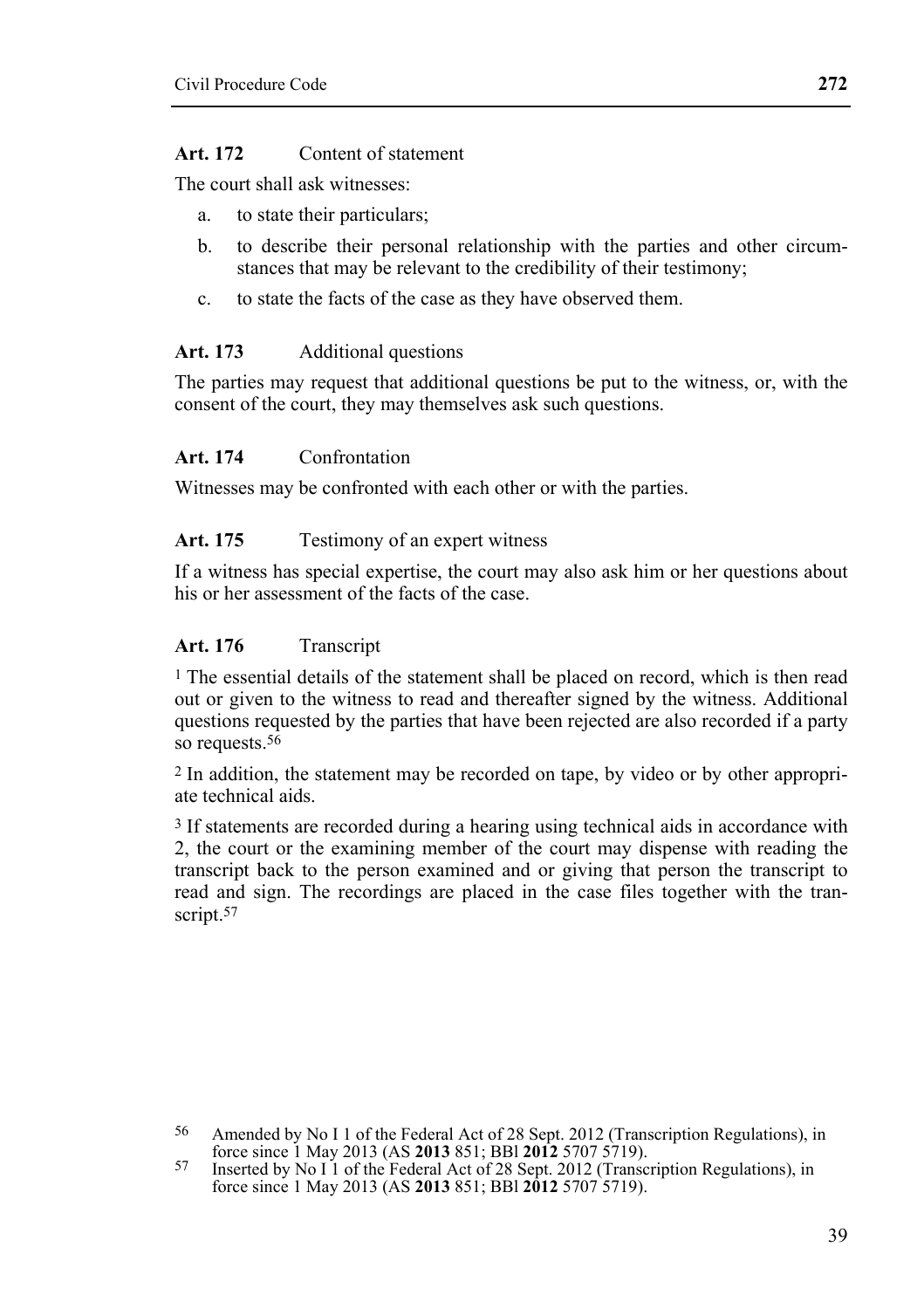### **Section 3 Physical Records**

#### **Art. 177** Definition

The following are considered to be physical records: papers, drawings, plans, photos, films, audio recordings, electronic files and the like that are suitable to prove legally significant facts.

### **Art. 178** Authenticity

The party invoking a physical record must prove its authenticity if this is disputed by the opposing party; the opposing party must give adequate grounds for disputing authenticity.

### Art. 179 Evidentiary force of public registers and official records

Public registers and official records are conclusive evidence of the facts stated therein, unless their content is proven to be incorrect

### Art. 180 Production of physical records

1 A copy of the physical record may be produced in place of the original. The court or a party may request that the original or an officially certified copy be produced if there is justified doubt as to the authenticity of the physical record.

2 If parts of a lengthy physical record are cited as evidence, those parts must be highlighted.

### **Section 4 Inspection**

### **Art. 181** Procedure

1 At the request of a party or *ex officio*, the court may conduct an inspection in order to see the facts for itself or for a better understanding of the case.

2 The court may summon witnesses or experts to the inspection.

<sup>3</sup> The object of the inspection must be brought to court if it can be moved without difficulty.

### **Art. 182** Record

A record must be kept of the inspection. If appropriate, the record shall include plans, drawings, photographs and other technical resources.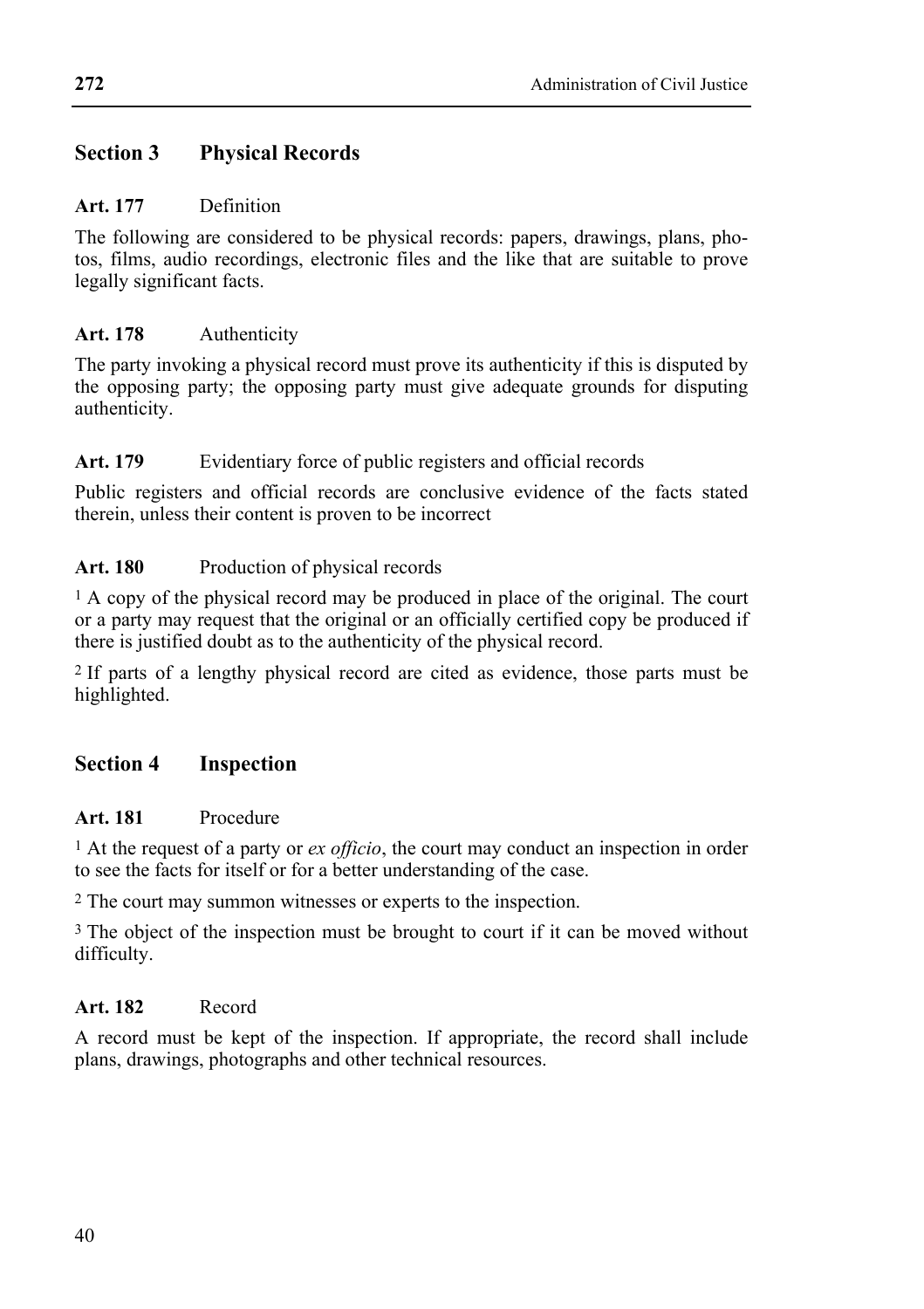### **Section 5 Expert Opinion**

#### **Art. 183** Principles

1 At the request of a party or *ex officio*, the court may obtain an opinion from one or more experts. The court must hear the parties first.

2 The same grounds apply for the recusal of experts as apply to judges and judicial officers.

3 If the court relies on the special expertise of one of its members, it must inform the parties so that they may comment.

### Art. 184 Rights and obligations of the expert

1 The expert must tell the truth and must submit his or her opinion within the set deadline.

2 The court shall caution the expert as to the criminal consequences of perjury by an expert witness in terms of Article 307 SCC<sup>58</sup> and of a breach of official secrecy under Article 320 SCC as well as the consequences of default or failure to perform the mandate adequately.

<sup>3</sup> The expert is entitled to a fee. The decision of the court on the fee may be challenged by way of objection.

### **Art. 185** Mandate

<sup>1</sup> The court shall instruct the expert and shall submit the relevant questions to him, either in writing or orally at the hearing.

2 The court shall give the parties the opportunity to respond to the questions to be put to the expert and to propose that they be modified or supplemented.

3 The court shall provide the expert with the necessary files and set a deadline for submitting the opinion.

#### **Art. 186** Enquiries by the expert

1 With the authorisation of the court, the expert may carry out his or her own enquiries. He or she must disclose the results of the enquiries in the opinion.

2 At the request of a party or *ex officio*, the court may order that the expert's enquiries be carried out again in accordance with the rules on taking evidence.

#### Art. 187 Submission of the opinion

1 The court may order that the expert submits his or her opinion in writing or presents it orally. It may also summon the expert to the hearing in order to explain his or her written opinion.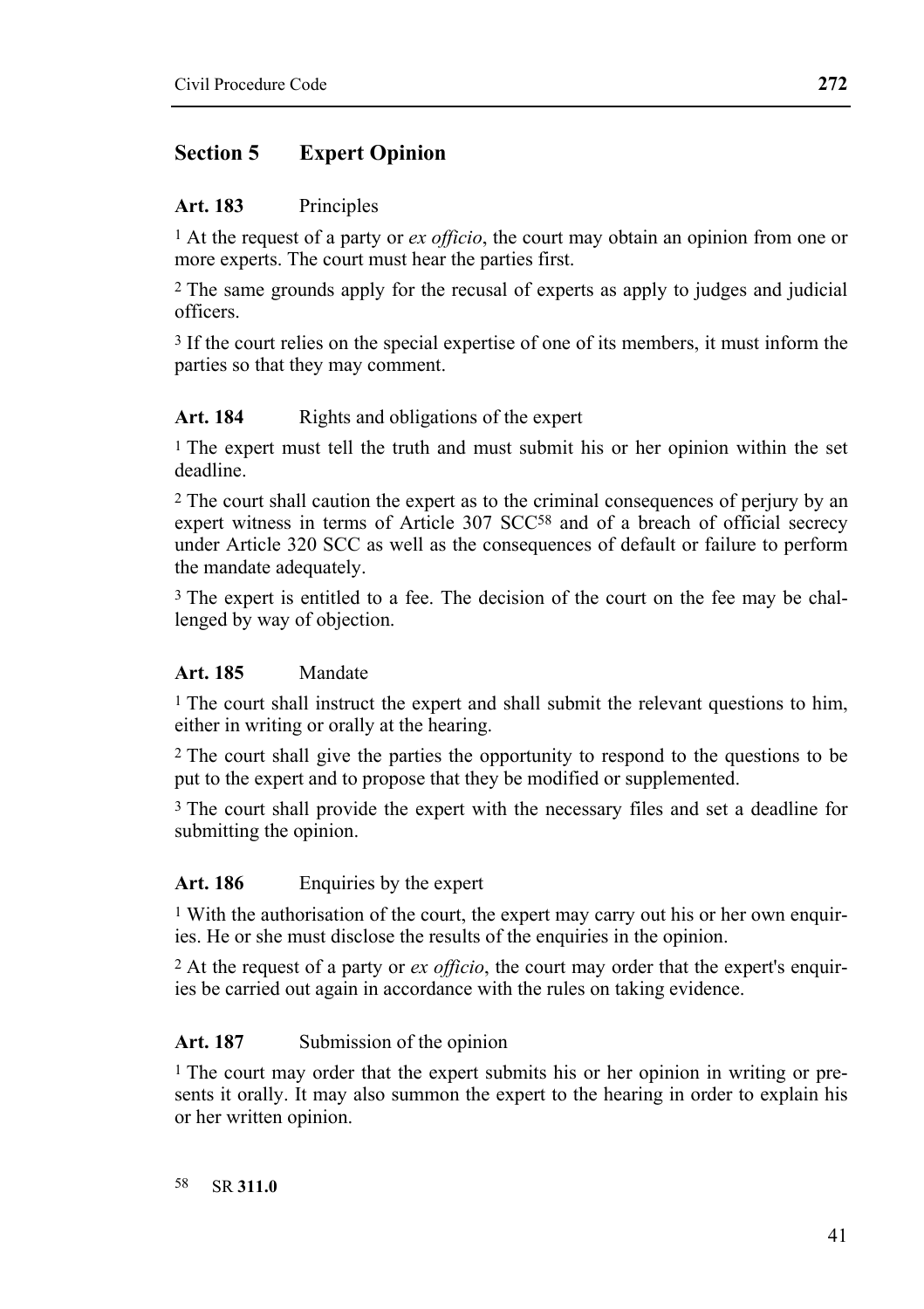2 An orally presented opinion must be placed on record in accordance with Article 176.

<sup>3</sup> If two or more experts have been mandated, each one shall submit a separate opinion, unless the court decides otherwise.

4 The court shall give the parties the opportunity to ask for explanations or to put additional questions.

### Art. 188 Default and inadequate performance

1 If the expert does not submit his or her opinion on time, the court may revoke the mandate and instruct another expert.

2 If an opinion is incomplete, unclear or insufficiently reasoned, the court may at the request of a party or *ex officio* order that the opinion be completed or explained, or it may call in another expert.

### **Art. 189** Arbitrator's opinion

1 The parties may agree to obtain an arbitrator's opinion on the matters in dispute.

2 Article 17 paragraph 2 governs the form of the agreement.

3 The court is bound by the arbitrator's opinion with regard to the facts established therein provided:

- a. the parties are free to dispose of the legal relationship;
- b. no grounds for recusal existed against the expert arbitrator; and
- c. the opinion has been stated in an impartial manner and is not manifestly incorrect.

## **Section 6 Written Information**

### **Art. 190**

1 The court may obtain information in writing from official authorities.

2 It may obtain information in writing from private persons if the formal examination of a witness seems unnecessary.

## **Section 7 Examination of the Parties and Giving Evidence**

### **Art. 191** Examination of the parties

<sup>1</sup> The court may question one or both parties on the relevant facts of the case.

2 Before the examination, the parties shall be cautioned that they must tell the truth and advised that if they wilfully lie, they may be liable to a disciplinary fine not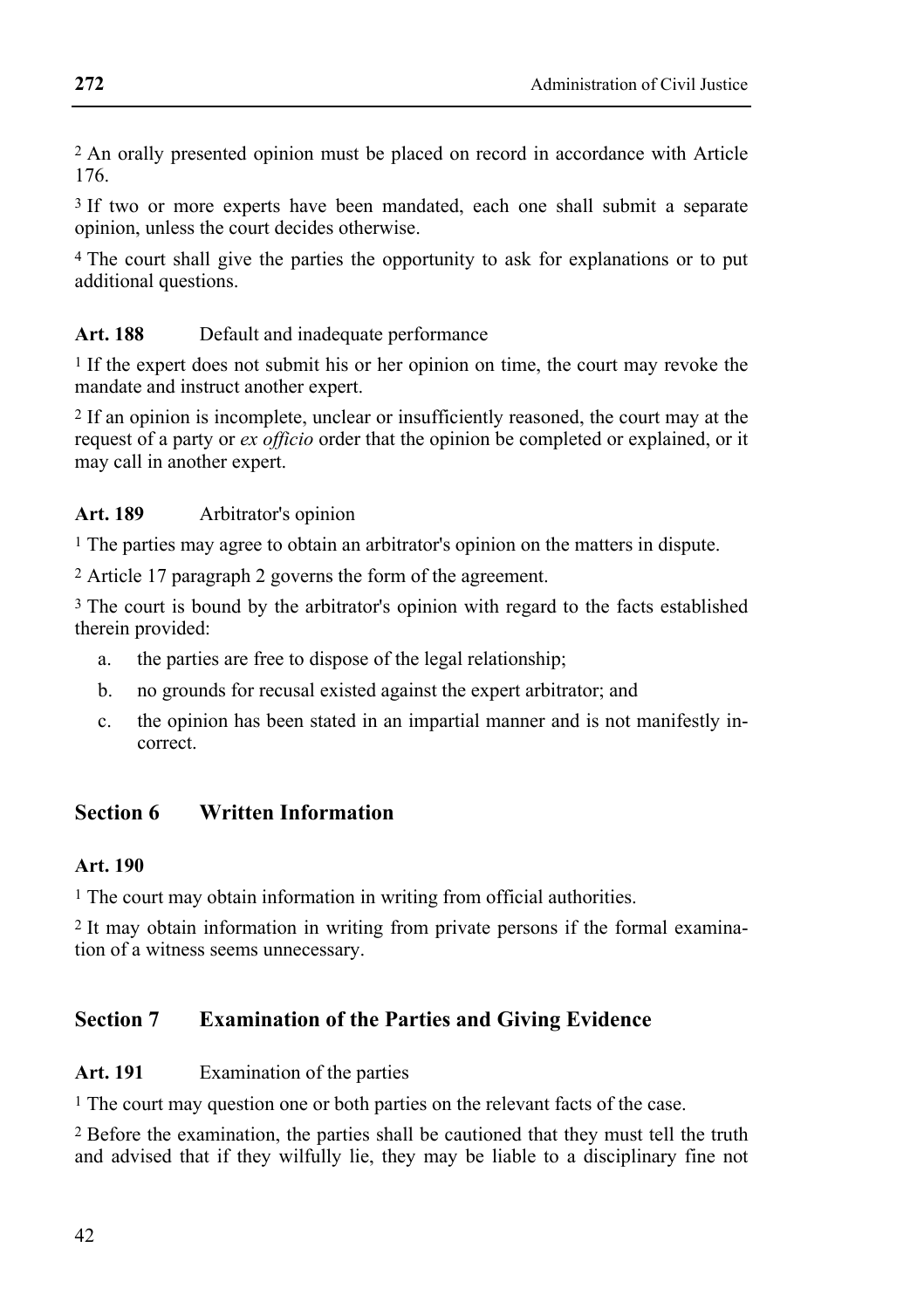exceeding 2,000 francs or, in the event of repeated lying, not exceeding 5,000 francs.

#### **Art. 192** Giving evidence

1 The court may *ex officio* order one or both parties to give evidence subject to criminal penalties for failure to do so.

2 Before giving evidence, the parties shall be cautioned that they must tell the truth and advised of the criminal consequences of periury (Art. 306 SCC<sup>59</sup>).

#### **Art. 193** Record

Article 176 applies by analogy to the record of the examination of the parties and the evidence given.

### **Title 11 Mutual Assistance between Swiss Courts**

#### **Art. 194** Principle

1 Courts are obliged to provide mutual assistance.

2 They shall correspond directly with each other60.

### **Art. 195** Procedural acts in another canton

Any court may carry out necessary procedural acts directly in another canton; in particular, it may hold hearings and take evidence there.

#### **Art. 196** Mutual assistance

1 The court may request mutual assistance. The request may be made in the official language of either the requesting or the requested court.

2 The requested court shall notify the requesting court and the parties of the place and time of the procedural act.

<sup>3</sup> The requested court may demand the reimbursement of its outlays.

 $59$ 

<sup>59</sup> SR **311.0** 60 The Swiss judicial authority with geographical jurisdiction for mutual assistance requests can be ascertained via the following website: www.elorge.admin.ch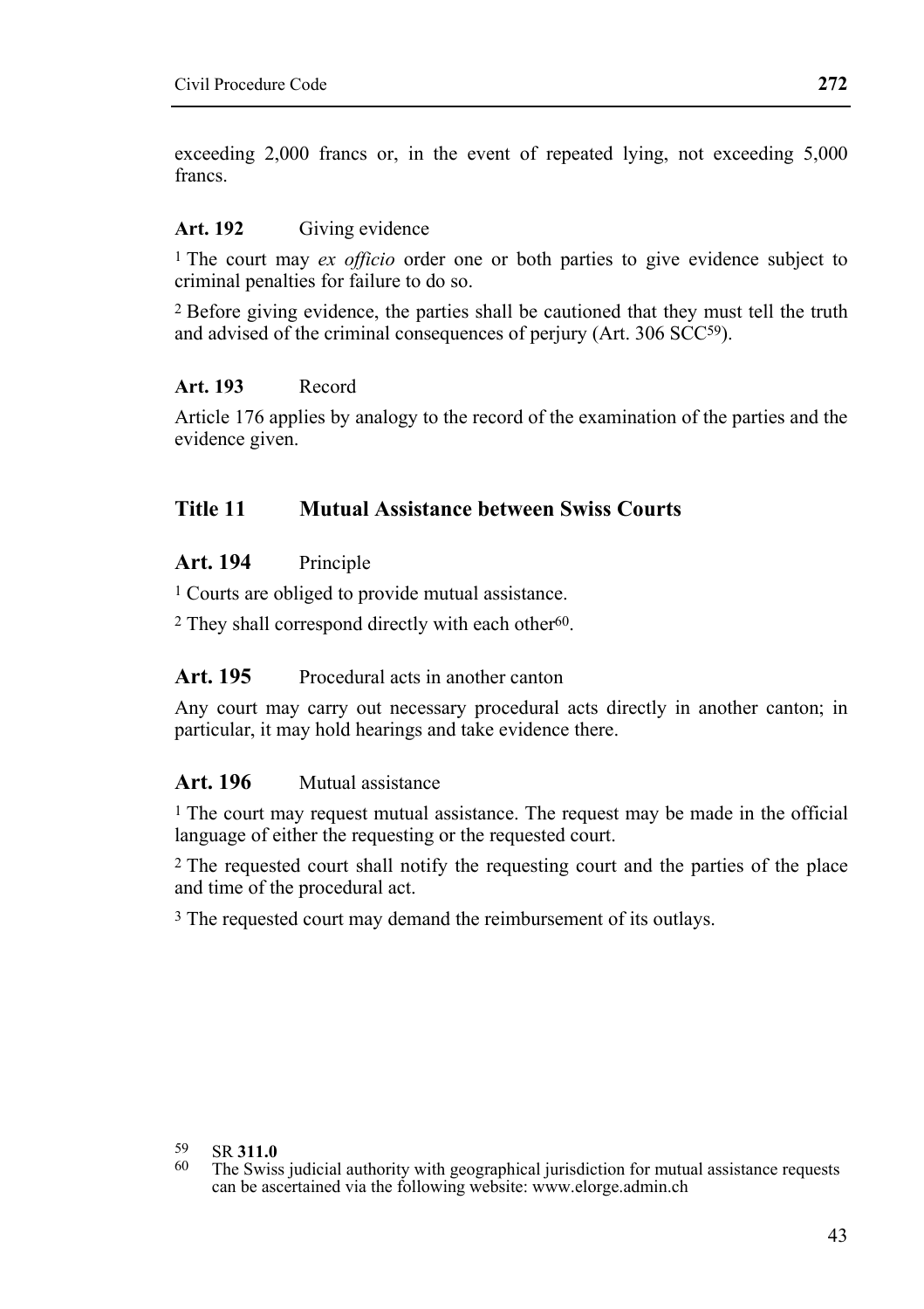## **Part 2 Special Provisions**

**Title 1 Attempt at Conciliation** 

## **Chapter 1 Scope of Application and Conciliation Authority**

## Art. 197 Principle

Litigation shall be preceded by an attempt at conciliation before a conciliation authority.

## **Art. 198** Exceptions

Conciliation proceedings are not held:

- a. in summary proceedings;
- b. in proceedings on civil status;
- bbis.61 in proceedings on child maintenance and other child-related issues if a parent has requested the child protection authority to intervene before the proceedings (Art. 298*b* and 298*d* CC62);
- c. in divorce proceedings;
- d.63 in proceedings for the dissolution or annulment of a registered partnership;
- e. for the following actions arising from the DEBA64:
	- 1. action for release from a debt (Art. 83 para. 2 DEBA),
	- 2. action for a declaratory judgment (Art. 85*a* DEBA),
	- 3. third party action (Art. 106-109 DEBA),
	- 4. action for participation (Art. 111 DEBA),
	- 5. third party actions and actions by the bankrupt estate (Art. 242 DEBA),
	- 6. action to challenge the schedule of claims (Art. 148 and 250 DEBA),
	- 7. action to ascertain new assets (Art. 265a DEBA),
	- 8. action for the recovery of items that are subject to the right of retention (Art. 284 DEBA);
- f. in disputes for which a court of sole cantonal instance has jurisdiction pursuant to Articles 5 and 6;
- g. for principal intervention, counterclaim and third party actions;
- h. if the court has set a deadline for filing the action.

<sup>&</sup>lt;sup>61</sup> Inserted by Annex No 2 of the Federal Act of 20 March 2015 (Child Maintenance), in force since 1 Jan. 2017 (AS  $2015\ 4299$ ; BBI 2014 529).

force since 1 Jan. 2017 (AS **2015** 4299; BBl **2014** 529). 62 SR **<sup>210</sup>** 63 Amended by No II of the FA of 25 Sept. 2015 (Professional Representation in Enforcement Proceedings), in force since 1 Jan. 2018 (AS **2016** 3643; BBI **2014** 8669).<br>
SR **281.1**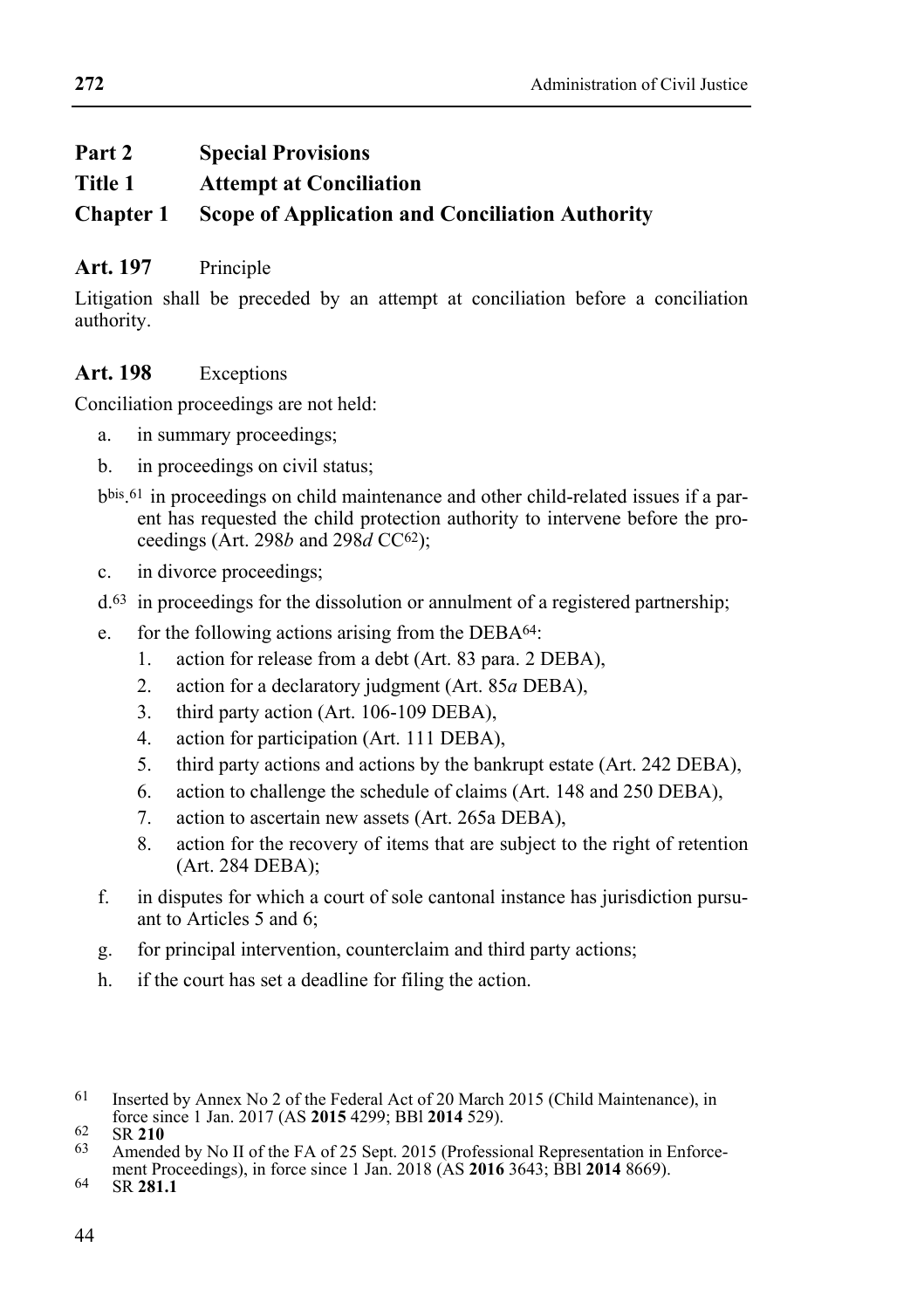#### **Art. 199** Waiver of conciliation

1 In financial disputes with a value in dispute of at least 100,000 francs, the parties may mutually agree to waive any attempt at conciliation.

2 The plaintiff may unilaterally waive conciliation:

- a. if the defendant's registered office or domicile is abroad;
- b. if the defendant's residence is unknown;
- c. in disputes under the Gender Equality Act of 24 March 199565.

#### **Art. 200** Joint conciliation authorities

1 In disputes relating to the tenancy and lease of residential and business property, the conciliation authority shall comprise a chairperson and an equal number of representatives of each of the parties.

2 In disputes under the Gender Equality Act of 24 March 199566, the conciliation authority shall comprise a chairperson and an equal number of representatives of the employer and employee and of the public and private sectors; the genders must be equally represented.

#### **Art. 201** Tasks of the conciliation authority

1 The conciliation authority shall attempt to reconcile the parties in an informal manner. If it helps to resolve the dispute, a settlement may also include contentious matters that are not part of the proceedings.

2 In the disputes mentioned in Article 200, the conciliation authority also provides legal advice to the parties.

### **Chapter 2 Conciliation Proceedings**

#### **Art. 202** Initiation

1 Proceedings are initiated by an application for conciliation. The application may be filed in the forms provided for by Article 130 or orally for the record before the conciliation authority.

2 The application for conciliation must identify the opposing party and include the prayers for relief and a description of the matter in dispute.

3 The conciliation authority shall serve the opposing party with the application immediately and at the same time summon the parties to a hearing.

4 In the disputes mentioned in Article 200, it may as an exception order the exchange of written submissions if it is considering a proposed judgment under Article 210 or a decision under Article 212.

65 SR **151.1** 66 SR **151.1**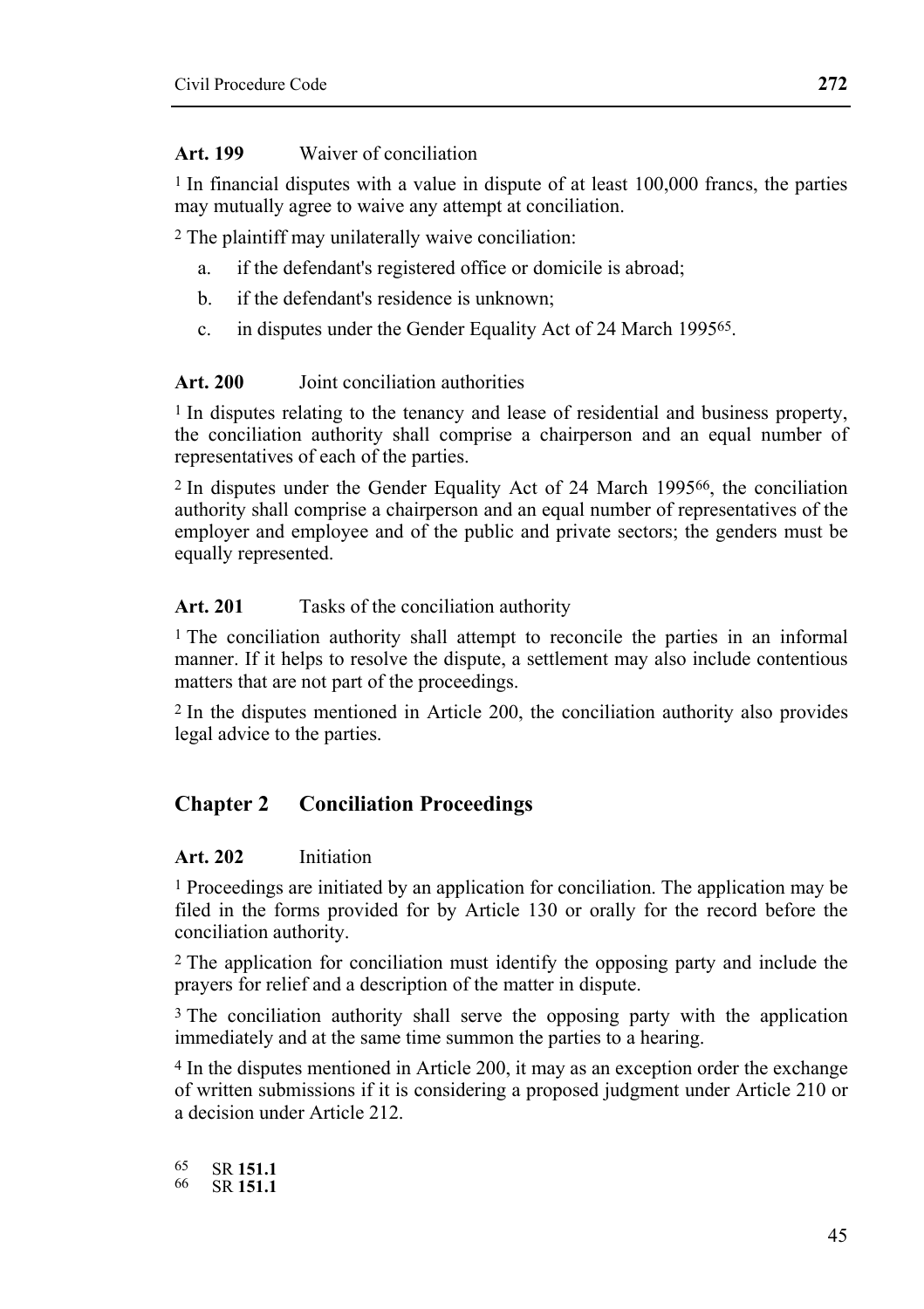### **Art. 203** Hearing

1 The hearing must take place within two months of receipt of the application or the end of the exchange of written submissions.

2 The conciliation authority shall consider the physical records presented to it and may conduct an inspection. If it is considering a proposed judgment under Article 210 or a decision under Article 212, it may also take other evidence unless this will substantially delay the proceedings.

<sup>3</sup> The hearing is not public. In the disputes mentioned in Article 200, the conciliation authority may allow full or partial public access to the hearings if there is a public interest.

4 With the consent of the parties, the conciliation authority may hold additional hearings. The duration of the proceedings must not exceed twelve months.

### **Art. 204** Personal appearance

1 The parties must appear in person at the conciliation hearing.

2 They may be accompanied by legal agent or a confidant.

3 The following persons are exempt from appearing in person and may send a representative:

- a. persons domiciled outside the canton or abroad;
- b. persons prevented from appearing due to illness or age or for other good cause;
- c. in the disputes mentioned in Article 243, an employee as the delegate of the employer or insurer and the property manager as delegate of the landlord, provided the persons so delegated are authorised in writing to conclude a settlement.

4 The opposing party must be notified in advance of the representation.

### Art. 205 Confidentiality of proceedings

<sup>1</sup> The statements of the parties may not be recorded or used subsequently in court proceedings.

2 The use of the statements in the case of a proposed judgment or a decision by the conciliation authority is reserved.

### **Art. 206** Default

<sup>1</sup> If the plaintiff is in default, the application for conciliation is deemed to have been withdrawn; the proceedings shall be dismissed as groundless.

2 If the defendant is in default, the conciliation authority shall proceed as if no agreement has been achieved (Art. 209–212).

3 If both parties are in default, the proceedings shall be dismissed as groundless.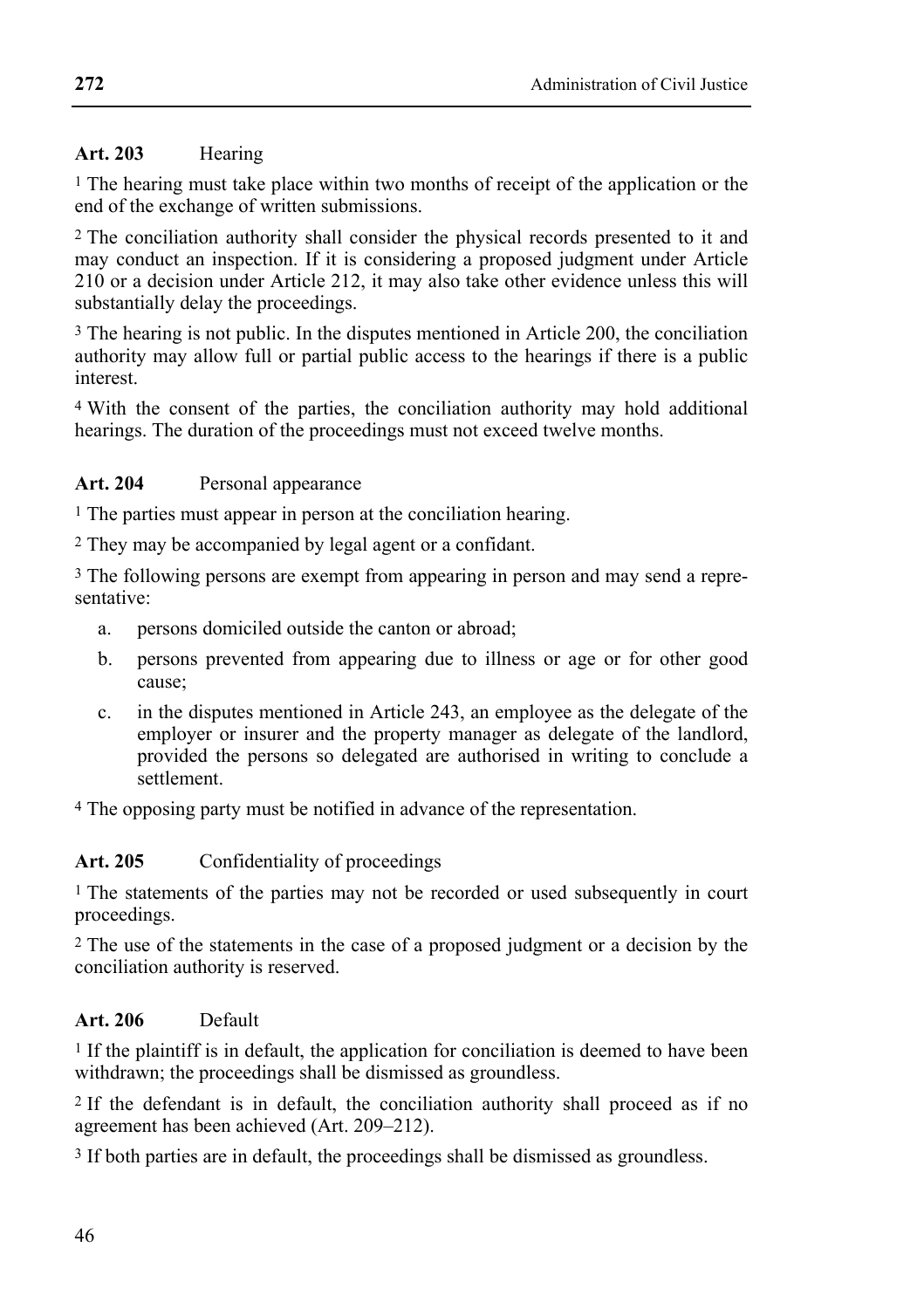Art. 207 Costs of conciliation proceedings

1 The costs of the conciliation proceedings are charged to the plaintiff:

- a. if the application is withdrawn;
- b. if the proceedings are dismissed due to default;
- c. if an authorisation to proceed is granted.

2 If an action is filed, the costs of the conciliation proceedings become part of the action.

## **Chapter 3 Agreement and Authorisation to Proceed**

### **Art. 208** Agreement between the parties

<sup>1</sup> If an agreement is reached, the conciliation authority shall place on record the terms of the settlement, the acceptance of the claim or the unconditional withdrawal of the action, and have the record signed by the parties. Each party receives a copy of the record.

2 The settlement, acceptance or unconditional withdrawal shall have the effect of a binding decision.

### Art. 209 Authorisation to proceed

1 If no agreement is reached, the conciliation authority records this fact and grants authorisation to proceed:

- a. to the landlord in cases where a rent increase is challenged;
- b. to the plaintiff in all other cases.

2 The authorisation to proceed contains:

- a. the names and addresses of the parties and their representatives, if any;
- b. the plaintiff's prayers for relief, a description of the matter in dispute, and any counterclaim;
- c. the date of the initiation of the conciliation proceedings;
- d. the decision on the costs of the conciliation proceedings;
- e. the date of the authorisation to proceed;
- f. the seal of the conciliation authority.

<sup>3</sup> The plaintiff is entitled to file the action in court within three months of authorisation to proceed being granted.

4 The deadline is 30 days in disputes over the tenancy and lease of residential and business property or the lease of agricultural property. Other statutory or judicial filing deadlines are reserved.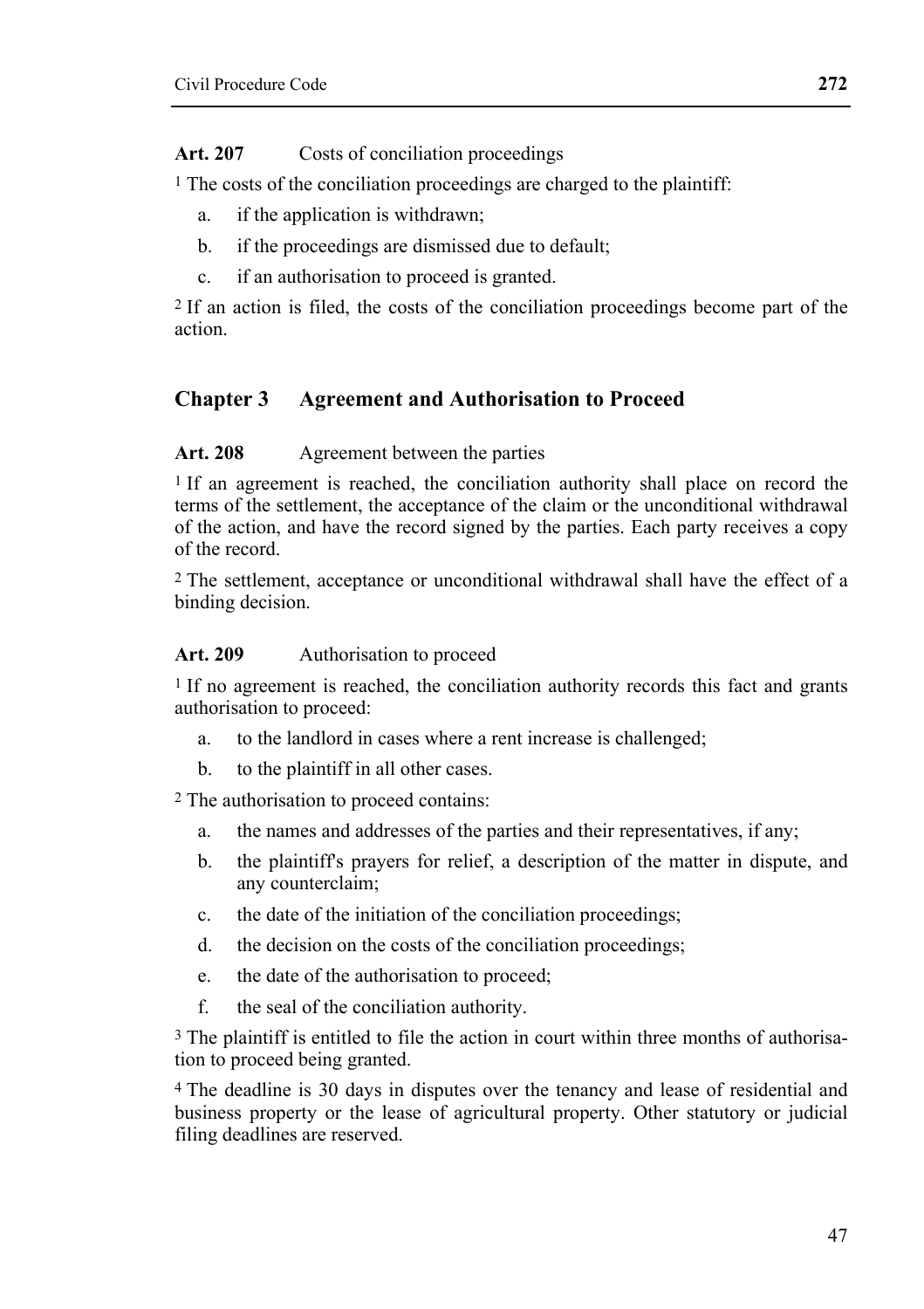## **Chapter 4 Proposed Judgment and Decision**

### Art. 210 Proposed judgment

<sup>1</sup> The conciliation authority may submit a proposed judgment to the parties:

- a. in disputes under the Gender Equality Act of 24 March 199567;
- b. in disputes relating to the tenancy and lease of residential and business property or the lease of agricultural property if they concern the deposit of rent. protection against abusive rent, protection against termination, or the extension of the rental relationship;
- c. in other financial disputes, if the value in dispute does not exceed 5,000 francs.

2 The proposed judgment may contain a short statement of grounds; otherwise, Article 238 applies by analogy.

### **Art. 211** Effects

<sup>1</sup> The proposed judgment is deemed to be accepted and has the effect of a binding decision if none of the parties rejects it within 20 days of written notification to the parties. The rejection needs no statement of grounds.

2 After receiving the rejection, the conciliation authority shall grant authorisation to proceed:

- a. to the rejecting party in matters under Article 210 paragraph 1 letter b;
- b. to the plaintiff in all other cases.

3 If in matters under Article 210 paragraph 1 letter b the action is not filed in time, the proposed judgment is deemed to be accepted and has the effect of a binding decision.

4 The parties must be advised in the proposed judgment of its effects in accordance with paragraphs 1 to 3 above.

### **Art. 212** Decision

1 In financial disputes with a value in dispute not exceeding 2,000 francs, the conciliation authority may render a decision on the merits if the plaintiff so requests.

2 The proceedings are oral.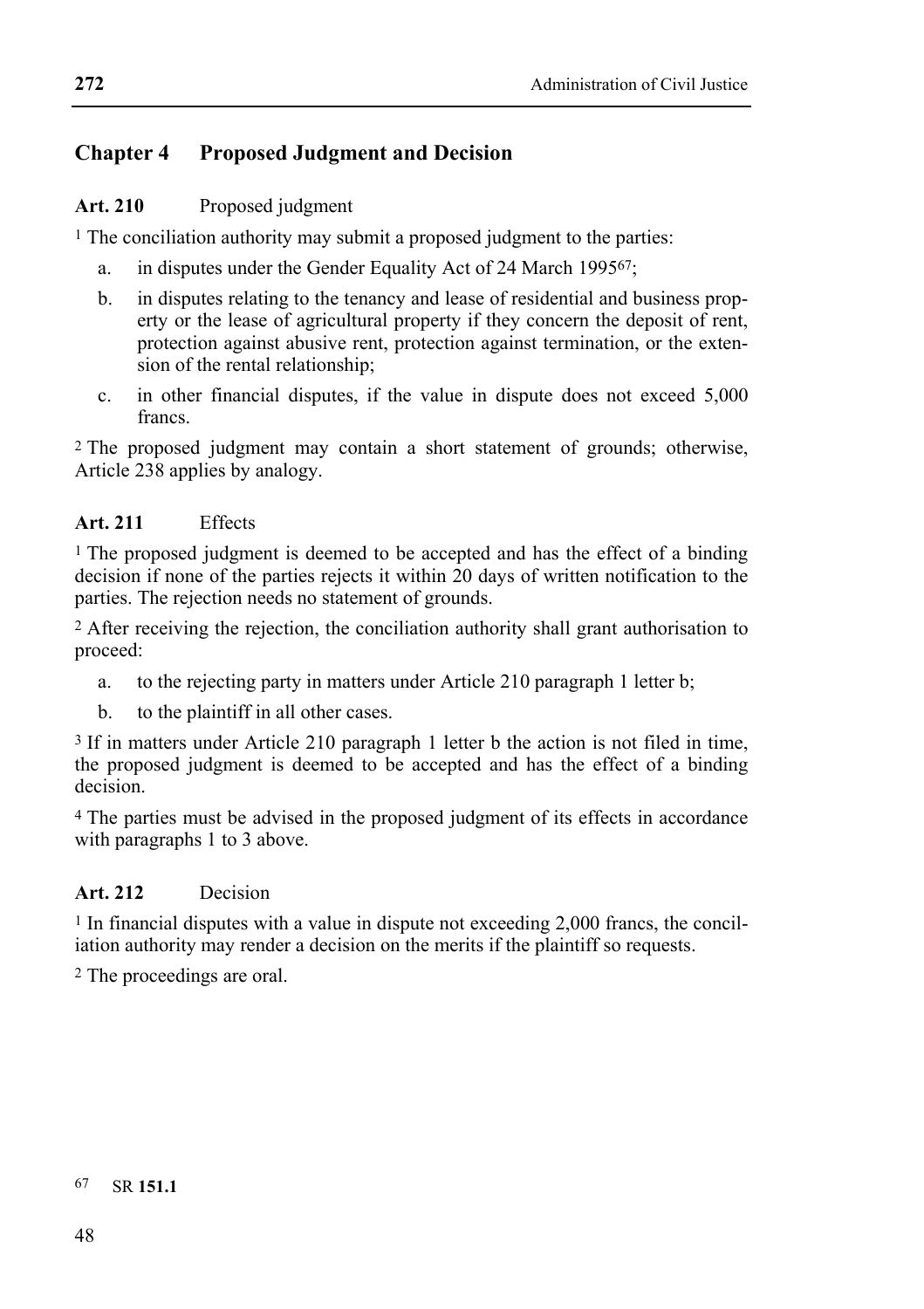### **Title 2 Mediation**

### **Art. 213** Mediation instead of conciliation

1 If all the parties so request, the conciliation proceedings shall be replaced by mediation.

2 The request must be made in the application for conciliation or at the conciliation hearing.

<sup>3</sup> The conciliation authority shall grant authorisation to proceed if it is notified by one of the parties that mediation has failed.

### **Art. 214** Mediation during court proceedings

1 The court may recommend mediation to the parties at any time.

2 The parties may at any time make a joint request for mediation.

<sup>3</sup> The court proceedings remain suspended until the request is withdrawn by one of the parties or until the court is notified of the end of the mediation.

### Art. 215 Organisation and conduct of mediation

The parties are responsible for organising and conducting the mediation.

### Art. 216 Relationship with court proceedings

1 Mediation proceedings are confidential and kept separate from the conciliation authority and the court.

2 The statements of the parties may not be used in court proceedings.

### **Art. 217** Approval of an agreement

The parties may jointly request that the agreement reached through mediation be approved. An approved agreement has the same effect as a legally binding decision.

### **Art. 218** Costs of mediation

1 The parties shall bear the costs of mediation.

<sup>2</sup> In matters of child law, the parties are entitled to cost-free mediation if:<sup>68</sup>

- a. they do not have the necessary financial resources; and
- b. the court recommends mediation.

3 Cantonal law may provide for further exemptions from costs.

<sup>68</sup> Amended by Annex No 2 of the Federal Act of 20 March 2015 (Child Maintenance), in force since 1 Jan. 2017 (AS **2015** 4299; BBl **2014** 529).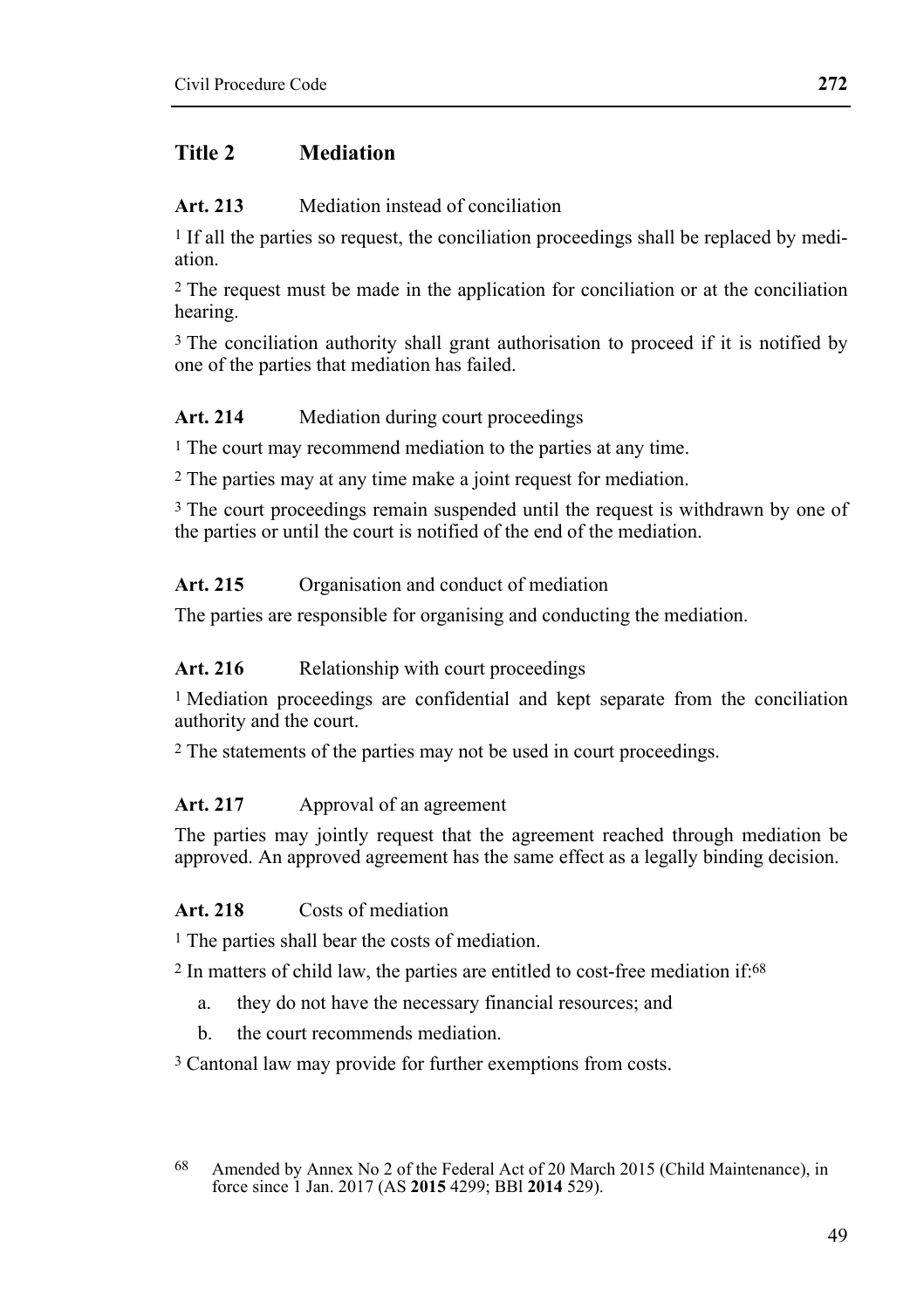## **Title 3 Ordinary Proceedings Chapter 1 Scope of Application**

### **Art. 219**

The provisions of this Title apply to ordinary proceedings and, by analogy, to all other proceedings, unless the law provides otherwise.

### **Chapter 2 Exchange of Written Submissions and Preparation for the Main Hearing**

### **Art. 220** Initiation

The ordinary proceedings are initiated by filing the statement of claim.

### **Art. 221** Statement of claim

1 The statement of claim contains:

- a. the designation of the parties and their representatives, if any:
- b. the prayers for relief;
- c. a statement of the value in dispute;
- d. the allegations of fact;
- e. notice of the evidence offered for each allegation of fact;
- f. the date and signature.

2 The following must be filed together with the statement of claim:

- a. a power of attorney where a party is represented;
- b. the authorisation to proceed or the declaration that conciliation is being waived, if applicable;
- c. the available physical records to be offered in evidence;
- d. a list of the evidence offered.

3 The statement of claim may include a statement of legal grounds.

### **Art. 222** Statement of defence

1 The court shall serve the defendant with the statement of claim and at the same time set a deadline for filing a written statement of defence.

2 Article 221 applies to the statement of defence by analogy. The defendant must state therein which of the plaintiff's factual allegations are accepted and which are disputed.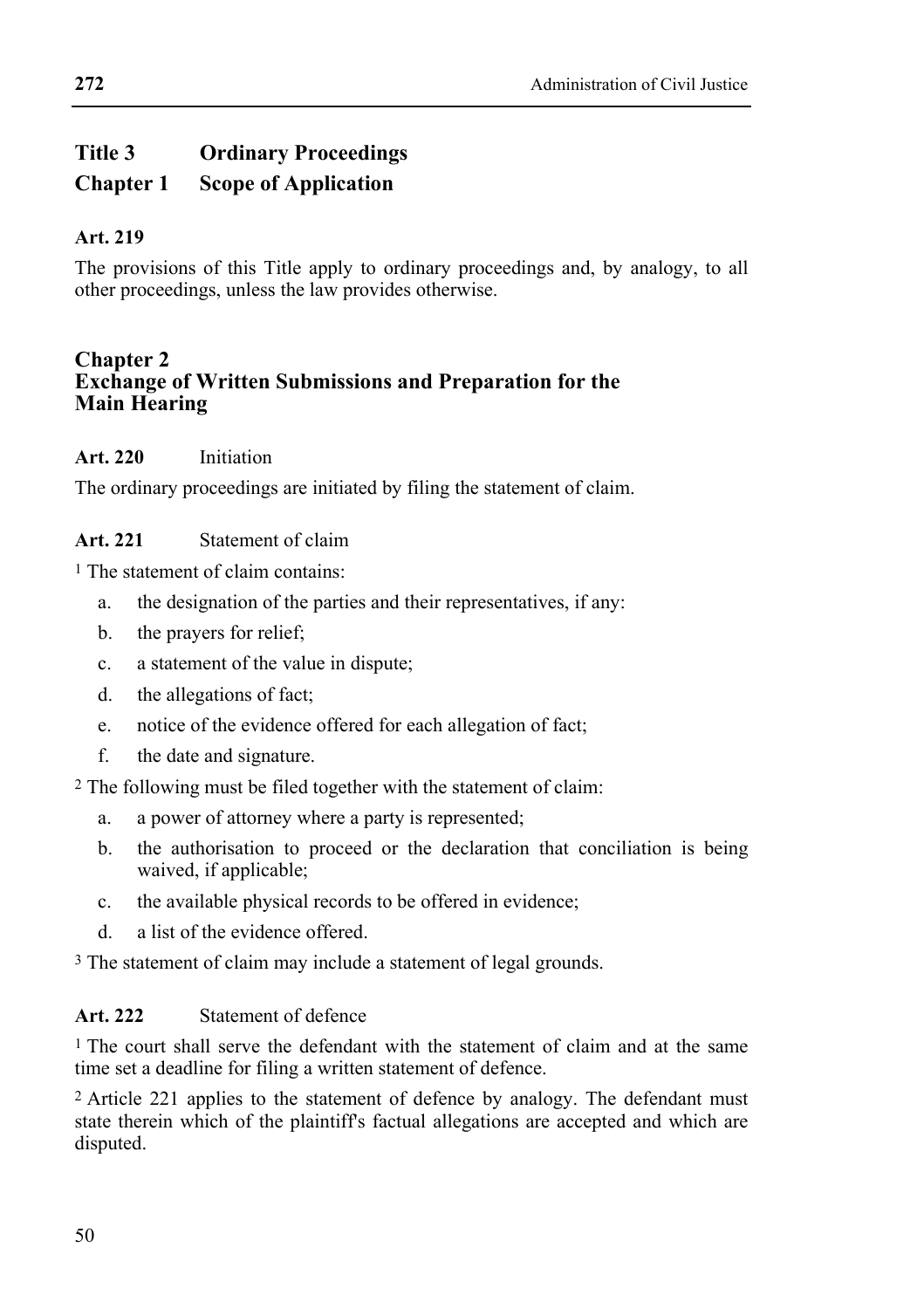3 The court may order that the statement of defence be limited to specific issues or prayers (Art. 125).

4 It shall serve the plaintiff with the statement of defence.

### **Art. 223** Failure to file a statement of defence

<sup>1</sup> If the statement of defence is not filed within the deadline, the court shall allow the defendant a short period of grace.

2 If the statement of defence is not filed by the end of the period of grace, the court shall make a final decision provided the court is in a position to make a decision. Otherwise, it shall summon the parties to the main hearing.

### **Art. 224** Counterclaim

<sup>1</sup> The defendant may file a counterclaim in the statement of defence if the claim made by the defendant is subject to the same type of procedure as the main action.

2 If the value of the counterclaim exceeds the material jurisdiction of the court, the court shall transfer both claims to the court with greater material jurisdiction.

3 If a counterclaim is filed, the court shall set a deadline for the plaintiff to file a written defence. The plaintiff may not answer the counterclaim with a counterclaim.

#### Art. 225 Second exchange of written submissions

The court shall order a second exchange of written submissions if the circumstances so require.

### **Art. 226** Instruction hearing

1 The court may hold instruction hearings at any time during the proceedings.

2 Instruction hearings are held to discuss the matter in dispute in an informal manner, to complete the facts, to attempt to reach an agreement and to prepare for the main hearing.

3 The court may take evidence.

#### **Art. 227** Amendment of the statement of claim

1 An amendment of the statement of claim is admissible if the new or amended claim is subject to the same type of procedure and:

- a. a factual connection exists between the new or amended claim and the original claim; or
- b. if the opposing party consents to the amendment of the statement of claim.

2 If the value of the amended action exceeds the material jurisdiction of the court, the court shall transfer the case to a court with greater material jurisdiction.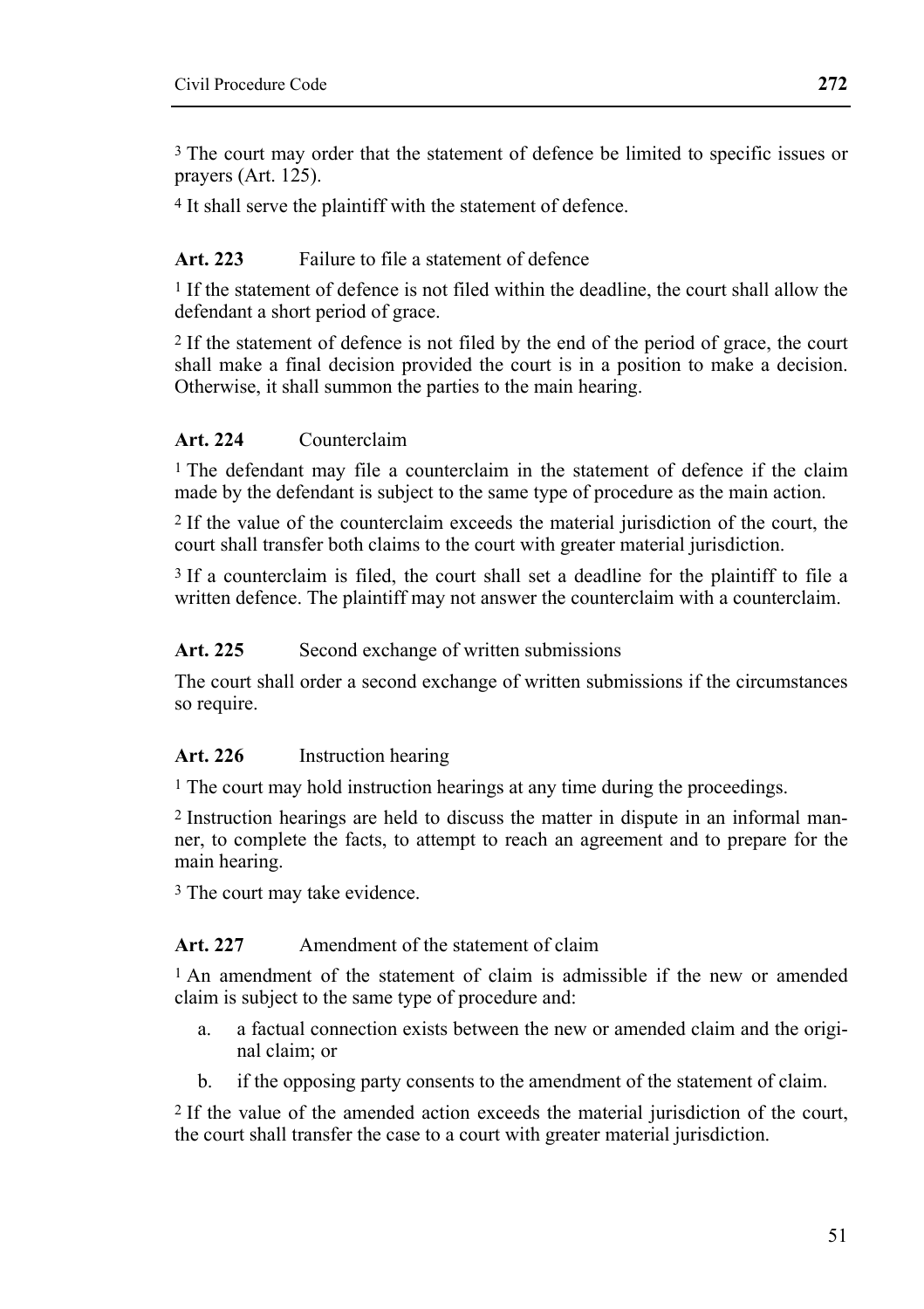<sup>3</sup> A limitation of the action is permitted at any time; the seised court retains jurisdiction.

### **Chapter 3 Main Hearing**

#### Art. 228 Opening party submissions

1 Following the opening of the main hearing, the parties shall present their applications and state the grounds therefor.

2 The court shall give them the opportunity to make a reply and rejoinder.

### **Art. 229** New facts and evidence

1 New facts and new evidence are admissible at the main hearings only if presented immediately and:

- a.<sup>69</sup> if they occurred after the exchange of written submissions or after the last instruction hearing (*proper nova*); or
- b. if they existed before the close of the exchange of written submissions or before the last instruction hearing but could not have been submitted despite reasonable diligence (*improper nova*).

2 If there was neither a second round of written submissions nor an instruction hearing, new facts and new evidence may be submitted without limitation at the beginning of the main hearing.

3 Where the court must establish the facts *ex officio*, new facts and new evidence are admitted until the court begins its deliberations.

### **Art. 230** Amendment of the statement of claim

<sup>1</sup> An amendment of the statement of claim at the main hearings is admissible only if:

- a. the conditions under Article 227 paragraph 1 are fulfilled; and
- b.70 the amendment is based on new facts or new evidence.

2 Article 227 paragraphs 2 and 3 apply.

### **Art. 231** Taking of evidence

After the party submissions, the court takes the evidence.

<sup>&</sup>lt;sup>69</sup> Amended by No II of the FA of 25 Sept. 2015 (Professional Representation in Enforce-<br>ment Proceedings), in force since 1 Jan. 2018 (AS **2016** 3643; BBI **2014** 8669).

ment Proceedings), in force since 1 stail 2016 (AS **2016** 3643; BBI **2014** 8669).<br>To Amended by No II of the FA of 25 Sept. 2015 (Professional Representation in Enforcement Proceedings), in force since 1 Jan. 2018 (AS **2016** 3643; BBl **2014** 8669).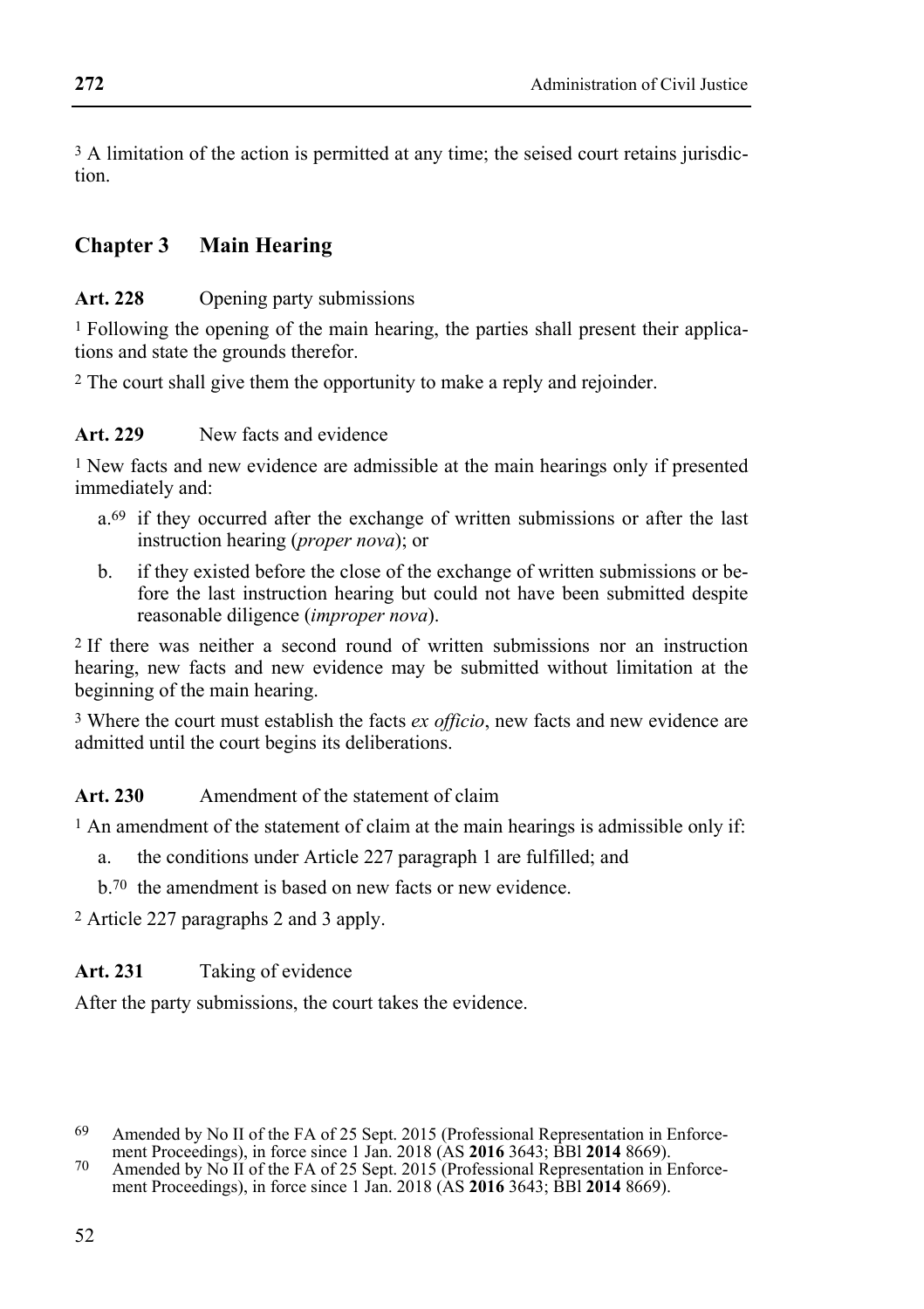#### **Art. 232** Closing submissions

1 After the evidence is taken, the parties may comment on the result of the evidence and on the merits of the case. The plaintiff speaks first. The court shall allow the parties the opportunity for a second round of submissions.

2 The parties may jointly dispense with oral closing submissions and request the submission of written party submissions. The court shall set a deadline for the same.

### **Art. 233** Dispensing with the main hearing

The parties may jointly agree to dispense with the main hearing.

#### **Art. 234** Failure to attend the main hearing

1 In the event that a party fails to attend the main hearing, the court shall consider the submissions made in accordance with this Code. Moreover, and subject to Article 153, it may rely on the representations of the party present and on the information on file.

2 If both parties fail to attend, the proceedings are dismissed as groundless. The court costs are shared equally between the parties.

### **Chapter 4 Records**

### **Art. 235**

1 The court keeps a record of each hearing. This includes in particular:

- a. the place and time of the hearing;
- b. the composition of the court;
- c. the presence of the parties and their representatives;
- d. the prayers for relief, applications and declarations made on record by the parties;
- e. the court's rulings;
- f. the signature of the clerk.

2 Statements relating to the facts of the case are placed on record unless they are already included in their written submissions. In addition, they may be recorded on tape, by video, or by other appropriate technical means.

<sup>3</sup> The court decides on applications for rectification of the record.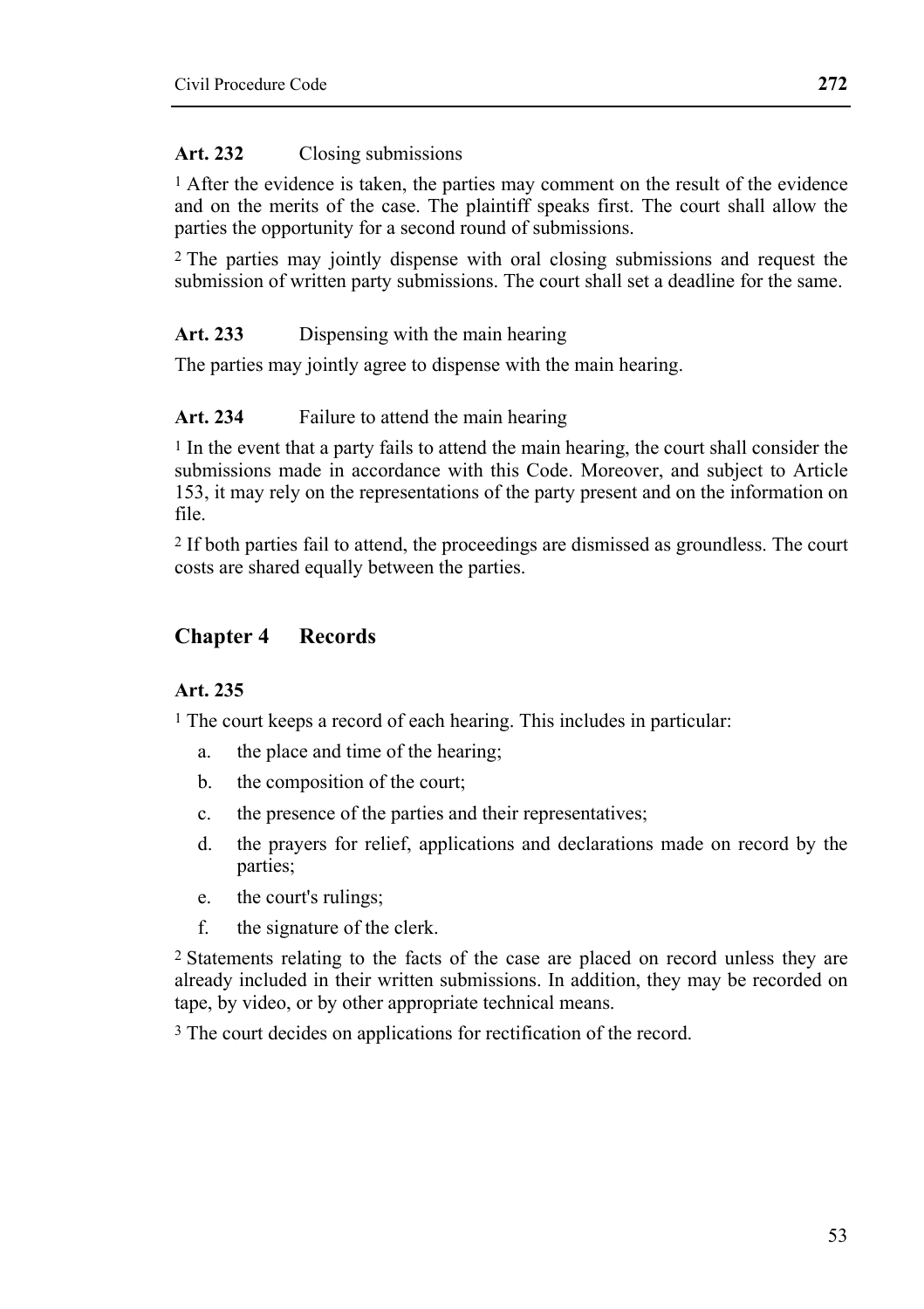### **Chapter 5 Decision**

### **Art. 236** Final decision

<sup>1</sup> If the court is in a position to make a decision, it shall close the proceedings by deciding not to consider the merits or by making a decision on the merits.

2 The court decides by majority.

<sup>3</sup> At the request of the successful party, the court shall order enforcement measures.

### **Art. 237** Interim decision

1 The court may issue an interim decision if a higher court could issue a contrary decision that would put an immediate end to the proceedings and thereby allow a substantial saving of time or costs.

2 The interim decision may be challenged separately; it may not be challenged later together with the final decision.

### **Art. 238** Content

The decision contains:

- a. the designation and the composition of the court;
- b the place and date of the decision;
- c. the designation of the parties and their representatives;
- d. the conclusions;
- e. the persons and authorities to be served with the decision;
- f. instructions on appellate remedies unless the parties have waived their right to seek the same;
- g. the grounds for the decision, if applicable;
- h. the seal of the court.

### Art. 239 Notice to the parties and statement of grounds

<sup>1</sup> The court may give notice of the decision to the parties without providing a written statement of the grounds:

- a. at the main hearing, by handing over the written conclusions to the parties and giving an oral summary of the grounds;
- b. by serving the parties with the conclusions.

2 A written statement of the grounds must be provided if one of the parties so requests within 10 days of the notice being given of the decision. If no statement of grounds is requested, the parties are deemed to have waived their right to challenge the decision by appeal or objection.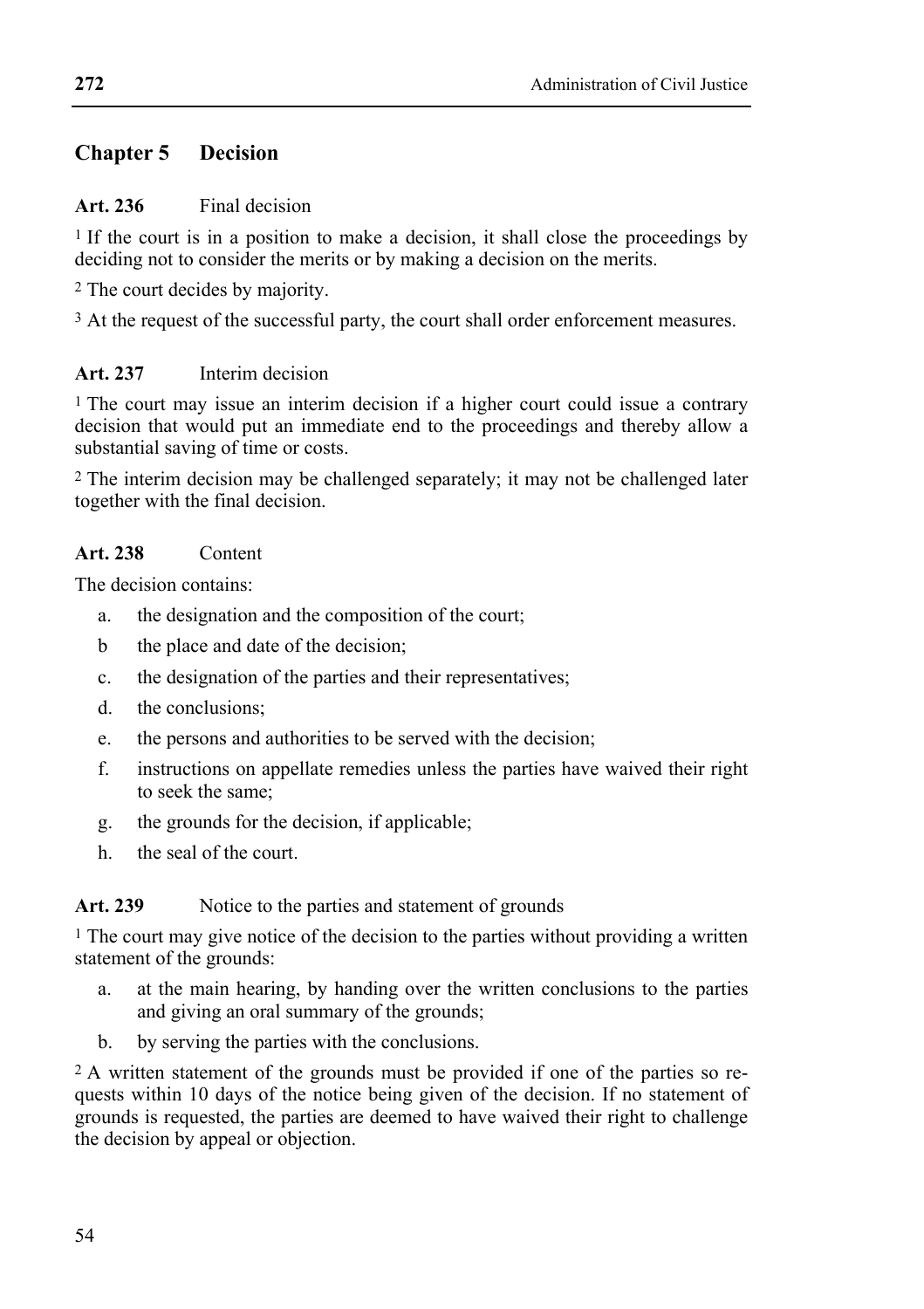3 The above is subject to the provisions of the Federal Supreme Court Act of 17 June 200571 on notice of decisions that may be referred to the Federal Supreme Court.

### Art. 240 Notice and publication of the decision

If so provided by the law or if it serves enforcement, the decision shall be published or notice shall be given to the authorities and third parties concerned.

### **Chapter 6 Close of Proceedings without Decision**

#### Art. 241 Settlement, acceptance, withdrawal

<sup>1</sup> If notice of a settlement, acceptance of the claim or withdrawal of the action is placed on record in court, the parties must sign the record.

<sup>2</sup> A settlement, acceptance of the claim or withdrawal of the action has the same effect as a binding decision.

3 The court shall dismiss the proceedings.

#### Art. 242 Proceedings made groundless for other reasons

If for any other reasons the proceedings end without a decision, the proceedings shall be dismissed.

### **Title 4 Simplified Proceedings**

### Art. 243 Scope of application

1 Simplified proceedings apply in financial disputes with a value in dispute not exceeding 30,000 francs.

2 They apply regardless of the amount in dispute to:

- a. disputes under the Gender Equality Act of 24 March 199572;
- b. disputes concerning violence, threats or stalking under Article 28*b* CC73;
- c. disputes concerning the tenancy and lease of residential and business property or the lease of agricultural property if they concern the deposit of rent, protection against abusive rent, protection against termination, or the extension of the rental relationship;
- d. disputes concerning the right of access to personal data provided by the Federal Act of 19 June 199274 on Data Protection;

71 SR **173.110** 72 SR **151.1** 73 SR **<sup>210</sup>** 74 SR **235.1**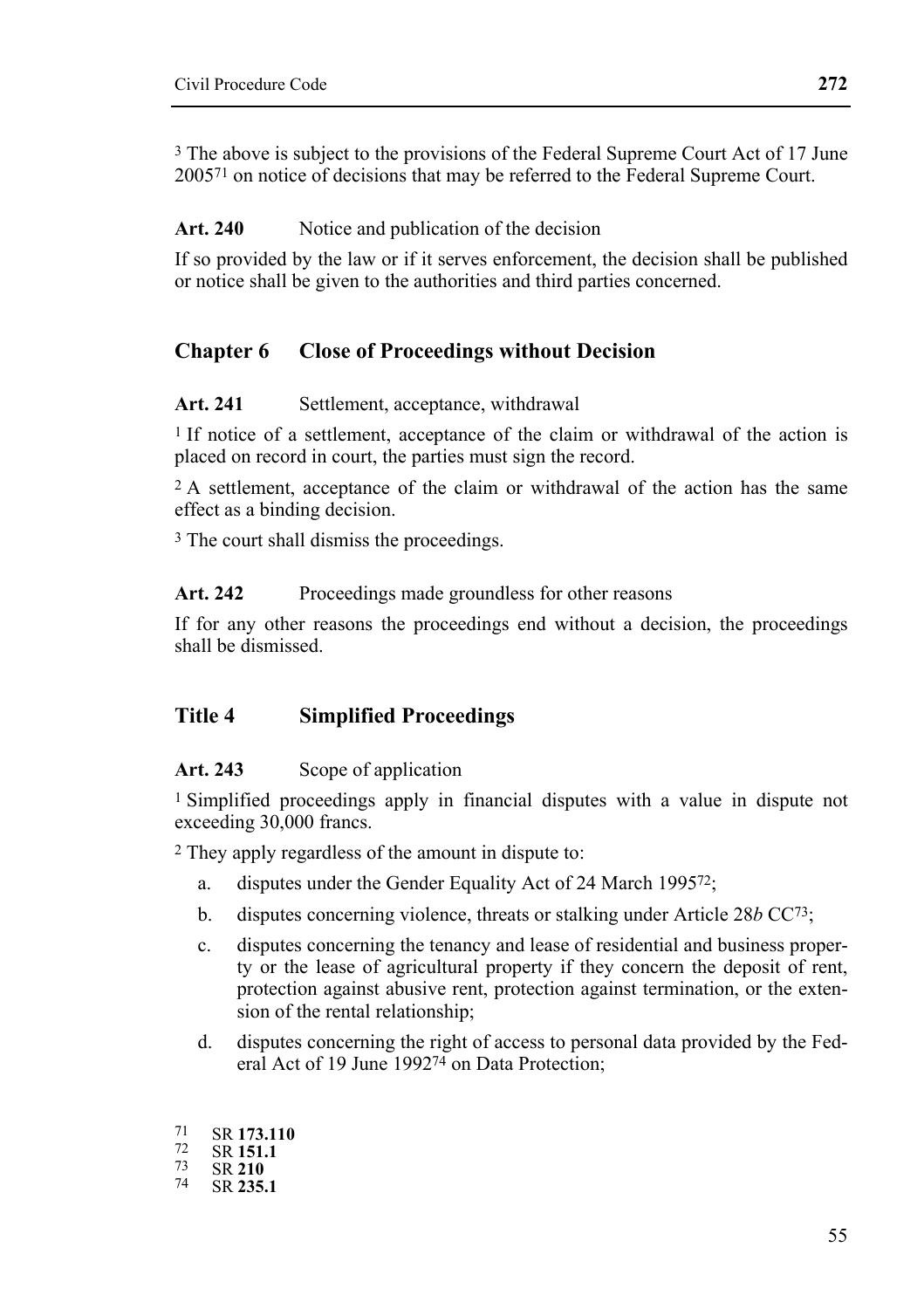- e. disputes concerning the Participation Act of 17 December 199375;
- f. disputes concerning insurance supplementary to the social health insurance under the Federal Act of 18 March 199476 on Health Insurance.

3 The simplified proceedings do not apply to disputes before the court of sole cantonal instance in accordance with Articles 5 and  $\overline{8}$  and before the Commercial Court in accordance with Article 6.

### **Art. 244** Simplified statement of claim

1 The statement of claim may be filed in the forms provided for by Article 130 or orally on record before the court. It shall contain:

- a. the designation of the parties;
- b. the prayers for relief;
- c. a description of the matter in dispute;
- d. a statement of the value in dispute, if necessary;
- e. the date and signature.
- 2 A statement of the grounds for the claim is not necessary.

3 The following must be filed together with the statement of claim:

- a. a power of attorney in case of representation;
- b. the authorisation to proceed or the declaration that conciliation has been waived;
- c. the available physical records.

### Art. 245 Summons to a hearing and statement of defence

<sup>1</sup> If no grounds are stated for the action, the court shall serve the defendant with the statement of claim and summon the parties to a hearing.

2 If the grounds for the action are stated, the court shall first set a deadline for the defendant to file a written response to the claim.

### **Art. 246** Procedural rulings

1 The court shall make the required procedural rulings so that if possible the matter may be concluded at the first hearing.

2 If the circumstances so require, the court may order an exchange of written submissions and hold instruction hearings.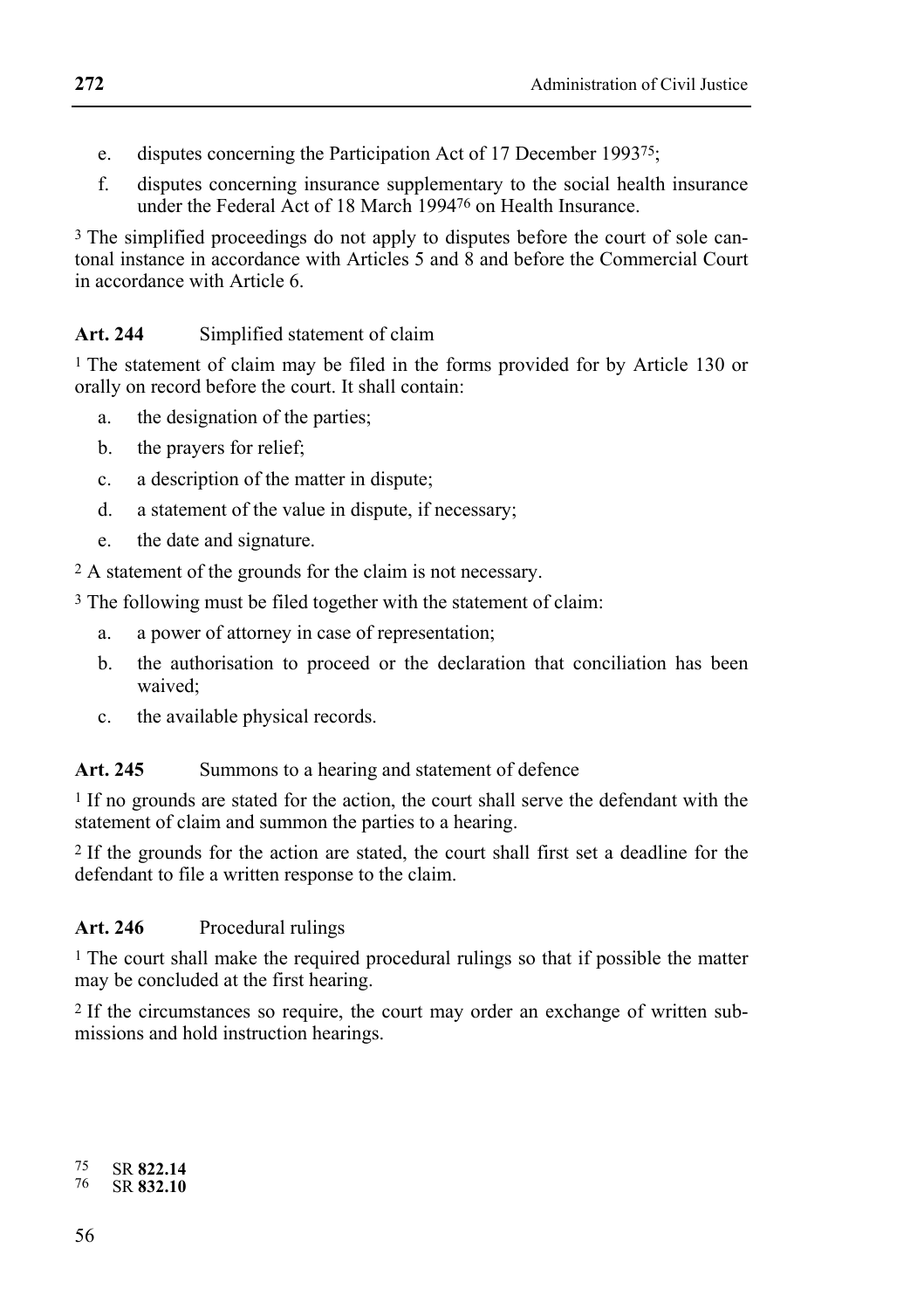#### **Art. 247** Establishment of facts

1 By asking the appropriate questions, the court shall cause the parties to complete inadequate submissions and to designate the evidence.

2 In the following cases, the court shall establish the facts *ex officio*:

- a. in matters under Article 243 paragraph 2;
- b. if the value in dispute does not exceed 30,000 francs:
	- 1. in other disputes concerning the tenancy and lease of residential and business property or the lease of agricultural property,
	- 2. in other employment law disputes.

## **Title 5 Summary Proceedings**

### **Chapter 1 Scope of Application**

### **Art. 248** Principle

Summary proceedings may be brought:

- a. in the cases designated by law;
- b. for legal protection in clear cases;
- c. for court injunctions;
- d. for interim measures;
- e. for non-contentious matters.

### **Art. 249** Civil Code

Summary proceedings may be brought in particular in the following cases:

- a.77 Law of persons:
	- 1. fixing a time limit for legal transactions by minors or persons subject to a general deputyship (Art. 19*a* CC78),
	- 2. right of reply (Art. 28l CC),
	- 3. declaration of presumed death (Art. 35–38 CC),
	- 4. rectification of the civil status registry (Art. 42 CC);

 $h.79$  …

- c. Law of succession:
	- 1. acceptance of an oral will (Art. 507 CC),

<sup>77</sup> Amended by Annex 2 No 3, in force since 1 Jan. 2013 (AS **2010** 1739, **2011** 725;

BBl **2006** 7221, **2006** 7001). 78 SR **<sup>210</sup>** 79 Repealed by Annex 2 No 3, with effect from 1 Jan. 2013 (AS **2010** 1739, **2011** 725; BBl **2006** 7221, **2006** 7001).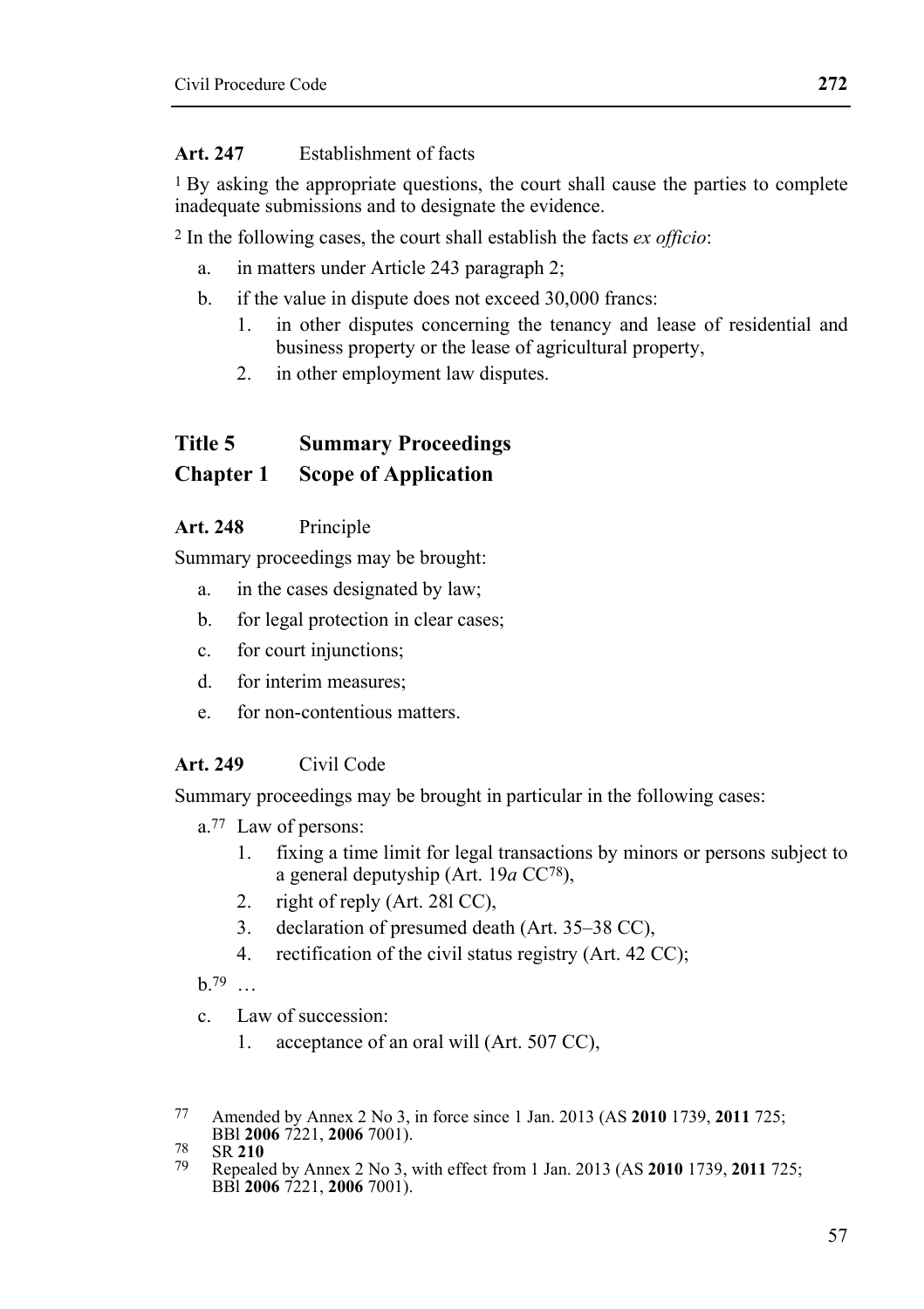- 2. provision of security when inheriting from a person presumed dead (Art. 546 CC),
- 3. deferring the division of the estate and ordering measures to secure the claims of the co-heirs towards an insolvent heir (Art. 604 para. 2 and 3  $CC$ );
- d. Property law:
	- 1. measures to preserve the value and the serviceability of an object in joint property (Art. 647 para. 2 no. 1 CC),
	- 2. registration of real titles in case of extraordinary adverse possession  $(Art. 662 CC)$
	- 3. dismissal of an objection to the disposal of a condominium unit (Art. 712*c* para. 3 CC),
	- 4. appointment and removal of the condominium administrator (Art. 712*q* and 712*r* CC),
	- 5. provisional registration of statutory mortgages (Art. 712*i*, 712*d*, 779*k* and  $837-839$  CC)
	- 6. setting a deadline to provide security and order the dispossession in case of usufruct (Art. 760 and 762 CC),
	- 7. ordering the liquidation of debts in a usufructuary estate (Art. 766 CC),
	- 8. measures in favour of the creditor to protect the value of the real estate security interest (Art. 808 para. 1 and 2 and Art. 809–811 CC),
	- 9.80 appointing an authorised agent on the issue of a mortgage certificate (Art. 850 para. 3 CC),
	- 10.81 cancellation of a mortgage certificate (Art. 856 and 865 CC),
	- 11. noting of restrictions on powers of disposal and provisional entries in disputed cases (Art. 960 para. 1 sec. 1, 961 para. 1 sec. 1 and 966 para. 2 CC).

### Art. 250 Code of Obligations

Summary proceedings may be brought in particular in the following cases:

- a. General provisions:
	- 1. deposit of an expired power of attorney with the court (Art. 36 para. 1  $CO<sup>82</sup>$ ).
	- 2. setting a reasonable deadline to provide security (Art. 83 para. 2 CO),
	- 3. deposit and sale of an object for the event of an obligee's default (Art. 92 para. 2 and 93 para. 2 CO),
- 80 Amended in accordance with No II 3 of the Federal Act of 11 Dec. 2009 (Register Mortgage Certificate and other amendments to Property Law), in force since 1 Jan. 2012<br>(AS 2011 4637: BBI 2007 5283).
- 81 Amended in accordance with No II 3 of the Federal Act of 11 Dec. 2009 (Register Mortgage Certificate and other amendments to Property Law), in force since 1 Jan. 2012 (AS **2011** 4637; BBl **2007** 5283). 82 SR **220**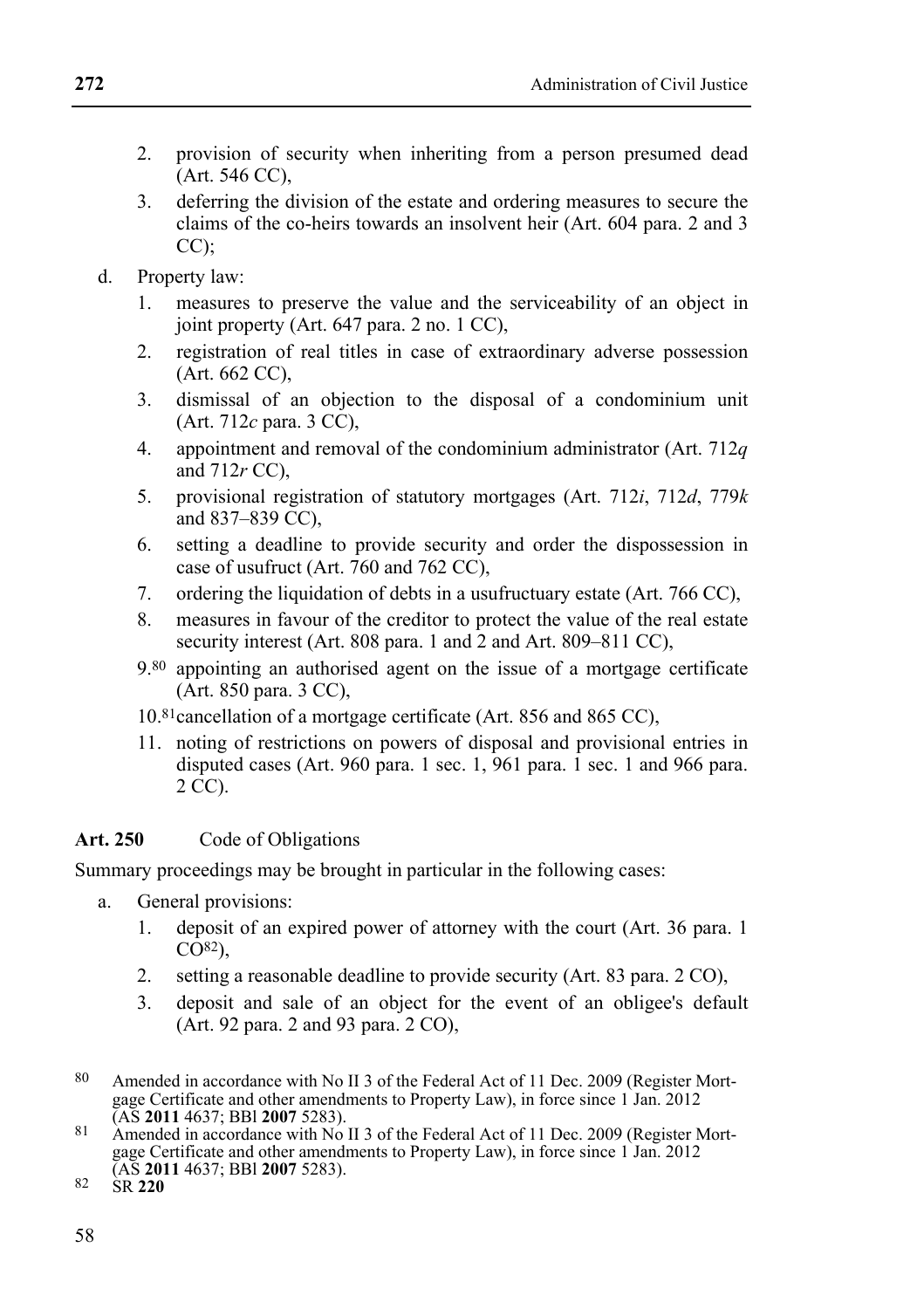- 4. authorisation for performance by a third party (Art. 98 CO),
- 5. setting a time limit to perform a contract (Art. 107 para. 183 CO),
- 6. deposit of an amount in dispute (Art. 168 para. 1 CO);
- b. Specific contracts:
	- 1. designation of an expert to verify the calculation of the profit share or commissions (Art. 322*a* para. 2 and 322*c* para. 2 CO),
	- 2. setting a deadline to provide security in the event that a salary is at risk (Art. 337*a* CO),
	- 3. setting a time limit in the case of non-contractual performance of work (Art. 366 para. 2 CO),
	- 4. appointment of an expert to inspect the work (Art. 367 CO),
	- 5. setting a time limit for the publication of a new edition of a literary or artistic work (Art. 383 para. 3 CO),
	- 6. return of an object held by an official receiver (Art. 480 CO),
	- 7. assessing the extent of cover by pledge in the case of joint and several surety (Art. 496 para. 2 CO).
	- 8. abandonment of debt enforcement proceedings against the guarantor furnishing real security (Art. 501 para. 2 CO),
	- 9. provision of security by the principal debtor and release from liability (Art. 506 CO);
- c. Company law:
	- 1. provisional withdrawal of the authority to represent (Art 565 para. 2, 603 and 767 para. 1 CO),
	- 2. appointment of a joint representative (Art. 690 para. 1, 764 para. 2, 792 sec. 1 and 847 para. 4 CO),
	- 3. appointment, dismissal and replacement of liquidators (Art. 583 para. 2, 619, 740, 741, 770, 826 para. 2 and 913 CO),
	- 4. sale at an overall sale price and modalities of sale of immovable property (Art. 585 para. 3 and 619 CO),
	- 5. appointment of an expert to verify the profit and loss account and the balance sheet of the limited partnership (Art. 600 para. 3 CO),
	- 6.84 allowing a period of time in the case of insufficient number of members or lack of corporate bodies (Art. 731*b*, 819, 908 and 941*a* CO),
	- 7.85 disclosure of information to shareholders and creditors of a company limited by shares, the members of a limited liability company and members of a cooperative (Art. 697 para. 4, 802 para. 4, 857 para. 3 and 958*e* CO),

83 Corrected by the Federal Assembly Drafting Committee (Art. 58 para. 1 ParlA – SR 171.10).

- 84 Amended by No II of the FA of 25 Sept. 2015 (Professional Representation in Enforce-<br>ment Proceedings), in force since 1 Jan. 2018 (AS **2016** 3643; BBI **2014** 8669).
- 85 Amended by No II of the FA of 25 Sept. 2015 (Professional Representation in Enforcement Proceedings), in force since 1 Jan. 2018 (AS **2016** 3643; BBl **2014** 8669).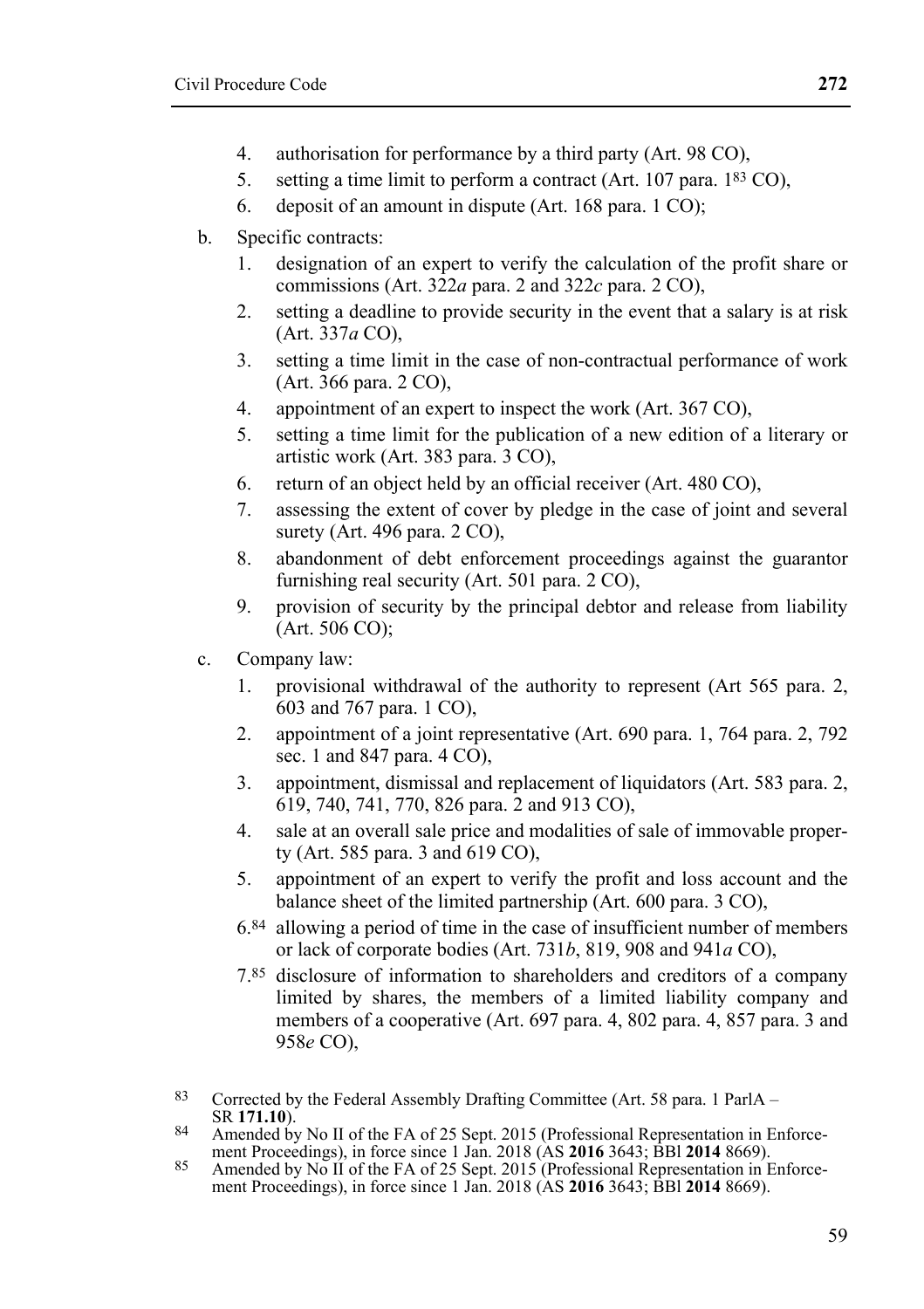- 8. special audit of a company limited by shares (Art. 697*a* to 697*g* CO),
- 9. convening a general meeting of the shareholders of a company limited by shares or the members of a cooperative, putting an item on the agenda and calling the assembly of the members of a limited liability company (Art. 699 para. 4, 805 para. 5 sec. 2 and 881 para. 3 CO),
- 10. designation of a representative of the company or the cooperative in the event of a resolution of the general meeting being challenged by the management (Art. 706*a* para. 2, 808*c* and 891 para. 1 CO),
- 11. appointment and removal of the auditors (Art. 731*b* CO),
- 12. deposit of amounts of claims in case of liquidation (Art. 744, 770, 826 para. 2 and 913 CO),
- 13.86 removal of the directors and auditors of a cooperative (Art. 890 para. 2  $CO$ ).
- d. Securities law:
	- 1. cancellation of securities (Art. 981 CO),
	- 2. prohibition of paying a bill of exchange and deposit of the amount payable under the bill (Art. 1072 CO),
	- 3. lapse of the authority conferred by the creditors meeting on the representative of the community of creditors (Art. 1162 para. 4 CO),
	- 4. convening a creditors meeting on the application by the bond creditors (Art. 1165 para. 3 and 4 CO).

### **Art. 251** Debt Enforcement and Bankruptcy Act of 11 April 1889

The summary proceedings may be brought in particular in the following cases:

- a. decisions made in matters of clearance to proceed, bankruptcy, attachment and composition;
- b. admission of a belated objection (Art. 77 para. 3 DEBA87) and of the objection in the enforcement of bills of exchange (Art. 181 DEBA);
- c. revocation or suspension of the debt collection proceedings (Art. 85 DEBA);
- d. decision on the existence of new assets (Art. 265*a* para. 1–3 DEBA);
- e. ordering the separation of property (Art. 68b DEBA).

### **Chapter 2 Procedure and Decision**

#### **Art. 252** Application

<sup>1</sup> An application must be made to initiate proceedings.

<sup>86</sup> Amended by No II of the FA of 25 Sept. 2015 (Professional Representation in Enforce-

ment Proceedings), in force since 1 Jan. 2018 (AS **2016** 3643; BBI **2014** 8669). <br>87 SR **281.1**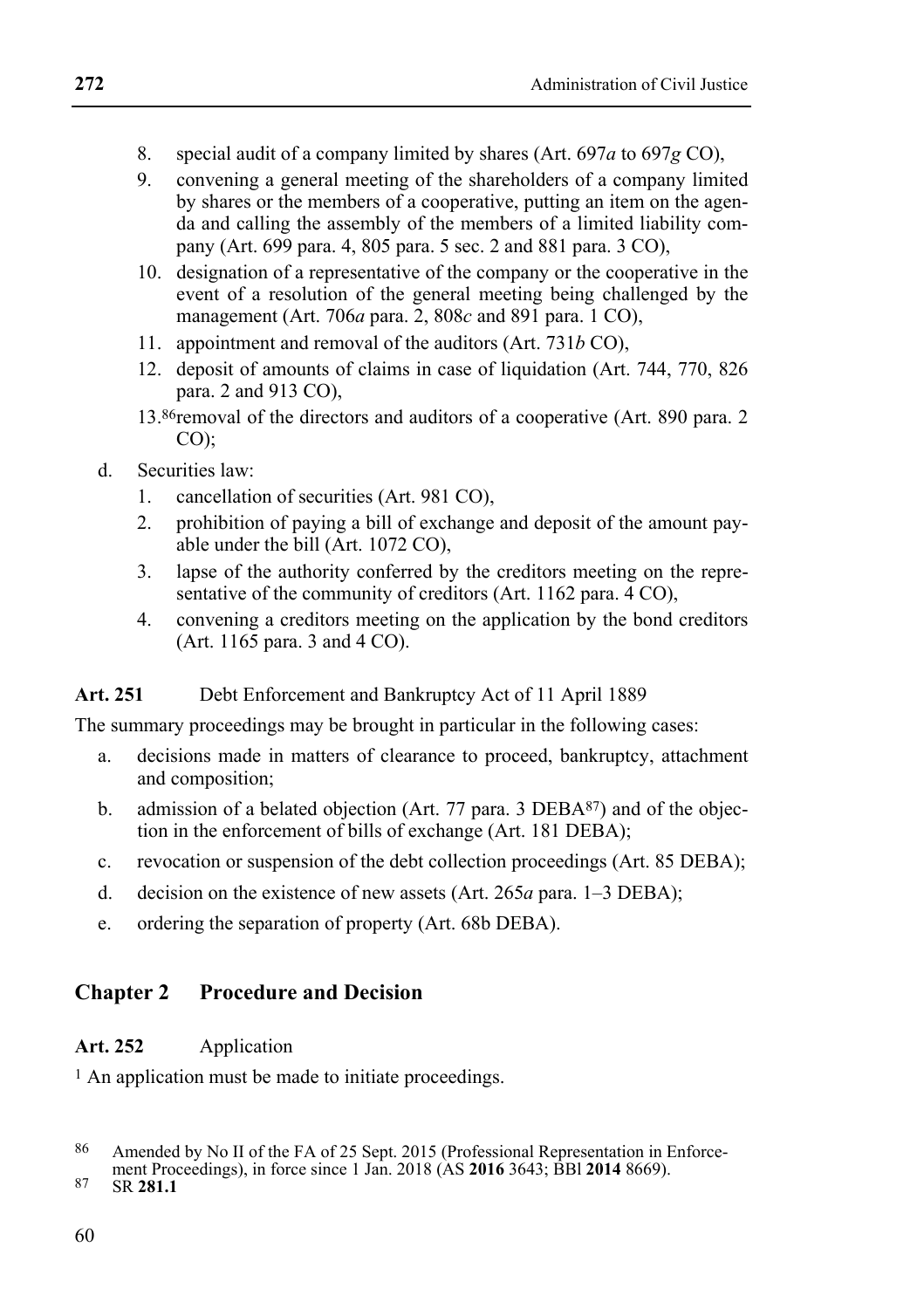2 The application must be filed in accordance with Article 130; in simple or urgent cases, it may be filed orally on record.

#### **Art. 253** Answer

If the request does not seem obviously inadmissible or unfounded, the court shall give the opposing party the opportunity to comment orally or in writing.

#### **Art. 254** Evidence

1 Evidence must be provided in the form of physical records.

2 Other evidence is admissible in the following cases:

- a. if the taking of evidence does not substantially delay the proceedings;
- b. if required by the purpose of the proceedings; or
- c. if the court must establish the facts *ex officio*.

#### Art. 255 Principle of ex-officio investigation

The court establishes the facts *ex officio*:

- a. in matters of bankruptcy and composition;
- b. in non-contentious matters.

#### **Art. 256** Decision

 $<sup>1</sup>$  The court may dispense with a hearing and decide on the basis of the case files.</sup> unless the law provides otherwise.

2 If an order in a non-contentious matter retrospectively proves incorrect, it may be cancelled or modified *ex officio* or on request, provided this does not conflict with the law or the principle of legal certainty.

### **Chapter 3 Clear Cases**

### **Art. 257**

<sup>1</sup> The court shall declare the case admissible under the summary procedure where:

- a. the facts are undisputed or immediately provable; and
- b. the legal situation is clear.

2 The case is subject to the principle of ex-officio assessment.

3 If the case is not admissible under the foregoing procedure, the court does not consider the case.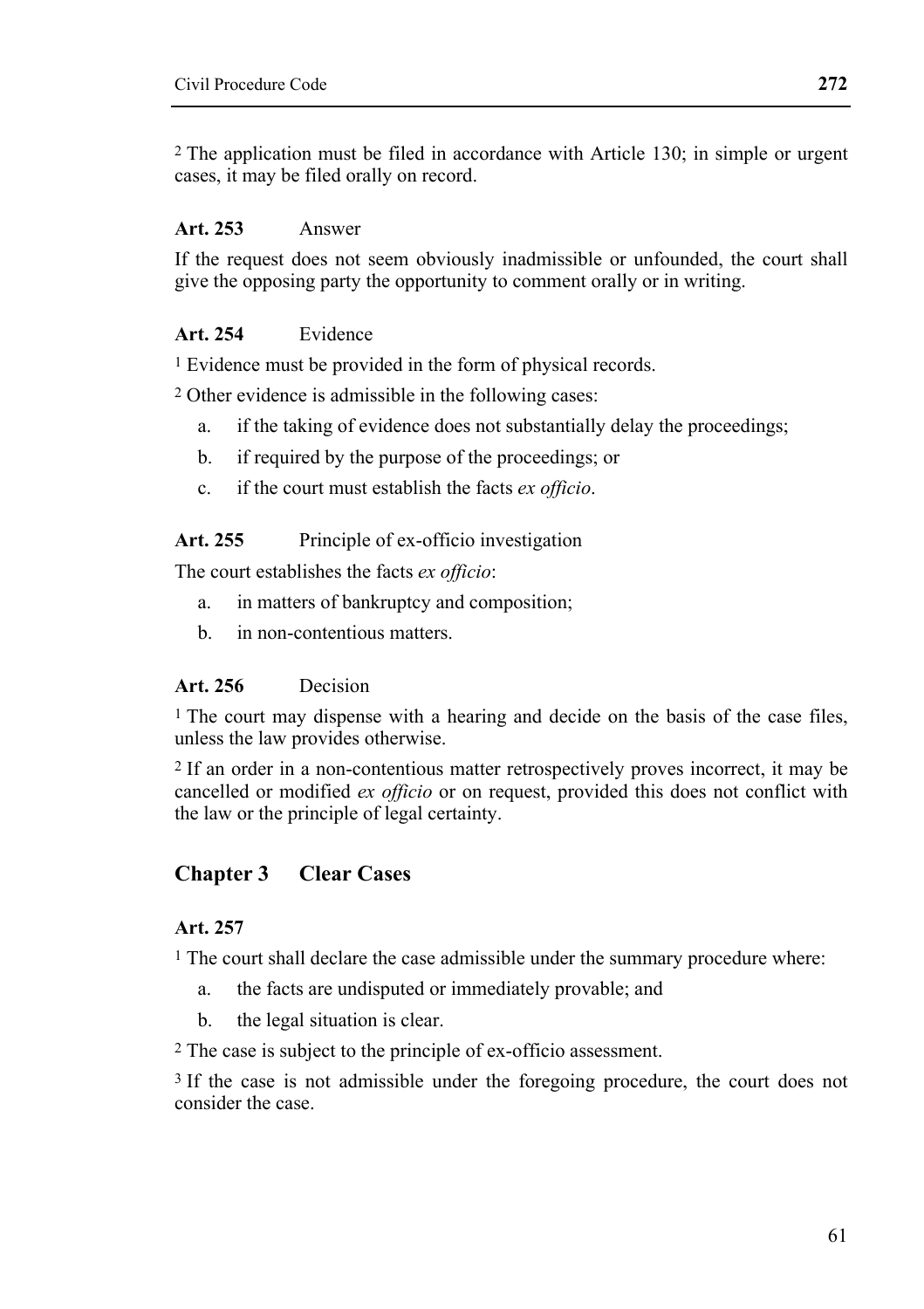### **Chapter 4 Court Injunction**

#### **Art. 258** Principle

1 Any person who holds title to immovable property may request the court to prohibit any trespass on the property and, on request, to impose a fine not exceeding 2,000 francs on any person who violates the injunction. The injunction may be temporary or indefinite.

<sup>2</sup> The applicant must prove his or her real title by means of physical records and credibly show a current or imminent trespass.

### **Art. 259** Notice

Notice of the injunction must be published and affixed to the property in an easily visible sign.

#### **Art. 260** Opposition

1 Any person who is not prepared to recognise the injunction may file an opposition with the court within 30 days of notice thereof being given by publication and at the property. The opposition needs no statement of grounds.

2 Opposition renders the injunction ineffective towards the opposing person. In order to validate the injunction, an action must be filed in court.

### **Chapter 5 Interim Measures and Protective Letter**

### **Section 1 Interim Measures**

### **Art. 261** Principle

<sup>1</sup> The court shall order the interim measures required provided the applicant shows credibly that:

- a. a right to which he or she is entitled has been violated or a violation is anticipated; and
- b. the violation threatens to cause not easily reparable harm to the applicant.

2 The court may refrain from ordering interim measures if the opposing party provides appropriate security.

### **Art. 262** Subject matter

The court may order any interim measure suitable to prevent the imminent harm, in particular:

- a. an injunction;
- b. an order to remedy an unlawful situation;
- c. an order to a register authority or to a third party;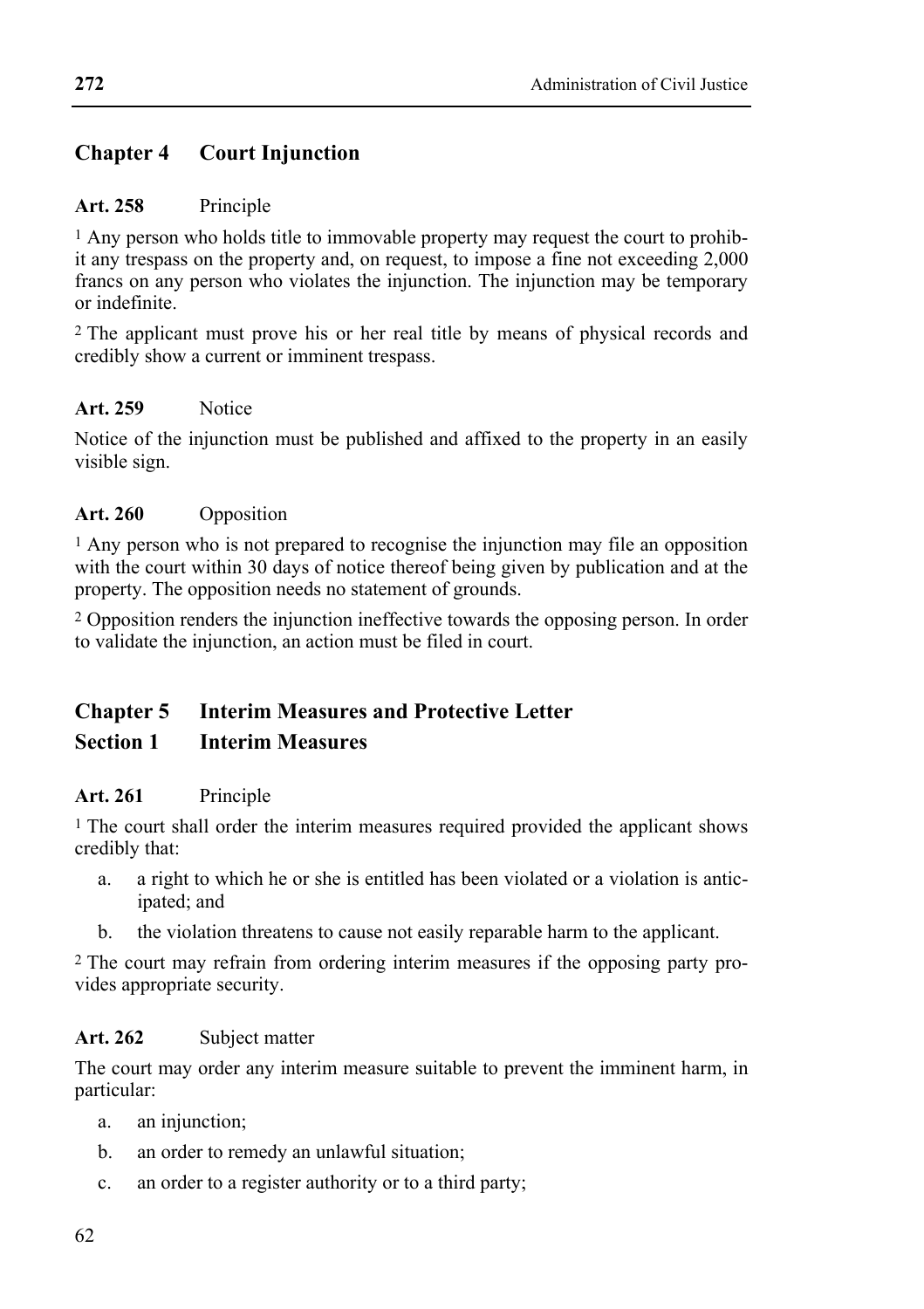- d. performance in kind;
- e. the payment of a sum of money in the cases provided by the law.

### **Art. 263** Measures ordered before the action becomes pending

If the principal action is not yet pending, the court shall set a deadline within which the applicant must file his or her action, subject to the ordered measure becoming automatically ineffective in the event of default.

### **Art. 264** Security and damages

 $<sup>1</sup>$  The court may make the interim measure conditional on the payment of security by</sup> the applicant if it is anticipated that the measures may cause loss or damage to the opposing party.

2 The applicant is liable for any loss or damage caused by unjustified interim measures. If the applicant proves, however, that he or she applied for the measures in good faith, the court may reduce the damages or entirely release the applicant from liability.

3 The security must be released once it is established that no action for damages will be filed; in case of uncertainty, the court shall set a deadline for filing the action.

### **Art. 265** Ex-parte interim measures

<sup>1</sup> In cases of special urgency, and in particular where there is a risk that the enforcement of the measure will be frustrated, the court may order the interim measure immediately and without hearing the opposing party.

2 At the same time, the court shall summon the parties to a hearing, which must take place immediately, or set a deadline for the opposing party to comment in writing. Having heard the opposing party, the court shall decide on the application immediately.

3 Before ordering interim measures, the court may *ex officio* order the applicant to provide security.

### **Art. 266** Measures against the media

The court may order interim measures against periodically published media only if:

- a. the imminent violation of rights may cause the applicant a particularly serious disadvantage;
- b. the violation is obviously not justified; and
- c. the measure does not seem disproportionate.

### **Art. 267** Enforcement

The court that orders the interim measure shall also take the required enforcement measures.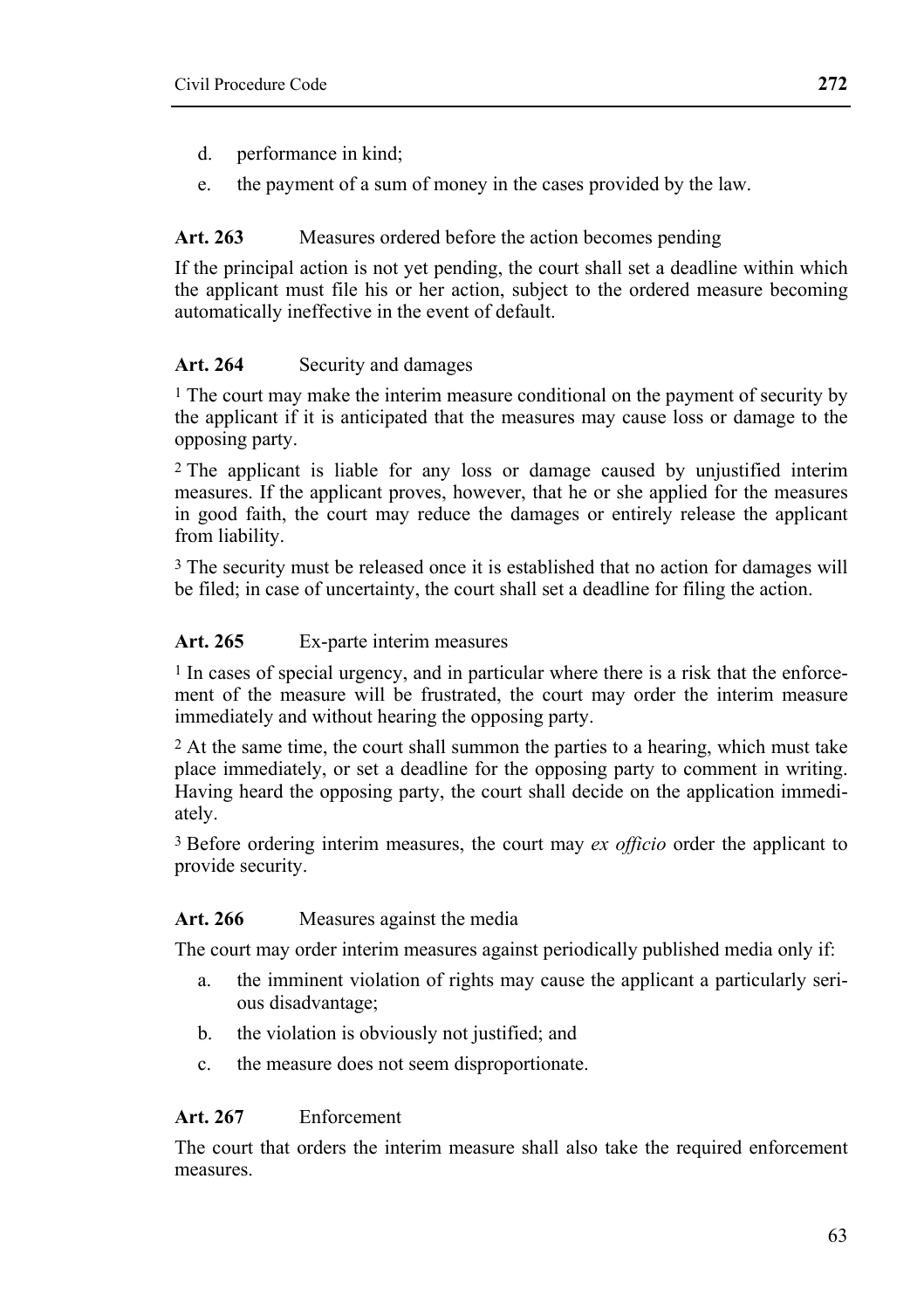### **Art. 268** Modification and revocation

1 The interim measures may be modified or revoked if the circumstances have changed or if the measures have proven unjustified.

2 The measures become automatically ineffective when the decision on the merits comes into force. The court may order their continuation if it serves the enforcement of the decision or if the law so provides.

### **Art. 269** Reservation

The following provisions are reserved:

- a. the provisions of the DEBA<sup>88</sup> on protective measures when enforcing monetary claims;
- b. the provisions of the  $CC^{89}$  on protective measures in succession;
- c. the provisions of the Patents Act of 25 June 195490 on the action relating to the granting of a licence.

## **Section 2 Protective Letter**

### **Art. 270**

1 Any person who has reason to believe that an ex-parte interim measure, an attachment under Articles 271–281 DEBA<sup>91</sup> or any other measure against him or her will be applied for without prior hearing, may set out his or her position in advance by filing a protective letter.92

2 The opposing party shall be served with the protective letter only if he or she initiates the relevant proceedings.

3 The protective letter becomes ineffective six months after it is filed.

# **Title 6 Special Proceedings in Marital Law**

## **Chapter 1 Summary Proceedings**

### **Art. 271** Scope of Application

Subject to Articles 272 and 273, summary procedure applies to measures for protection of the marital union, and in particular to:

88 SR **281.1**<br>
89 SR **210**<br>
90 SR **232.14**<br>
92 Amended in accordance with Art. 3 No 1 of the Federal Decree of 11 Dec. 2009 (Adop-<br>
92 Amended in accordance with Art. 3 No 1 of the Federal Decree of 11 Dec. 2009 (Adoption and Implementation of the Lugano Convention), in force since 1 Jan. 2011 (AS **2010** 5601; BBl **2009** 1777).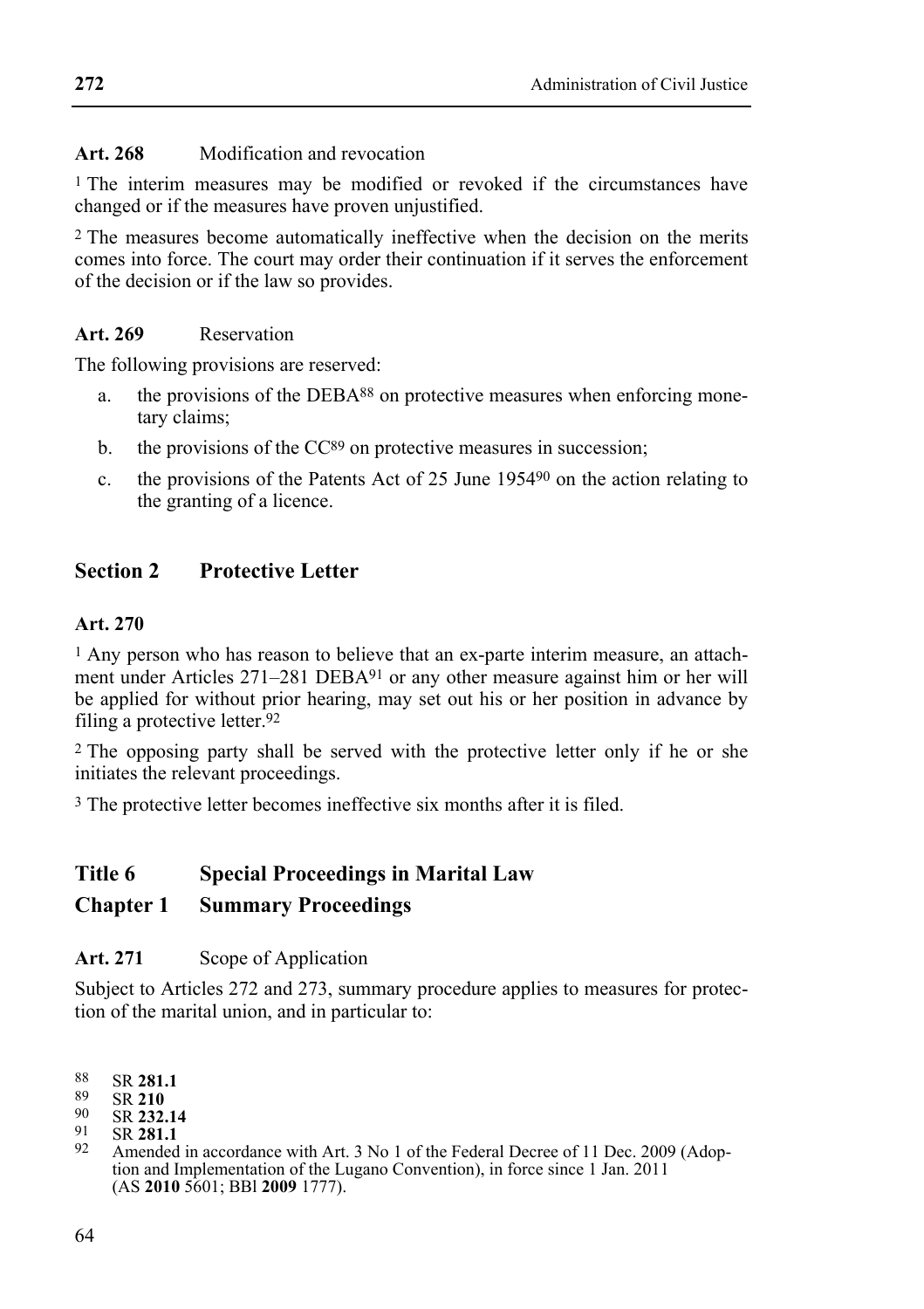- a. the measures under Articles 172–179 CC93;
- b. the extension of a spouse's power to represent the marital union (Art. 166 para. 2 sec. 1 CC);
- c. the authorisation of a spouse to dispose of the family home (Art. 169 para. 2  $CC$ );
- d. the duty of a spouse to provide information on his or her income, assets and debts (Art.  $170$  para.  $2 \overline{C}$ C);
- e. the separation of property and the reinstatement of the prior property regime  $(Art. 185, 187 \text{ para. } 2, 189 \text{ and } 191 \text{ CC})$ ;
- f. the obligation of spouses to cooperate in drawing up an inventory (Art. 195*a*  $CC$ );
- g. the determination of payment deadlines and the provision of security between the spouses outside proceedings on the division of the marital property (Art. 203 para. 2, 218, 235 para. 2 and 250 para. 2 CC);
- h. the spouse's consent to the renunciation or acceptance of an inheritance (Art. 230 para. 2 CC);
- i. directions to debtors and the provision of security for post-matrimonial maintenance outside proceedings on post-matrimonial maintenance (Art. 132 CC).

### Art. 272 Principle of ex-officio investigation

The court establishes the facts *ex officio*.

### **Art. 273** Procedure

1 The court shall hold a hearing. It may dispense with the hearing only if the parties' submissions indicate that the facts are clear or undisputed.

2 The parties must appear in person if the court does not exempt them for reasons of illness or age or for other good cause.

3 The court shall attempt to find an agreement between the parties.

### **Chapter 2 Divorce Proceedings**

#### **Section 1 General Provisions**

#### **Art. 274** Initiation

Divorce proceedings are initiated by submitting a joint request for divorce or by filing an action for divorce.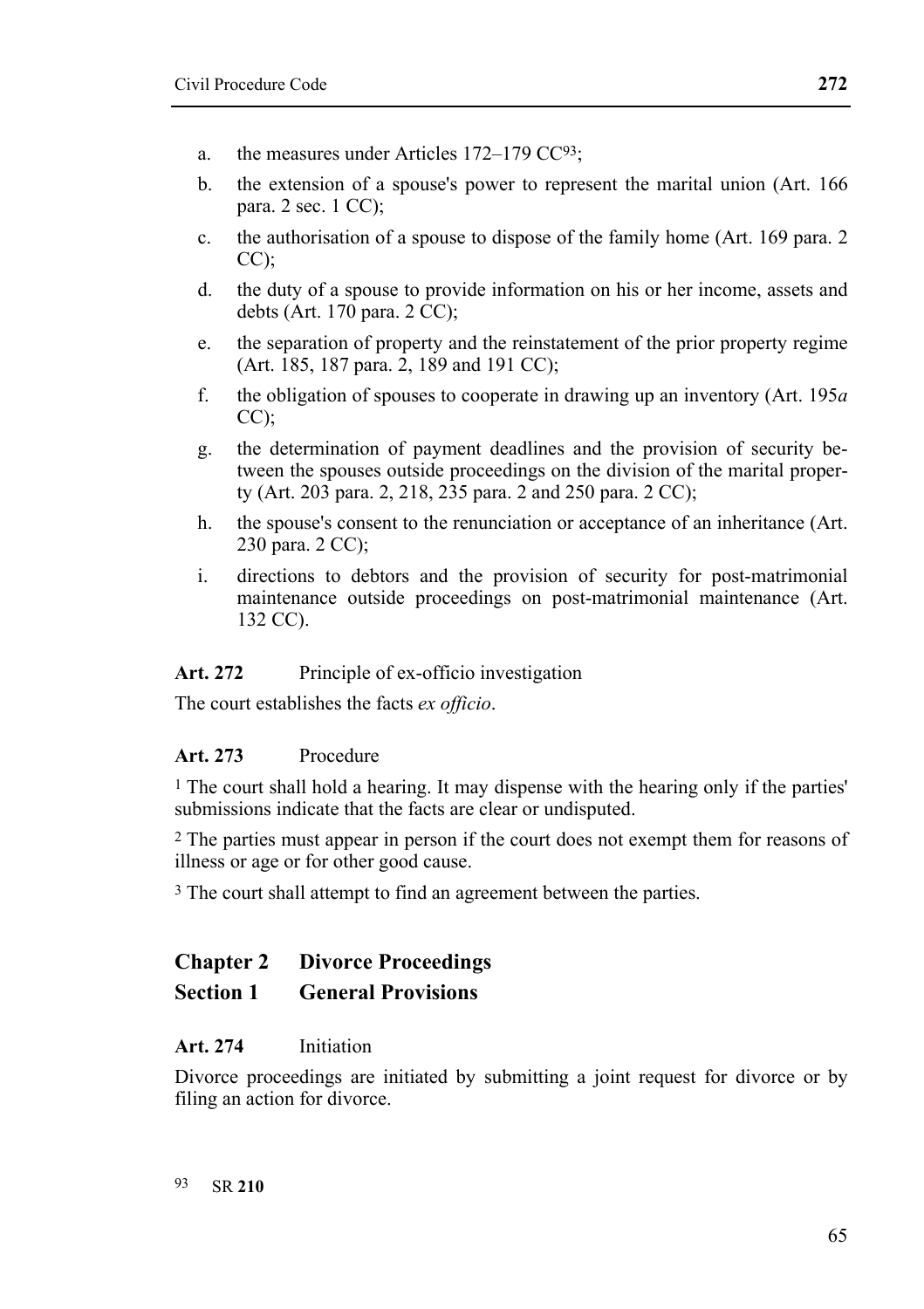## Art. 275 Suspension of the common household

Each spouse has the right to suspend the common household for the duration of the divorce proceedings.

## **Art. 276** Interim measures

<sup>1</sup> The court shall order the necessary interim measures. The provisions concerning measures for protection of the marital union apply by analogy.

2 Interim measures ordered by the court for the protection of the marital union shall be continued. The divorce court has jurisdiction to modify or revoke them.

3 The court may also order interim measures after the dissolution of the marriage if proceedings relating to the effects of the divorce continue.

### **Art. 277** Establishment of facts

<sup>1</sup> The principle of production of evidence applies in proceedings concerning the dissolution of the marital property regime and post-marital maintenance.

2 If the court establishes that physical records required to decide the financial consequences of the divorce are missing, it shall order the parties to produce such documents.

3 The court shall otherwise establish the facts *ex officio*.

### Art. 278 Personal appearance

The parties must appear in person at the hearing unless the court exempts them for reasons of illness or age or for other good cause.

### Art. 279 Approval of the agreement

<sup>1</sup> The court shall approve the agreement on the effects of the divorce if it is persuaded that the spouses have concluded the agreement of their own volition and after careful reflection, and that the agreement is clear, complete and not manifestly inequitable; the provisions on occupational pensions are reserved.

2 The agreement is valid only when it has been approved by the court. It must be included in the conclusions to the decision.

### Art. 280 Agreement on occupational pension benefits

<sup>1</sup> The court shall approve an agreement on the equitable division of claims to the occupational pensions provided:94

a.95 the spouses have agreed on the equitable division and its modalities;

<sup>94</sup> Amended by Annex No 2 of the Federal Act of 19 June 2015 (Equitable Division of Pensions on Divorce), in force since 1 Jan. 2017 (AS 2016 2313; BBI 2013 4887).

Persisted by Annex No 2 of the Federal Act of 19 June 2015 (Equitable Division of Pensions on Divorce), in force since 1 Jan. 2017 (AS **2016** 2313; BBl **2013** 4887).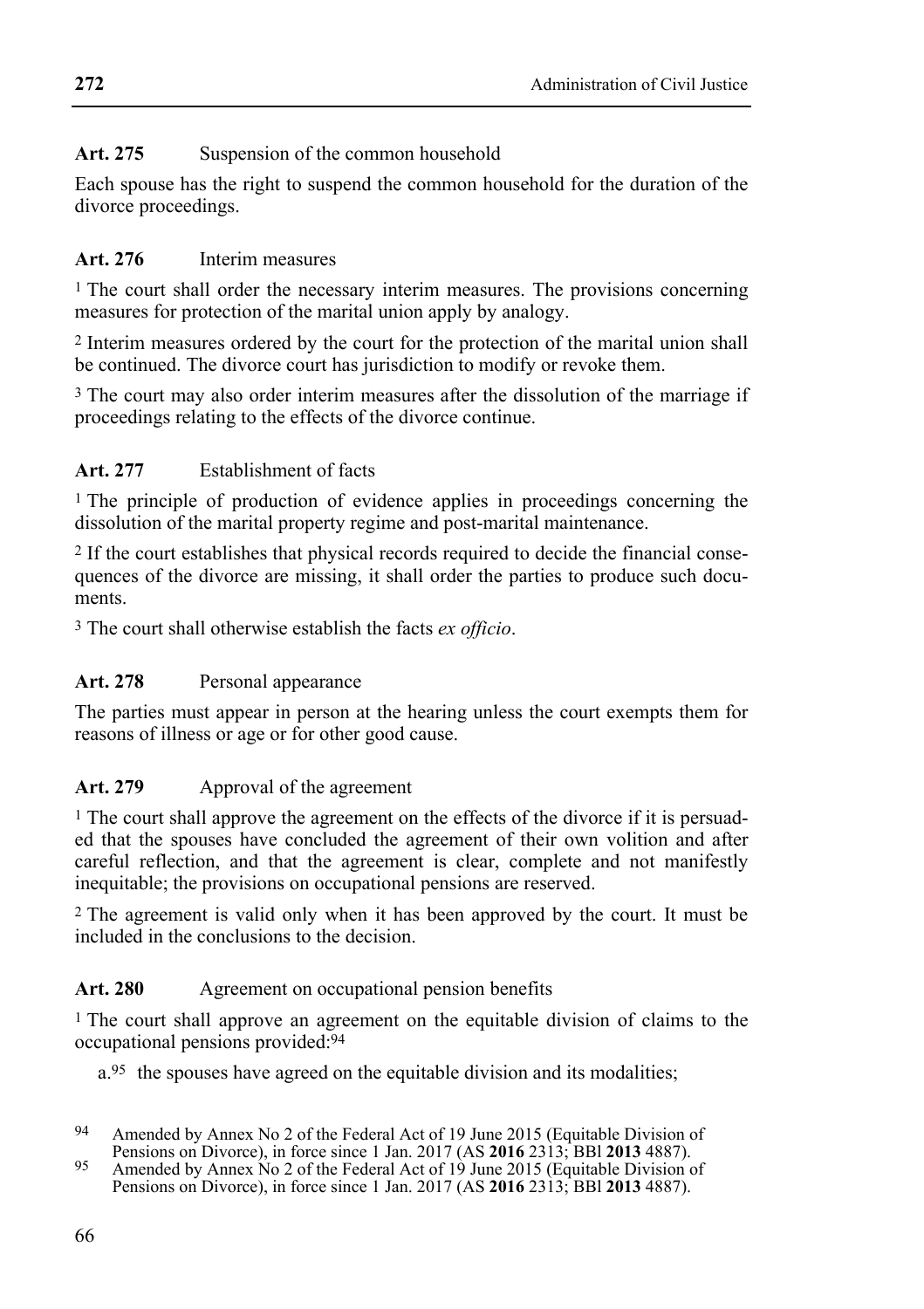- b.96 the spouses provide confirmation from the occupational pension schemes concerned on the practicability of the arrangement and of the amount of the entitlements or pensions;
- c. the court is persuaded that the agreement conforms to the law.

2 The court shall inform the pension schemes concerned about the relevant parts of the final decision, including the details required in order to transfer of the agreed amounts. The decision is binding on the pension schemes.

<sup>3</sup> If the spouses agree not to divide their pensions equally or if they decline to divide their pensions, the court shall examine *ex officio* whether appropriate financial security for age or invalidity remains guaranteed.<sup>97</sup>

#### Art. 281 Failure to agree on an equitable division of pensions<sup>98</sup>

<sup>1</sup> In the absence of an agreement, and if the relevant entitlements and pensions have been determined, the court shall decide on the apportionment of the shares according to the provisions of the CC<sup>99</sup> and the Vested Benefits Act of 17 December 1993<sup>100</sup> (VBA) (Art. 122 and 123 CC in conjunction with Art. 22–22*f* VBA), determine the amount to be transferred and set a deadline for the pension funds concerned to confirm the practicability of the planned arrangement.<sup>101</sup>

2 Article 280 paragraph 2 applies by analogy.

3 In other cases in which no agreement is reached, after the final decision on the apportionment of the shares, the court shall refer the matter to the competent court under the VBA, advising it in particular of:102

- a. the decision on the apportionment of the shares;
- b. the date of marriage and the date of divorce;
- c.103 the pension funds against which the spouses are likely to have entitlements, and the amount of these entitlements;
- d.104 the occupational pension funds that pay the spouses pensions, the amount of those pensions and the shares of the pensions paid.

<sup>&</sup>lt;sup>96</sup> Amended by Annex No 2 of the Federal Act of 19 June 2015 (Equitable Division of Pensions on Divorce), in force since 1 Jan. 2017 (AS **2016** 2313; BBI **2013** 4887).

Pensions on Divorce), in force since 1 Jan. 2017 (AS **2016** 2313; BBl **2013** 4887). 97 Amended by Annex No 2 of the Federal Act of 19 June 2015 (Equitable Division of

<sup>&</sup>lt;sup>98</sup> Amended by Annex No 2 of the Federal Act of 19 June 2015 (Equitable Division of Pensions on Divorce), in force since 1 Jan. 2017 (AS **2016** 2313; BBI **2013** 4887).

Pensions on Divorce), in force since 1 Jan. 2017 (AS **2016** 2313; BBI **2012** 100 SR **831.42**<br>
<sup>101</sup> SR **831.42**<br>
<sup>101</sup> Amended by Annex No 2 of the Federal Act of 19 June 2015 (Equitable Division of Pensions on Divorce), i

Pensions on Divorce), in force since 1 Jan. 2017 (AS **2016** 2313; BBl **2013** 4887). 102 Amended by Annex No 2 of the Federal Act of 19 June 2015 (Equitable Division of

Pensions on Divorce), in force since 1 Jan. 2017 (AS **2016** 2313; BBl **2013** 4887). 103 Amended by Annex No 2 of the Federal Act of 19 June 2015 (Equitable Division of

<sup>104</sup> Amended by Annex No 2 of the Federal Act of 19 June 2015 (Equitable Division of Pensions on Divorce), in force since 1 Jan. 2017 (AS **2016** 2313; BBl **2013** 4887).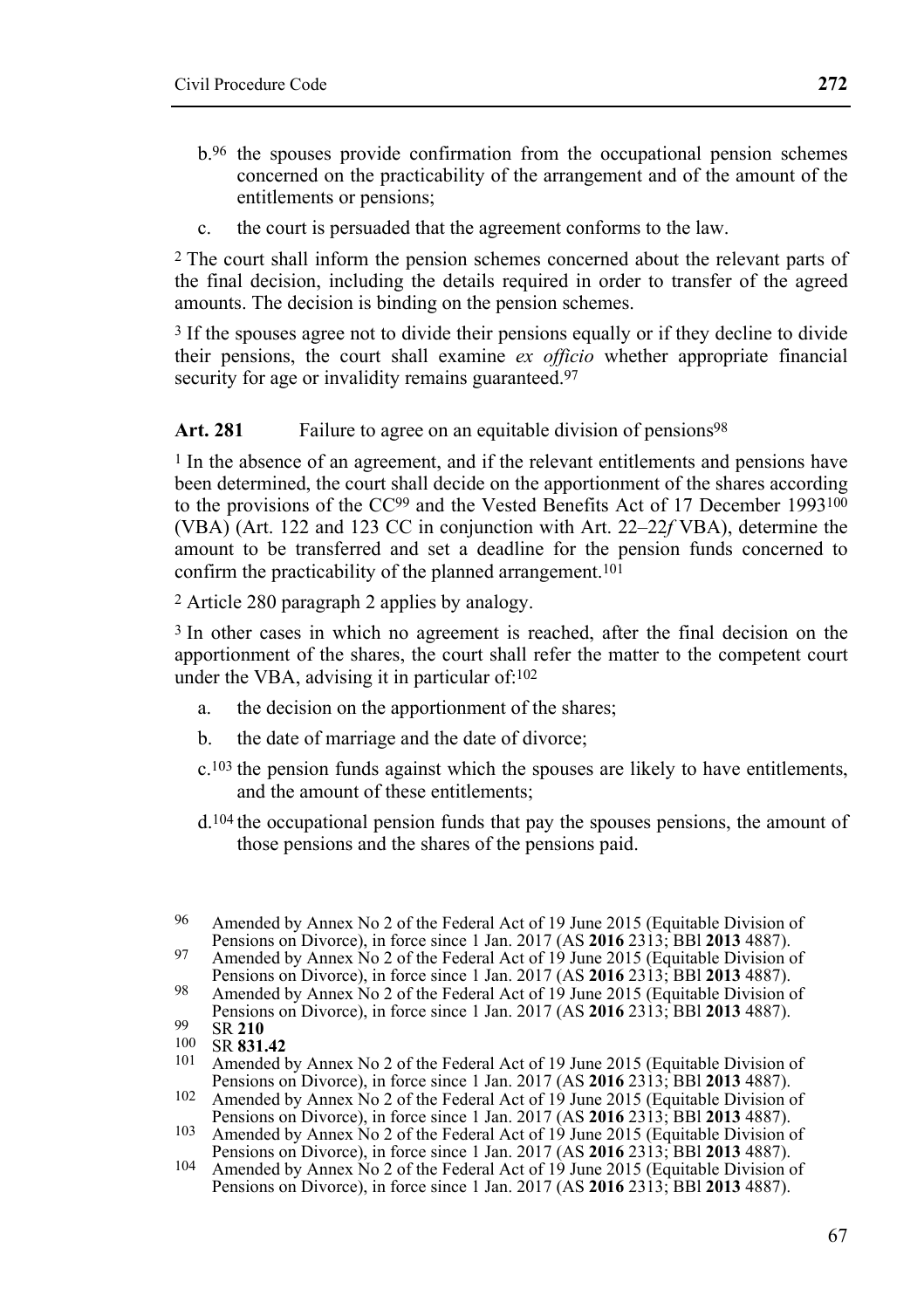### **Art. 282** Maintenance payments

1 The agreement or decision fixing the maintenance payments must indicate:

- a. the portions of the income and the assets of each spouse that have been taken into account;
- b. the amount allocated to the spouse and to each child;
- c. the amount necessary to assure the proper maintenance of the entitled spouse, if a subsequent increase in the pension is reserved:
- d. whether and to what extent the pension will be adjusted to changes in living costs.

2 If the maintenance payment for the spouse is challenged, the appellate court may also reassess the maintenance payments for the children, even if they are not challenged.

### **Art. 283** Unity of decision

1 The court rules on the effects of the divorce in the divorce judgment.

2 Where there is good cause, the division of the marital property may be referred to separate proceedings.

3 The equitable division of claims to occupational pension assets may be referred in their entirety to separate proceedings if claims to pension assets abroad are involved and a decision can be obtained in the state concerned on their equitable division. The court may suspend the separate proceedings until the foreign decision has been taken; it may already determine the shares on division.105

### Art. 284 Adjusting the binding effects of divorce

1 The conditions and the material jurisdiction for adjusting a decision are governed by Articles 124*e* paragraph 2, 129 and 134 CC106.107

2 Non-contentious modifications may be agreed in a simple written agreement, subject to the provisions of the CC concerning matters relating to children (Art. 134 para. 3 CC).

3 The provisions on the divorce action apply by analogy to the proceedings for contentious modifications.

<sup>&</sup>lt;sup>105</sup> Inserted by Annex No 2 of the Federal Act of 19 June 2015 (Equitable Division of Pensions on Divorce), in force since 1 Jan. 2017 (AS **2016** 2313; BBI **2013** 4887).

simple 106 **2018** 210<br><sup>107</sup> Amended by Annex No 2 of the Federal Act of 19 June 2015 (Equitable Division of Pensions on Divorce), in force since 1 Jan. 2017 (AS **2016** 2313; BBl **2013** 4887).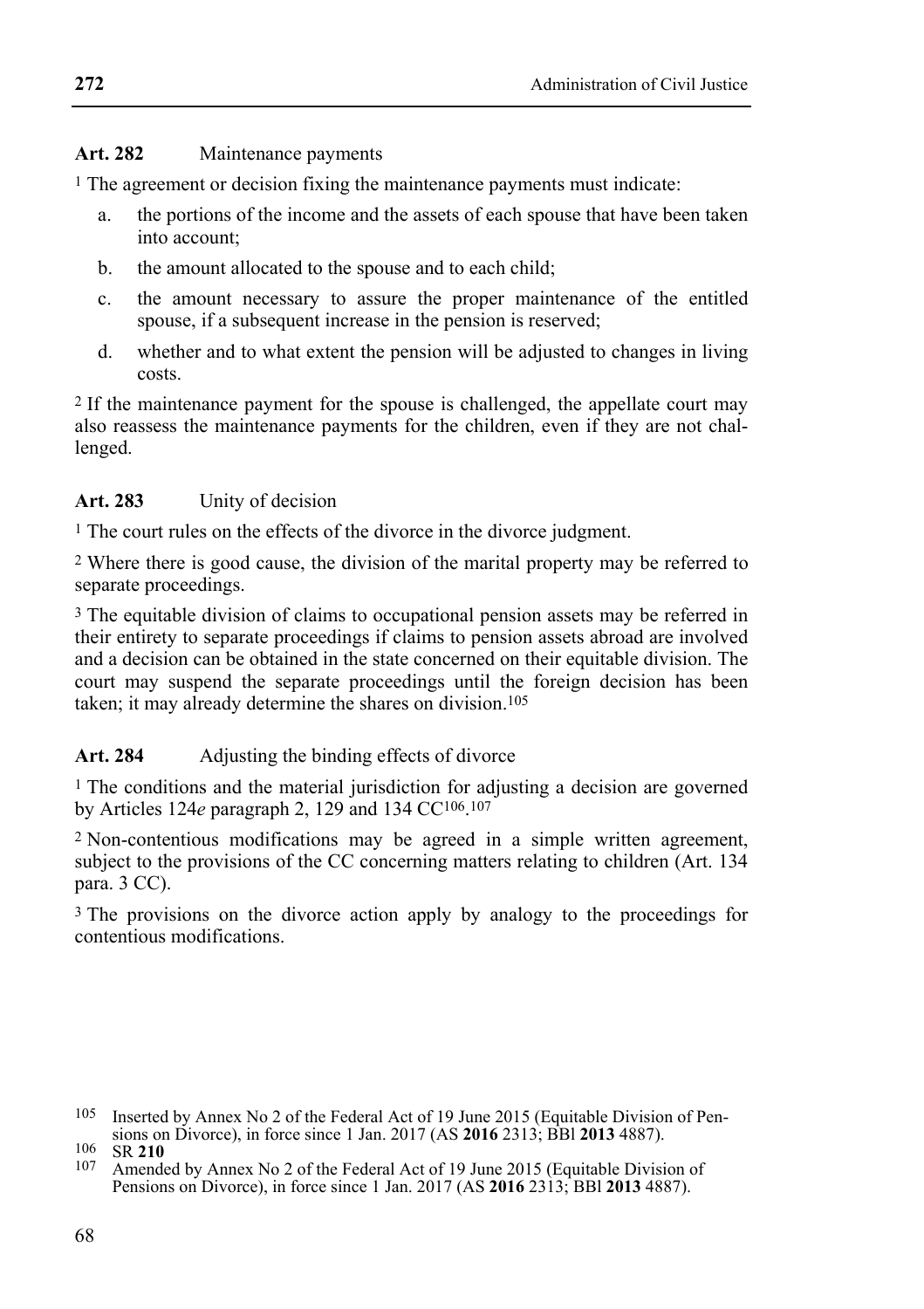### **Section 2 Divorce at Joint Request**

Art. 285 Submission in the case of comprehensive agreement

The joint submission of the spouses contains:

- a. the names and addresses of the spouses and details of their representatives, if any;
- b. the joint divorce request:
- c. the comprehensive agreement on the effects of the divorce;
- d. the joint applications with regard to the children;
- e. the necessary documents;
- f. the date and signatures.

#### Art. 286 Submission in the case of partial agreement

<sup>1</sup> In their submission, the spouses must apply for the court to rule on the effects of divorce on which they have not reached an agreement.

2 Each spouse may submit his or her justified application on the effects of the divorce that are not part of the agreement.

3 Otherwise Article 285 applies by analogy.

#### Art. 287<sup>108</sup> Hearing of the parties

If the submission is complete, the court shall summon the parties to a hearing. The conduct of the hearing is governed by the provisions of the  $CC^{109}$ .

#### Art. 288 Continuation of the proceedings and decision

1 If the conditions for a divorce at joint request are fulfilled, the court shall decree the divorce and approve the agreement.

2 If the effects of the divorce remain disputed, the proceedings shall be continued with regard to these effects under adversarial procedure.<sup>110</sup> The court may assign the roles of plaintiff and defendant.

3 If the requirements for divorce at joint request are not met, the court shall reject the joint request for divorce and at the same time set a deadline to each spouse for the

<sup>108</sup> Amended in accordance with No II of the Federal Act of 25 Sept. 2009 (Period for reflection in Divorce Proceedings on Joint Application), in force since  $1$  Jan. 2011 (AS 2010 281 1861; BBI 2008 1959 1975).

<sup>(</sup>AS **2010** 281 1861; BBl **2008** 1959 1975). 109 SR **<sup>210</sup>** 110 Amended in accordance with No II of the Federal Act of 25 Sept. 2009 (Period for reflection in Divorce Proceedings on Joint Application), in force since 1 Jan. 2011 (AS **2010** 281 1861; BBl **2008** 1959 1975).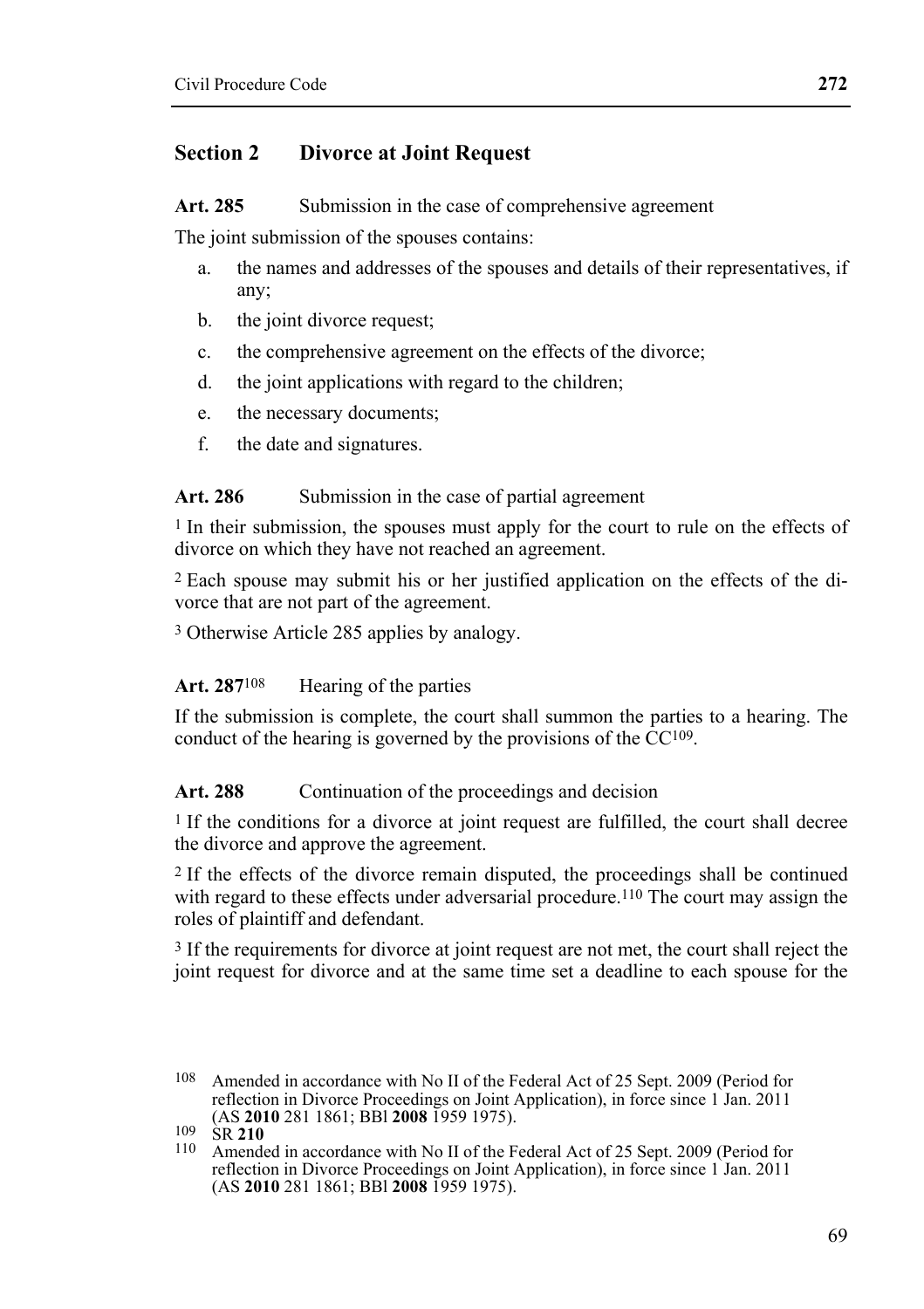filing of a divorce action.111 The proceedings remain pending during this period and any interim measures continue to apply.

### **Art. 289** Appellate remedies

The divorce may only be contested by appeal on the grounds of lack of intent.

### **Section 3 Action for Divorce**

### **Art. 290** Filing the action

An action for divorce may be filed without a written statement of the grounds. It shall contain:

- a. the names and addresses of the spouses and the designation of their representatives, if any;
- b. the prayer for relief requesting the divorce and an indication of the grounds (Art. 114 or 115 CC112);
- c. the prayers for relief concerning the financial effects of the divorce;
- d. the prayers for relief concerning the children;
- e. the necessary documents;
- f. the date and signatures.

### **Art. 291** Conciliation hearing

1 The court shall summon the parties to a hearing and establish whether there are grounds for divorce.

2 If grounds for divorce are established, the court shall attempt to secure an agreement between the spouses with regard to the effects of the divorce.

<sup>3</sup> If grounds for divorce are not established or if an agreement cannot be reached, the court shall set a deadline for the plaintiff to submit a written statement of grounds for the action. In the event of default, the proceedings shall be dismissed as groundless.

### Art. 292 Change to divorce at joint request

1 The proceedings shall continue according to the provisions on divorce at joint request if the spouses:

a. have been separated for less than two years at the time the case becomes pending; and

<sup>111</sup> Amended in accordance with No II of the Federal Act of 25 Sept. 2009 (Period for reflection in Divorce Proceedings on Joint Application), in force since 1 Jan. 2011 (AS **2010** 281 1861; BBl **2008** 1959 1975). 112 SR **210**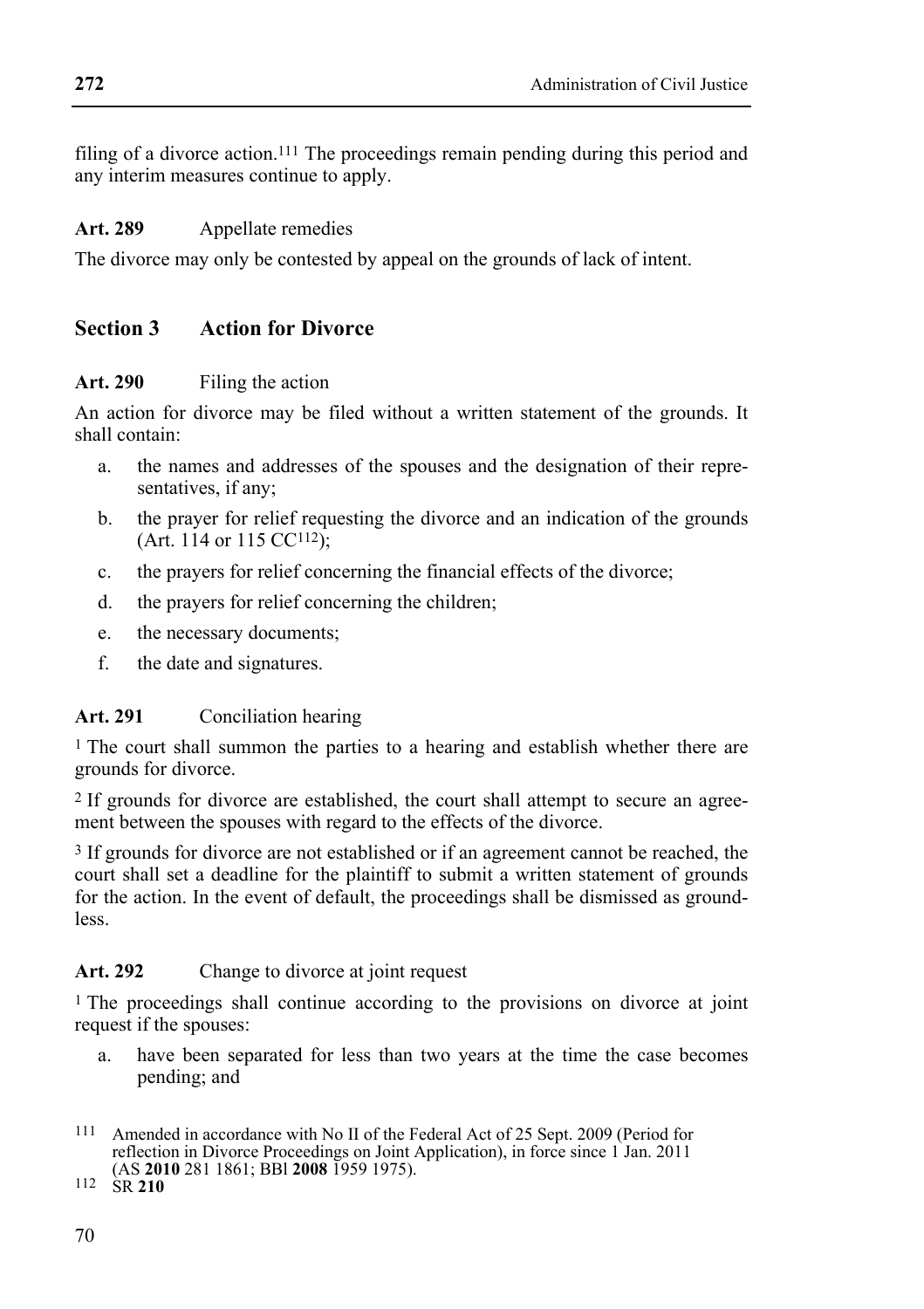b. agree to the divorce.

2 If the grounds for divorce claimed are established, no change to proceedings for divorce at joint request is made.

### **Art. 293** Amendment of the action

A divorce action may be changed to a separation action at any time prior to the court beginning its deliberations on the decision.

## **Section 4 Actions for Annulment and Separation**

### **Art. 294**

1 The procedure for actions for annulment and for separation is governed by analogy by the provisions on actions for divorce.

2 An action for separation may be transformed into an action for divorce at any time prior to the court beginning deliberations on the decision.

# **Title 7 Proceedings relating to Children in Family Law Matters Chapter 1 General Provisions**

### **Art. 295** Principle

Independent actions are decided in simplified proceedings.

### Art. 296 Principles of ex-officio investigation and assessment

1 The court shall investigate the facts *ex officio*.

2 The parties and third parties must cooperate in the tests required to establish paternity provided such tests not pose a danger to their health. The provisions concerning the parties' and third parties' right to refuse are not applicable.

<sup>3</sup> The court decides without being bound by the requests of the parties.

### Art. 297 Hearing of the parents and mediation

<sup>1</sup> The court hears the parents in person when ruling on matters relating to a child.

2 The court may ask the parents to attempt mediation.

### Art. 298 Hearing the child

1 The child is heard in person and in an appropriate way by the court or by a third party appointed for this purpose, to the extent that the child's age or other good cause does not preclude a hearing.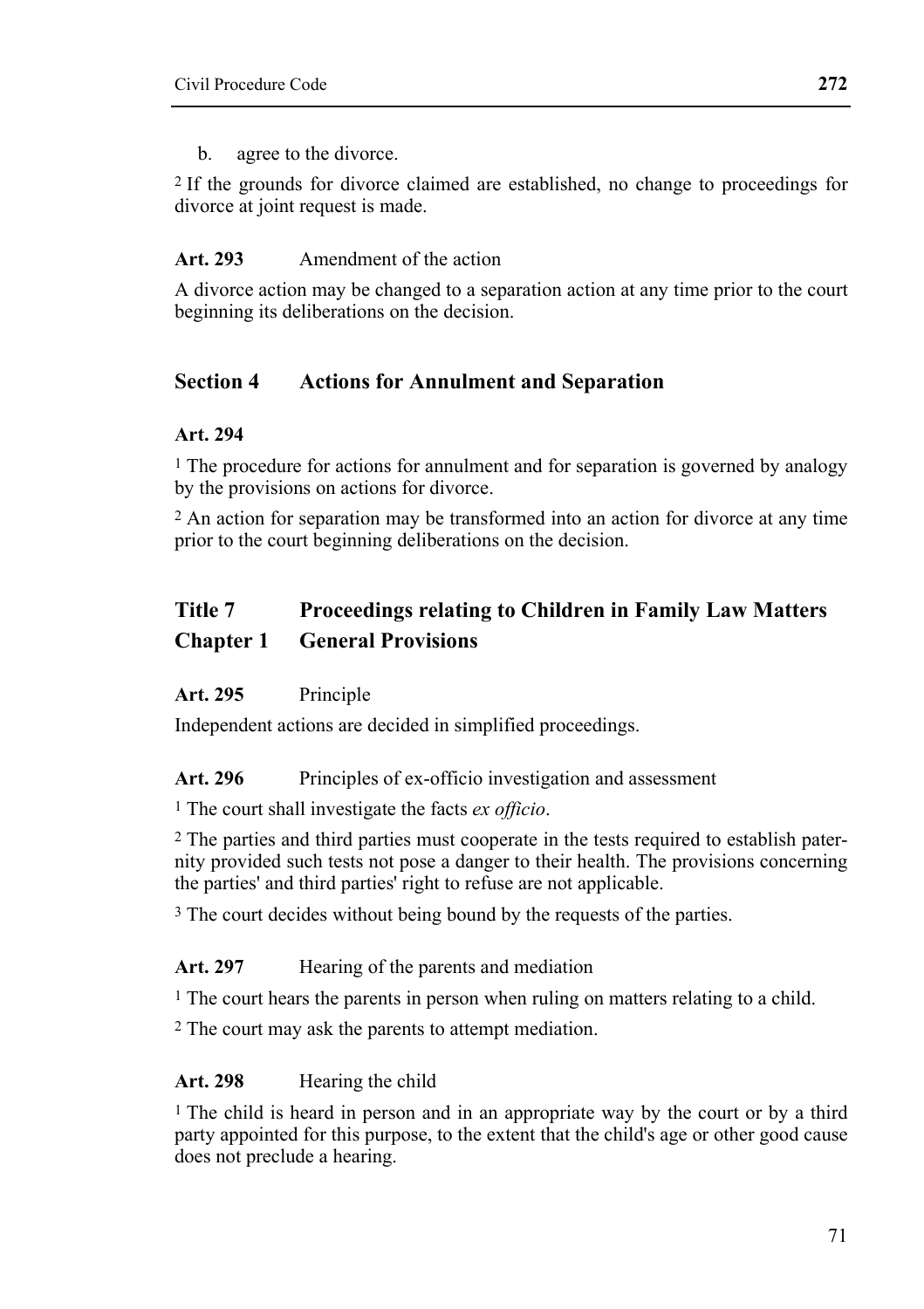2 Only the information that is relevant for the decision is placed on record. This information shall be communicated to the parents or the child's welfare agent.

<sup>3</sup> A child who has the capacity to consent may contest the refusal to grant a hearing by filing an objection.

# Art. 299 Appointing a representative for the child

<sup>1</sup> If necessary, the court shall appoint a person experienced in welfare and legal matters to act as welfare agent for the child.

2 The court shall consider appointing a representative in particular if:

a.113 the parents submit different applications regarding:

- 1. allocation of parental responsibility,
- 2. allocation of residence,
- 3. important questions concerning their personal relations with the child,
- 4. sharing responsibilities for care,
- 5. maintenance payments;

b.114 the child protection authority or one of the parents so requests;

- c. based on hearing with the parents or the child or based on other reasons, the  $constr:115$ 
	- 1.116 has serious doubts about the parents' joint applications relating to the issues listed under letter a, or
	- 2. is considering ordering measures for the protection of the child.

<sup>3</sup> If the child with the capacity to consent so requests, a representative must be appointed. The child may challenge the rejection of his or her request by filing an objection.

# Art. 300<sup>117</sup> Competence of the representative

The child's representative may file applications and appellate remedies to the extent they concern:

- a. the allocation of the parental responsibility;
- b. the allocation of residence;
- c. important questions of personal relations;
- <sup>113</sup> Amended by Annex No 2 of the Federal Act of 20 March 2015 (Child Maintenance), in force since 1 Jan. 2017 (AS **2015** 4299; BBI **2014** 529).
- force since 1 Jan. 2017 (AS **2015** 4299; BBl **2014** 529). 114 Amended by Annex 2 No 3, in force since 1 Jan. 2013 (AS **2010** 1739, **2011** 725;
- <sup>115</sup> Amended by Annex No 2 of the Federal Act of 20 March 2015 (Child Maintenance), in force since 1 Jan. 2017 (AS **2015** 4299: BBI **2014** 529).
- force since 1 Jan. 2017 (AS **2015** 4299; BBl **2014** 529). 116 Amended by Annex No 2 of the Federal Act of 20 March 2015 (Child Maintenance), in
- <sup>117</sup> Amended by Annex No 2 of the Federal Act of 20 March 2015 (Child Maintenance), in force since 1 Jan. 2017 (AS **2015** 4299; BBl **2014** 529).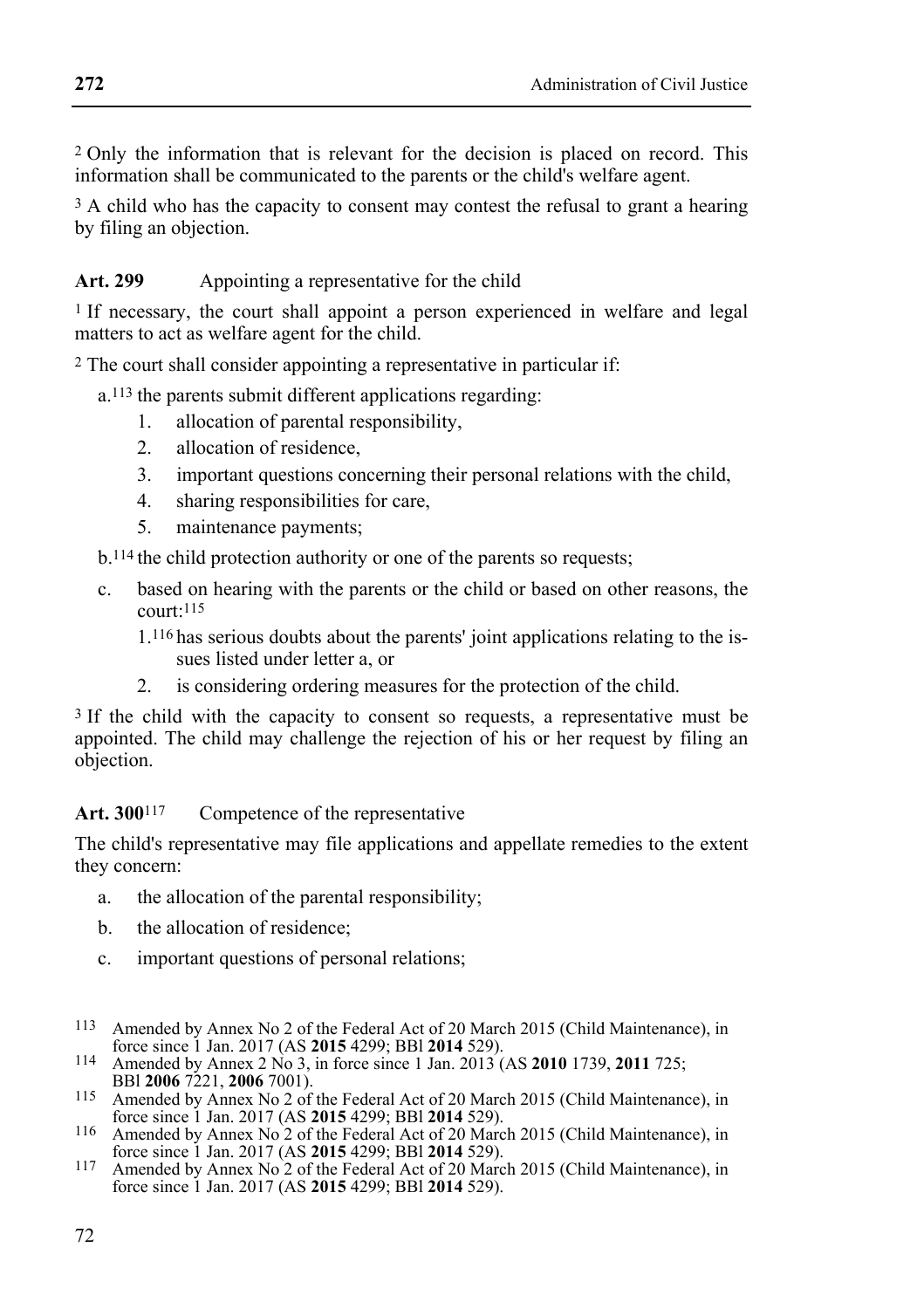- 
- d. sharing responsibilities for care;
- e. maintenance payments;
- f. measures for the protection of the child.

#### **Art. 301** Notice of the decision

Notice is the decision is given:

- a. to the parents;
- b. to the child, if he or she is at least 14 years old;
- c.118 to the welfare agent, if any, to the extent the decision concerns the following issues:
	- 1. the allocation of the parental responsibility,
	- 2. the allocation of residence,
	- 3. important questions of personal relations,
	- 4. sharing responsibilities for care,
	- 5. maintenance payments,
	- 6. measures for the protection of the child.

#### **Art. 301***a*119 Maintenance payments

If maintenance payments are agreed in a maintenance agreement or in the decision, the agreement or decision must indicate:

- a. the income and assets of each parent on which the agreement or decision is based;
- b. the amount determined for each child;
- c. any shortfall in the amount to cover the reasonable maintenance of each child;
- d. whether and to what extent the maintenance payments are modified to reflect changes in living costs.

<sup>&</sup>lt;sup>118</sup> Amended by Annex No 2 of the Federal Act of 20 March 2015 (Child Maintenance), in force since 1 Jan. 2017 (AS **2015** 4299; BBI **2014** 529).

<sup>&</sup>lt;sup>119</sup> Inserted by Annex No 2 of the Federal Act of 20 March 2015 (Child Maintenance), in force since 1 Jan. 2017 (AS **2015** 4299; BBl **2014** 529).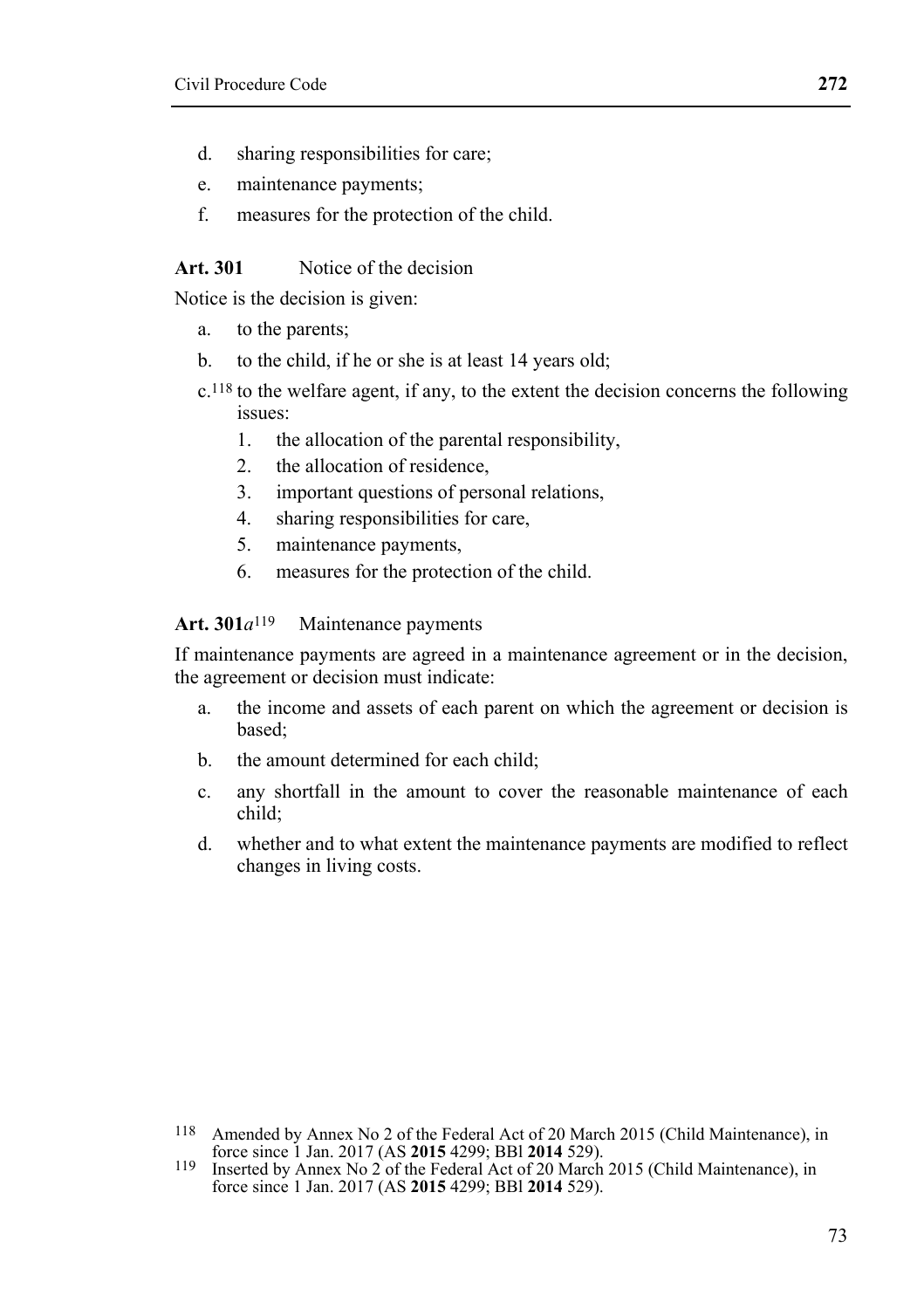## **Chapter 2 Summary Procedure: Scope of Application**<sup>120</sup>

#### **Art. 302** …121

1 Summary procedure applies in particular in the case of:

- a. decisions under the Hague Convention of 25 October 1980122 on the Civil Aspects of International Child Abduction and under the European Convention of 20 May 1980123 on Recognition and Enforcement of Decisions concerning Custody of Children and on Restoration of Custody of Children;
- b. the payment of an special financial contribution to cover unforeseen extraordinary needs of the child (Art. 286 para. 3 CC124);
- c. notice to debtors and the provision of security for child support outside proceedings on the parents' maintenance obligations (Art. 291 and 292 CC).

2 The provisions of the Federal Act of 21 December 2007125 on International Child Abduction and the Hague Conventions on the Protection of Children and Adults are reserved.

### **Chapter 3 Maintenance and Paternity Actions**<sup>126</sup>

### **Art. 303** Interim measures

<sup>1</sup> If paternity is established, the defendant may be ordered to deposit or advance appropriate amounts for the maintenance of the child.

2 If the action for maintenance has been filed together with the paternity action, the defendant must, at the plaintiff's request:

- a. deposit the costs for the birth and the suitable contributions towards the maintenance of mother and child provided paternity has been shown credibly;
- b. make suitable contributions towards the maintenance of the child support provided must be assumed and the assumption cannot be refuted by immediately available evidence.

<sup>&</sup>lt;sup>120</sup> Amended by Annex No 2 of the Federal Act of 20 March 2015 (Child Maintenance), in force since 1 Jan. 2017 (AS **2015** 4299; BBI **2014** 529).

force since 1 Jan. 2017 (AS **2015** 4299; BBl **2014** 529). 121 Repealed by Annex No 2 of the Federal Act of 20 March 2015 (Child Maintenance), with

<sup>122</sup> SR 0.211.230.02<br>
123 SR 0.211.230.01<br>
123 SR 211.222.32<br>
125 SR 211.222.32<br>
126 Amended by Annex No 2 of the Federal Act of 20 March 2015 (Child Maintenance) in force since 1 Jan. 2017 (AS **2015** 4299; BBl **2014** 529).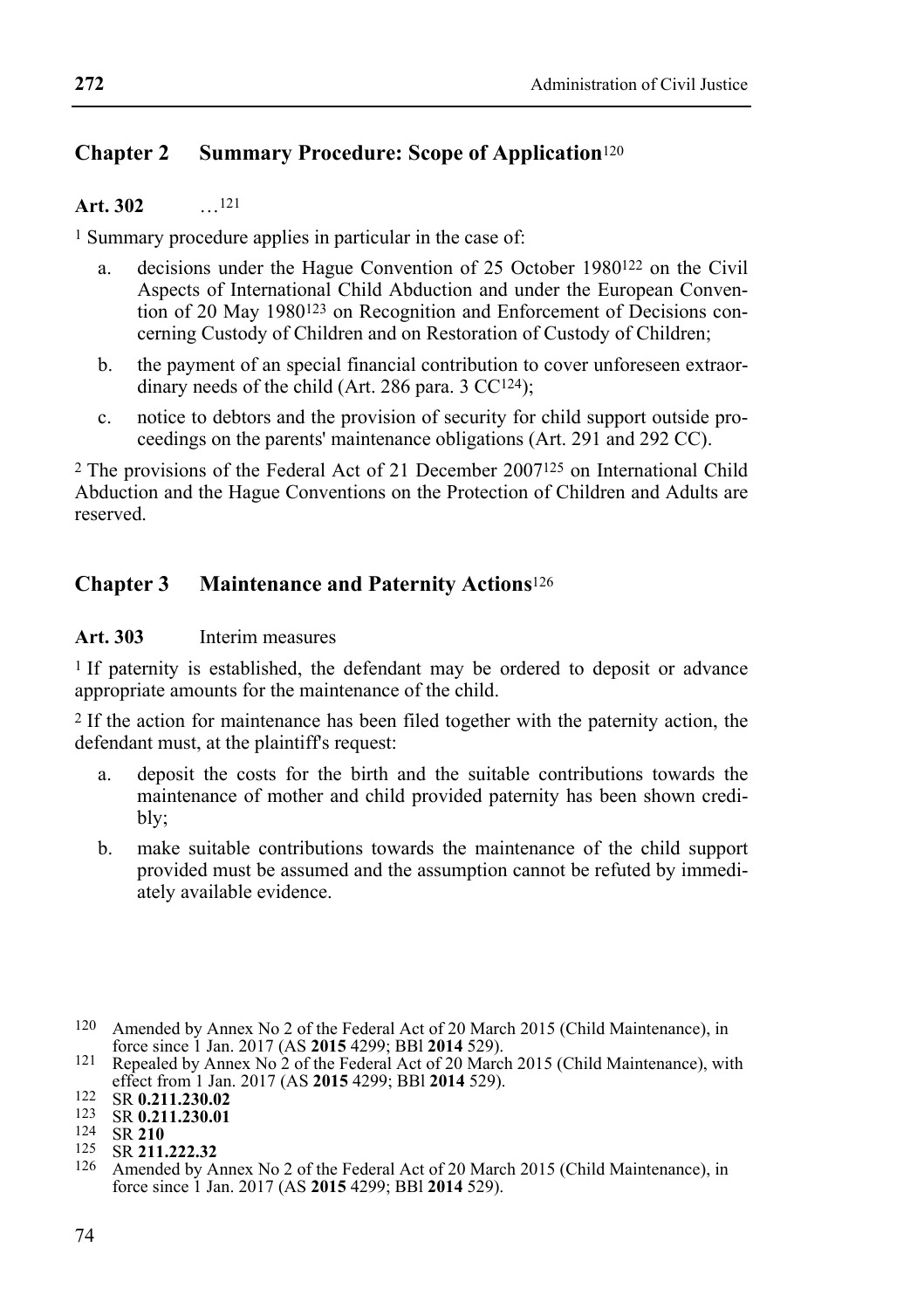#### **Art. 304** Jurisdiction

1 The court that has jurisdiction to decide the paternity action shall also decide on the deposit, the advance payment, the disbursement of deposited amounts and the refund of advances.

2 In the case of an action for maintenance, the court shall also decide on parental responsibility and other child-related issues.127

## **Title 8 Proceedings relating to Same-Sex Partnerships Chapter 1 Summary Procedure**

#### Art. 305 Scope of application

Summary procedure applies in particular to:128

- a. the determination of monetary contributions to the maintenance of the partnership and the notice to debtors (Art. 13 para. 2 and 3 of the Same-Sex Partnerships Act of 18 June 2004<sup>129</sup>, SSPA),
- b. the authorisation of a partner to dispose of the common home (Art. 14 para. 2 SSPA),
- c. the expansion and revocation of a partner's power to represent the partnership (Art. 15 para. 2 lt. a and para. 4 SSPA),
- d. the obligation of a partner to provide information on his or her income, assets and debts (Art. 16 para. 2 SSPA),
- e. the determination, adjustment or cancellation of monetary contributions and the regulation of the use of the home and the household effects (Art. 17 para. 2 and 4 SSPA),
- f. the obligation of the partners to cooperate in taking an inventory (Art. 20 para. 1 SSPA),
- g. the restriction of a partner's power to dispose of certain assets (Art. 22 para. 1 SSPA),
- h. the granting of deadlines for the repayment of debts between the partners (Art. 23 para. 1 SSPA).

#### **Art. 306** Procedure

Articles 272 and 273 apply by analogy to the procedure.

<sup>&</sup>lt;sup>127</sup> Inserted by Annex No 2 of the Federal Act of 20 March 2015 (Child Maintenance), in force since 1 Jan. 2017 (AS **2015** 4299; BBI **2014** 529).

<sup>128</sup> Amended by No II of the FA of 25 Sept. 2015 (Professional Representation in Enforcement Proceedings), in force since 1 Jan. 2018 (AS **2016** 3643; BBl **2014** 8669). 129 SR **211.231**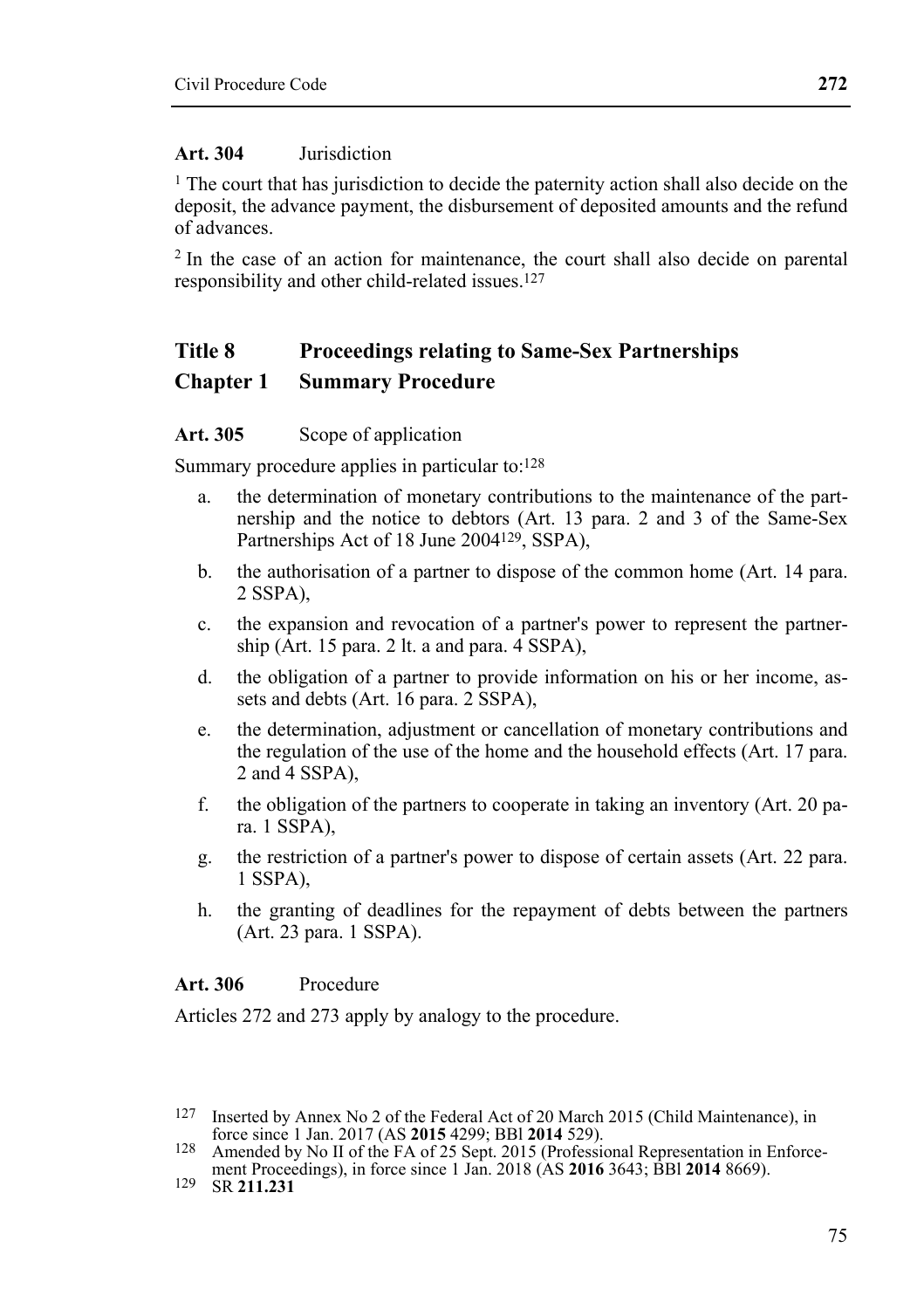## **Chapter 2 Dissolution and Annulment of Same-Sex Partnerships**

## **Art. 307**

The provisions concerning the divorce proceedings apply by analogy to the dissolution and annulment of same-sex partnerships.

# **Chapter 3**130 **Proceedings relating to Children in connection with Same-Sex Partnerships**

## **Art. 307***a*

Where a person has adopted the minor child of his or her registered partner, Articles 295–302 apply by analogy.

## **Title 9 Appellate Remedies**

**Chapter 1 Appeal** 

## **Section 1 Decisions that may be contested and Grounds for Appeal**

Art. 308 Decisions that may be contested

1 An appeal is admissible against:

- a. final and interim decisions of first instance;
- b. decisions of first instance on interim measures.

2 In financial matters, an appeal is admissible only if the value of the claim in the most recent prayers for relief is at least 10,000 francs.

### **Art. 309** Exceptions

An appeal is not admissible:

- a. against decisions of the enforcement court;
- b. in the following matters under the DEBA<sup>131</sup>:
	- 1. revocation of the stay of enforcement (Art. 57*d* DEBA),
	- 2. admission of a time-barred objection (Art. 77 para. 3 DEBA),
	- 3. clearance to proceed (Art. 80–84 DEBA),
	- 4. revocation or suspension of the debt enforcement proceedings (Art. 85 DEBA),

 130 Inserted by Annex No 2 of the FA of 17 June 2016 (Adoption), in force since

<sup>1</sup> Jan. 2018 (AS **2017** 3699; BBl **2015** 877). 131 SR **281.1**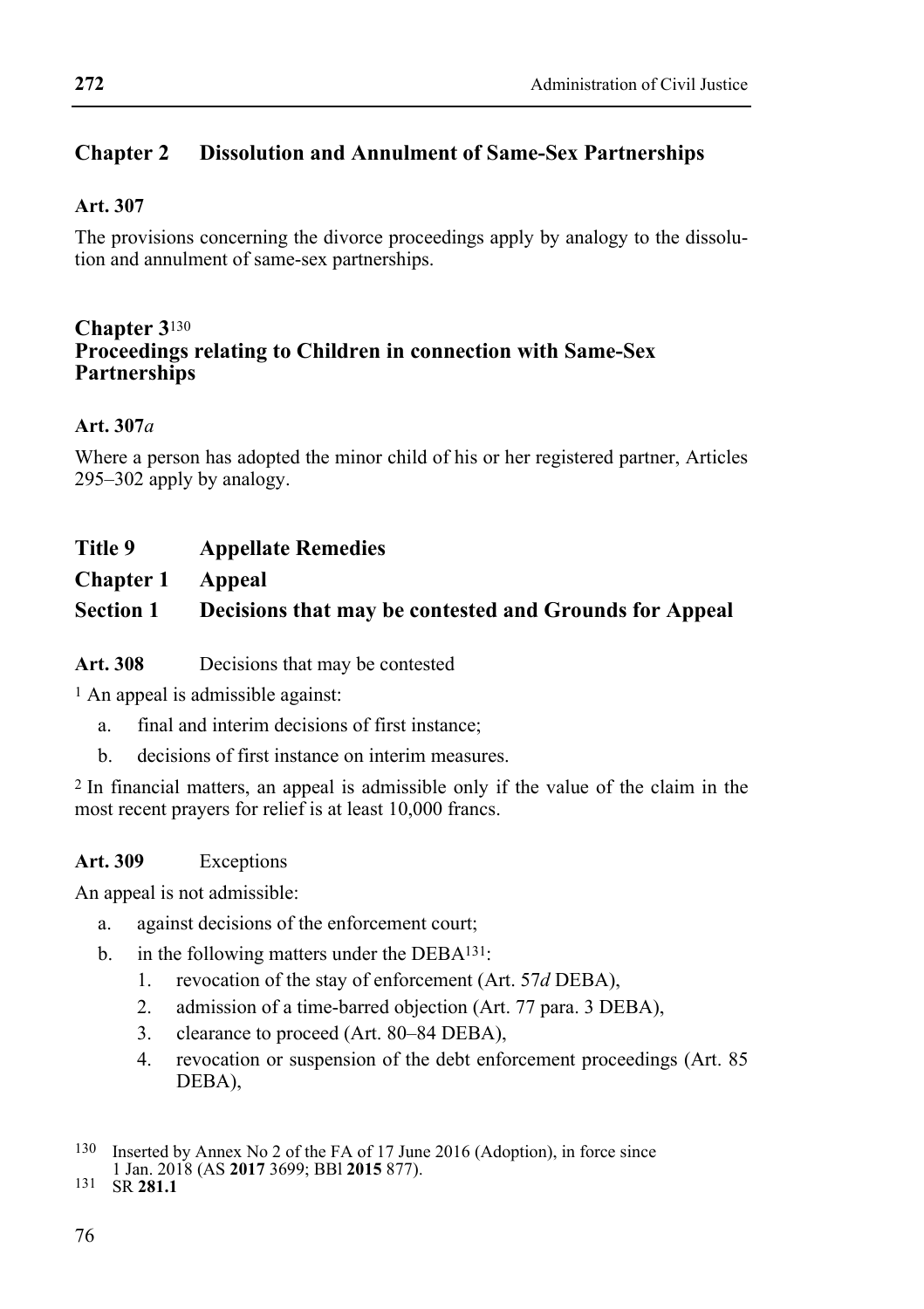- 5. admission of the objection in the collection of bills of exchange (Art. 181 DEBA),
- 6.132 attachment (Art. 272 and 278 DEBA);
- 7.133 decisions falling under the jurisdiction of the bankruptcy or composition court under the DEBA.

#### **Art. 310** Grounds for appeal

The appeal may be filed on grounds of:

- a. incorrect application of the law;
- b. incorrect establishment of the facts.

## **Section 2 Appeals, Answers to the Appeal and Cross Appeals**

#### **Art. 311** Filing of appeal

1 The appeal must be filed in writing and with a statement of the grounds with the appellate court within 30 days of service of a decision and grounds therefor or the subsequent service of the statement of grounds (Art. 239).

2 The appealed decision must be appended to with the appeal.

#### **Art. 312** Answer to the appeal

1 The appellate court serves the appeal on the opposing party for its written comments, unless the appeal is obviously inadmissible or obviously unfounded.

2 An answer to the appeal must be filed within 30 days.

#### **Art. 313** Cross appeal

1 The opposing party may file a cross appeal together with the answer to the appeal.

- 2 The cross appeal lapses if:
	- a. the appellate court declares the principal appeal inadmissible;
	- b. the principal appeal is dismissed because it is obviously unfounded;
	- c. the principal appeal is withdrawn before the beginning of deliberations.

<sup>132</sup> Amended in accordance with Art. 3 No 1 of the Federal Decree of 11 Dec. 2009 (Approval and Implementation of the Lugano Convention), in force since 1 Jan. 2011

<sup>133</sup> Inserted by Art. 3 No 1 of the Federal Decree of 11 Dec. 2009 (Approval and Implementation of the Lugano Convention), in force since 1 Jan. 2011 (AS **2010** 5601; BBl **2009** 1777).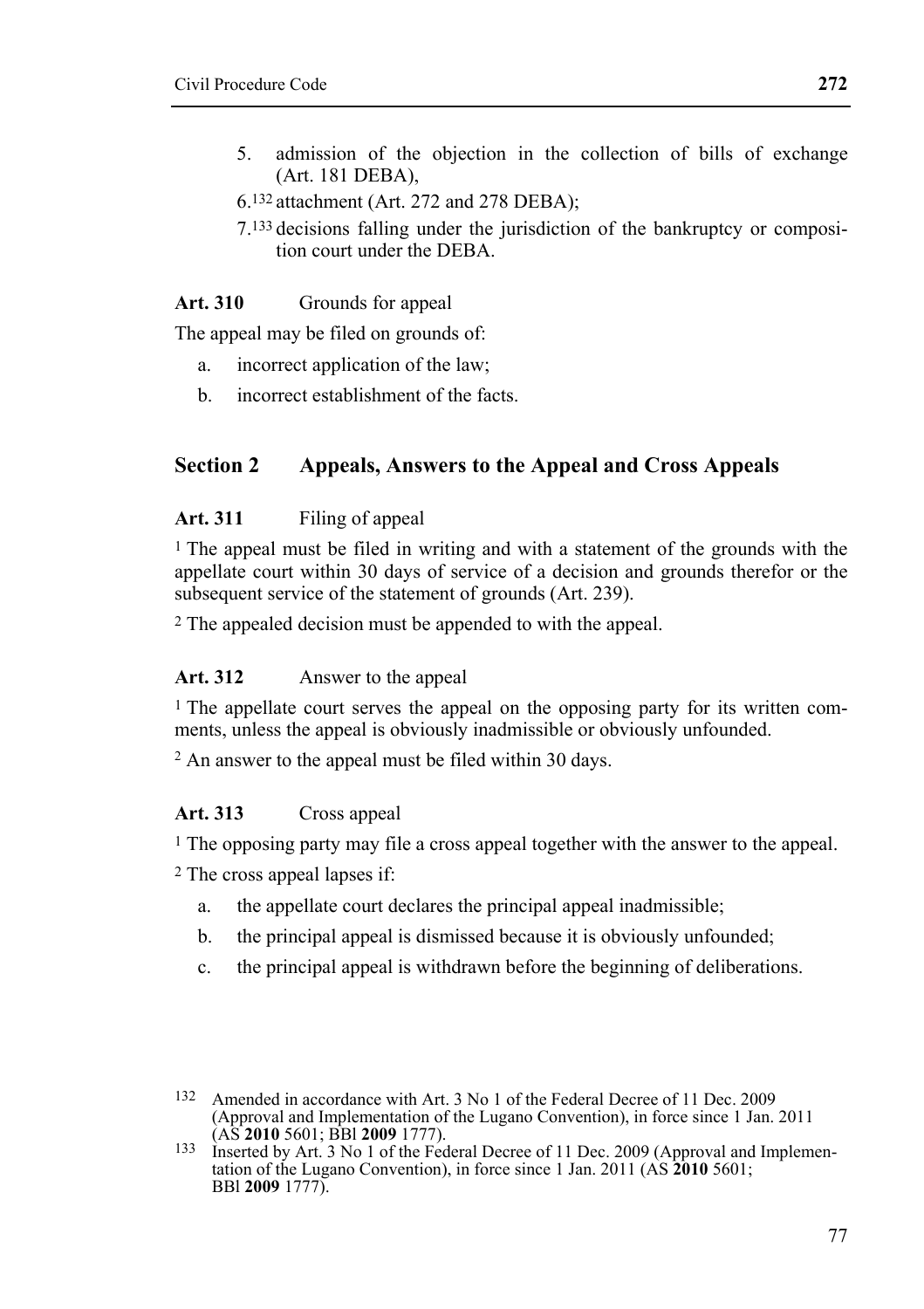## **Art. 314** Summary proceedings

1 If the decision was rendered in summary proceedings, the deadline for filing the appeal and the answer to appeal is in each case 10 days.

2 A cross appeal is not admissible.

## **Section 3 Effects and Procedure of an Appeal**

## **Art. 315** Suspensive effect

<sup>1</sup> The legal effect and enforceability of those parts of the contested decision to which the applications in the appeal relate shall be suspended.

2 The appellate court may authorise early enforcement. If necessary, it shall order protective measures or the provision of security.

3 Suspensive effect may not be revoked when the appeal is against a judgment for modification of legal relationships.

4 The appeal does not have suspensive effect if it is filed against a decision on:

- a. the right of reply;
- b. interim measures.

5 The enforcement of interim measures may be suspended in extraordinary circumstances if the party concerned is threatened with not easily reparable harm.

## Art. 316 Procedure before the appellate court

1 The appellate court may hold a hearing or decide on the basis of the case files.

2 It may order a second exchange of written submissions.

3 It may take evidence.

## Art. 317 New facts and new evidence: Amendment of claim

<sup>1</sup> New facts and new evidence are considered only if:

- a. they are submitted immediately; and
- b. they could not have been submitted in the first instance despite reasonable diligence.

2 The amendment of the claim is admissible only if:

a. the conditions under Article 227 paragraph 1 are fulfilled; and

b.134 the amendment is based on new facts or new evidence.

<sup>134</sup> Amended by No II of the FA of 25 Sept. 2015 (Professional Representation in Enforcement Proceedings), in force since 1 Jan. 2018 (AS **2016** 3643; BBl **2014** 8669).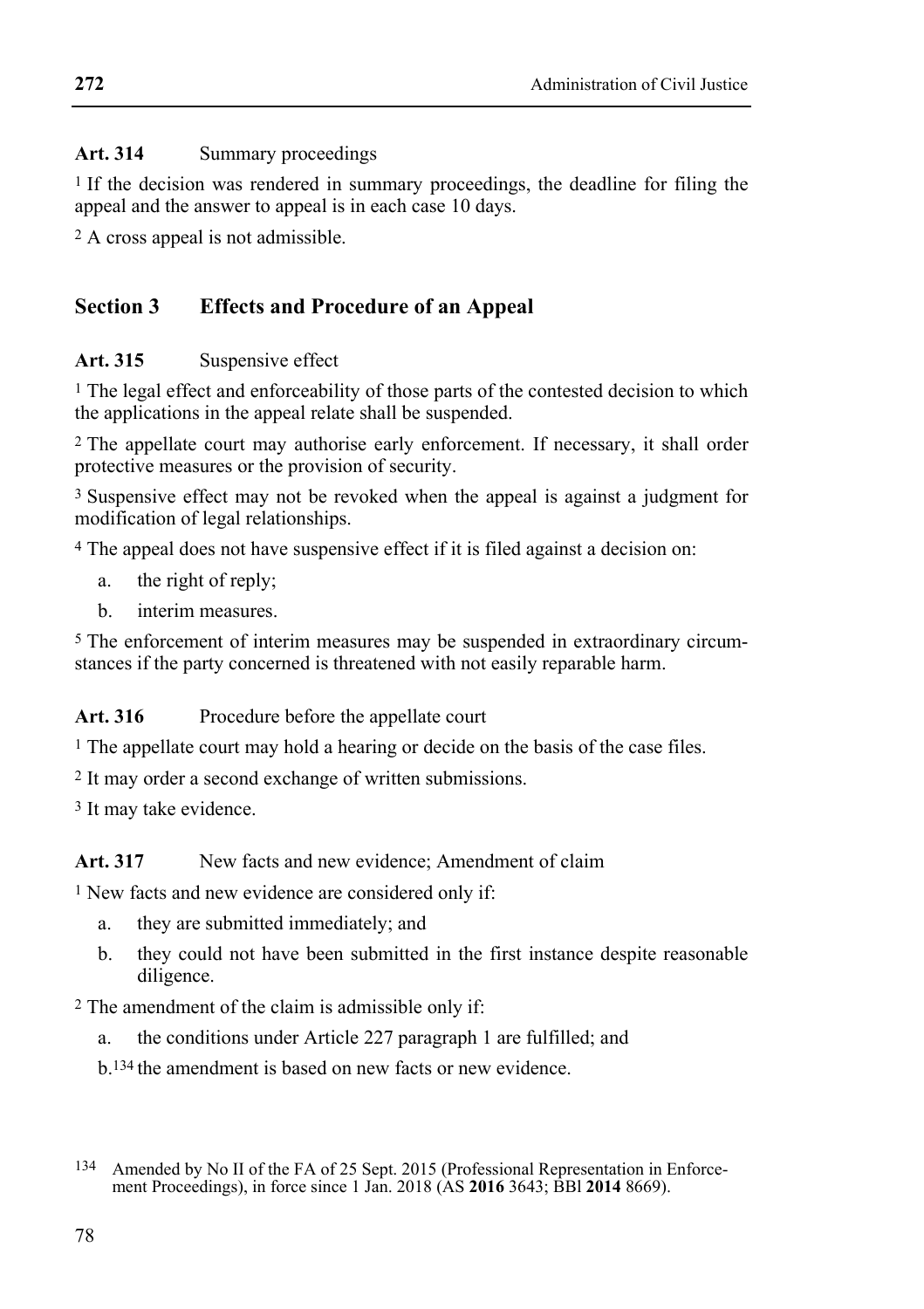### **Art. 318** Decision

1 The appellate court may:

- a. confirm the challenged decision;
- b. make a new decision; or
- c. remit the case to the first instance if:
	- 1. an essential part of the claim was not considered, or
	- 2. essential issues of fact must still be established.

<sup>2</sup> The appellate court shall give notice of its decision to the parties with a written statement of grounds.

<sup>3</sup> If the appellate court makes a new decision, it shall also decide on the costs at first instance.

## **Chapter 2 Objections**

#### **Art. 319** Object of objection

An objection is admissible against:

- a. final and interim decisions and decisions on interim measures of first instance that are not subject to appeal;
- b. other decisions and procedural rulings of first instance:
	- 1. in the cases provided by the law,
	- 2. if they threaten to cause not easily reparable harm;
- c. undue delay by the court.

#### Art. 320 Grounds for an objection

An objection is admissible on the following grounds:

- a. incorrect application of the law;
- b. obviously incorrect establishment of the facts.

#### Art. 321 Filing an objection

<sup>1</sup> The objection must be filed in writing and with a statement of grounds with the appellate court within 30 days of service of a decision and grounds therefor or of the subsequent service of the statement of the grounds (Art. 239).

2 If the objection is against a decision taken in summary proceedings or against a procedural ruling, it must be filed within 10 days unless the law provides otherwise.

3 The contested decision or procedural ruling must be enclosed if it has been served on the party.

4 The objection on the grounds of undue delay may be filed at any time.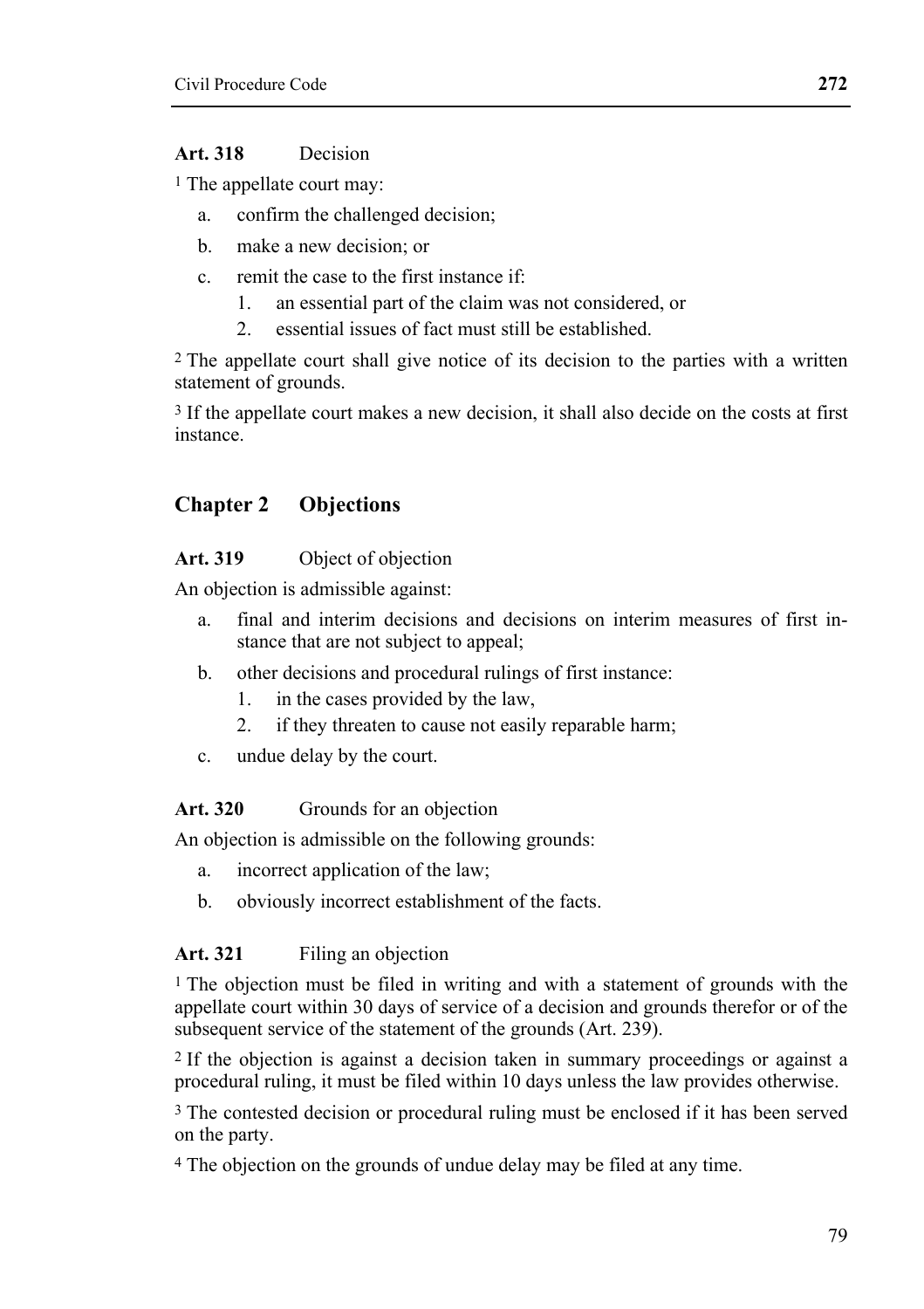## Art. 322 Answer to the objection

1 The appellate court serves the objection on the opposing party so that he or she may comment in writing thereon, unless the objection is obviously inadmissible or obviously unfounded.

2 The answer to the objection must be filed within the same period as applies to the objection.

## **Art. 323** Cross objections

Cross objections are not admissible.

## **Art. 324** Comments of the lower court

The appellate court may invite the lower court to comment.

## Art. 325 Suspensive effect

<sup>1</sup> The objection does not suspend the legal effect and enforceability of the contested decision.

<sup>2</sup> The appellate court may suspend the enforceability of the contested decision. If necessary, it shall order protective measures or the provision of security.

### Art. 326 New applications, new facts and new evidence

1 New applications, new allegations of fact and new evidence are not admissible.

2 Special provisions of law are reserved.

## **Art. 327** Procedure and decision

<sup>1</sup> The appellate court shall request the case files from the lower court.

2 It may decide on the basis of the case files.

3 In the event that it upholds the objection, the appellate court shall:

- a. set aside the decision or the procedural ruling and remit the case to the lower court; or
- b. make a new decision provided the appellate court is in the position to make a decision.

4 If an objection of undue delay is upheld, the appellate court may set a deadline within which the lower court must deal with the case.

5 The appellate court shall give notice of its decision to the parties together with a written statement of grounds.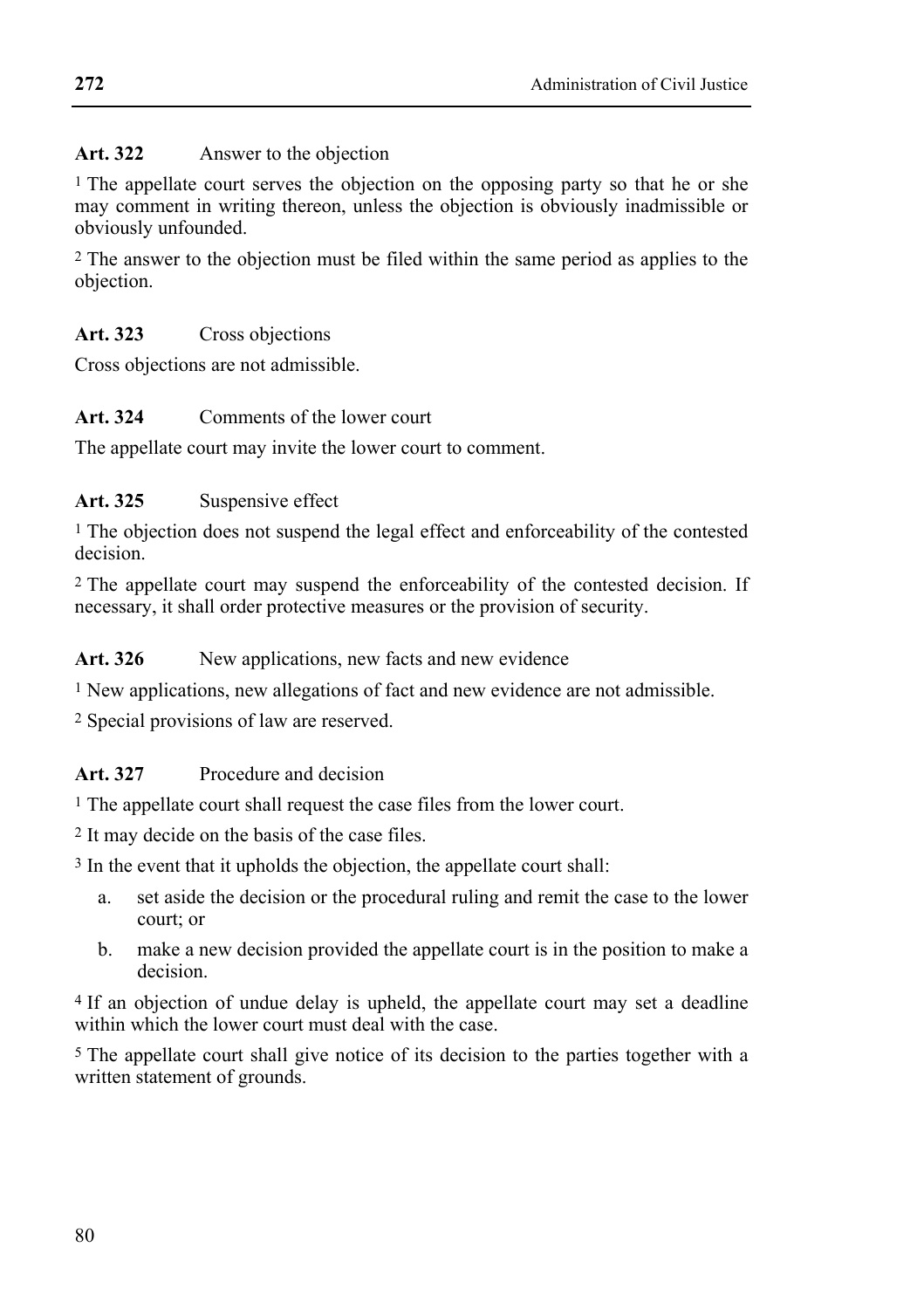Art. 327*a*<sup>135</sup> Enforcement declaration under the Lugano Convention

1 If the objection is against a decision of the enforcement court under Articles 38 to 52 of the Lugano Convention of 30 October 2007136 on Jurisdiction and the Enforcement of Judgments in Civil and Commercial Matters, the appellate court shall freely examine the grounds for refusal provided in the Convention.

2 The objection has suspensive effect. Protective measures, in particular attachments under Article 271 paragraph 1 number 6 DEBA137, are reserved.

<sup>3</sup> The deadline for filing the objection against the enforcement declaration is governed by Article 43 paragraph 5 of the Convention.

## **Chapter 3 Review**

#### **Art. 328** Grounds for review

1 A party may request the court that has decided as final instance to review the final decision if:

- a. the party subsequently discovers significant facts or decisive evidence that could not have been submitted in the earlier proceedings, excluding facts and evidence that arose after the decision;
- b. criminal proceedings have established that the decision was influenced to the detriment of the party concerned by a felony or misdemeanour, even if no one has been convicted by the criminal court; if criminal proceedings are not possible, proof may be provided in some other manner;
- c. it is claimed that the acceptance, withdrawal or settlement of the claim is invalid.

2 A review on the grounds of a violation of the European Convention on Human Rights of 4 November 1950138 (ECHR) may be requested if:

- a. the European Court of Human Rights has determined in a final judgment that the ECHR or its protocols have been violated;
- b. compensation is not an appropriate remedy for the effects of the violation; and
- c. the review is necessary to remedy the violation.

#### **Art. 329** Deadlines and form

1 An application for a review must be filed in writing with a statement of the grounds within 90 days of the discovery of the grounds for review.

 135 Inserted by Art. 3 No 1 of the Federal Decree of 11 Dec. 2009 (Approval and Implementation of the Lugano Convention), in force since 1 Jan. 2011 (AS **2010** 5601;

BBl **2009** 1777). 136 SR **0.275.12** 137 SR **281.1** 138 SR **0.101**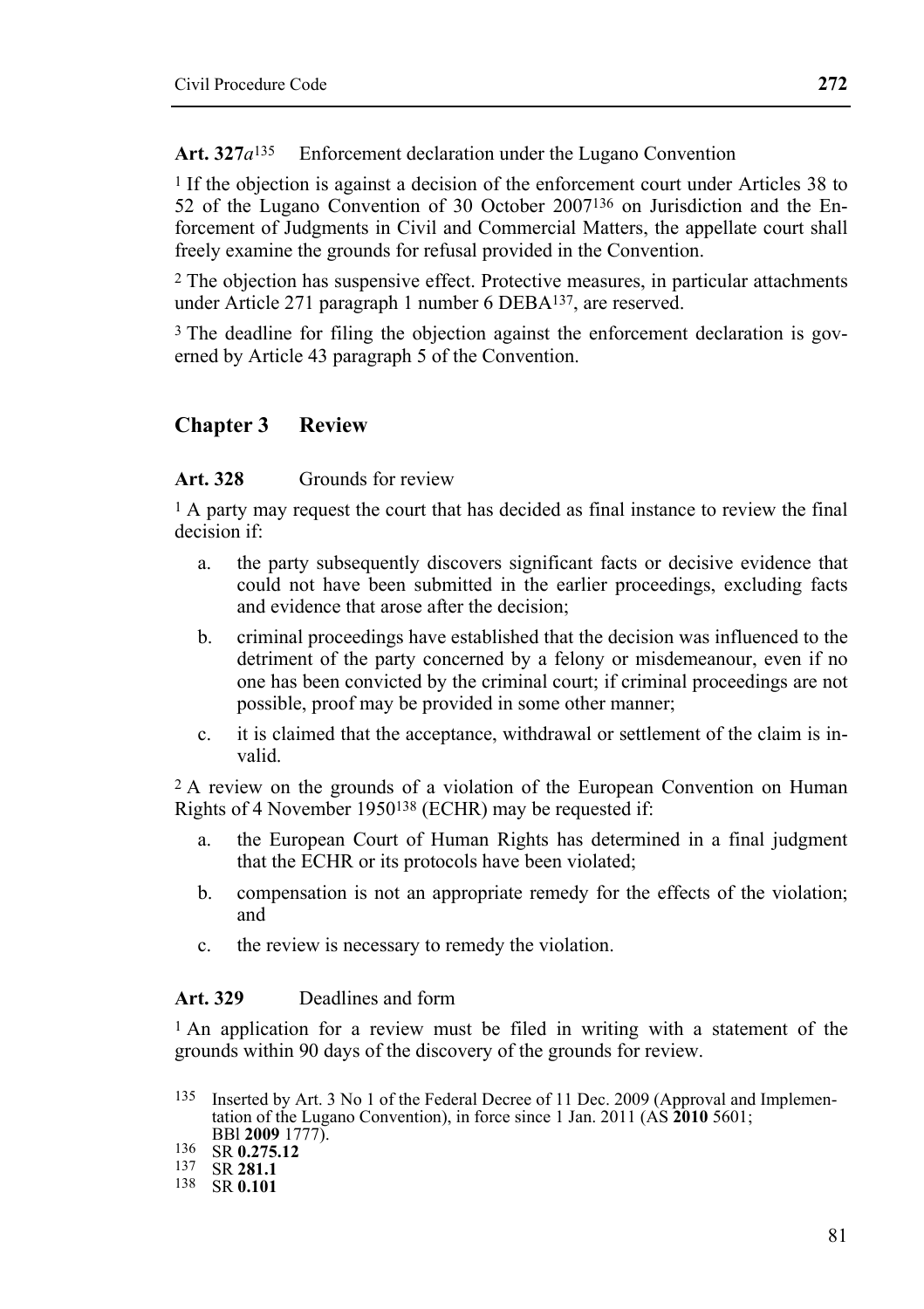2 The right to request a review expires 10 years after the decision comes into force, except in cases under Article 328 paragraph 1 letter b.

## Art. 330 Response by the opposing party

The court shall serve the application for the review on the opposing party so that he or she may respond, unless the request is obviously inadmissible or obviously unfounded.

## Art. 331 Suspensive effect

<sup>1</sup> A request for a review does not suspend the legal effect and enforceability of the decision.

2 The court may suspend the enforceability of the contested decision. If necessary, it shall order protective measures or the provision of security.

## Art. 332 Decision on the review application

The decision on the application for review may be challenged by way of objection.

**Art. 333** New decision on the merits

<sup>1</sup> If the court upholds the request for a review, it shall quash its earlier decision and make a new one.

2 In the new decision, the court shall also decide on the costs of the earlier proceedings.

3 It shall give notice of its decision to the parties together with a written statement of grounds.

# **Chapter 4 Explanation and Rectification**

## **Art. 334**

<sup>1</sup> If the conclusions of the decision are unclear, contradictory or incomplete, or if they do not correspond with the statement of grounds, the court shall *ex officio* or at the request of a party provide an explanation or rectification of the decision. The request must indicate the relevant parts and the requested changes.

2 Articles 330 and 331 apply by analogy. The court does not require the parties to comment when correcting typographical or arithmetical errors.

3 The decision on the request for explanation or rectification may be contested by objection.

4 Notice of the explained or rectified decision shall be given to the parties.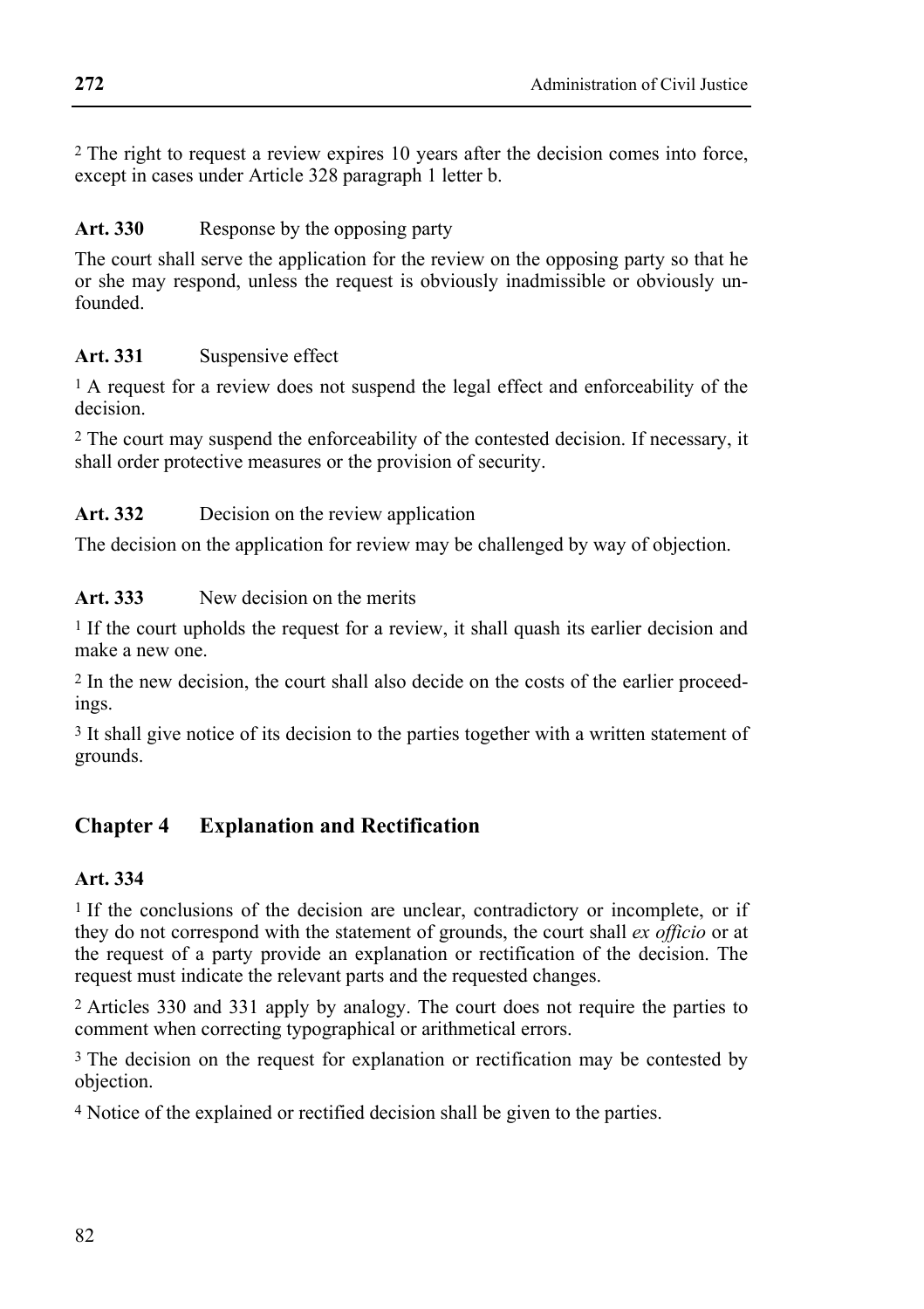## **Title 10 Enforcement Chapter 1 Enforcement of Decisions**

# Art. 335 Scope of application

1 Decisions are enforced according to the provisions of this chapter.

2 If a decision relates to the payment of money or provision of security, it is enforced according to the provisions of the DEBA139.

<sup>3</sup> The recognition, the declaration of enforceability and the enforcement of foreign decisions are governed by this chapter, unless an international treaty or the IPLA<sup>140</sup> provides otherwise.

### **Art. 336** Enforceability

1 A decision is enforceable, if:

- a. it is legally binding and the court has not suspended its enforcement (Art. 325 para. 2 and 331 para. 2); or
- b. it is not yet legally binding, but its early enforcement has been authorised.

2 The court that has made the decision on enforceability shall certify the enforceability of the decision on request.

#### **Art. 337** Direct enforcement

<sup>1</sup> If the court making the decision has already ordered the necessary enforcement measures (Art. 236 para. 3), the decision may be directly enforced.

2 The unsuccessful party may ask the enforcement court to suspend enforcement; Article 341 applies by analogy.

#### Art. 338 Request for enforcement

1 If the decision may not be directly enforced, a request for enforcement must be submitted to the enforcement court.

2 The applicant must establish that the requirements for enforcement apply and produce the necessary physical records.

### **Art. 339** Jurisdiction and procedure

1 Mandatory jurisdiction to order the measures of enforcement or to suspend the enforcement lies with the court:

- a. at the domicile or registered office of the unsuccessful party;
- b. at the place where the measures are to be taken; or

139 SR 281.1 140 SR 291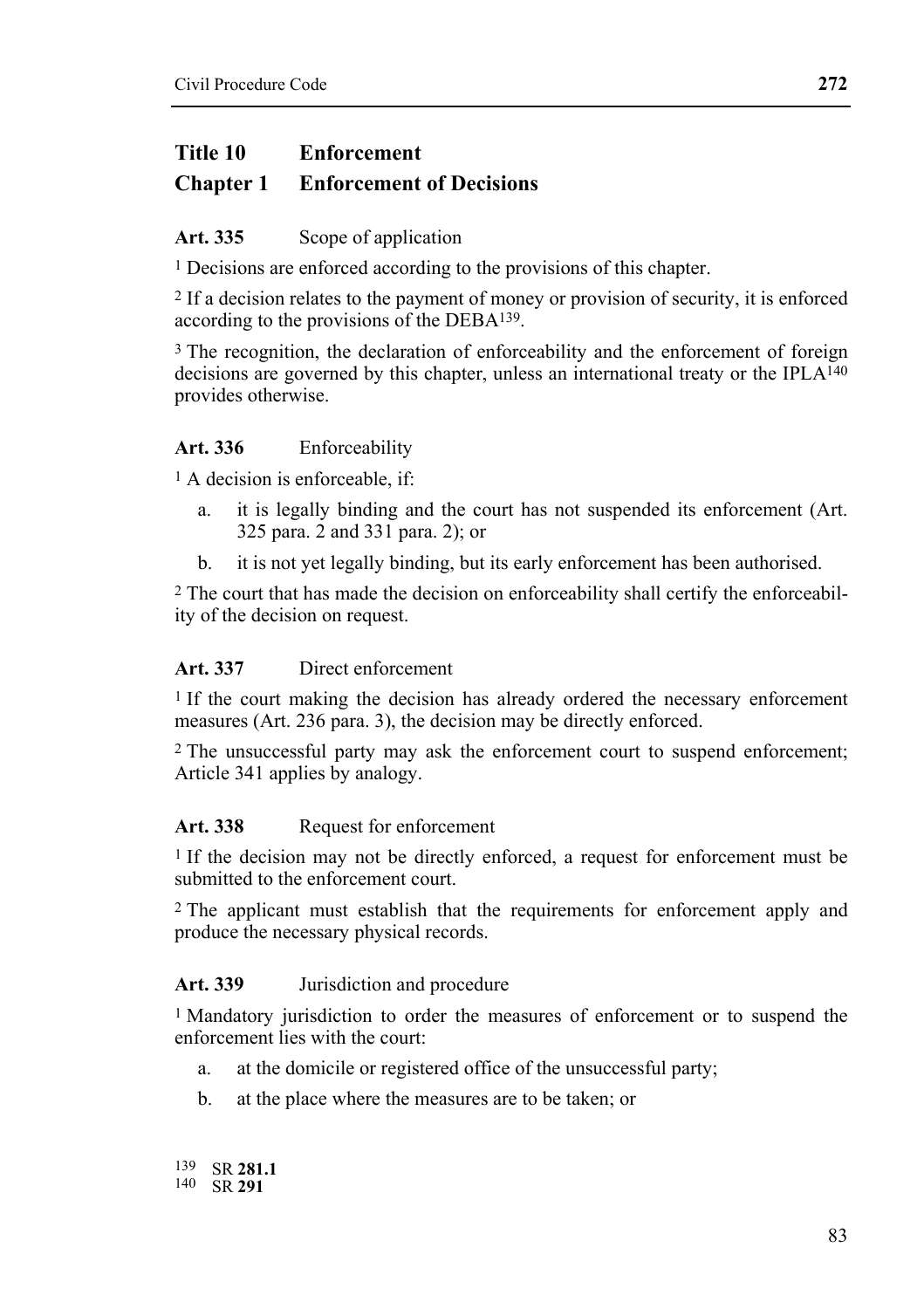c. at the place where the decision to be enforced was made.

2 The court decides in summary proceedings.

## Art. 340<sup>141</sup> Protective measures

The enforcement court may order protective measures, if necessary without hearing the opposing party beforehand.

## **Art. 341** Examination of enforceability and hearing the unsuccessful party

1 The enforcement court shall examine enforceability *ex officio*.

2 It shall allow the unsuccessful party a brief period within which to file its comments.

<sup>3</sup> On the merits, the unsuccessful party may only argue that matters preventing the enforcement of the decision have occurred since notice thereof was given, such as extinction, deferment, prescription or forfeiture of the right to due performance. Extinction and deferment must be proven by physical records.

#### Art. 342 Enforcement of conditional performance or performance subject to counter-performance

Decisions providing for conditional performance or performance that is subject to counter-performance may not be enforced until the enforcement court has determined that the condition is fulfilled or that the counter-performance has been duly offered, rendered, or guaranteed.

### **Art. 343** Obligation to act, refrain from acting or to tolerate

<sup>1</sup> If the decision provides for an obligation to act, refrain from acting or to tolerate something, the enforcement court may:

- a. issue a threat of criminal penalty under Article 292 SCC142;
- b. impose a disciplinary fine not exceeding 5,000 francs;
- c. impose a disciplinary fine not exceeding 1,000 francs for each day of noncompliance;
- d. order a compulsory measure such as taking away a movable item or vacating immovable property; or
- e. order performance by a third party.

2 The unsuccessful party and third parties must provide the required information and tolerate the required searches.

<sup>141</sup> Amended in accordance with Art. 3 No 1 of the Federal Decree of 11 Dec. 2009 (Approval and Implementation of the Lugano Convention), in force since 1 Jan. 2011 (AS **2010** 5601; BBl **2009** 1777). 142 SR **311.0**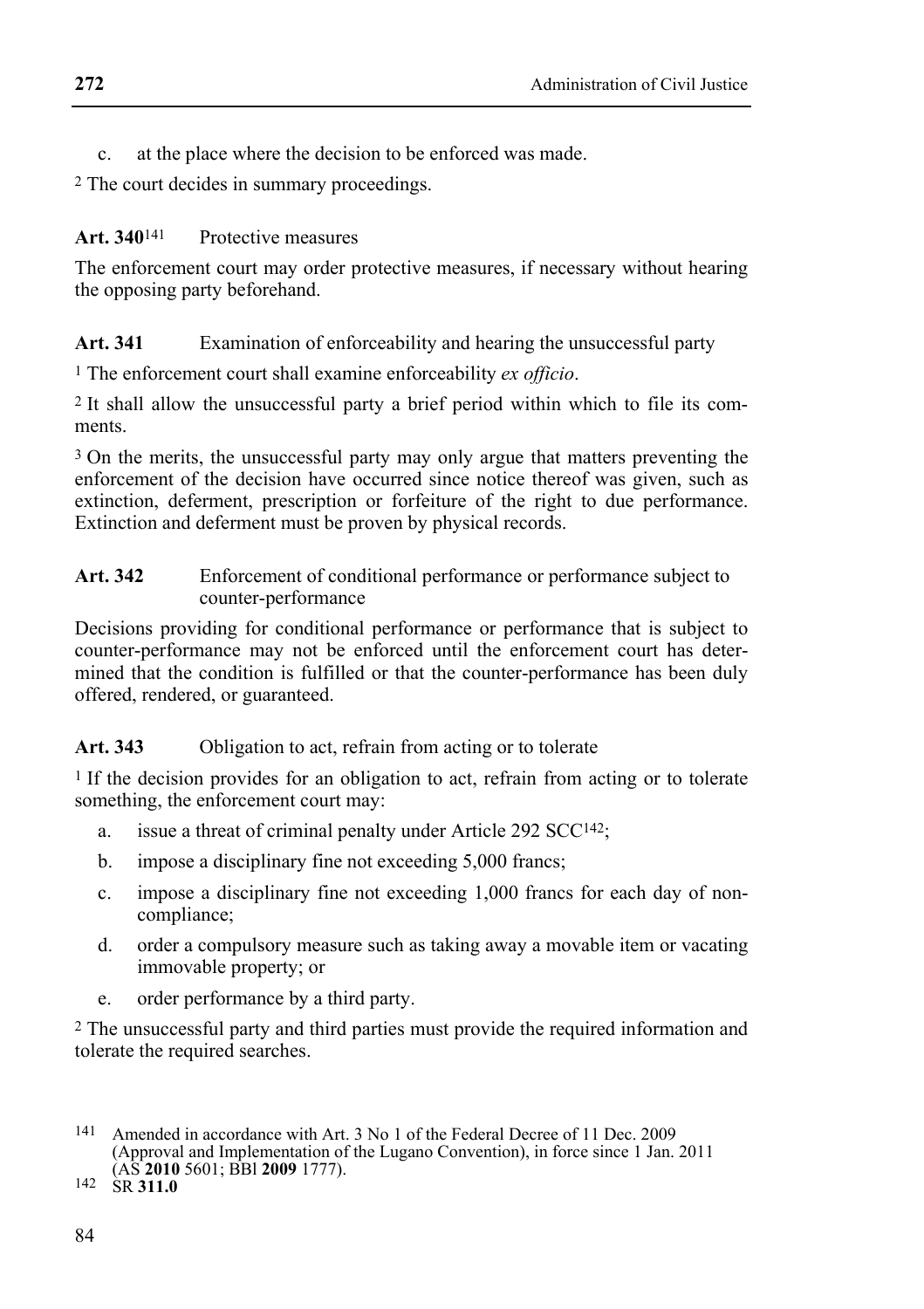<sup>3</sup> The person entrusted with enforcement may request the assistance of the competent authorities.

#### **Art. 344** Declaration of intent

1 If the decision relates to a declaration of intent, the enforceable decision takes the place of the declaration.

2 If the declaration concerns a public register, such as the land register or the commercial register, the court making the decision shall issue the required instructions to the registrar.

#### **Art. 345** Damages and conversion into money

1 The prevailing party may demand:

- a. damages if the unsuccessful party does not follow the orders of the court;
- b. conversion of the performance due into the payment of money.

2 The enforcement court shall determine the relevant amount.

#### Art. 346 Appellate remedy for third parties

Third parties may contest enforcement decisions by filing an objection if the decision affects their rights.

## **Chapter 2 Enforcement of Official Records**

#### **Art. 347** Enforceability

Official records relating to any type of performance may be enforced in the same way as judicial decisions if:

- a. the obligee expressly declares in the record that he or she accepts direct enforcement;
- b. the legal ground for the performance due is mentioned in the record; and
- c. the performance due is:
	- 1. sufficiently specified in the record,
	- 2. accepted in the record by the obligee, and
	- 3. due.

### **Art. 348** Exceptions

Official records are not directly enforceable if they concern performance:

a. under the Gender Equality Act of 24 March 1995143;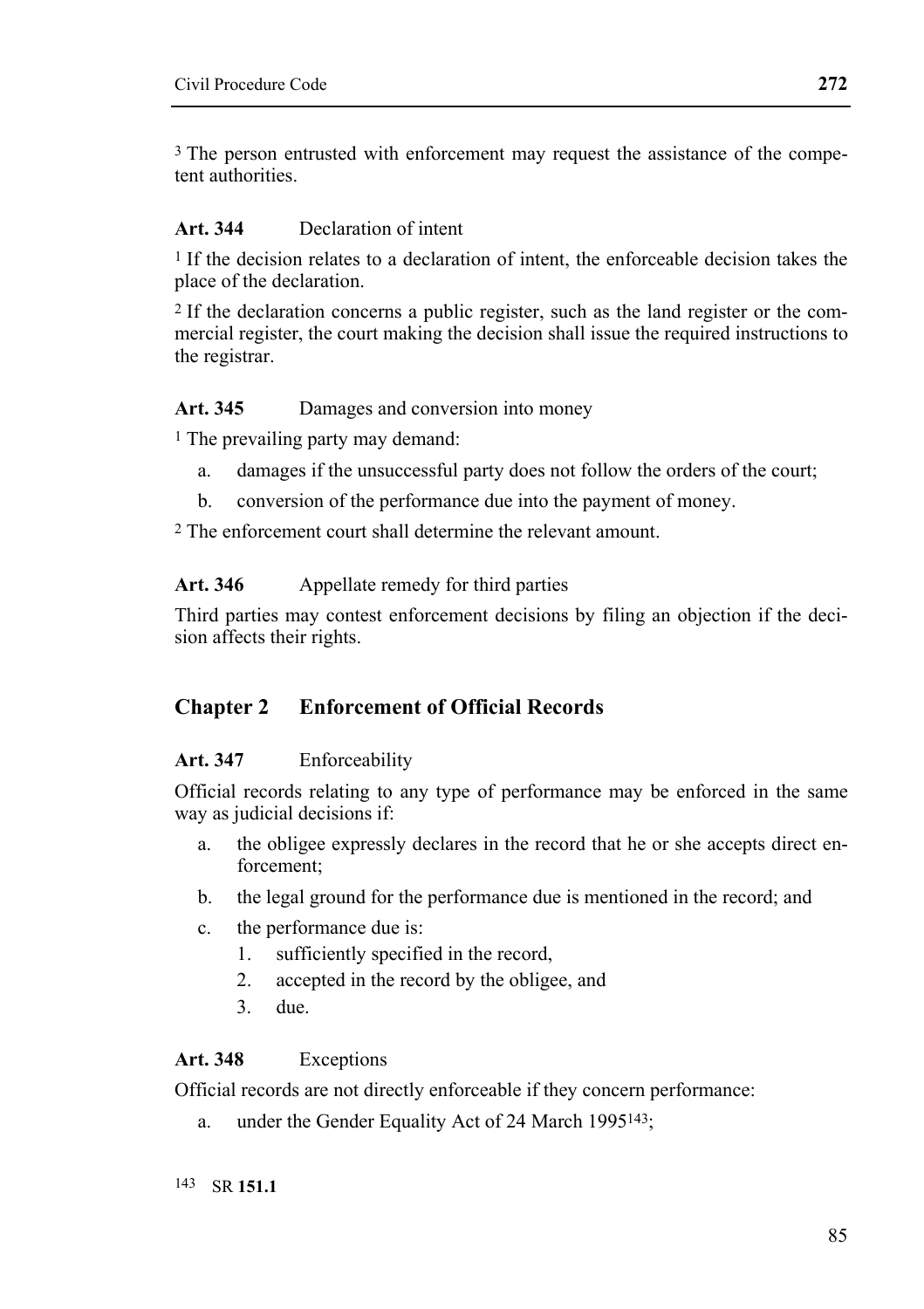- b. arising from the tenancy and lease of residential and business property or the lease of agricultural property;
- c. under the Participation Act of 17 December 1993144;
- d. arising from employment relations or under the Recruitment Act of 6 October 1989145;
- e. arising from consumer contracts (Art. 32).

## Art. 349 Records relating to performance in money

An enforceable record relating to performance in money is deemed to be a title setting aside an objection under Articles 80 and 81 DEBA146.

## Art. 350 Records relating to other forms of performance

1 If the enforcement of a record relating to another form of performance is sought, at the request of the obligor the notary public shall serve the obligee with a certified copy of the record, setting a deadline of 20 days for performance. The obligor receives a copy of the notification.

2 If performance is not rendered within the deadline, the obligor may submit a request for enforcement to the enforcement court.

## Art. 351 Proceedings before the enforcement court

1 The obligee may contest his or her obligation to render performance only if the objection raised can be immediately proven.

2 If a declaration of intent is owed, the decision of the enforcement court takes the place of the declaration. The enforcement court shall issue the required instructions in accordance with Article 344 paragraph 2.

## **Art. 352** Judicial review

The judicial review of the performance due is reserved in every case. In particular the obligee may at any time file a claim for a declaratory judgment that the obligation does not or no longer exists or that it has been suspended.

| 144 | SR 822.14 |
|-----|-----------|
| 145 | SR 823.11 |
| 146 | SR 281.1  |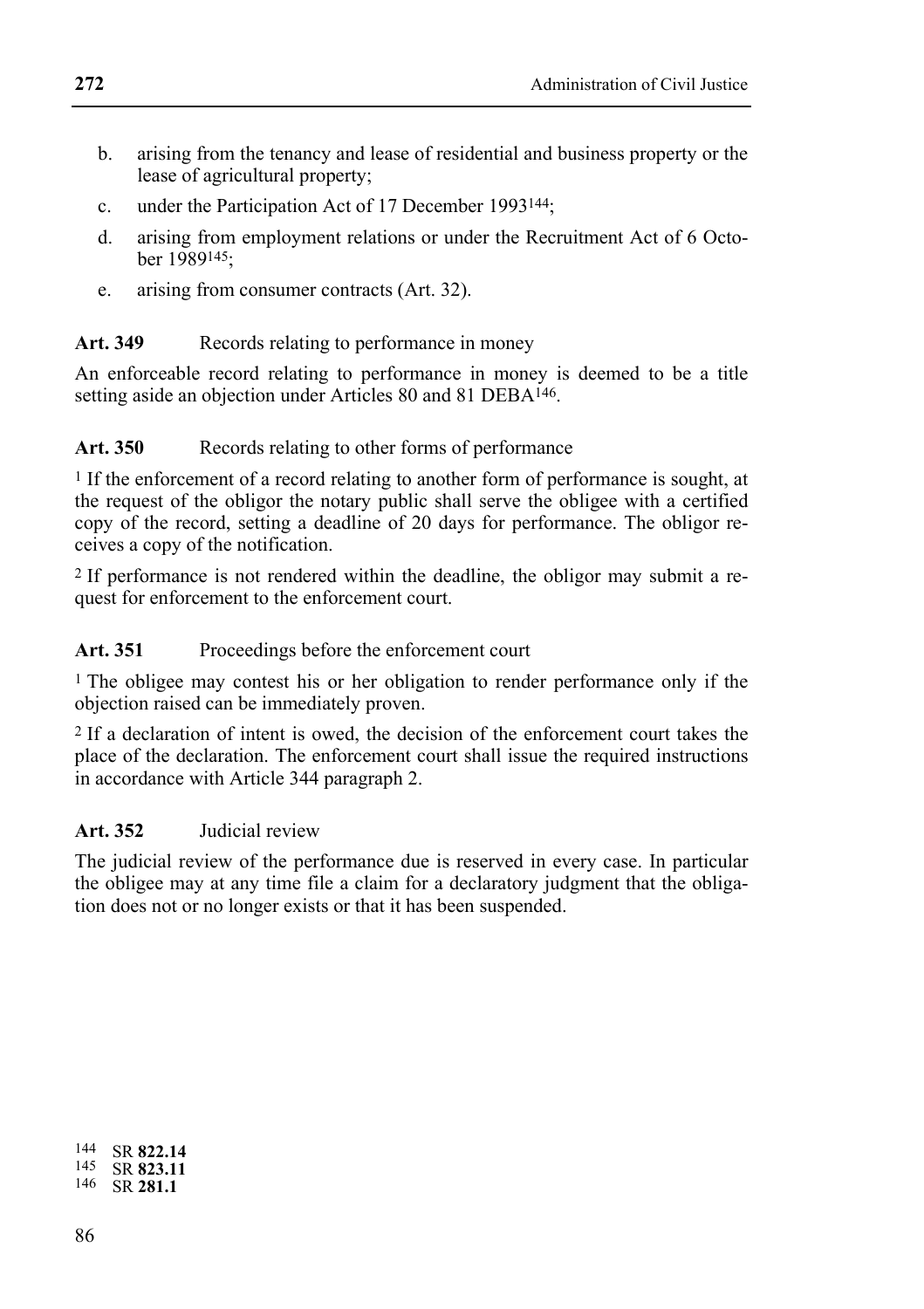## **Part 3 Arbitration**

## **Title 1 General Provisions**

## Art. 353 Scope of application

<sup>1</sup> The provisions of this Part apply to the proceedings before arbitral tribunals based in Switzerland, unless the provisions of the Twelfth Chapter of the IPLA147 apply.

2 The parties may exclude the application of this Part by making an express declaration to this effect in the arbitration agreement or a subsequent agreement, and instead agree that the provisions of the Twelfth Chapter of the PILA apply. The declaration must be in the form specified in Article 358.

## **Art. 354** Arbitrability

Any claim over which the parties may freely dispose may be the object of an arbitration agreement.

### **Art. 355** Location of the arbitral tribunal

1 The location of the arbitral tribunal shall be determined by the parties or by the body they have designated. If no location is determined, the arbitral tribunal itself determine its location.

2 If neither the parties nor the designated body nor the arbitral tribunal determine the location, the ordinary court that would have jurisdiction to decide the matter in the absence of an arbitration agreement shall decide.

3 If several ordinary courts have jurisdiction, the location of the arbitral tribunal shall be the location of the ordinary court first seised by virtue of Article 356.

4 Unless the parties have agreed otherwise, the arbitral tribunal may hold hearings, take evidence and deliberate at any other location.

### Art. 356 Competent ordinary courts

<sup>1</sup> The canton in which the arbitral tribunal is located shall designate a superior court that shall have jurisdiction:

- a. to decide on objections and applications for review;
- b. to receive the arbitral award on deposit and to certify its enforceability.

2 The canton where the arbitral tribunal is located shall designate a different court or a differently composed court to have jurisdiction as the sole instance for:

- a. the appointment, challenge, removal and replacement of the arbitrators;
- b. the extension of the arbitral tribunal's term of office;
- c. supporting the arbitral tribunal in all its procedural acts.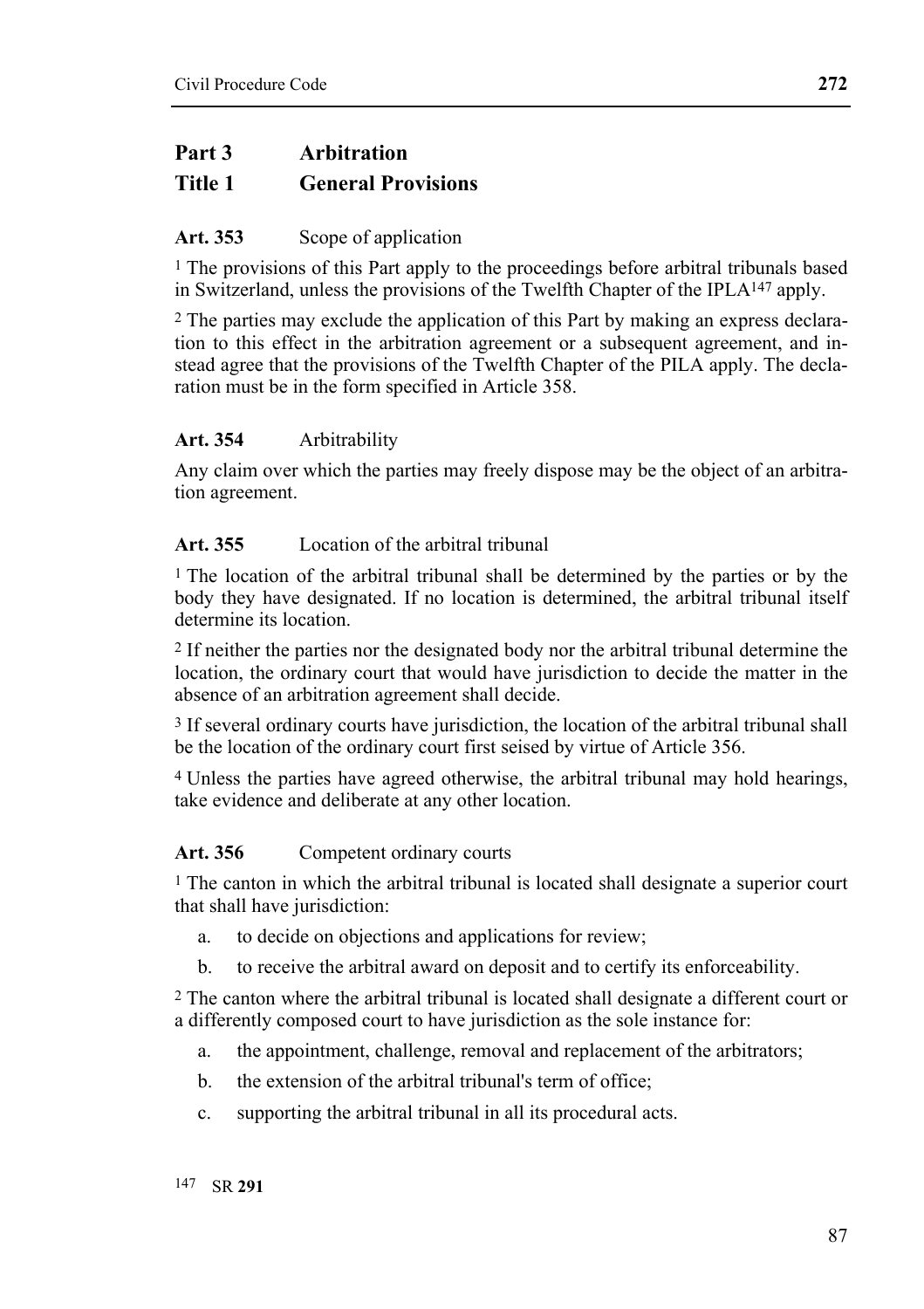## **Title 2 Arbitration Agreement**

#### **Art. 357** Arbitration agreement

1 The arbitration agreement may relate to existing or future disputes arising from a specific legal relationship.

<sup>2</sup> The validity of the agreement may not be disputed on the ground that the main contract is invalid.

#### **Art. 358** Form

The arbitration agreement must be done in writing or in any other form allowing it to be evidenced by text.

### **Art. 359** Challenging the arbitral tribunal's jurisdiction

1 If the validity of the arbitration agreement, its content, its scope or the proper constitution of the arbitral tribunal is challenged before the arbitral tribunal, the tribunal shall decide on its own jurisdiction by way of an interim decision or in the final award on the merits.

2 An objection to the arbitral tribunal on the grounds of lack of jurisdiction must be raised prior to any defence on the merits.

## **Title 3 Constitution of the Arbitral Tribunal**

### **Art. 360** Number of arbitrators

1 The parties may freely agree on the number of arbitrators. In the absence of an agreement, the arbitral tribunal shall consist of three members.

2 If the parties have agreed on an even number of arbitrators, it is presumed that an additional arbitrator must be appointed as the chairperson.

### Art. 361 Appointment by the parties

1 The members of the arbitral tribunal shall be appointed as agreed by the parties.

2 In the absence of any agreement, each party shall appoint the same number of arbitrators; the arbitrators shall then unanimously elect another person as chairperson.

3 If an arbitrator is designated by his or her function, the holder of that function who accepts the mandate is deemed to be appointed.

4 In matters relating to the tenancy and lease of residential property, only the conciliation authority may be appointed as arbitral tribunal.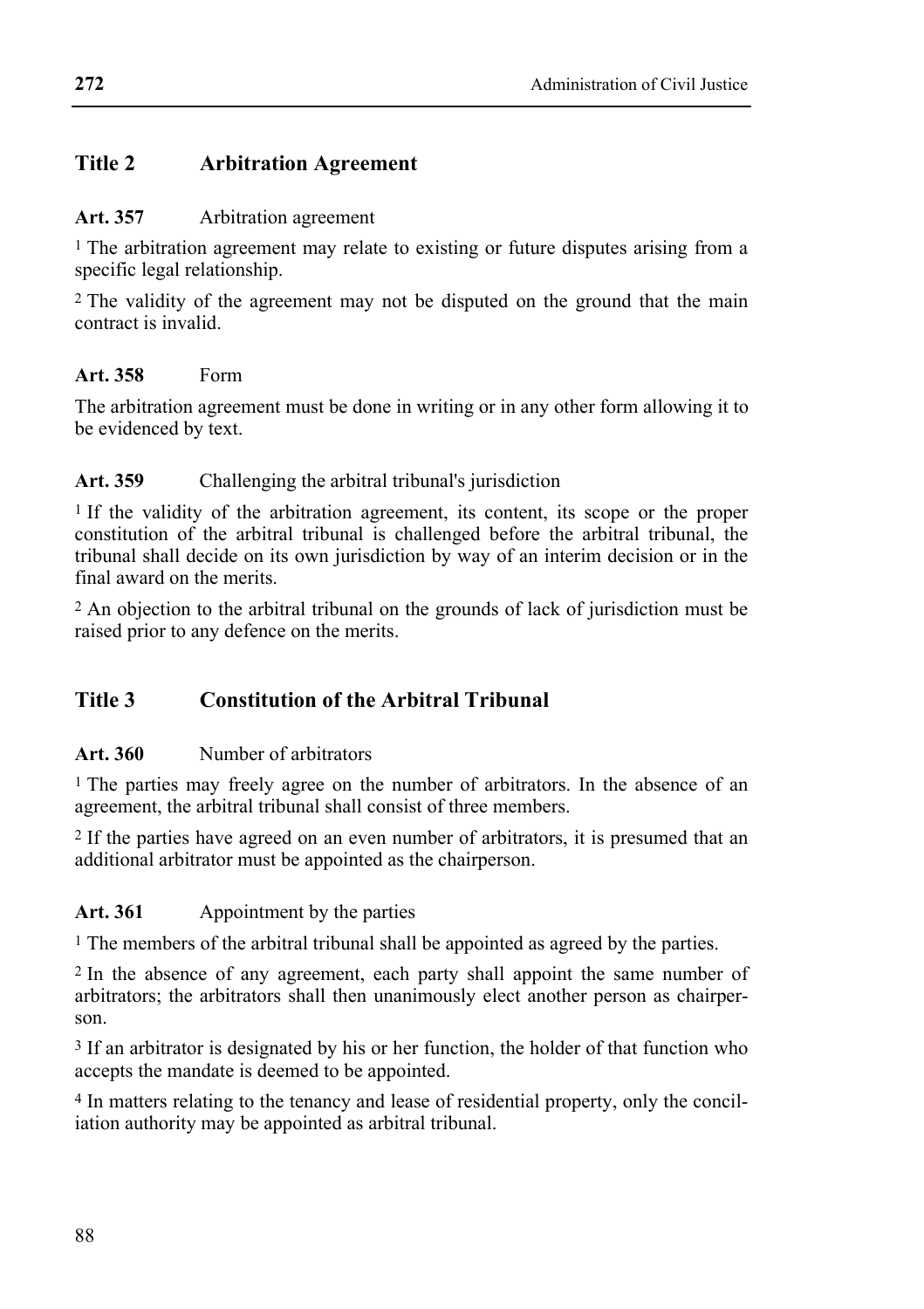### Art. 362 Appointment by the ordinary court

1 If the arbitration agreement provides no other body for the appointment, or if such body does not appoint the members within a reasonable time, the ordinary court competent under Article 356 paragraph 2 shall proceed with the appointment at the request of one of the parties if:

- a. the parties cannot agree on the appointment of the single arbitrator or the chairperson;
- b. a party fails to designate his or her arbitrator within 30 days from being requested to do so; or
- c. the appointed arbitrators cannot agree on the appointment of the chairperson within 30 days from their appointment.

2 In case of a multi-party arbitration, the ordinary court competent under Article 356 paragraph 2 may appoint all the arbitrators.

3 If an ordinary court is designated to appoint an arbitrator, it must proceed with the appointment unless a summary examination shows that no arbitration agreement exists between the parties.

### **Art. 363** Duty to disclose

<sup>1</sup> A person asked to take the office of an arbitrator must disclose immediately any circumstances that might raise reasonable doubts about his or her independence or impartiality.

2 This duty continues throughout the proceedings.

## **Art. 364** Acceptance of office

1 The arbitrators shall confirm acceptance of their office.

2 The arbitral tribunal is constituted only when all the arbitrators have accepted their office.

### **Art. 365** Secretary

1 The arbitral tribunal may appoint a secretary.

2 Articles 363 paragraph 1 and 367 to 369 apply by analogy.

### **Art. 366** Term of office

1 The parties may limit the term of office in the arbitration agreement or in a subsequent agreement.

2 The term of office within which the arbitral tribunal must issue its award may be extended:

a. by agreement of the parties;

**272**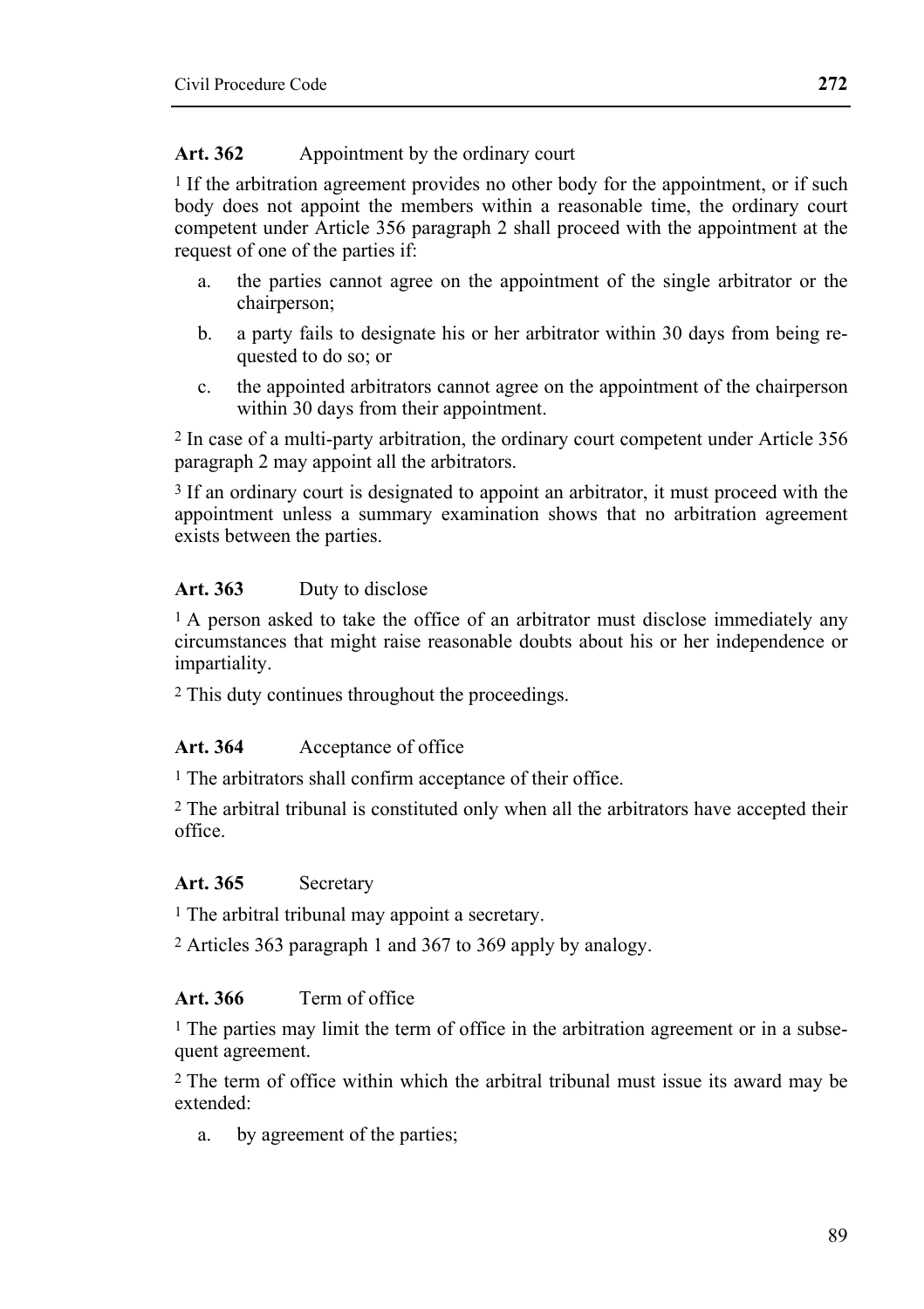b. at the request of a party or of the arbitral tribunal: by the ordinary court with jurisdiction under Article 356 paragraph 2.

# **Title 4 Challenge, Removal and Replacement of Arbitrators**

## **Art. 367** Rejection of an arbitrator

1 A member of the arbitral tribunal may be challenged:

- a. if he or she lacks the qualifications required by the parties;
- b. if there is a ground for challenge in accordance with the rules of arbitration adopted by the parties; or
- c. if there is reasonable doubt as to his or her independence or impartiality.

2 If a party wishes to challenge an arbitrator who has been appointed by that party or in whose appointment that party has participated, that party may do so only on grounds that have come to his or her attention after the appointment. Notice of the reason for the challenge must be given to the arbitral tribunal and the opposing party immediately.

## **Art. 368** Challenging the arbitral tribunal

1 A party may challenge the arbitral tribunal if an opposing party has exerted a predominant influence on the appointment of its members. Notice of the challenge must be given to the arbitral tribunal and the opposing party immediately.

2 The new arbitral tribunal is constituted according to the procedure specified in Articles 361 and 362.

3 The parties may appoint the members of the challenged arbitral tribunal again as arbitrators.

## **Art. 369** Challenge procedure

1 The parties may freely agree on the challenge procedure.

2 If no procedure has been agreed, the challenge must be submitted in writing with a statement of the grounds to the challenged arbitrator within 30 days of the challenging party becoming aware of the ground for challenge; notice of the request must be given to the other arbitrators within the same deadline.

<sup>3</sup> If the challenged arbitrator disputes the challenge, the challenging party may within 30 days request a decision by the body designated by the parties or, if no such body has been designated, by the ordinary court that has jurisdiction under Article 356 paragraph 2.

4 Unless the parties have agreed otherwise, the arbitral tribunal may continue with the arbitration during the challenge procedure and make an award without excluding the challenged arbitrator.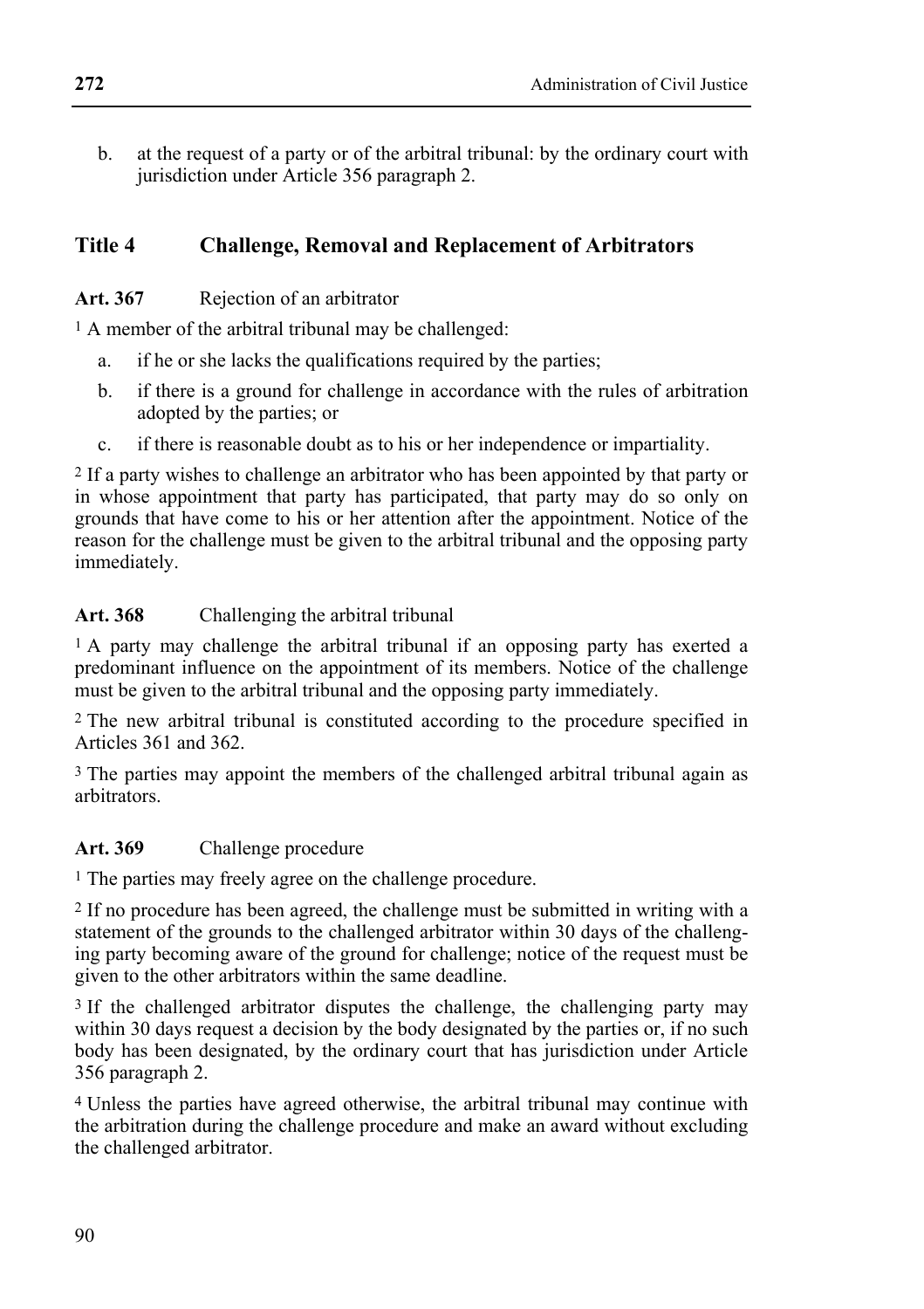5 The decision on the challenge may be contested only once the first arbitral award has been made.

#### **Art. 370** Removal

1 Any member of the arbitral tribunal may be removed by a written agreement of the parties.

2 If a member of the arbitral tribunal is unable to fulfil his or her duties within due time or with due diligence, he or she may be removed at a party's request by the body designated by the parties or, if no such body has been designated, by the ordinary court that has jurisdiction under Article 356 paragraph 2.

3 Article 369 paragraph 5 applies to the challenge of the removal.

#### **Art. 371** Replacement of an arbitrator

<sup>1</sup> If an arbitrator must be replaced, the same procedure as for appointment applies, unless the parties agree or have agreed otherwise.

2 If replacement cannot be effected in this way, the new arbitrator shall be nominated by the ordinary court that has jurisdiction under Article 356 paragraph 2 unless the arbitration agreement excludes this possibility or becomes ineffective on the retirement of an arbitrator.

3 In the absence of an agreement between the parties, the newly constituted arbitral tribunal shall decide on the extent to which procedural acts in which the replaced arbitrator has participated must repeated.

4 The deadline within which the arbitral tribunal must issue its award is not suspended during the replacement procedure.

## **Title 5 Arbitration Proceedings**

#### **Art. 372** Pendency

1 Arbitration proceedings become pending:

- a. when a party seises the arbitral tribunal designated in the arbitration agreement; or
- b. if no arbitral tribunal is designated in the arbitration agreement: when a party initiates the procedure to constitute the arbitral tribunal or the preceding conciliation proceedings agreed by the parties.

2 If identical actions between the same parties are submitted before an ordinary court and an arbitral tribunal, the last seised court shall suspend the proceedings until the first seised court has decided on its competence.

#### Art. 373 General rules of procedure

1 The parties may regulate the arbitration procedure: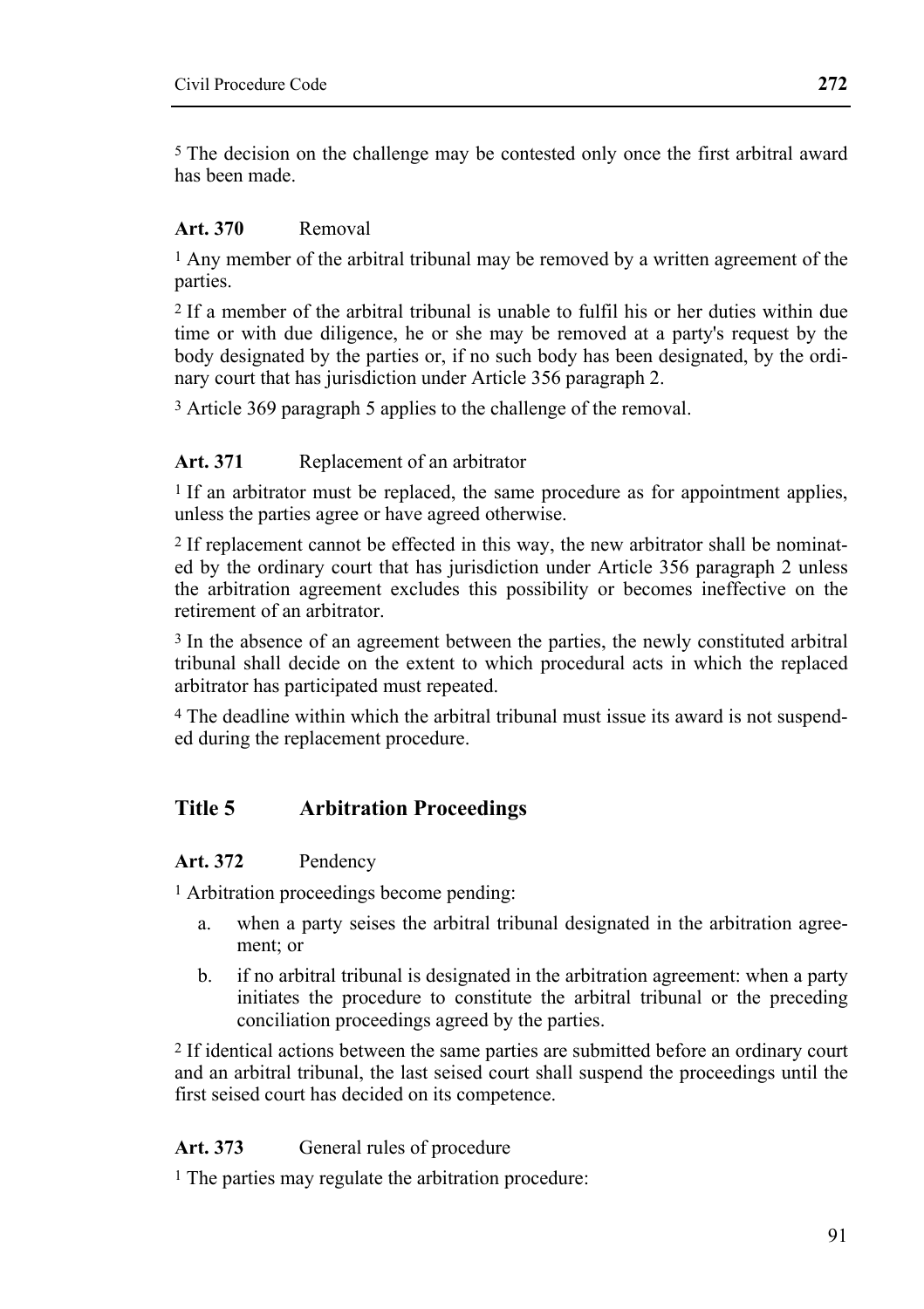- a. themselves;
- b. by referring to a set of arbitration rules;
- c. according to a procedural law of their choice.

2 If the parties have not regulated the procedure, it is determined by the arbitral tribunal.

3 The chairperson of the arbitral tribunal may decide on certain procedural questions if he or she is authorised to do so by the parties or by the other members of the tribunal.

4 The arbitral tribunal must guarantee the equal treatment of the parties and their right to be heard in adversarial proceedings.

5 Each party may act through a representative.

6 A complaint must be made immediately about any violation of the procedural rules, otherwise it may not subsequently be claimed that the rules were violated.

## Art. 374 Interim measures, security and damages

1 The ordinary court or, unless the parties have otherwise agreed, the arbitral tribunal may at the request of a party order interim measures, including measures to protect the evidence.

2 If the person concerned does not comply with the measure ordered by the arbitral tribunal, the tribunal or a party may apply to the ordinary court for it to issue the necessary orders; if the application is made by a party, it requires the consent of the arbitral tribunal.

3 The arbitral tribunal or the ordinary court may make the interim measures conditional on the payment of security if it is anticipated that the measures may cause harm to the other party.

4 The applicant is liable for the harm caused by unjustified interim measures. If he or she proves, however, that the application for the measures was made in good faith, the arbitral tribunal or the ordinary court may reduce the damages or relieve the applicant entirely from liability. The aggrieved party may assert his or her claim in the pending arbitration.

5 The security must be released once it is established that no claim for damages will be filed; where there is uncertainty, the court shall set a deadline for filing the action.

## Art. 375 Taking of evidence and participation of the ordinary court

1 The arbitral tribunal takes the evidence itself.

2 If the taking of evidence or any other procedural act requires the assistance of the official authorities, the arbitral tribunal may request the participation of the ordinary court that has jurisdiction under Article 356 paragraph 2. With the consent of the arbitral tribunal, the same may also be requested by a party.

3 The members of the arbitral tribunal may participate in the procedural acts of the ordinary court and may ask questions.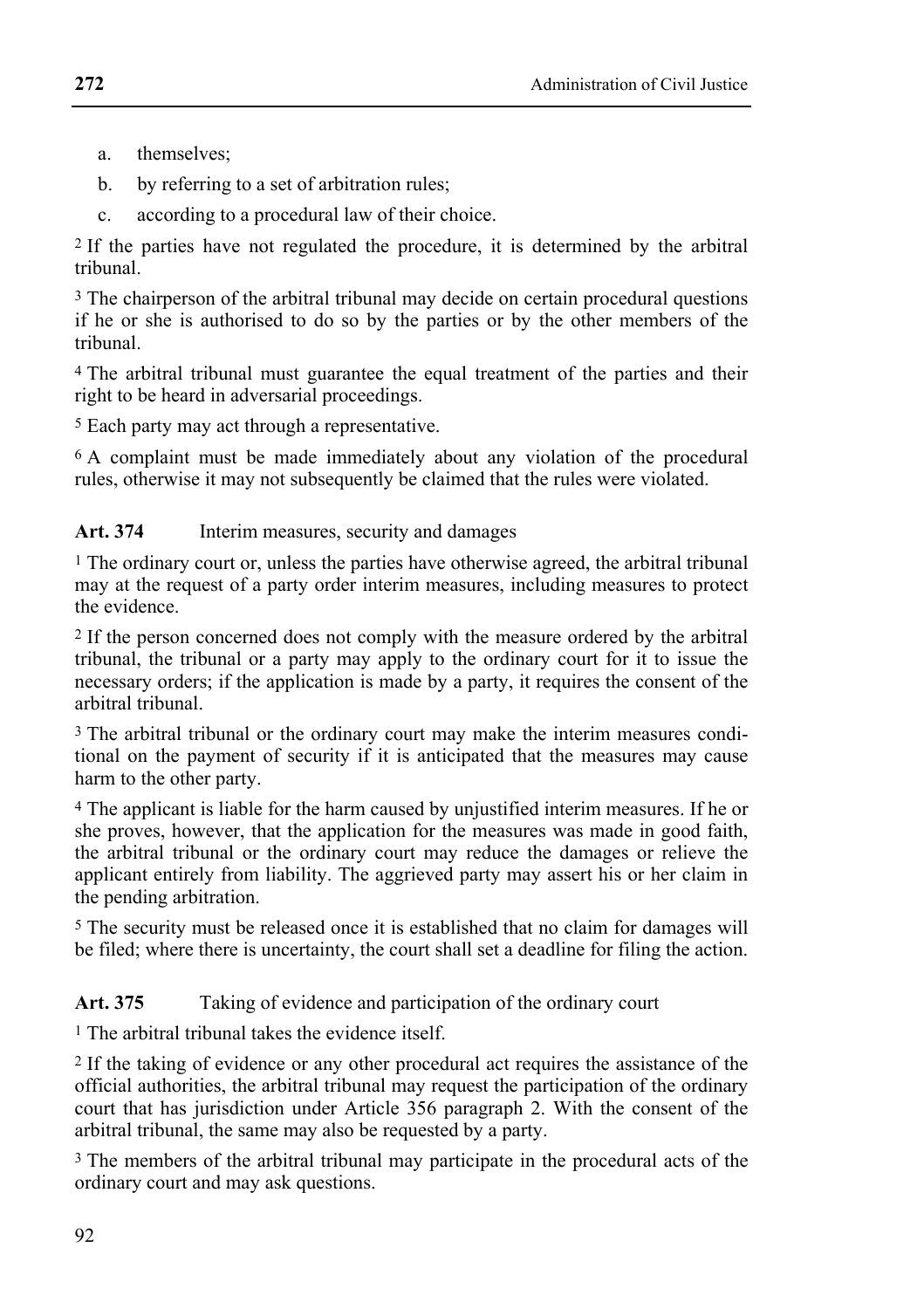**Art. 376** Joinder of parties, joinder of actions and participation of third parties

1 Arbitration may be initiated by or against joint parties if:

- a. all the parties are connected among themselves by one or more corresponding arbitration agreements; and
- b. the asserted claims are identical or factually connected.

2 Factually connected claims between the same parties may be joined in the same arbitration proceedings if they are the subject of corresponding arbitration agreements between these parties.

3 The intervention of a third party and the joinder of a person notified as a party to an action require an arbitration agreement between the third party and the parties to the dispute and are subject to the consent of the arbitral tribunal.

## **Art. 377** Set-off and counterclaim

 $<sup>1</sup>$  The arbitral tribunal has jurisdiction to decide the set-off defence, even if the claim</sup> to be set off does not fall within the scope of the arbitration agreement or is subject to another arbitration agreement or an agreement on jurisdiction.

2 The counterclaim is admissible if it concerns a claim that is covered by a corresponding arbitration agreement between the parties.

## **Art. 378** Advance of costs

1 The arbitral tribunal may order the advance of the presumed costs of the proceedings and may make the proceedings conditional on the payment of the advance. Unless the parties have agreed otherwise, the arbitral tribunal determines the amount to be paid by each party.

2 If one party does not pay the required advance, the other party may advance the entire costs or withdraw from the arbitration. In the latter case, the party withdrawing may initiate new arbitration proceedings for the same matter or proceed before the ordinary court.

### Art. 379 Security for party costs

If the plaintiff appears to be insolvent, the arbitral tribunal may at the defendant's request order that security be provided by a certain deadline for the probable party costs due by the defendant. Article 378 paragraph 2 applies by analogy.

### **Art. 380** Legal aid

Legal aid is excluded.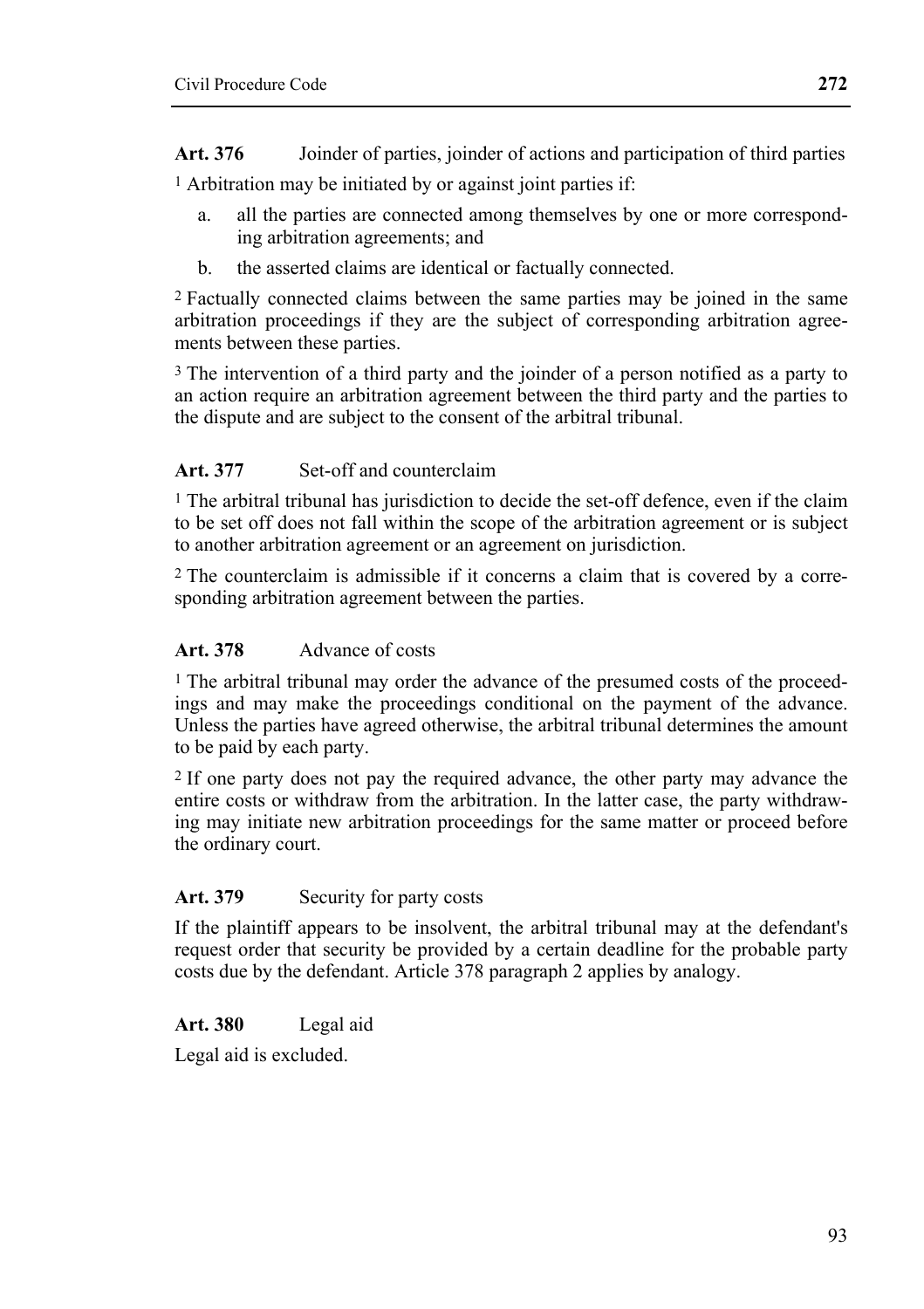## **Title 6 Arbitral Award**

#### **Art. 381** Applicable law

1 The arbitral tribunal decides:

- a. according to the rules of law chosen by the parties; or
- b. based on equity, if the parties have authorised it to do so.

2 In the absence of such choice or authorisation, it shall decide according to the law that an ordinary court would apply.

## **Art. 382** Deliberations and decision

<sup>1</sup> All members of the arbitral tribunal must participate in the deliberations and decisions.

2 If an arbitrator refuses to participate in a deliberation or a decision, the others may deliberate or decide without him or her, unless the parties have agreed otherwise.

<sup>3</sup> The award is determined by a majority decision, unless the parties have agreed otherwise.

4 If no majority is reached, the award is determined by the chairperson.

## **Art. 383** Interim and partial awards

Unless the parties have agreed otherwise, the arbitral tribunal may limit the proceedings to certain questions or prayers for relief.

## **Art. 384** Content of the award

1 The award contains details of:

- a. the composition of the arbitral tribunal;
- b. the location where the arbitral tribunal sits;
- c. the parties and their representatives;
- d. the parties' prayers for relief or, if none, the question to be decided;
- e. unless the parties have explicitly dispensed with this requirement: a statement of the facts, the legal considerations and, if applicable, the considerations in equity;
- f. the conclusions on the award on the merits, as well as the amount and allocation of the costs and party costs;
- g. the date of the award.

2 The award must be signed; the signature of the chairperson suffices.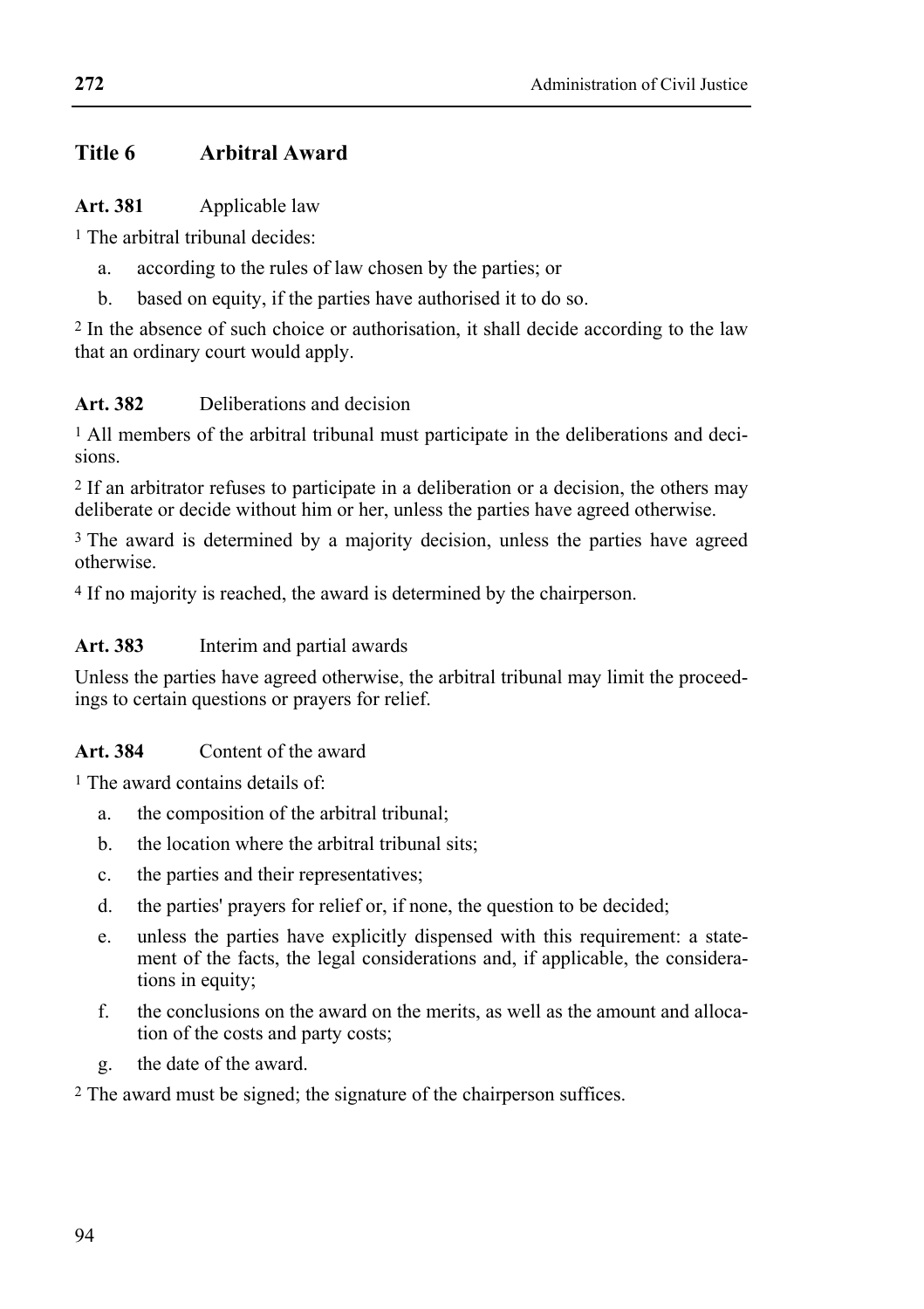### **Art. 385** Agreement between the parties

If the parties settle their dispute in the course of the arbitral proceedings, the arbitral tribunal shall on request record the agreement in the form of an award.

### Art. 386 Notice and deposit

1 Each party is served with notice of the award.

2 Each party may at his or her own expense deposit a copy of the award with the ordinary court that has jurisdiction under Article 356 paragraph 1.

<sup>3</sup> At the request of a party, this court shall certify the award as enforceable.

### **Art. 387** Effect of the award

Once notice of the award has been given to the parties, it has the effect of a legallybinding and enforceable judicial decision.

### Art. 388 Correction, explanation and amendment of the award

1 Each party may apply to the arbitral tribunal to:

- a. correct typographical and arithmetical errors in the award;
- b. explain certain parts of the award;
- c. make an additional award on claims that have been asserted in the course of the arbitration but not included in the award.

2 The application must be made to the arbitral tribunal within 30 days from the discovery of the error or the parts of the award that need to be explained or amended, but no later than one year from receiving notice of the award.

<sup>3</sup> The application does not suspend the deadlines for contesting the award. If a party is prejudiced by the outcome of this procedure, he or she shall be given a new deadline to contest the award on this point.

## **Title 7 Appellate Remedies**

## **Chapter 1 Objections**

**Art. 389** Objection to the Federal Supreme Court

<sup>1</sup> An arbitral award is subject to objection to the Federal Supreme Court.

2 The procedure is governed by the Federal Supreme Court Act of 17 June 2005148, unless otherwise provided in this Chapter.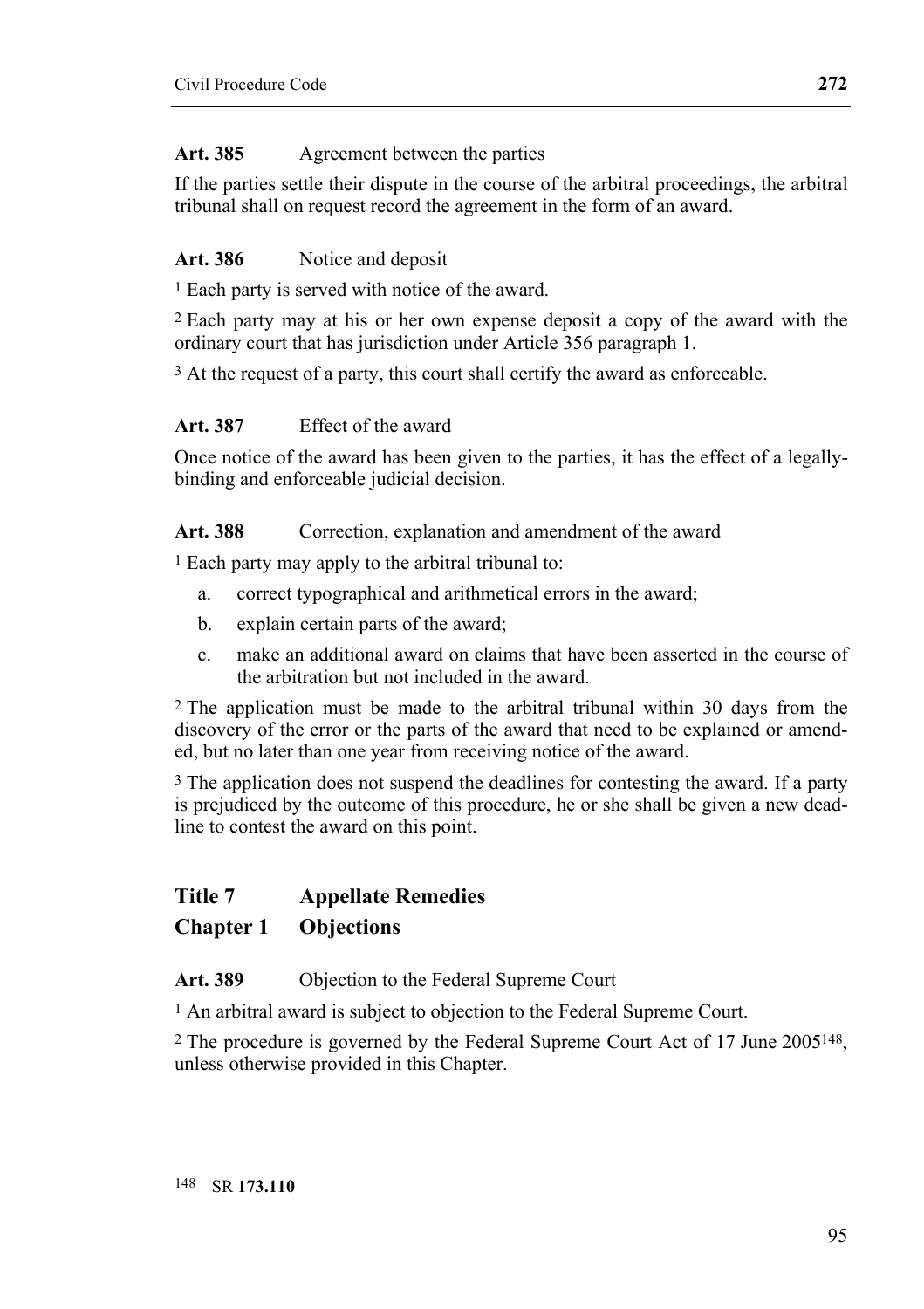### **Art. 390** Objection to the cantonal court

1 By express declaration in the arbitration agreement or in a subsequent agreement, the parties may agree that the arbitral award may be contested by way of objection to the cantonal court that has jurisdiction under Article 356 paragraph 1.

2 The procedure is governed by Articles 319 to 327, unless otherwise provided in this Chapter. The decision of the cantonal court is final.

## **Art. 391** Subsidiarity

An objection is only admissible after the means of arbitral appeal provided for in the arbitration agreement are exhausted.

### **Art. 392** Challengeable awards

An objection is admissible against:

- a. partial and final awards;
- b. interim awards on the grounds listed in Article 393 letters a and b.

## **Art. 393** Grounds for objection

An arbitral award may be contested on the following grounds:

- a. the single arbitrator was appointed or the arbitral tribunal composed in an irregular manner;
- b. the arbitral tribunal wrongly declared itself to have or not to have jurisdiction;
- c. the arbitral tribunal decided issues that were not submitted to it or failed to decide on a prayer for relief;
- d. the principles of equal treatment of the parties or the right to be heard were violated;
- e. the award is arbitrary in its result because it is based on findings that are obviously contrary to the facts as stated in the case files or because it constitutes an obvious violation of law or equity;
- f. the costs and compensation fixed by the arbitral tribunal are obviously excessive.

## Art. 394 Remit for rectification or amendment

After hearing the parties, the appellate court may remit the award to the arbitral tribunal, setting a deadline to rectify or amend it.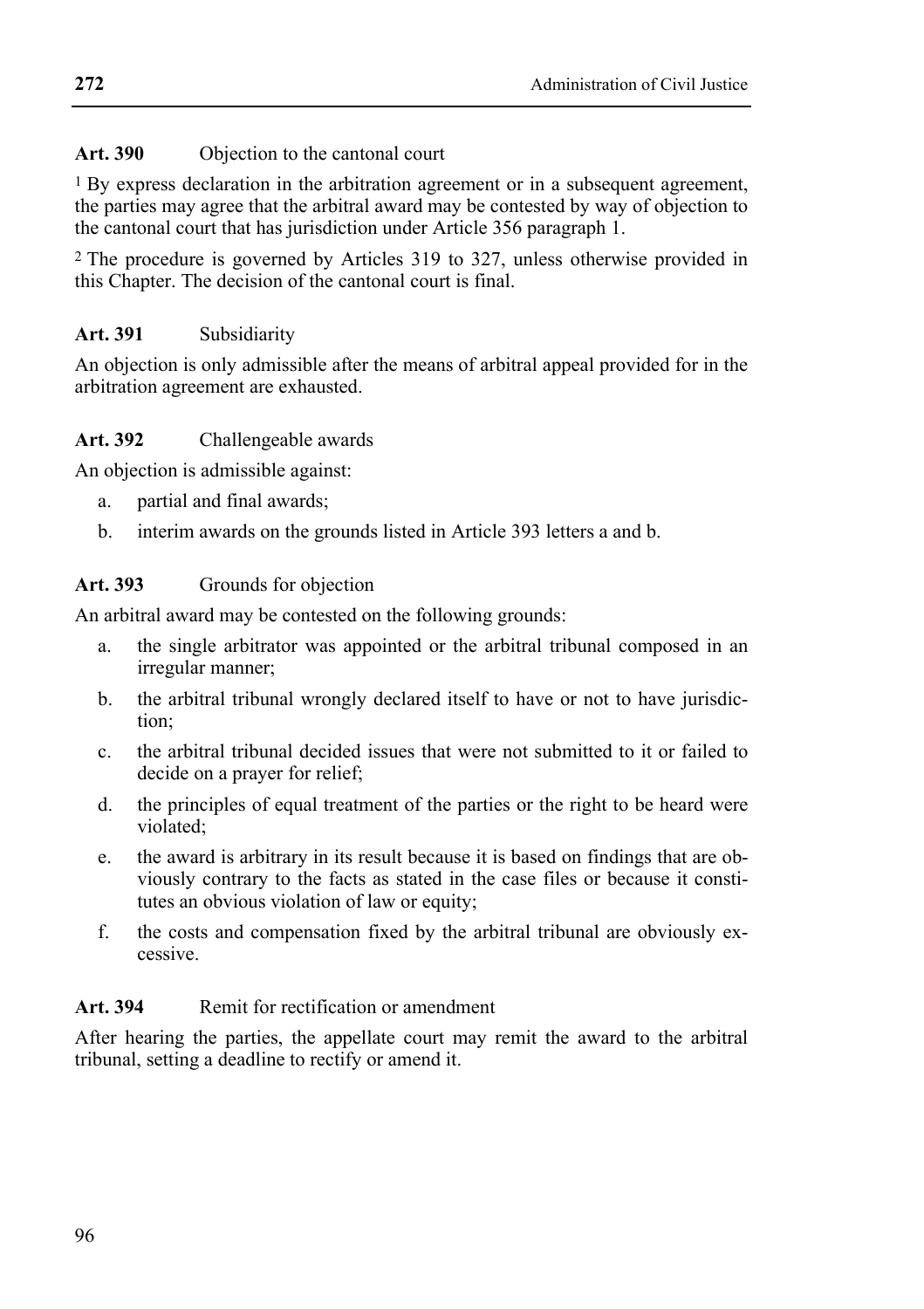### **Art. 395** Decision

1 If the award is not remitted to the arbitral tribunal or if it is not rectified or amended by the tribunal within the set deadline, the appellate court shall decide and, if the objection is approved, shall set aside the award.

2 If the award is set aside, the arbitral tribunal shall make a new award consistent with the considerations taken into account in the decision to remit the case.

3 Setting aside may be limited to certain parts of the award if the other parts do not depend on them.

4 If the arbitral award is contested on the grounds that the compensation and costs are obviously excessive, the appellate court may itself decide on them.

## **Chapter 2 Review**

#### **Art. 396** Grounds for review

<sup>1</sup> A party may request the ordinary court that has jurisdiction under Article 356 paragraph 1 to review an arbitral award if:

- a. the party subsequently discovers significant facts or decisive evidence that could not have been submitted in the earlier proceedings, excluding facts and evidence that arose after the arbitral award was made;
- b. criminal proceedings have established that the arbitral award was influenced to the detriment of the party concerned by a felony or misdemeanour, even if no one is convicted by a criminal court; if criminal proceedings are not possible, proof may be provided in some other manner;
- c. it is claimed that the acceptance, withdrawal or settlement of the claim is invalid.

<sup>2</sup> The review on the grounds of a violation of the ECHR<sup>149</sup> may be requested if:

- a. the European Court of Human Rights has determined in a final judgment that the ECHR or its protocols have been violated;
- b. compensation is not an appropriate remedy for the effects of the violation; and
- c. the review is necessary to remedy the violation.

### **Art. 397** Deadlines

<sup>1</sup> The request for review must be filed within 90 days of discovery of the grounds for review.

2 The right to request for a review expires 10 years after the award comes into force, except in cases under Article 396 paragraph 1 letter b.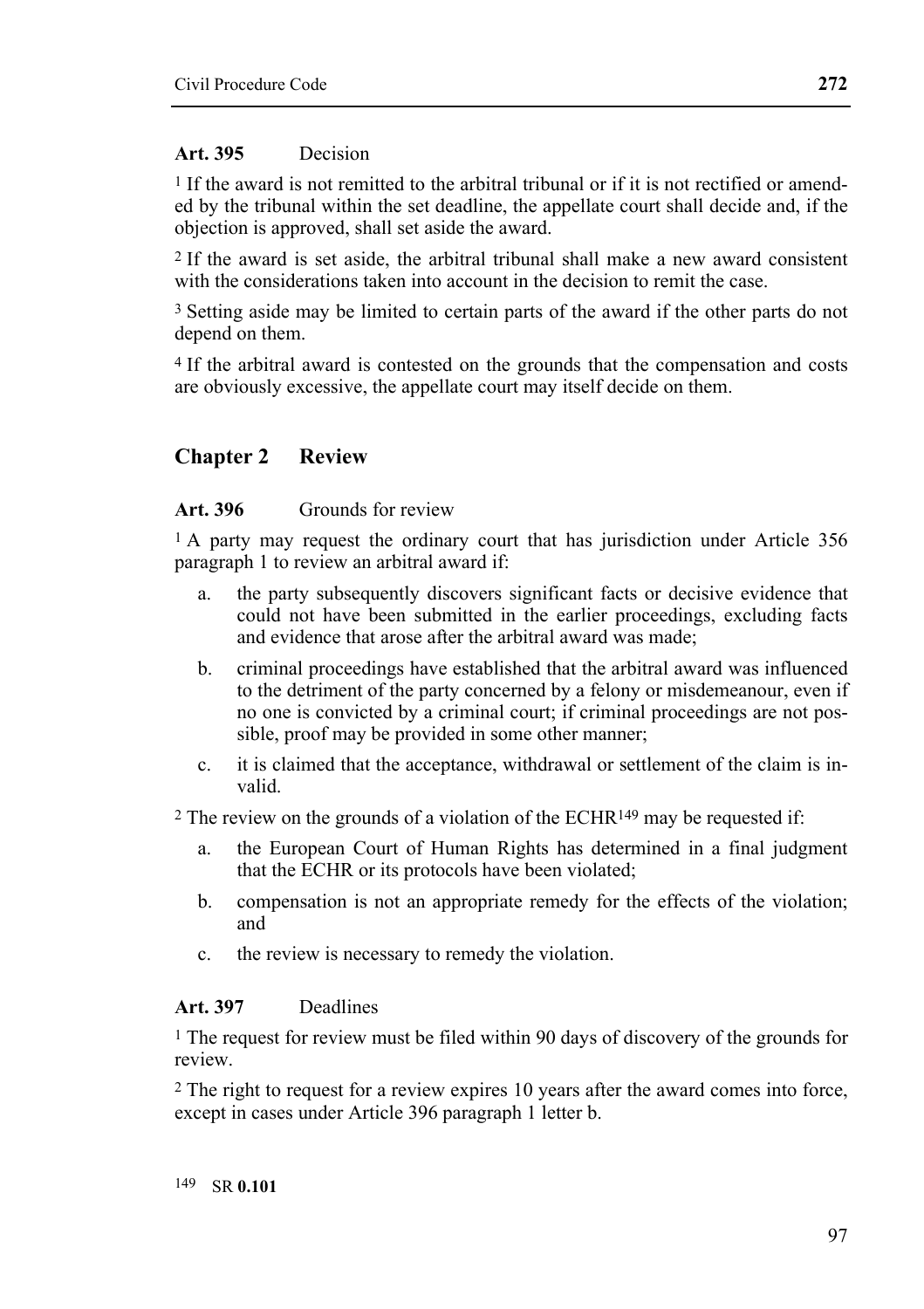## **Art. 398** Procedure

The procedure is governed by Articles 330 to 331.

## Art. 399 Remit to the arbitral tribunal

1 If the court approves the request for review, it shall set aside the arbitral award and remit the case to the arbitral tribunal for a new decision.

2 If the arbitral tribunal is no longer complete, Article 371 applies.

## **Part 4 Final Provisions**

## **Title 1 Implementation**

## **Art. 400** Principles

1 The Federal Council shall issue the implementing provisions.

2 It provides forms for court records and party submissions. The forms for the parties must be designed in a way that they can be completed by persons who are not legally trained.

3 The Federal Council may delegate responsibility for issuing administrative and technical regulations to the Federal Office of Justice.

## **Art. 401** Pilot projects

1 The cantons may carry out pilot projects with the consent of the Federal Council.

2 The Federal Council may delegate competence for the approval of such projects to the Federal Office of Justice.

## **Title 2 Amendment of Legislation**

## Art. 402 Repeal and amendment of current legislation

The repeal and amendment of existing legislation is dealt with in Annex 1.

## **Art. 403** Coordination provisions

The coordination of this Code with provisions of other enactments is dealt with in Annex 2.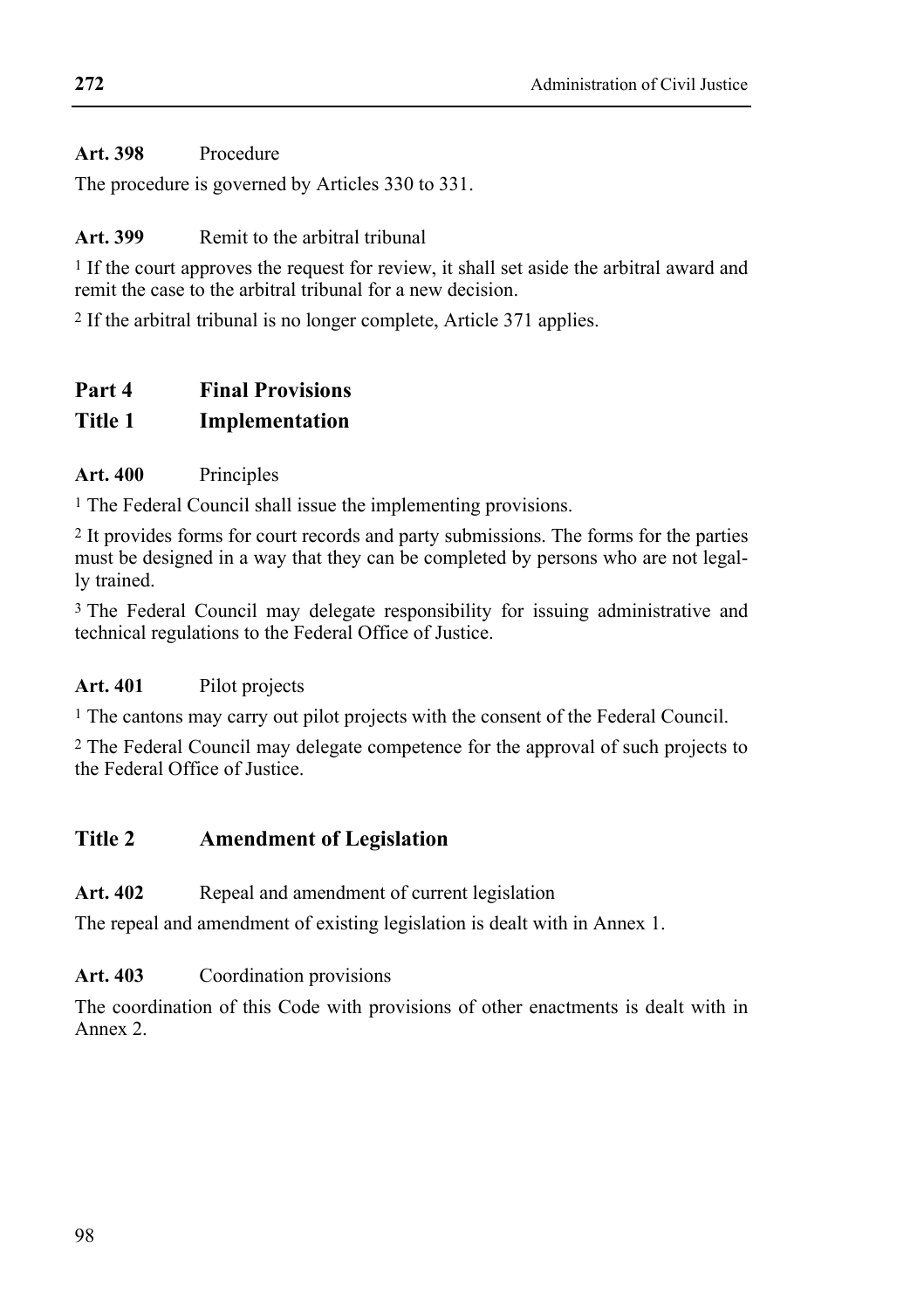## **Title 3 Transitional Provisions**

## **Chapter 1 Transitional Provisions of 19 December 2008**<sup>150</sup>

### Art. 404 Continued application of the previous law

1 Proceedings that are pending when this Code comes into force are governed by the previous procedural law until the close of the proceedings before the respective instance.

2 Territorial jurisdiction is governed by the new law. However, jurisdiction conferred under the previous law continues.

## **Art. 405** Appellate remedies

<sup>1</sup> Appellate remedies are governed by the law in force when notice of the decision is given to the parties.

2 The review of a decision notified under the previous law is governed by the new law.

## Art. 406 Agreement on jurisdiction

The validity of an agreement on jurisdiction is governed by the law in force at the time of conclusion of the agreement.

### **Art. 407** Arbitration

<sup>1</sup> The validity of arbitration agreements concluded before the commencement of this Code is governed by the law that favours the agreement.

2 Arbitration proceedings that are pending on the commencement of this Code are governed by the previous law. The parties may, however, agree on the application of the new law.

<sup>3</sup> Appellate remedies are governed by the law in force when notice of the arbitral award is given to the parties.

4 Judicial proceedings under Article 356 that are pending on the commencement of this Code are governed by the previous law.

<sup>150</sup> Inserted by No I 1 of the Federal Act of 28 Sept. 2012 (Transcription Regulations), in force since 1 May 2013 (AS **2013** 851; BBl **2012** 5707 5719).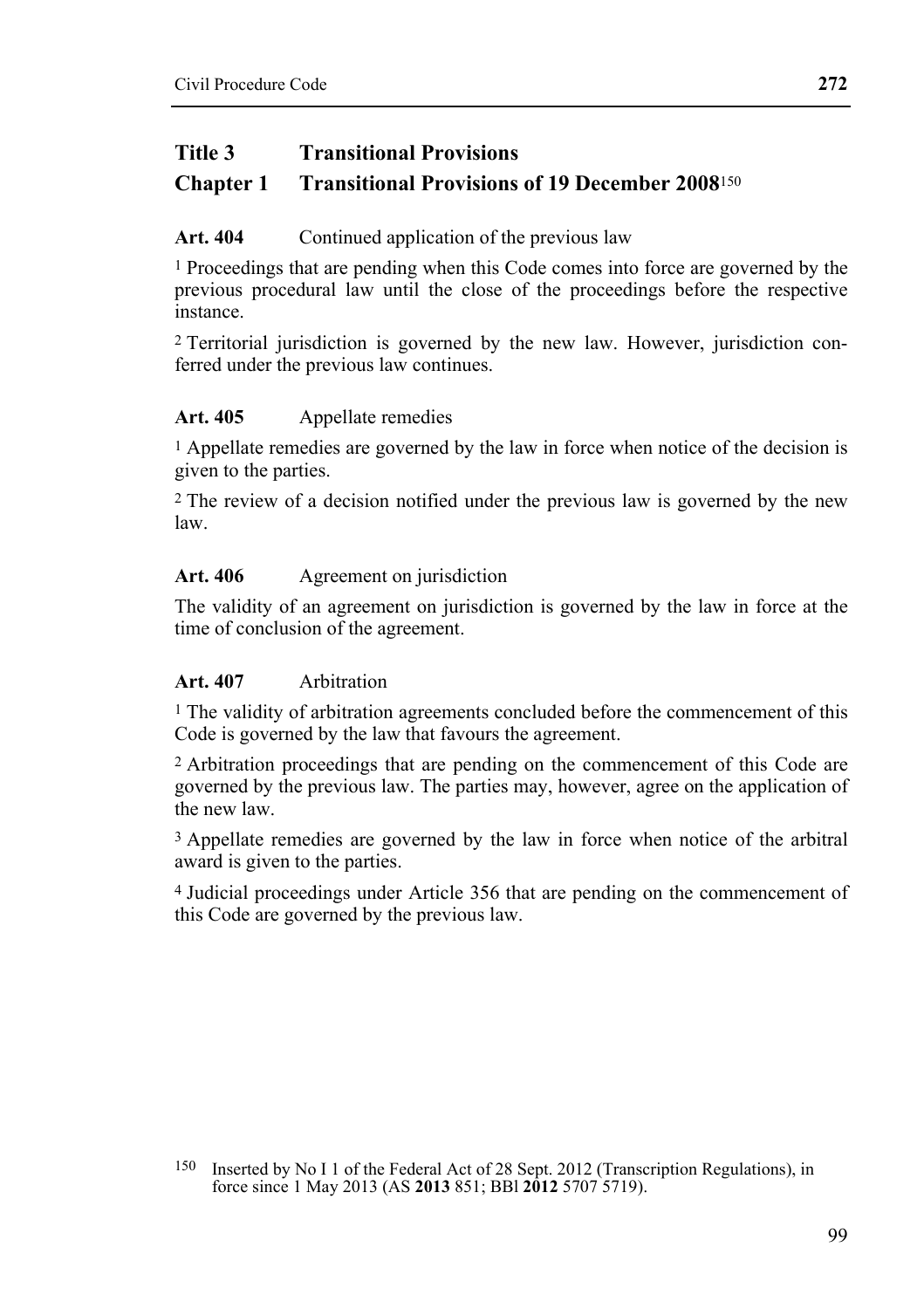## **Chapter 2**<sup>151</sup> **Transitional Provision to the Amendment of 28 September 2012**

#### **Art. 407***a*

In proceedings that are pending when the Amendment of 28 September 2012 to this Code comes into force, the new law applies to procedural acts from the date on which the Amendment comes into force

## **Chapter 3**<sup>152</sup> **Transitional Provision to the Amendment of 20 March 2015**

#### **Art. 407***b*

1 The new law applies to proceedings that are pending when the Amendment of 20 March 2015 comes into force.

2 New prayers for relief that are filed as a result of the change in the law applicable are permitted; uncontested parts of a decision remain binding unless they are so closely materially connected with prayers for relief that have yet to be judged that it is reasonable to judge the entire matter.

## **Chapter 4**153 **Transitional Provision to the Amendment of 19 June 2015**

#### **Art. 407***c*

<sup>1</sup> The new law applies to divorce proceedings that are pending when the Amendment of 19 June 2015 comes into force.

2 New prayers for relief that are filed as a result of the change in the law applicable are permitted; uncontested parts of a decision remain binding unless they are so closely materially connected with prayers for relief that have yet to be judged that it is reasonable to judge the entire matter.

- <sup>151</sup> Inserted by No I 1 of the Federal Act of 28 Sept. 2012 (Transcription Regulations), in force since 1 May 2013 (AS **2013** 851; BBI **2012** 5707 5719).
- force since 1 May 2013 (AS **2013** 6.1; BBl **2012** 3707 5719).<br>
Inserted by Annex No 2 of the Federal Act of 20 March 2015 (Child Maintenance), in<br>
force since 1 Jan. 2017 (AS **2015** 4299; BBl **2014** 529).
- <sup>153</sup> Inserted by Annex No 2 of the Federal Act of 19 June 2015 (Equitable Division of Pensions on Divorce), in force since 1 Jan. 2017 (AS **2016** 2313; BBl **2013** 4887).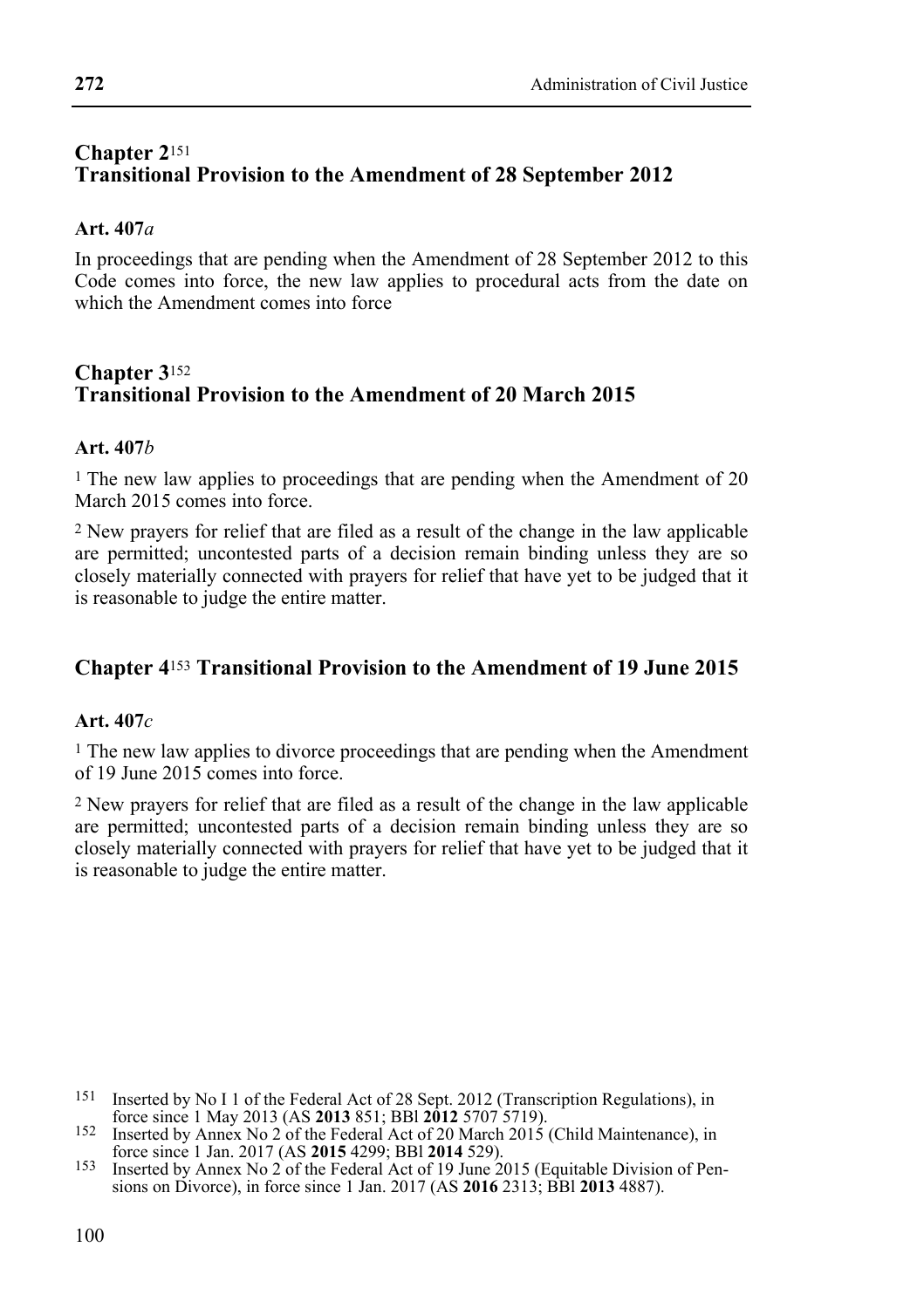# **Title 4 Referendum and Commencement**

## **Art. 408**

- <sup>1</sup> This Code is subject to an optional referendum.
- 2 The Federal Council shall determine the commencement date.

Commencement Date: 1 January 2011154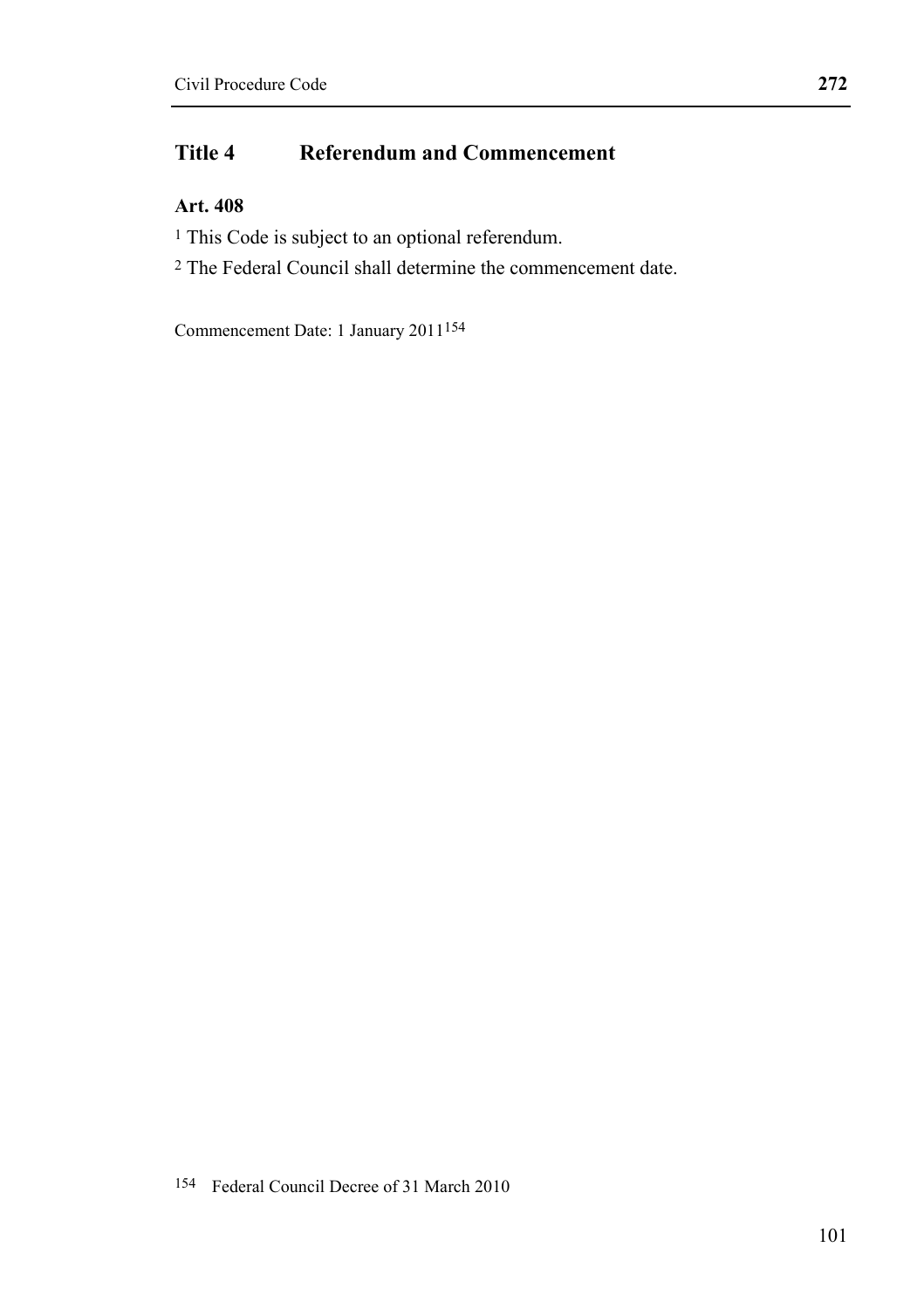## **Repeal and Amendment of Current Legislation**

## **I. Repeal of current legislation**

The Civil Jurisdiction Act of 24 March 2000155 is repealed.

## **II. Amendment of current legislation**

The federal acts below are amended as follows: …156

 155 [AS **2000** 2355, **2004** 2617 Annex No 3, **2005** 5685 Annex No 14, **2006** 5379 Annex No II 2] 156 The amendments may be consulted under AS **2010** 1739.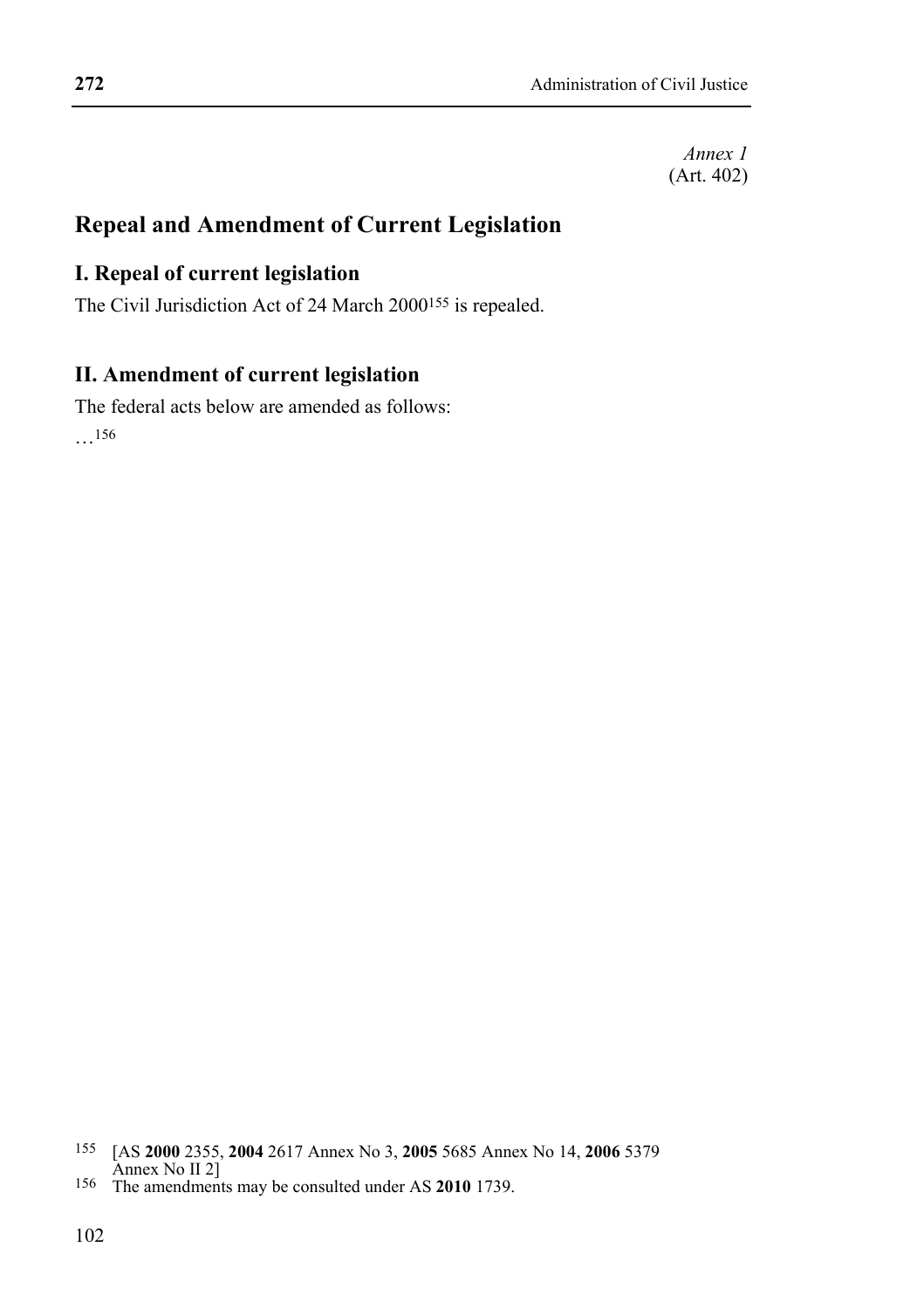*Annex 2*  (Art. 403)

## **Coordination Provisions**

## **1. Coordination of the Civil Procedure Code with the new Nuclear Energy Public Liability Act**

*Irrespective of whether the Nuclear Energy Public Liability Act of 13 June 2008*157 *(new NEPLA) or the Civil Procedure Code of 19 December 2008 (CPC) comes into force first, on commencement of the enactment that comes into force later or if both enactments come into force on the same date, the CPC shall be amended as follows:* 

#### *Art. 5 para. 1 let. e*

1 Cantonal law shall designate the court that has jurisdiction as sole cantonal instance for:

e. disputes under the Nuclear Energy Public Liability Act of 13 June 2008158;

### Art. 38a Nuclear damage

1 In the case of actions arising from nuclear incidents, the court in the canton where the incident took place has mandatory jurisdiction.

2 If there is any uncertainty as to which canton this is, the court in the canton where the nuclear installation of the liable proprietor is located has mandatory jurisdiction.

<sup>3</sup> If two or more courts have jurisdiction in accordance with these rules, the court in the canton that is most closely linked to the incident and which is most seriously affected by it has mandatory jurisdiction.

## **2. Coordination of Number 19 of Annex 1 with the new NEPLA**

*Irrespective of whether the new NEPLA*159*or the CPC comes into force first, on commencement of the enactment that comes into force later or if both enactments come into force on the same date, Number 19 of Annex 1 of the CPC ceases to apply and the new NEPLA shall be amended in accordance with Number 20 of Annex 1 of the CPC.* 

<sup>157</sup> SR **732.44**; BBl **2008** 5341 158 SR **732.44**; BBl **2008** 5341 159 SR **732.44**; BBl **2008** 5341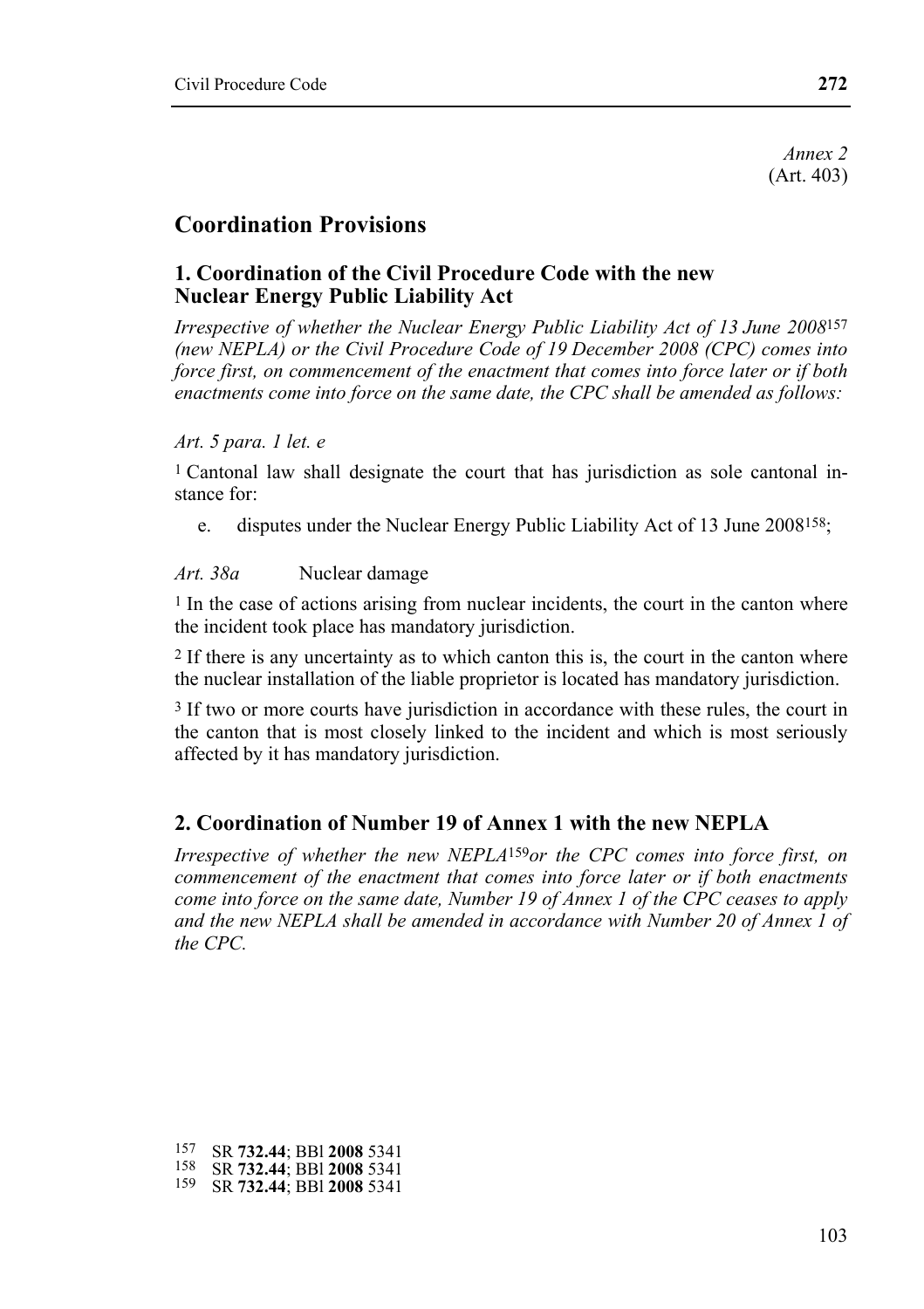## **3. Coordination with the Amendment of the Civil Code (CC) of 19 December 2008 (Protection of Adults, Law of Persons and Law on Children)**

*Irrespective of whether the amendment of the CC of 19 December 2008*160 *(protection of adults, law of persons and law on children) of the CPC comes into force first, on commencement of the enactment that comes into force later or if both enactments come into force on the same date, the CPC shall be amended as follows:* 

…161

160 SR **210**; BBl **2009** 141 161 The amendments may be consulted under AS **2010** 1739.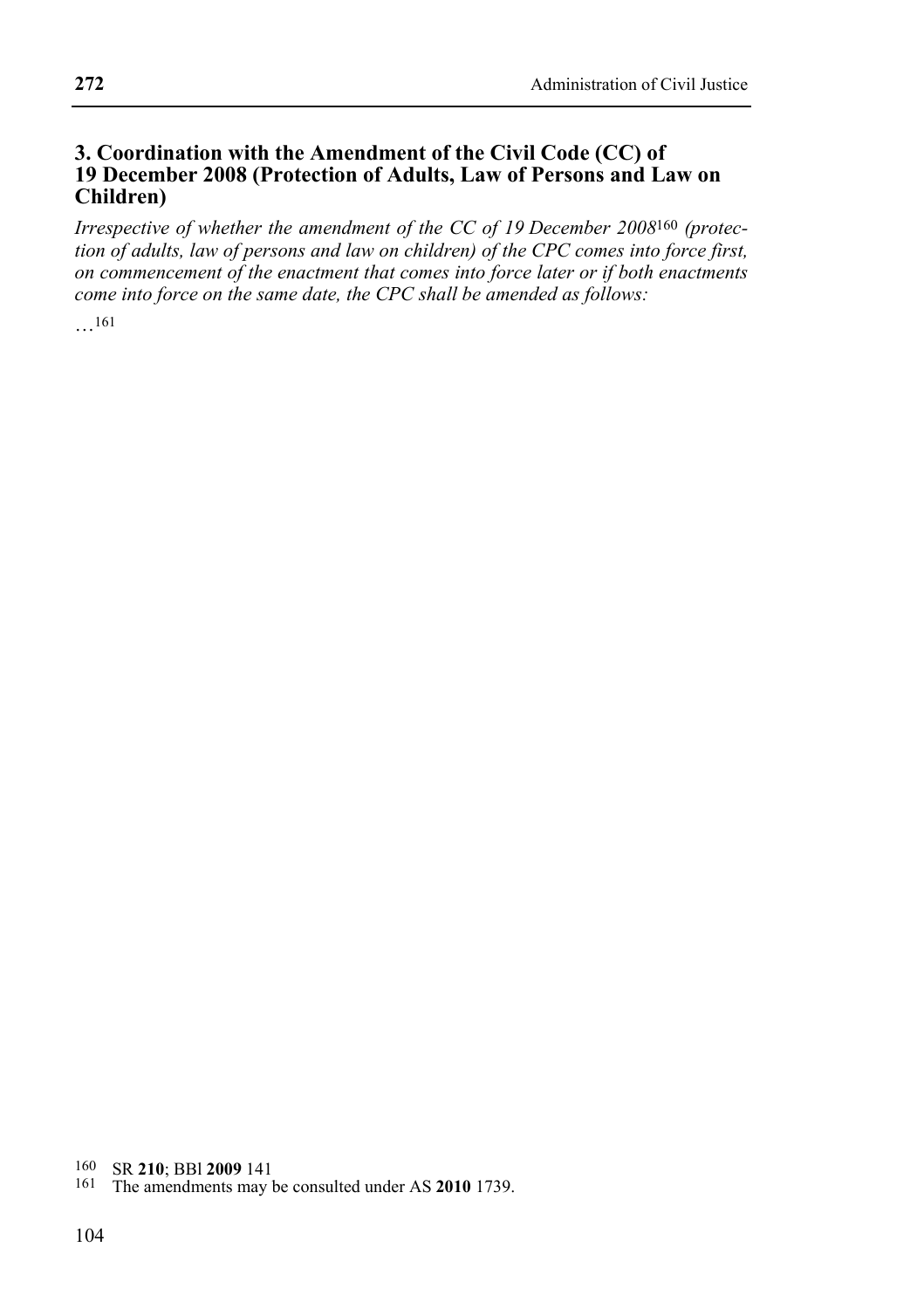# **Table of Contents**

# **Part 1 General Provisions**

## **Title 1 Subject Matter and Scope of Application**

| Organisation of the courts and the conciliation authorities  Art. 3 |  |
|---------------------------------------------------------------------|--|

# **Title 2 Jurisdiction of the Courts and Recusal**

### **Chapter 1 Material Jurisdiction and Functional Jurisdiction**

| Disputes concerning insurance supplementary to social |  |
|-------------------------------------------------------|--|
|                                                       |  |
|                                                       |  |

## **Chapter 2 Territorial Jurisdiction**

## **Section 1 General Provisions**

## **Section 2 Law of Persons**

| Declaration of death and declaration of presumed death  Art. 21 |  |
|-----------------------------------------------------------------|--|
|                                                                 |  |

## **Section 3 Family Law**

| Applications and actions in registered partnership matters Art. 24 |  |
|--------------------------------------------------------------------|--|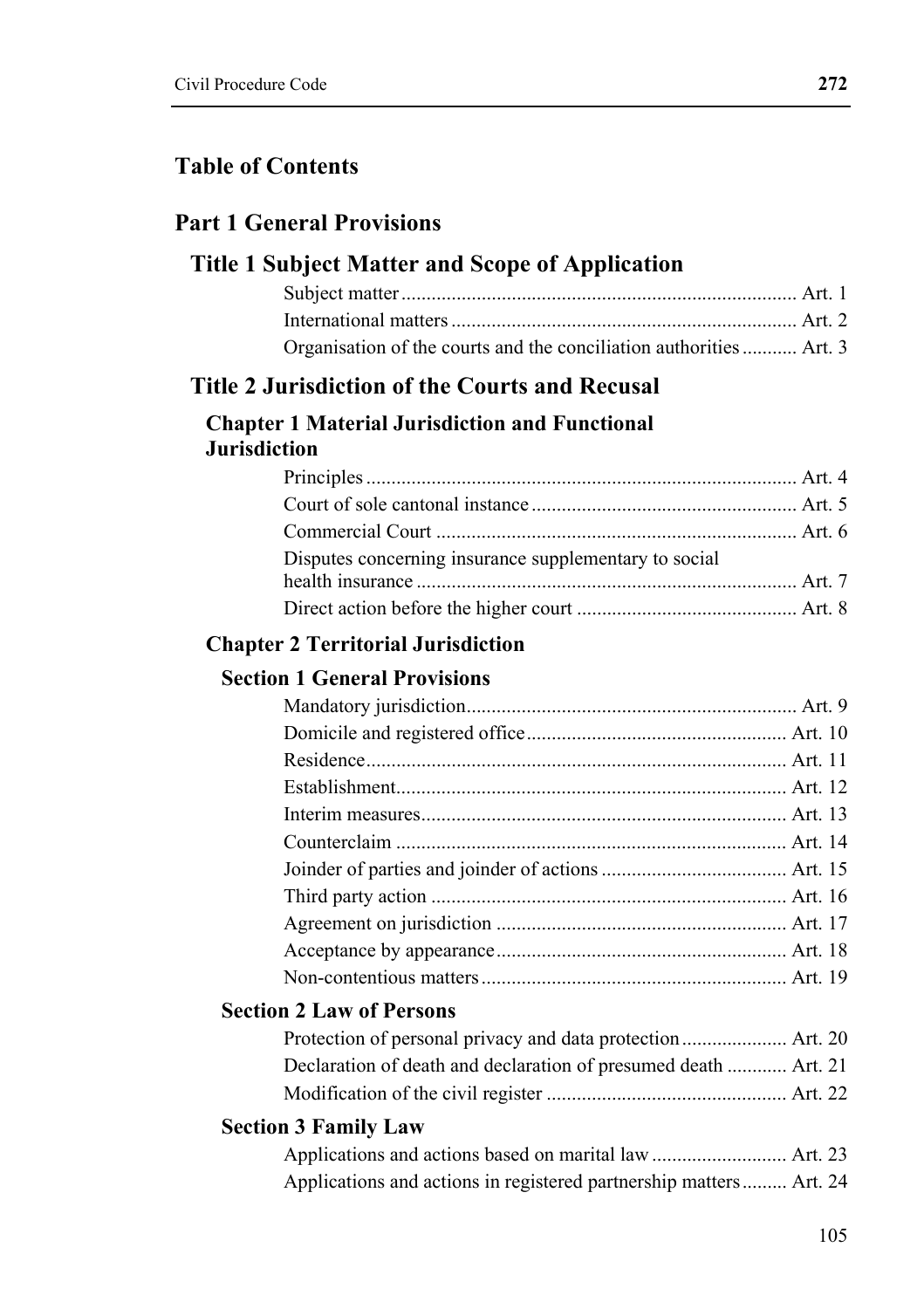|                          | Actions relating to parent-child relationships Art. 25   |  |
|--------------------------|----------------------------------------------------------|--|
|                          |                                                          |  |
|                          |                                                          |  |
|                          | <b>Section 4 Law of Succession</b>                       |  |
|                          |                                                          |  |
|                          | <b>Section 5 Property Law</b>                            |  |
|                          |                                                          |  |
|                          |                                                          |  |
|                          | <b>Section 6 Actions in Contract</b>                     |  |
|                          |                                                          |  |
|                          |                                                          |  |
|                          |                                                          |  |
|                          |                                                          |  |
|                          |                                                          |  |
|                          | <b>Section 7 Actions in Tort</b>                         |  |
|                          |                                                          |  |
|                          |                                                          |  |
|                          |                                                          |  |
|                          |                                                          |  |
|                          | <b>Section 8 Commercial Law</b>                          |  |
|                          |                                                          |  |
|                          |                                                          |  |
|                          | Mergers, demergers, transformations, transfers of assets |  |
|                          |                                                          |  |
|                          | Cancellation of securities and insurance policies,       |  |
|                          |                                                          |  |
|                          |                                                          |  |
|                          |                                                          |  |
|                          | <b>Section 9 Debt Enforcement and Bankruptcy Law</b>     |  |
|                          |                                                          |  |
| <b>Chapter 3 Recusal</b> |                                                          |  |
|                          |                                                          |  |
|                          |                                                          |  |
|                          |                                                          |  |
|                          |                                                          |  |
|                          |                                                          |  |
|                          |                                                          |  |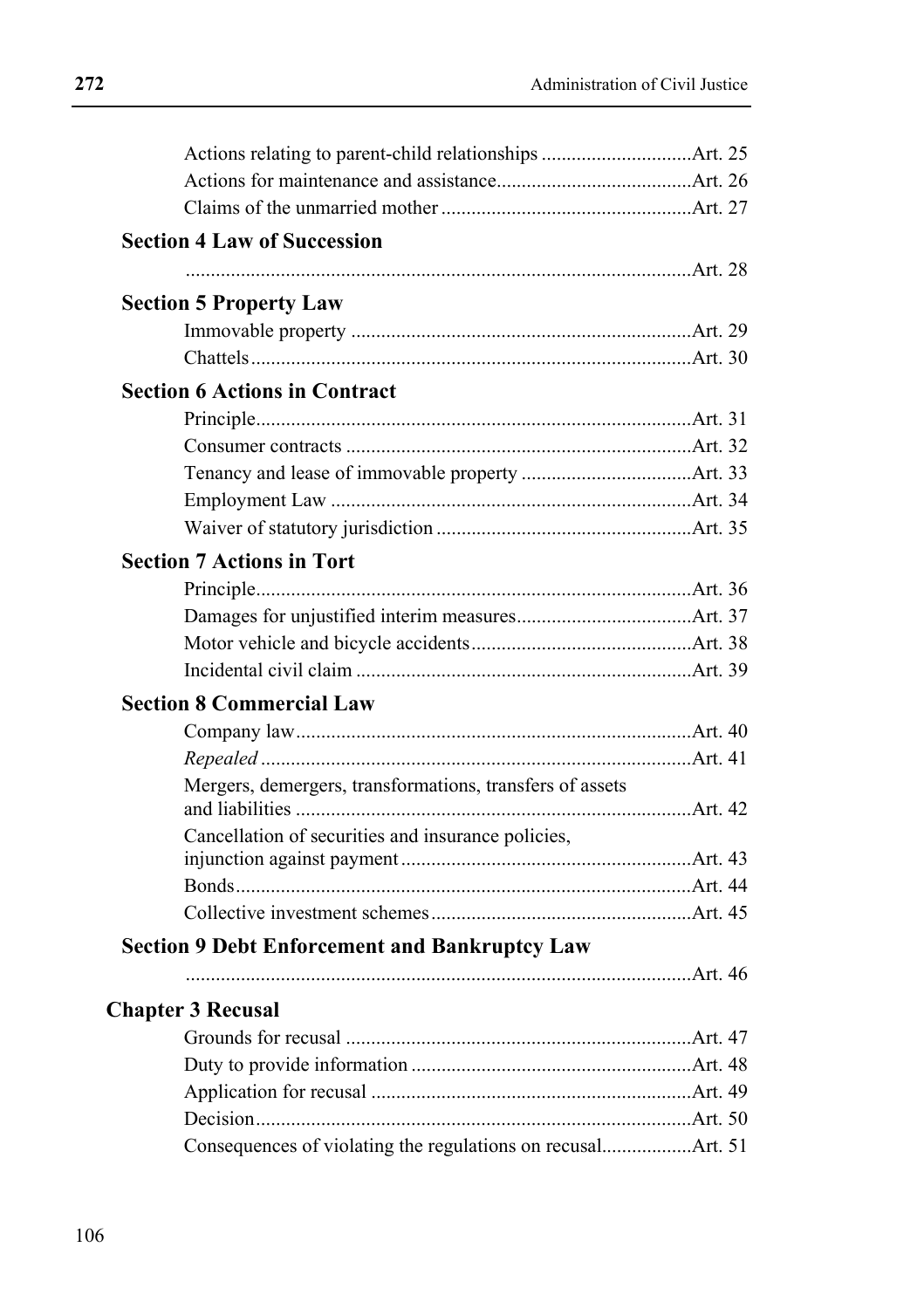# **Title 3 Procedural Principles and Procedural Requirements**

## **Chapter 1 Procedural Principles**

| Principles of production of evidence and of ex-officio            |  |
|-------------------------------------------------------------------|--|
|                                                                   |  |
|                                                                   |  |
|                                                                   |  |
| Principles of non ultra petita and ex-officio assessment  Art. 58 |  |

## **Chapter 2 Procedural Requirements**

| Verification of compliance with the procedural |  |
|------------------------------------------------|--|
|                                                |  |
|                                                |  |

# **Title 4 Pendency and Effects of Withdrawal of the Action**

| Pendency where the court has no jurisdiction or the |  |
|-----------------------------------------------------|--|
|                                                     |  |
|                                                     |  |
|                                                     |  |

## **Title 5 Parties and Participation of Third Parties**

## **Chapter 1 Capacity to be a Party and Capacity to take Legal Action**

# **Chapter 2 Representation of the Parties**

## **Chapter 3 Joinder of Parties**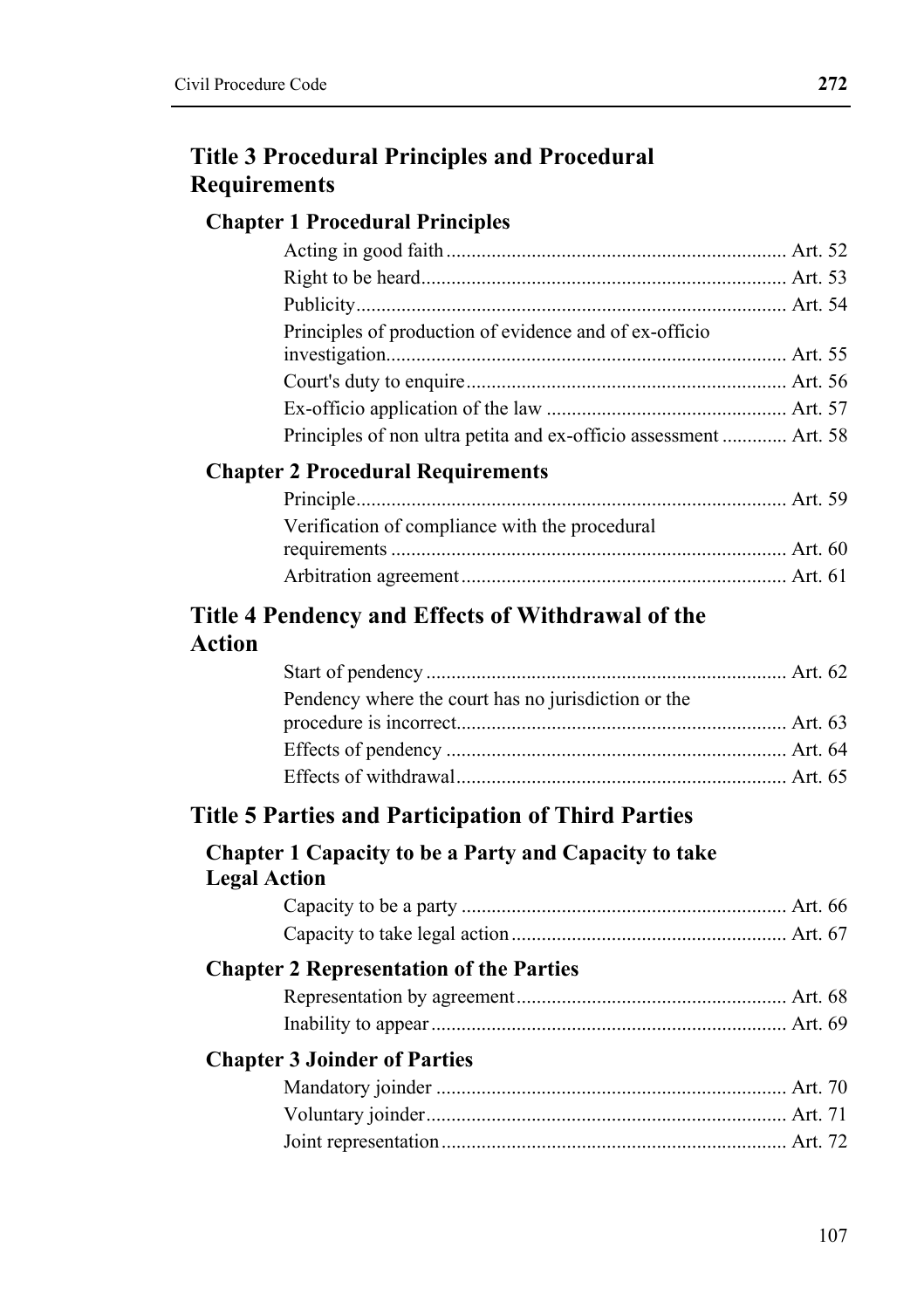| <b>Chapter 4 Third Party Intervention</b><br><b>Section 1 Principal Intervention</b> |  |
|--------------------------------------------------------------------------------------|--|
|                                                                                      |  |
| <b>Section 2 Accessory Intervention</b>                                              |  |
|                                                                                      |  |
|                                                                                      |  |
|                                                                                      |  |
|                                                                                      |  |
| <b>Chapter 5 Third Party Notice</b>                                                  |  |
| <b>Section 1 Third Party Notice</b>                                                  |  |
|                                                                                      |  |
|                                                                                      |  |
|                                                                                      |  |
| <b>Section 2 Third Party Action</b>                                                  |  |
|                                                                                      |  |
|                                                                                      |  |
| <b>Chapter 6 Substitution of a Party</b>                                             |  |
|                                                                                      |  |
| <b>Title 6 Actions</b>                                                               |  |
|                                                                                      |  |
|                                                                                      |  |
|                                                                                      |  |
|                                                                                      |  |
|                                                                                      |  |
|                                                                                      |  |
|                                                                                      |  |
| <b>Title 7 Value in Dispute</b>                                                      |  |
|                                                                                      |  |

# **Title 8 Costs and Legal Aid**

| Tariffs |  |
|---------|--|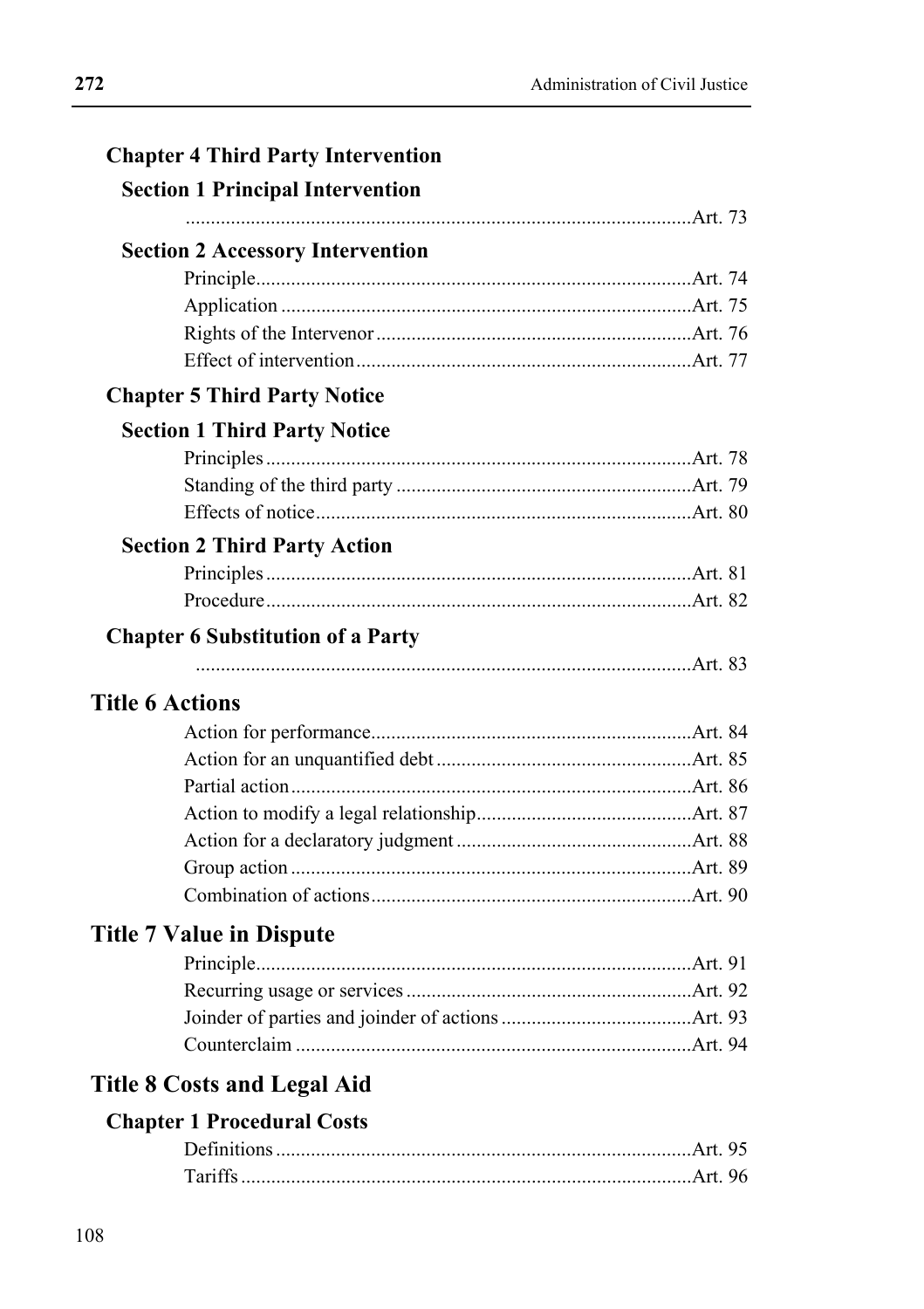| <b>Chapter 2 Allocation and Settlement of Procedural Costs</b> |  |
|----------------------------------------------------------------|--|
|                                                                |  |
|                                                                |  |
|                                                                |  |
|                                                                |  |
|                                                                |  |
|                                                                |  |
|                                                                |  |
|                                                                |  |
|                                                                |  |
| <b>Chapter 3 Special Provisions on Costs</b>                   |  |
|                                                                |  |
|                                                                |  |
|                                                                |  |
|                                                                |  |
| <b>Chapter 4 Legal Aid</b>                                     |  |
|                                                                |  |
|                                                                |  |
|                                                                |  |
|                                                                |  |
|                                                                |  |
|                                                                |  |
|                                                                |  |
| Title 9 Director of Proceedings, Procedural Acts and           |  |
| <b>Deadlines</b>                                               |  |
| <b>Chapter 1 Director of proceedings</b>                       |  |
|                                                                |  |
|                                                                |  |
|                                                                |  |

Transfer of connected cases ...................................................... Art. 127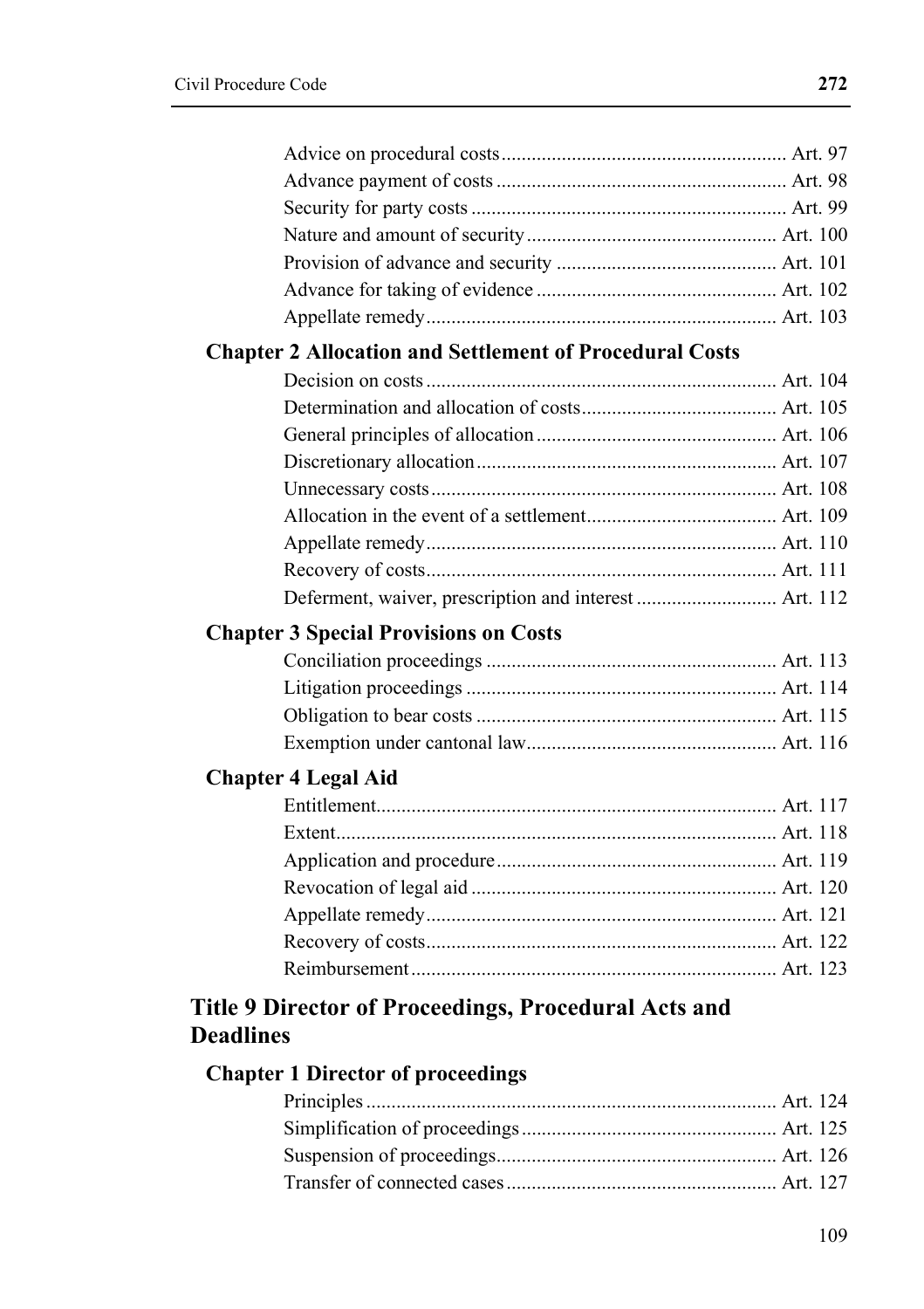| <b>Chapter 2 Forms of Procedural Acts</b>                    |  |
|--------------------------------------------------------------|--|
| <b>Section 1 Language of the Proceedings</b>                 |  |
|                                                              |  |
| <b>Section 2 Party Submissions</b>                           |  |
|                                                              |  |
|                                                              |  |
|                                                              |  |
| <b>Section 3 Summons</b>                                     |  |
|                                                              |  |
|                                                              |  |
|                                                              |  |
| <b>Section 4 Service of Process</b>                          |  |
|                                                              |  |
|                                                              |  |
|                                                              |  |
|                                                              |  |
|                                                              |  |
|                                                              |  |
| <b>Chapter 3 Limitation Periods, Default and Restitution</b> |  |
| <b>Section 1 Limitation Periods</b>                          |  |
|                                                              |  |
|                                                              |  |
|                                                              |  |
|                                                              |  |
|                                                              |  |
| <b>Section 2 Default and Restitution</b>                     |  |
|                                                              |  |
|                                                              |  |
|                                                              |  |
| <b>Title 10 Evidence</b>                                     |  |
| <b>Chapter 1 General Provisions</b>                          |  |
|                                                              |  |
|                                                              |  |
|                                                              |  |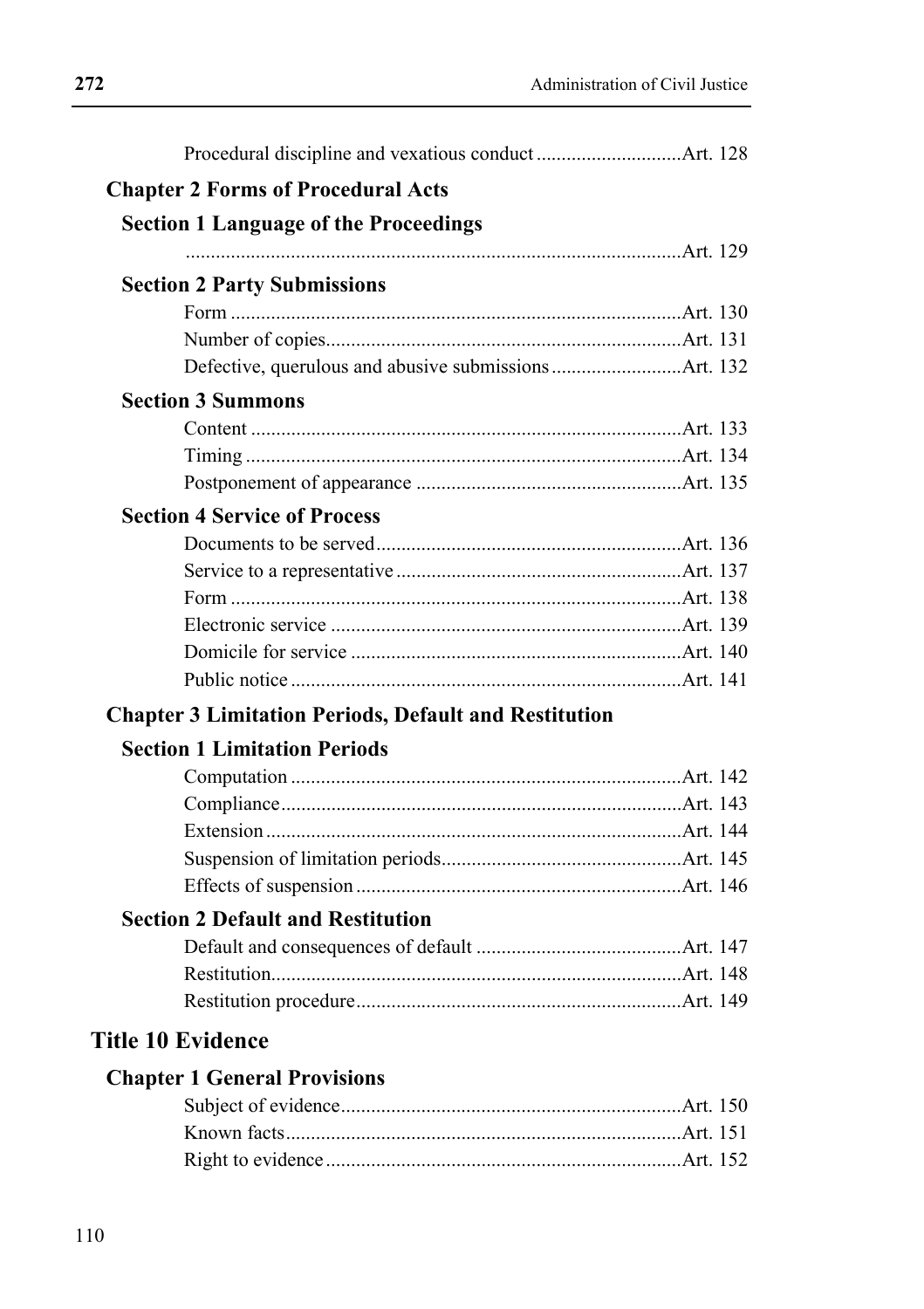| <b>Chapter 2 Duty to Cooperate and Right to Refuse</b>               |  |
|----------------------------------------------------------------------|--|
| <b>Section 1 General Provisions</b>                                  |  |
|                                                                      |  |
|                                                                      |  |
|                                                                      |  |
| <b>Section 2 The Parties' Right to Refuse</b>                        |  |
|                                                                      |  |
|                                                                      |  |
| <b>Section 3 Third Parties' Right to Refuse</b>                      |  |
|                                                                      |  |
|                                                                      |  |
|                                                                      |  |
| <b>Chapter 3 Evidence</b>                                            |  |
| <b>Section 1 Admissible Evidence</b>                                 |  |
|                                                                      |  |
| <b>Section 2 Testimony</b>                                           |  |
|                                                                      |  |
|                                                                      |  |
|                                                                      |  |
|                                                                      |  |
|                                                                      |  |
|                                                                      |  |
|                                                                      |  |
|                                                                      |  |
| <b>Section 3 Physical Records</b>                                    |  |
|                                                                      |  |
|                                                                      |  |
|                                                                      |  |
| Evidentiary force of public registers and official records  Art. 179 |  |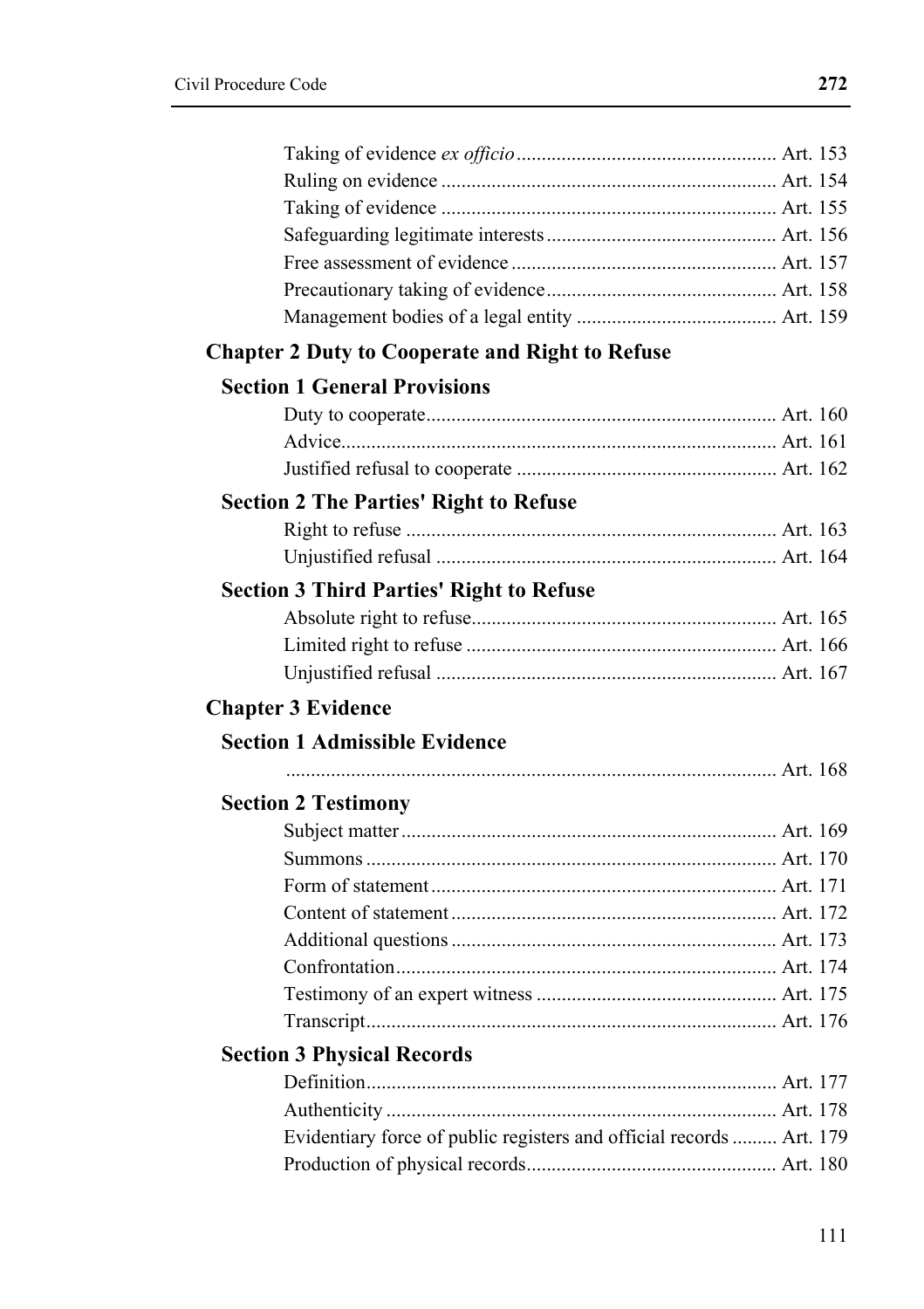|                  | <b>Section 4 Inspection</b>                            |  |
|------------------|--------------------------------------------------------|--|
|                  |                                                        |  |
|                  |                                                        |  |
|                  | <b>Section 5 Expert Opinion</b>                        |  |
|                  |                                                        |  |
|                  |                                                        |  |
|                  |                                                        |  |
|                  |                                                        |  |
|                  |                                                        |  |
|                  |                                                        |  |
|                  |                                                        |  |
|                  | <b>Section 6 Written Information</b>                   |  |
|                  |                                                        |  |
|                  | <b>Section 7 Examination of the Parties and Giving</b> |  |
| Evidence         |                                                        |  |
|                  |                                                        |  |
|                  |                                                        |  |
|                  |                                                        |  |
|                  | <b>Title 11 Mutual Assistance between Swiss Courts</b> |  |
|                  |                                                        |  |
|                  |                                                        |  |
|                  |                                                        |  |
|                  | <b>Part 2 Special Provisions</b>                       |  |
|                  | <b>Title 1 Attempt at Conciliation</b>                 |  |
| <b>Authority</b> | <b>Chapter 1 Scope of Application and Conciliation</b> |  |
|                  |                                                        |  |
|                  |                                                        |  |
|                  |                                                        |  |
|                  |                                                        |  |
|                  |                                                        |  |
|                  | <b>Chapter 2 Conciliation Proceedings</b>              |  |
|                  |                                                        |  |
|                  |                                                        |  |
|                  |                                                        |  |
|                  |                                                        |  |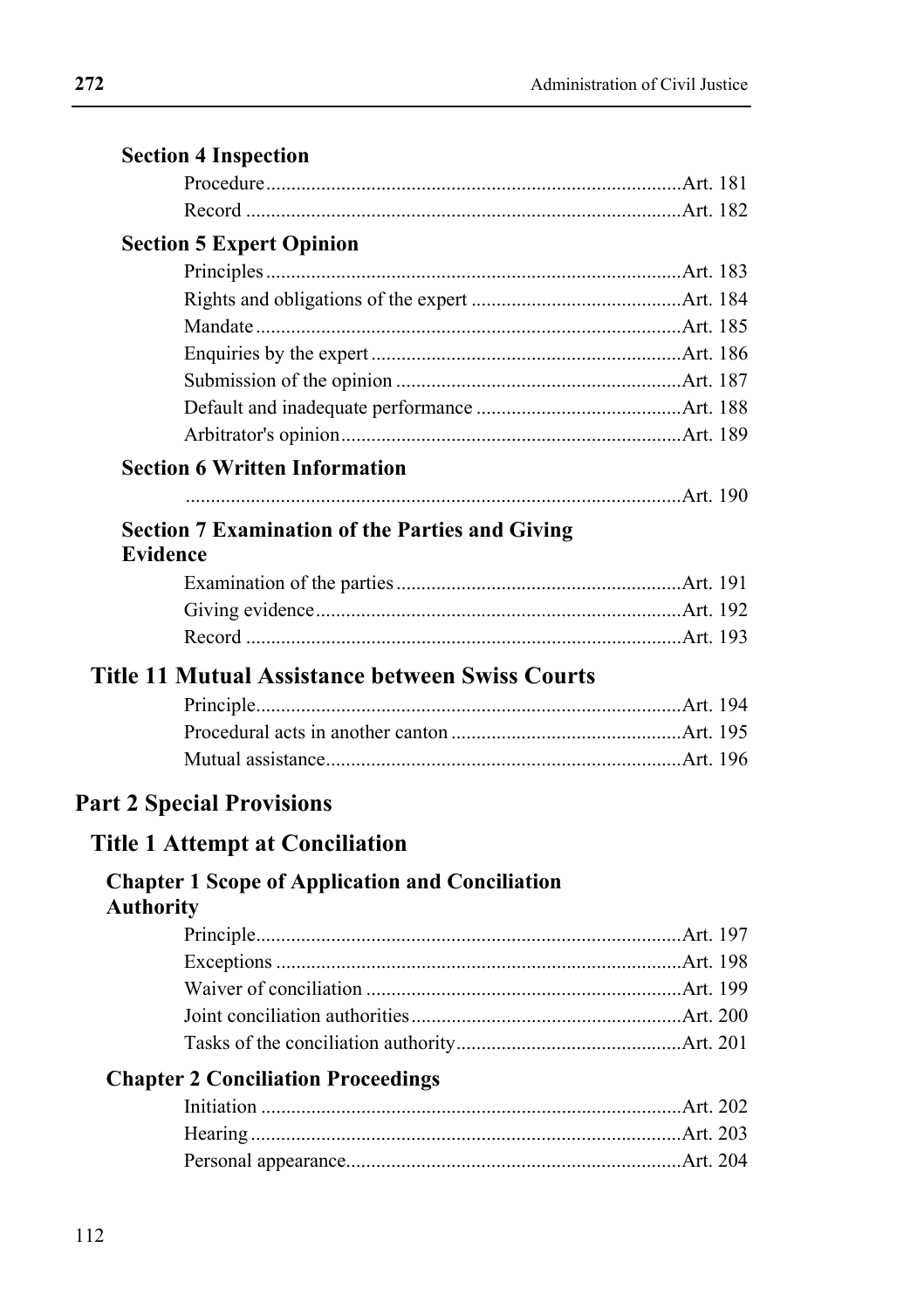| <b>Chapter 3 Agreement and Authorisation to Proceed</b><br><b>Chapter 4 Proposed Judgment and Decision</b><br><b>Title 2 Mediation</b><br><b>Title 3 Ordinary Proceedings</b><br><b>Chapter 1 Scope of Application</b><br><b>Chapter 2 Exchange of Written Submissions and</b><br><b>Preparation for the Main Hearing</b><br><b>Chapter 3 Main Hearing</b> |  |  |
|------------------------------------------------------------------------------------------------------------------------------------------------------------------------------------------------------------------------------------------------------------------------------------------------------------------------------------------------------------|--|--|
|                                                                                                                                                                                                                                                                                                                                                            |  |  |
|                                                                                                                                                                                                                                                                                                                                                            |  |  |
|                                                                                                                                                                                                                                                                                                                                                            |  |  |
|                                                                                                                                                                                                                                                                                                                                                            |  |  |
|                                                                                                                                                                                                                                                                                                                                                            |  |  |
|                                                                                                                                                                                                                                                                                                                                                            |  |  |
|                                                                                                                                                                                                                                                                                                                                                            |  |  |
|                                                                                                                                                                                                                                                                                                                                                            |  |  |
|                                                                                                                                                                                                                                                                                                                                                            |  |  |
|                                                                                                                                                                                                                                                                                                                                                            |  |  |
|                                                                                                                                                                                                                                                                                                                                                            |  |  |
|                                                                                                                                                                                                                                                                                                                                                            |  |  |
|                                                                                                                                                                                                                                                                                                                                                            |  |  |
|                                                                                                                                                                                                                                                                                                                                                            |  |  |
|                                                                                                                                                                                                                                                                                                                                                            |  |  |
|                                                                                                                                                                                                                                                                                                                                                            |  |  |
|                                                                                                                                                                                                                                                                                                                                                            |  |  |
|                                                                                                                                                                                                                                                                                                                                                            |  |  |
|                                                                                                                                                                                                                                                                                                                                                            |  |  |
|                                                                                                                                                                                                                                                                                                                                                            |  |  |
|                                                                                                                                                                                                                                                                                                                                                            |  |  |
|                                                                                                                                                                                                                                                                                                                                                            |  |  |
|                                                                                                                                                                                                                                                                                                                                                            |  |  |
|                                                                                                                                                                                                                                                                                                                                                            |  |  |
|                                                                                                                                                                                                                                                                                                                                                            |  |  |
|                                                                                                                                                                                                                                                                                                                                                            |  |  |
|                                                                                                                                                                                                                                                                                                                                                            |  |  |
|                                                                                                                                                                                                                                                                                                                                                            |  |  |
|                                                                                                                                                                                                                                                                                                                                                            |  |  |
|                                                                                                                                                                                                                                                                                                                                                            |  |  |
|                                                                                                                                                                                                                                                                                                                                                            |  |  |
|                                                                                                                                                                                                                                                                                                                                                            |  |  |
|                                                                                                                                                                                                                                                                                                                                                            |  |  |
|                                                                                                                                                                                                                                                                                                                                                            |  |  |
|                                                                                                                                                                                                                                                                                                                                                            |  |  |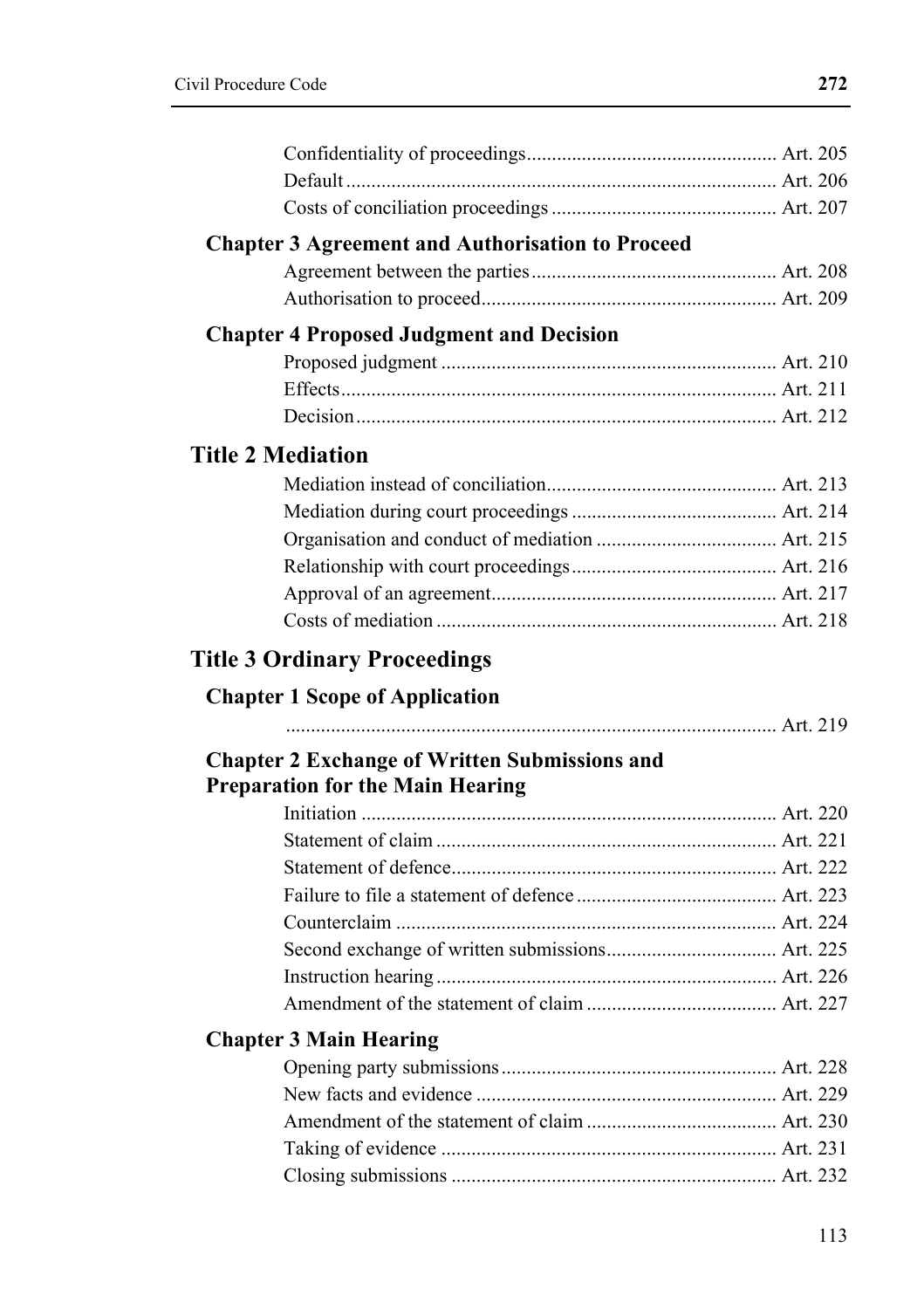| <b>Chapter 4 Records</b>                                     |  |
|--------------------------------------------------------------|--|
|                                                              |  |
| <b>Chapter 5 Decision</b>                                    |  |
|                                                              |  |
|                                                              |  |
|                                                              |  |
|                                                              |  |
|                                                              |  |
|                                                              |  |
| <b>Chapter 6 Close of Proceedings without Decision</b>       |  |
|                                                              |  |
|                                                              |  |
| <b>Title 4 Simplified Proceedings</b>                        |  |
|                                                              |  |
|                                                              |  |
|                                                              |  |
|                                                              |  |
|                                                              |  |
| <b>Title 5 Summary Proceedings</b>                           |  |
| <b>Chapter 1 Scope of Application</b>                        |  |
|                                                              |  |
|                                                              |  |
|                                                              |  |
| Debt Enforcement and Bankruptcy Act of 11 April 1889Art. 251 |  |
| <b>Chapter 2 Procedure and Decision</b>                      |  |
|                                                              |  |
|                                                              |  |
|                                                              |  |
|                                                              |  |
|                                                              |  |
| <b>Chapter 3 Clear Cases</b>                                 |  |
|                                                              |  |
| <b>Chapter 4 Court Injunction</b>                            |  |
|                                                              |  |
|                                                              |  |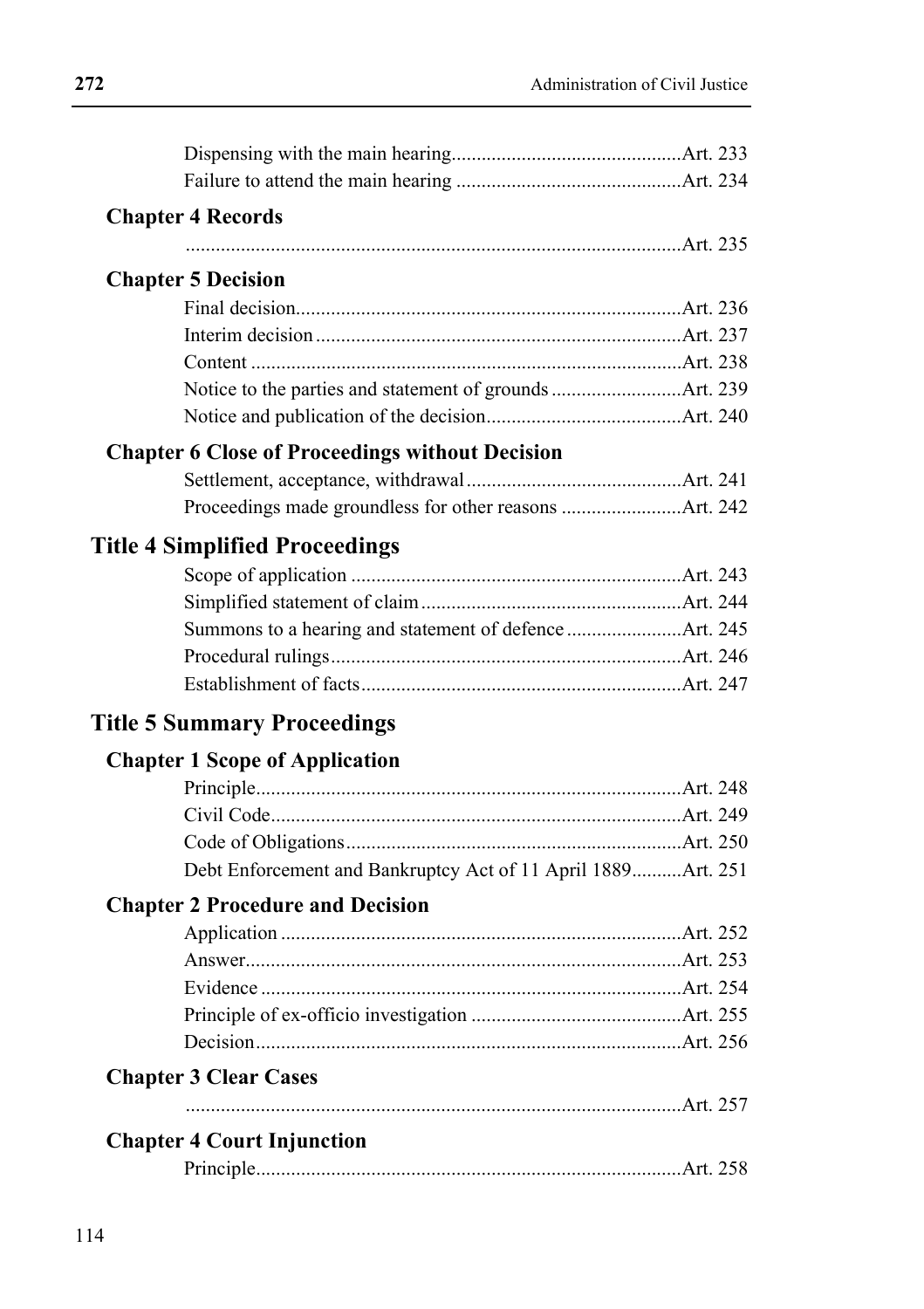|                                                   | <b>Chapter 5 Interim Measures and Protective Letter</b>         |  |
|---------------------------------------------------|-----------------------------------------------------------------|--|
| <b>Section 1 Interim Measures</b>                 |                                                                 |  |
|                                                   |                                                                 |  |
|                                                   |                                                                 |  |
|                                                   | Measures ordered before the action becomes pending Art. 263     |  |
|                                                   |                                                                 |  |
|                                                   |                                                                 |  |
|                                                   |                                                                 |  |
|                                                   |                                                                 |  |
|                                                   |                                                                 |  |
|                                                   |                                                                 |  |
| <b>Section 2 Protective Letter</b>                |                                                                 |  |
|                                                   |                                                                 |  |
| <b>Title 6 Special Proceedings in Marital Law</b> |                                                                 |  |
|                                                   |                                                                 |  |
| <b>Chapter 1 Summary Proceedings</b>              |                                                                 |  |
|                                                   |                                                                 |  |
|                                                   |                                                                 |  |
|                                                   |                                                                 |  |
| <b>Chapter 2 Divorce Proceedings</b>              |                                                                 |  |
| <b>Section 1 General Provisions</b>               |                                                                 |  |
|                                                   |                                                                 |  |
|                                                   |                                                                 |  |
|                                                   |                                                                 |  |
|                                                   |                                                                 |  |
|                                                   |                                                                 |  |
|                                                   |                                                                 |  |
|                                                   | Agreement on occupational pension benefits Art. 280             |  |
|                                                   | Failure to agree on an equitable division of pensions  Art. 281 |  |
|                                                   |                                                                 |  |
|                                                   |                                                                 |  |
|                                                   |                                                                 |  |
| <b>Section 2 Divorce at Joint Request</b>         |                                                                 |  |
|                                                   | Submission in the case of comprehensive agreement  Art. 285     |  |
|                                                   |                                                                 |  |
|                                                   |                                                                 |  |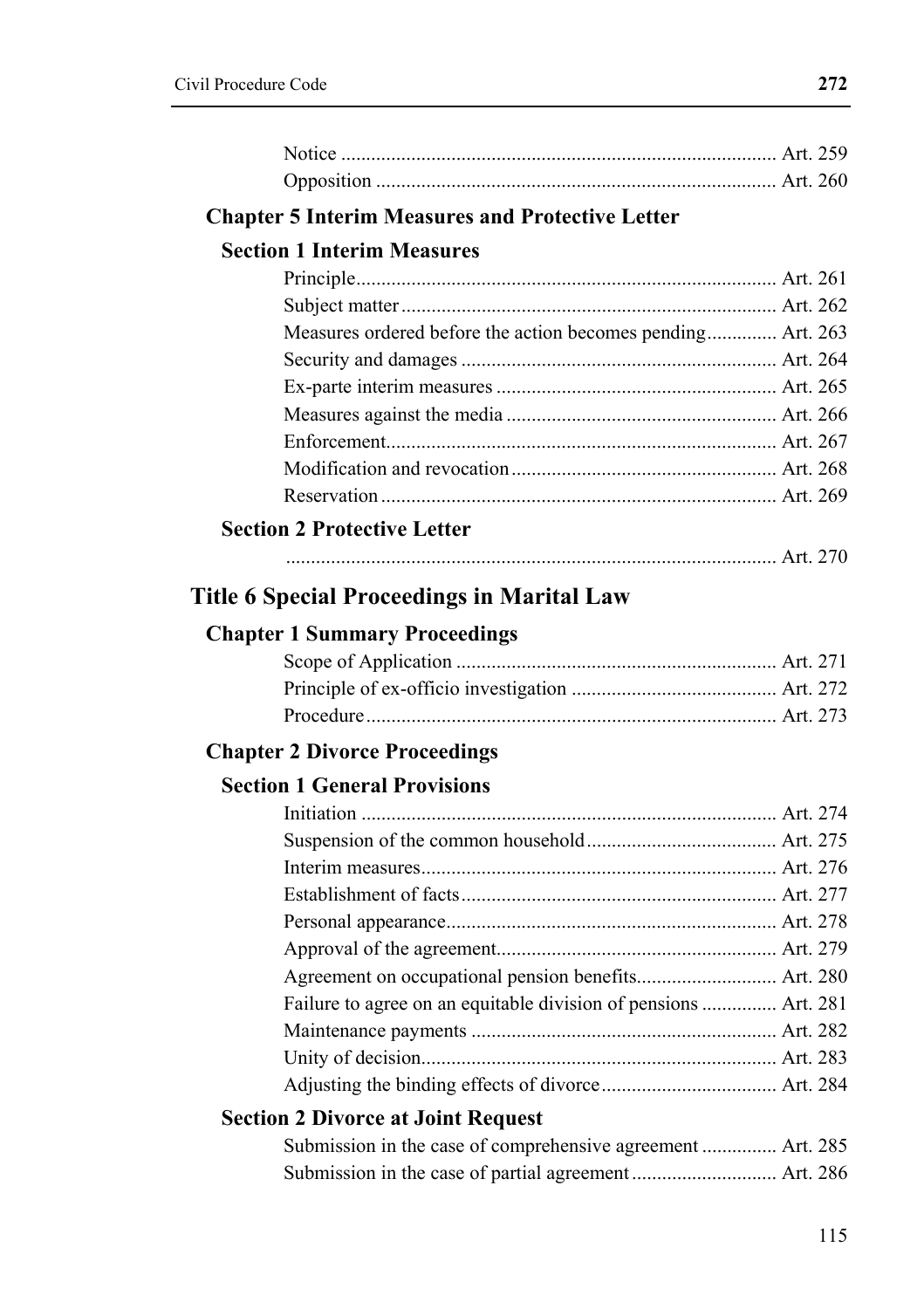|                     | <b>Section 3 Action for Divorce</b>                            |  |
|---------------------|----------------------------------------------------------------|--|
|                     |                                                                |  |
|                     |                                                                |  |
|                     |                                                                |  |
|                     |                                                                |  |
|                     | <b>Section 4 Actions for Annulment and Separation</b>          |  |
|                     |                                                                |  |
|                     |                                                                |  |
|                     | <b>Title 7 Proceedings relating to Children in Family</b>      |  |
| <b>Law Matters</b>  |                                                                |  |
|                     | <b>Chapter 1 General Provisions</b>                            |  |
|                     |                                                                |  |
|                     | Principles of ex-officio investigation and assessment Art. 296 |  |
|                     |                                                                |  |
|                     |                                                                |  |
|                     |                                                                |  |
|                     |                                                                |  |
|                     |                                                                |  |
|                     |                                                                |  |
|                     | <b>Chapter 2 Summary Procedure: Scope of Application</b>       |  |
|                     |                                                                |  |
|                     |                                                                |  |
|                     | <b>Chapter 3 Maintenance and Paternity Actions</b>             |  |
|                     |                                                                |  |
|                     |                                                                |  |
|                     | <b>Title 8 Proceedings relating to Same-Sex Partnerships</b>   |  |
|                     | <b>Chapter 1 Summary Procedure</b>                             |  |
|                     |                                                                |  |
|                     |                                                                |  |
|                     |                                                                |  |
| <b>Partnerships</b> | <b>Chapter 2 Dissolution and Annulment of Same-Sex</b>         |  |
|                     |                                                                |  |
|                     |                                                                |  |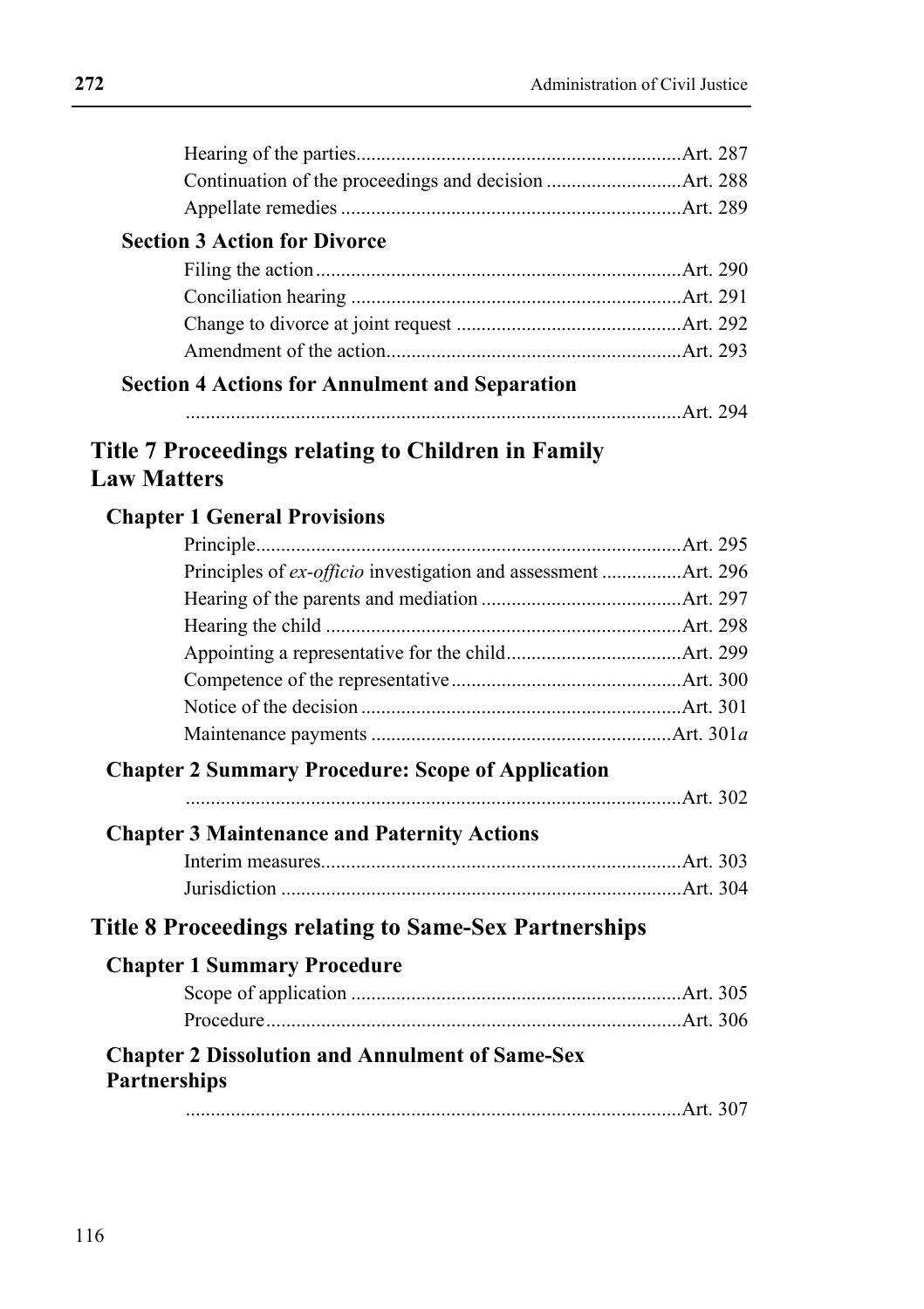| <b>Chapter 3 Proceedings relating to Children in connection</b><br>with Same-Sex Partnerships |  |
|-----------------------------------------------------------------------------------------------|--|
|                                                                                               |  |
| <b>Title 9 Appellate Remedies</b>                                                             |  |
| <b>Chapter 1 Appeal</b>                                                                       |  |
| Section 1 Decisions that may be contested and Grounds<br>for Appeal                           |  |
|                                                                                               |  |
|                                                                                               |  |
|                                                                                               |  |
| <b>Section 2 Appeals, Answers to the Appeal and Cross</b><br><b>Appeals</b>                   |  |
|                                                                                               |  |
|                                                                                               |  |
|                                                                                               |  |
|                                                                                               |  |
| <b>Section 3 Effects and Procedure of an Appeal</b>                                           |  |
|                                                                                               |  |
|                                                                                               |  |
| New facts and new evidence; Amendment of claim  Art. 317                                      |  |
|                                                                                               |  |
| <b>Chapter 2 Objections</b>                                                                   |  |
|                                                                                               |  |
|                                                                                               |  |
|                                                                                               |  |
|                                                                                               |  |
|                                                                                               |  |
|                                                                                               |  |
|                                                                                               |  |
|                                                                                               |  |
|                                                                                               |  |
| Enforcement declaration under the Lugano Convention Art. 327a                                 |  |
| <b>Chapter 3 Review</b>                                                                       |  |
|                                                                                               |  |
|                                                                                               |  |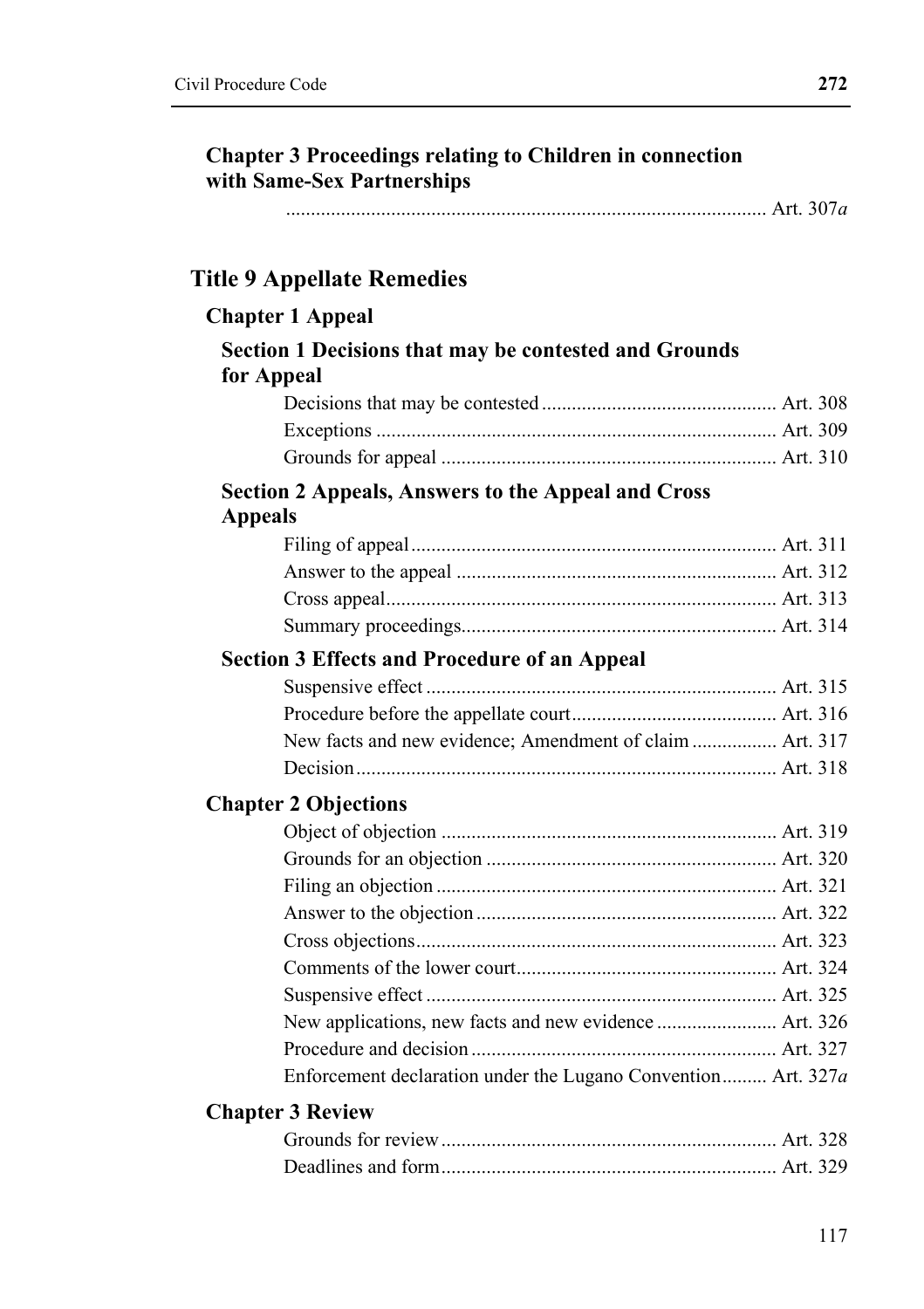#### **Chapter 4 Explanation and Rectification**

|--|

### **Title 10 Enforcement**

#### **Chapter 1 Enforcement of Decisions**

| Examination of enforceability and hearing the         |  |
|-------------------------------------------------------|--|
| Enforcement of conditional performance or performance |  |
|                                                       |  |
|                                                       |  |
|                                                       |  |
|                                                       |  |
|                                                       |  |

#### **Chapter 2 Enforcement of Official Records**

### **Part 3 Arbitration**

### **Title 1 General Provisions**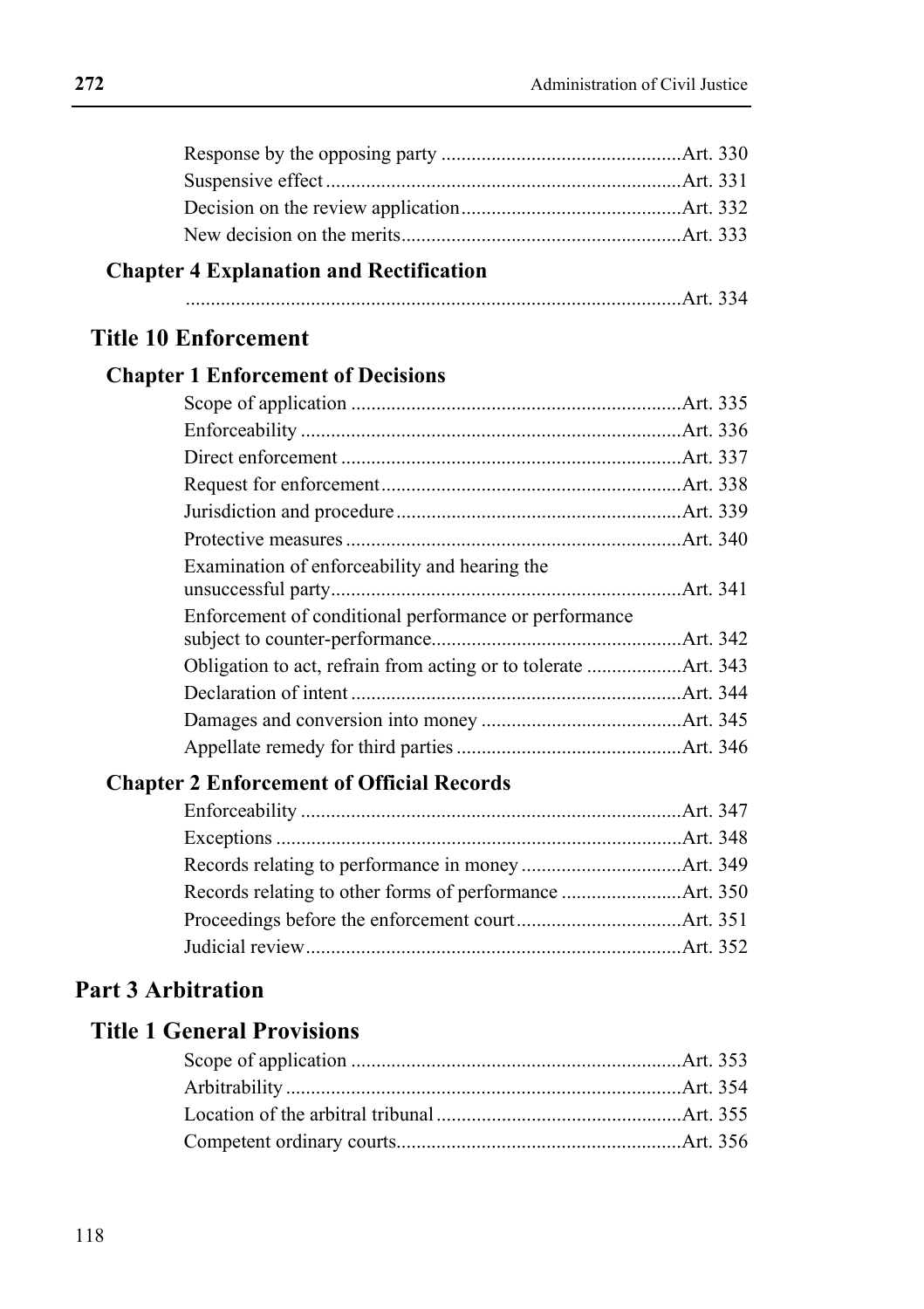#### **Title 2 Arbitration Agreement**

### **Title 3 Constitution of the Arbitral Tribunal**

## **Title 4 Challenge, Removal and Replacement of Arbitrators**

# **Title 5 Arbitration Proceedings**

| Taking of evidence and participation of the ordinary court  Art. 375 |  |
|----------------------------------------------------------------------|--|
| Joinder of parties, joinder of actions and participation of          |  |
|                                                                      |  |
|                                                                      |  |
|                                                                      |  |
|                                                                      |  |
|                                                                      |  |
|                                                                      |  |

## **Title 6 Arbitral Award**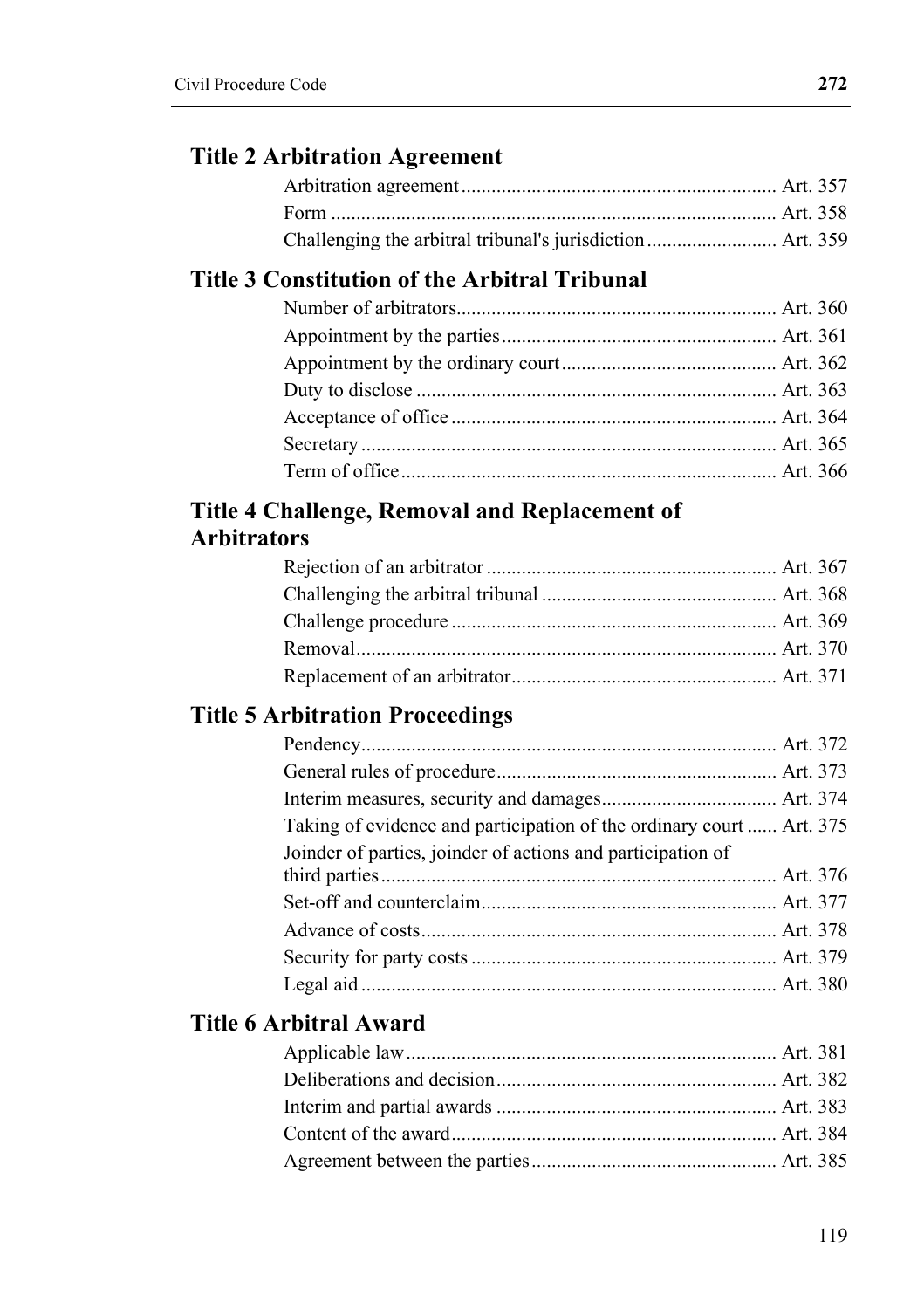#### **Title 7 Appellate Remedies**

### **Chapter 1 Objections**

#### **Chapter 2 Review**

## **Part 4 Final Provisions**

#### **Title 1 Implementation**

#### **Title 2 Amendment of Legislation**

### **Title 3 Transitional Provisions**

#### **Chapter 1 Transitional Provisions of 19 December 2008**

#### **Chapter 2 Transitional Provision to the Amendment of 28 September 2012**